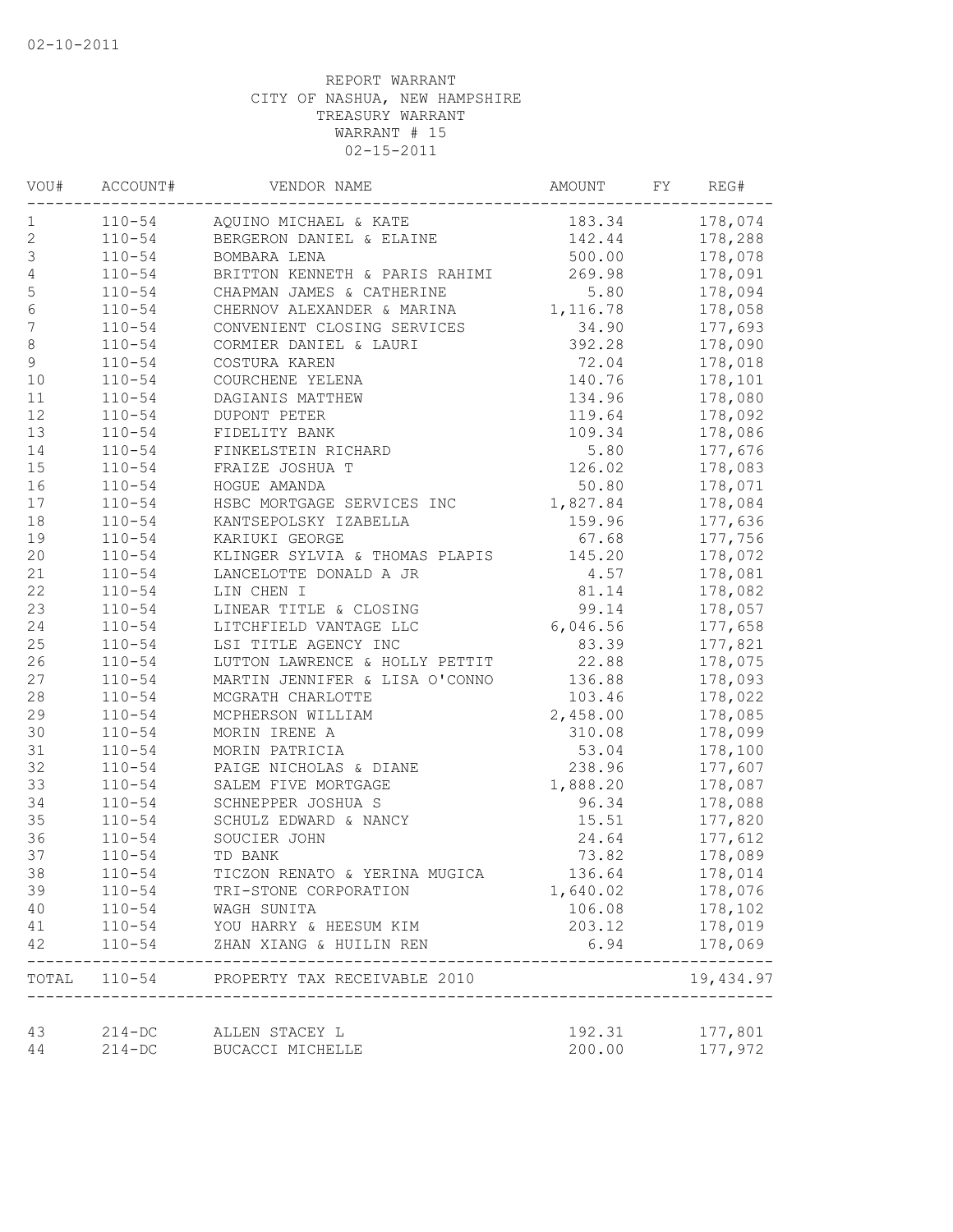| VOU#   | ACCOUNT#     | VENDOR NAME                                       | AMOUNT               | FΥ<br>REG#  |
|--------|--------------|---------------------------------------------------|----------------------|-------------|
| 45     | $214-DC$     | DAVIDSON PATRICIA                                 | 270.00               | 177,696     |
| 46     | $214 - DC$   | DEHAYOS JERALYN M                                 | 192.31               | 177,810     |
| 47     | $214-DC$     | GRACE ROBERT                                      | 192.31               | 178,012     |
| 48     | $214 - DC$   | MCINTOSH LORI                                     | 121.38               | 178,068     |
| 49     | $214-DC$     | MENARD PAUL                                       | 192.31               | 177,672     |
| 50     | $214-DC$     | QUINNO KAREN                                      | 1,140.00             | 177,610     |
| 51     | $214 - DC$   | STANSFIELD JILL                                   | 192.32               | 178,066     |
| TOTAL  | $214 - DC$   | DEPENDENT CARE DEDUCTION                          |                      | 2,692.94    |
| 52     | $214-FS$     | BENEFIT STRATEGIES INC<br>----------------------- | 38,229.23            | 12,394      |
|        | TOTAL 214-FS | FLEXIBLE SPENDING-MEDICAL                         |                      | 38, 229. 23 |
| 53     | $214 - SL$   | SUN LIFE ASSURANCE COMPANY OF                     | 3,627.27             | 12,397      |
| TOTAL  | 214-SL       | BPW GROUP INS-SUN LIFE                            |                      | 3,627.27    |
|        |              |                                                   |                      |             |
| 54     | $255 - 00$   | STATE OF NH-MV                                    | 25,763.01            | 12,391      |
| 55     | $255 - 00$   | STATE OF NH-MV                                    | 24,989.82            | 12,395      |
| 56     | $255 - 00$   | STATE OF NH-MV                                    | 21,803.12            | 12,398      |
| 57     | $255 - 00$   | STATE OF NH-MV                                    | 32,846.64            | 12,399      |
| 58     | $255 - 00$   | STATE OF NH-MV                                    | 42,893.08            | 12,403      |
| 59     | $255 - 00$   | STATE OF NH-MV                                    | 17,333.72            | 12,405      |
| 60     | $255 - 00$   | STATE OF NH-MV                                    | 18,203.00            | 12,409      |
| 61     | $255 - 00$   | STATE OF NH-MV                                    | 16,756.56            | 12,410      |
| 62     | $255 - 00$   | STATE OF NH-MV                                    | 17,903.06            | 12,412      |
| 63     | $255 - 00$   | STATE OF NH-MV                                    | 19,653.98            | 12,413      |
| TOTAL  | $255 - 00$   | STATE MVR<br>------------------------------       |                      | 238, 145.99 |
| 64     | $255 - 05$   | STATE OF NH<br>------------                       | 19.25<br>___________ | 178,243     |
| TOTAL  | $255 - 05$   | STATE OF NH-FBI FINGERPRNT FEE                    |                      | 19.25       |
|        |              |                                                   |                      |             |
| 225,60 | $288 - 00$   | BICENTENNIAL SCHOOL                               | 940.58               | 178,156     |
| 225,60 | $288 - 00$   | FAIRGROUNDS MIDDLE SCHOOL                         | 354.59               | 178,157     |
| TOTAL  | $288 - 00$   | SCHOOL SUSPENSE ACCOUNT                           |                      | 1,295.17    |
|        |              |                                                   |                      |             |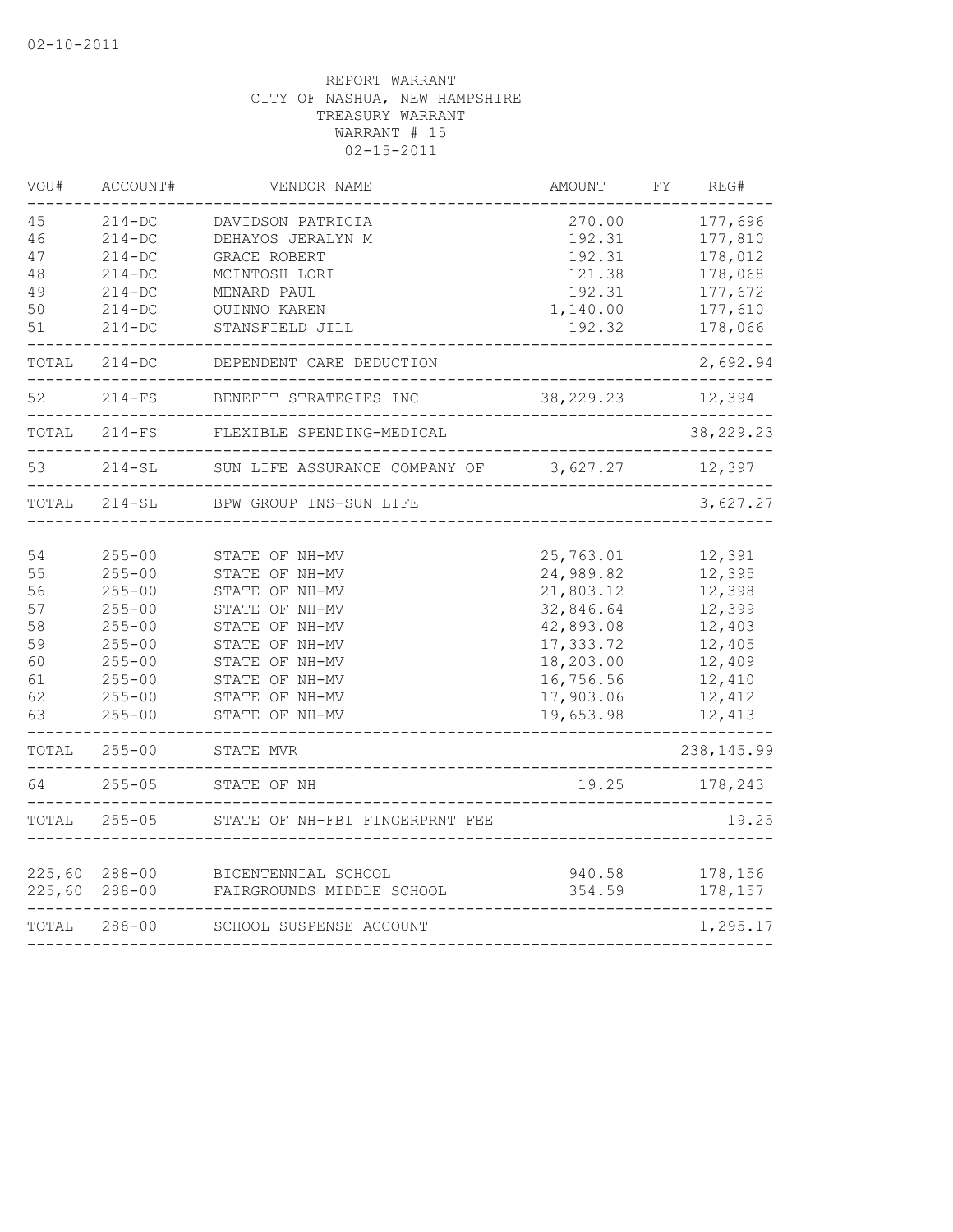| VOU#   | ACCOUNT#  | VENDOR NAME                    | AMOUNT      | FY. | REG#     |
|--------|-----------|--------------------------------|-------------|-----|----------|
| 65     | 305-32005 | PUBLIC SERVICE OF NEW HAMPSHIR | 282.18      |     | 178,278  |
| 66     | 305-33005 | PENNICHUCK WATER               | 37.66       |     | 178,213  |
| 67     | 305-59100 | COLLINS JOHN                   | 200.00      |     | 177,702  |
| 68     | 305-59100 | CURRAN KEVIN                   | 50.00       |     | 177,799  |
| 69     | 305-59100 | FRANZINI JOHN                  | 50.00       |     | 178,107  |
| 70     | 305-59100 | <b>JEYNES MIKE</b>             | 312.50      |     | 177,817  |
| 71     | 305-59100 | KING TOM                       | 200.00      |     | 177,788  |
| 72     | 305-59100 | MCLEAN JIM                     | 425.00      |     | 177,678  |
| 73     | 305-59100 | NEXTEL COMMUNICATIONS          | 20.47       |     | 178,207  |
| 74     | 305-59100 | O'NEIL TIM                     | 312.50      |     | 177,679  |
| 75     | 305-59100 | WALLENT FRANK J                | 400.00      |     | 177,577  |
| 76     | 305-59100 | WEATHERS JOHN                  | 50.00       |     | 177,708  |
| TOTAL  | 305       | SRF - CIVIC & COMM ACTIVITIES  |             |     | 2,340.31 |
|        |           |                                |             |     |          |
| 77     | 308-31050 | NEXTEL COMMUNICATIONS          | 33.14       |     | 178,207  |
| 78     | 308-83010 | ANTHEM BLUE CROSS BLUE SHIELD  | 59,693.79   |     | 12,392   |
| 79     | 308-83010 | ANTHEM BLUE CROSS BLUE SHIELD  | 36, 307.45  |     | 12,406   |
| 80     | 308-83011 | ANTHEM BLUE CROSS BLUE SHIELD  | 24.89       |     | 12,392   |
| $8\,1$ | 308-83011 | ANTHEM BLUE CROSS BLUE SHIELD  | 15.28       |     | 12,406   |
| 82     | 308-83012 | ANTHEM BLUE CROSS BLUE SHIELD  | 142,529.95  |     | 12,392   |
| 83     | 308-83012 | ANTHEM BLUE CROSS BLUE SHIELD  | 206, 465.22 |     | 12,406   |
| 84     | 308-83012 | COURTEMANCHE ROLAND            | 556.81      |     | 178,095  |
| 85     | 308-83013 | ANTHEM BLUE CROSS BLUE SHIELD  | 160,226.49  |     | 12,392   |
| 86     | 308-83013 | ANTHEM BLUE CROSS BLUE SHIELD  | 185, 102.25 |     | 12,406   |
| 87     | 308-83016 | BECHARD PAUL                   | 1,318.00    |     | 178,065  |
| 88     | 308-83016 | HARVARD PILGRIM HEALTH CARE    | 93, 517.85  |     | 12,393   |
| 89     | 308-83016 | HARVARD PILGRIM HEALTH CARE    | 48,819.67   |     | 12,408   |
| 90     | 308-83017 | HARVARD PILGRIM HEALTH CARE    | 99,430.28   |     | 12,393   |
| 91     | 308-83017 | HARVARD PILGRIM HEALTH CARE    | 51,402.50   |     | 12,408   |
| 92     | 308-83018 | ANTHEM BLUE CROSS BLUE SHIELD  | 56,058.81   |     | 12,392   |
| 93     | 308-83018 | ANTHEM BLUE CROSS BLUE SHIELD  | 43,966.58   |     | 12,406   |
| 94     | 308-83019 | ANTHEM BLUE CROSS BLUE SHIELD  | 52,503.99   |     | 12,392   |
| 95     | 308-83019 | ANTHEM BLUE CROSS BLUE SHIELD  | 68,732.81   |     | 12,406   |
| 96     | 308-83020 | NORTHEAST DELTA                | 12,820.76   |     | 12,396   |
| 97     | 308-83020 | NORTHEAST DELTA                | 13,049.30   |     | 12,407   |
| 98     | 308-83021 | NORTHEAST DELTA                | 5,493.93    |     | 12,396   |
| 99     | 308-83021 | NORTHEAST DELTA                | 6, 200.11   |     | 12,407   |
| 100    | 308-83022 | EIERMANN, BARBARA              | 50.01       |     | 178,155  |
| 101    | 308-83022 | NORTHEAST DELTA                | 172,527.84  |     | 12,407   |
| 102    | 308-83051 | DARTMOUTH-HITCHCOCK CLINIC     | 233.00      |     | 177,757  |
| 103    | 308-83053 | AMOSKEAG ANESTHESIA PLLC       | 150.00      |     | 178,041  |
| 104    | 308-83053 | ANAESTHESIA ASSOC OF MASS      | 1,881.60    |     | 177,594  |
| 105    | 308-83053 | APPLE NASHUA LLC               | 6,320.00    |     | 177,564  |
| 106    | 308-83053 | ASSOCIATED RADIOLOGISTS PA     | 222.00      |     | 177,705  |
| 107    | 308-83053 | CONCORD HOSPITAL<br>W/C        | 599.75      |     | 177,725  |
| 108    | 308-83053 | CONCORD ORTHOPAEDICS PA        | 700.00      |     | 177,632  |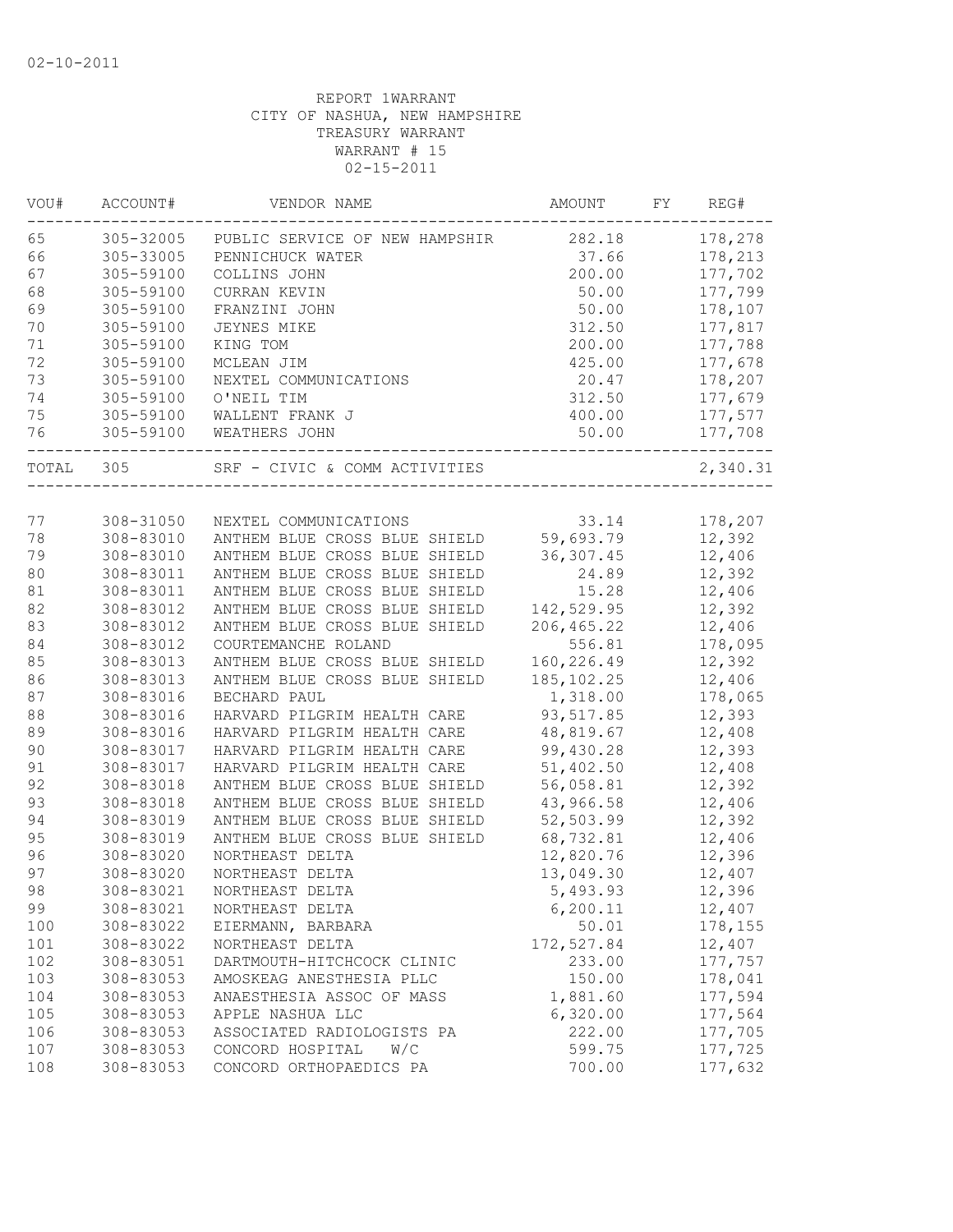| WOU# | ACCOUNT#                  | VENDOR NAME                                                | AMOUNT                   | FY | REG#         |
|------|---------------------------|------------------------------------------------------------|--------------------------|----|--------------|
| 109  | 308-83053                 | CONSTANTINEAU WILLIAM                                      | 140.00                   |    | 178,052      |
| 110  | 308-83053                 | CPTE-NASHUA                                                | 2,240.00                 |    | 177,553      |
| 111  | 308-83053                 | DARTMOUTH-HITCHCOCK CLINIC                                 | 151.00                   |    | 177,757      |
| 112  | 308-83053                 | DERRY SPORTS & REHAB LLC                                   | 417.00                   |    | 177,974      |
| 113  | 308-83053                 | ELLIOT HOSPITAL                                            | 1,043.51                 |    | 177,710      |
| 114  | 308-83053                 | FOUNDATION MEDICAL PARTNERS                                | 190.00                   |    | 177,729      |
| 115  | 308-83053                 | FOUR SEASONS ORTHOPAEDIC CTR P                             | 2,130.00                 |    | 177,736      |
| 116  | 308-83053                 | GREATER NASHUA EMERGENCY PHYS                              | 213.00                   |    | 177,718      |
| 117  | 308-83053                 | LEWIS PHYSICAL MEDICINE ASSOC                              | 785.00                   |    | 177,512      |
| 118  | 308-83053                 | MERIDIAN RESOURCE COMPANY                                  | 2,362.72                 |    | 177,656      |
| 119  | 308-83053                 | NASHUA RADIOLOGY PA                                        | 45.00                    |    | 177,706      |
| 120  | 308-83053                 | OCCUPATIONAL HEALTH CTRS SOUTH                             | 1,477.33                 |    | 177,630      |
| 121  | 308-83053                 | ORTHOPEDIC CLINICAL ASSOC INC                              | 2,190.00                 |    | 178,062      |
| 122  | 308-83053                 | PERFORMANCE REHAB INC                                      | 525.00                   |    | 177,585      |
| 123  | 308-83053                 | SO NH REGIONAL MEDICAL CENTER                              | 4,567.18                 |    | 177,707      |
| 124  | 308-83054                 | APPLE NASHUA LLC                                           | 1,527.00                 |    | 177,564      |
| 125  | 308-83054                 | ASSOCIATED RADIOLOGISTS PA                                 | 54.00                    |    | 177,705      |
| 126  | 308-83054                 | DH FAMILY MEDICINE NASHUA INC                              | 151.00                   |    | 177,701      |
| 127  | 308-83054                 | FOUR SEASONS ORTHOPAEDIC CTR P                             | 483.00                   |    | 177,736      |
| 128  | 308-83054                 | LEWIS PHYSICAL MEDICINE ASSOC                              | 125.00                   |    | 177,520      |
| 129  | 308-83054                 | ORTHOPAEDIC SURGICAL ASSOCIATE                             | 140.00                   |    | 178,061      |
| 130  | 308-83054                 | SO NH REGIONAL MEDICAL CENTER                              | 1,391.65                 |    | 177,707      |
| 131  | 308-83054                 | ST JOSEPH BUSINESS & HEALTH                                | 123.00                   |    | 177,621      |
| 132  | 308-83054                 | STONERIVER PHARMACY SOLUTIONS                              | 662.95                   |    | 177,723      |
| 133  | 308-83054                 | WALGREEN CO W/C                                            | 222.45                   |    | 177,713      |
| 134  | 308-83054                 | YORK HOSPITAL                                              | 185.00                   |    | 178,027      |
| 135  | 308-83055                 | FOURNIER NORMAND                                           | 14.00                    |    | 177,546      |
| 136  | 308-83055                 | LAW OFFICES OF SHAWN J SULLIVA                             | 1,700.00                 |    | 178,013      |
| 137  | 308-83063                 | CLEAN HARBORS ENV SERVICES                                 | 3,841.03                 |    | 177,795      |
| 138  | 308-83063                 | FENCES UNLIMITED INV                                       | 559.00                   |    | 177,699      |
| 139  | 308-83063                 | MARVELL PLATE GLASS INC                                    | 1,013.00                 |    | 177,730      |
| 140  | 308-83064                 | CULLENCOLLIMORE PLLC                                       | 472.69                   |    | 177,776      |
| 141  | 308-83064                 | PSNH                                                       | 1,374.42                 |    | 178,285      |
| 142  | 308-83064                 | THE LAW OFFICE OF JOHN M MELLO                             | 117.00                   |    | 178,063      |
| 143  | 308-83070                 | TREASURER STATE OF NH                                      | 950.00                   |    | 178,272      |
| 144  | 308-83075                 | SNOW ASHLEY                                                | 700.97                   |    | 178,059      |
| 145  | 308-83199                 | STANLEY ELEVATOR COMPANY INC                               | 3,885.87                 |    | 178,006      |
| 146  | 308-94005                 | CHANDLER LINDA<br>----------------------------------       | 464.50                   |    | 178,158      |
|      |                           | TOTAL 308 SRF - INSURANCE<br>----------------------------- |                          |    | 1,565,588.33 |
|      |                           | 225,606 3091-49085 M SAUNDERS INC                          | 5,466.59 177,879         |    |              |
|      |                           | TOTAL 309 FY11 FRESH FRUIT & VEG GRANT                     | ________________________ |    | 5,466.59     |
|      | 225,607 3097-41015 AMAZON |                                                            | 159.99                   |    | 178,283      |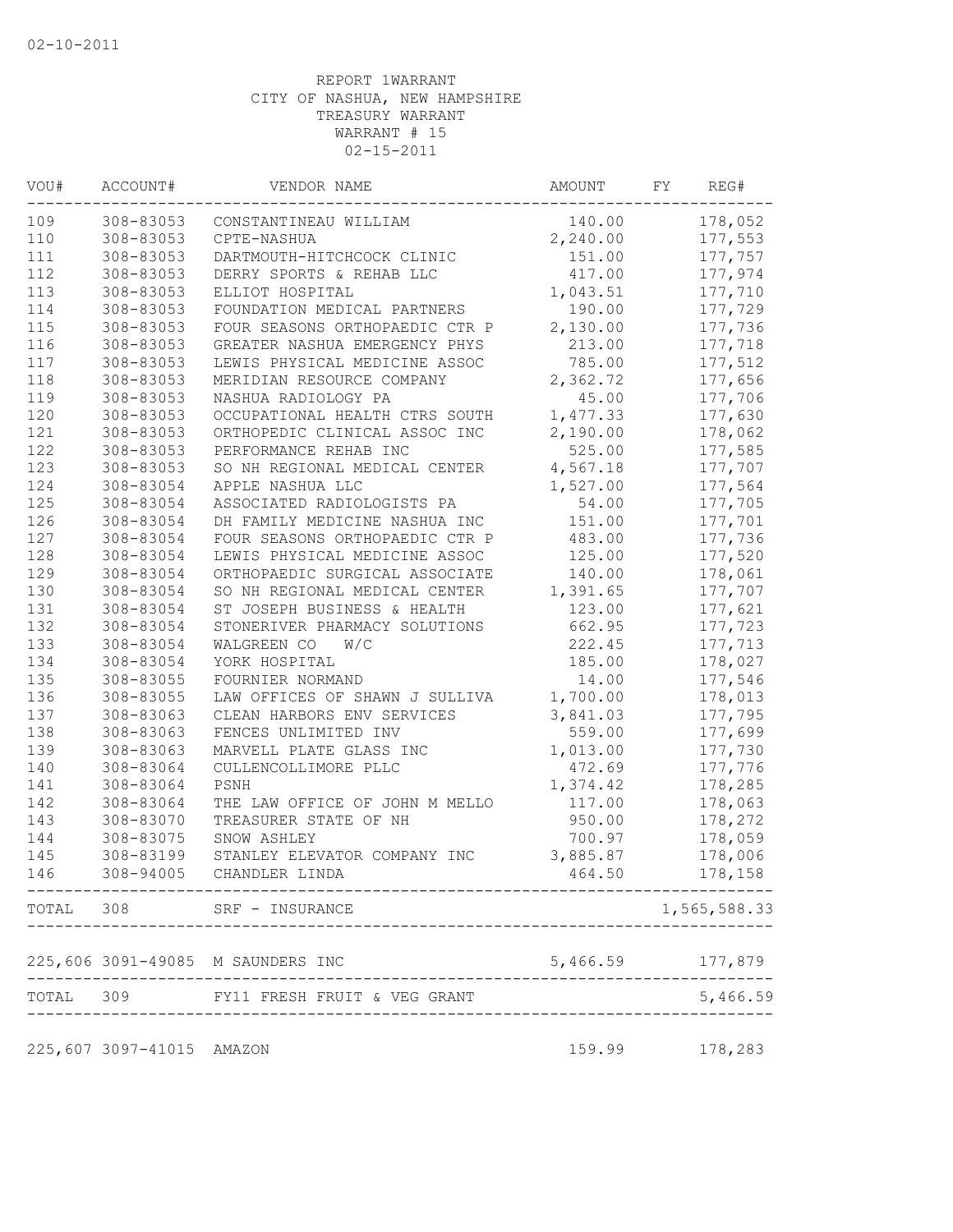| VOU#      | ACCOUNT#            | VENDOR NAME                                                                                 | AMOUNT     | FY | REG#                |
|-----------|---------------------|---------------------------------------------------------------------------------------------|------------|----|---------------------|
|           | 225,608 3097-41015  | COMPUTER HUT OF N E INC                                                                     | 940.00     |    | 178,004             |
|           | 225,609 3097-49075  | CENTRAL PAPER                                                                               | 6,379.79   |    | 177,867             |
|           | 225,610 3097-49075  | <b>ECOLAB</b>                                                                               | 63.54      |    | 177,835             |
|           | 225, 611 3097-49075 | SERV-PAK CORPORATION                                                                        | 1,125.00   |    | 177,625             |
|           | 225, 612 3097-49085 | BIMBO FOODS BAKERIES INC                                                                    | 3,293.20   |    | 177,986             |
|           | 225, 612 3097-49085 | BIMBO FOODS BAKERIES INC                                                                    | 333.24     |    | 177,987             |
|           | 225, 613 3097-49085 | COCA-COLA BOTTLING COMPANY                                                                  | 3,436.00   |    | 177,840             |
|           | 225, 614 3097-49085 | COSTA FRUIT & PRODUCE CO INC                                                                | 19,935.86  |    | 178,031             |
|           | 225,614 3097-49085  | COSTA FRUIT & PRODUCE CO INC                                                                | 22,943.54  |    | 178,032             |
|           | 225,615 3097-49085  | GARELICK FARMS LLC                                                                          | 20, 311.97 |    | 177,694             |
|           | 225, 615 3097-49085 | GARELICK FARMS LLC                                                                          | 8,971.68   |    | 177,695             |
|           | 225,616 3097-49085  | GILL'S PIZZA CO.                                                                            | 3,295.00   |    | 177,888             |
|           | 225, 617 3097-49085 | GREAT STATE BEVERAGES INC                                                                   | 262.20     |    | 177,868             |
|           | 225,618 3097-49085  | M SAUNDERS INC                                                                              | 1,035.37   |    | 177,879             |
|           | 225,618 3097-49085  | M SAUNDERS INC                                                                              | 4,351.71   |    | 177,880             |
|           | 225,619 3097-49085  | MCKEE FOODS CORP                                                                            | 509.44     |    | 177,633             |
|           | 225,620 3097-49085  | NEW ENGLAND ICE CREAM                                                                       | 2,870.97   |    | 177,894             |
|           | 225,621 3097-49085  | NUTRITION PLUS VENDING                                                                      | 60.79      |    | 178,112             |
|           | 225,622 3097-49085  | SURPLUS DISTRIBUTION SECTION                                                                | 600.00     |    | 177,680             |
|           | 225,623 3097-64330  | NORTHEAST FOOD SVC EQUIPMENT &                                                              | 32,804.00  |    | 177,552             |
|           | 225,623 3097-64335  | NORTHEAST FOOD SVC EQUIPMENT &                                                              | 269.06     |    | 177,552             |
|           | 225,624 3097-707    | FRAIZE ERIN                                                                                 | 50.60      |    | 178,146             |
|           | 225,625 3097-74092  | AFFILIATED HVAC SERVICES LLC                                                                | 769.50     |    | 177,856             |
|           | 225,626 3097-74092  | BASSETT SERVICES CORPORATION                                                                | 395.89     |    | 177,857             |
|           | 225,627 3097-74092  | F W WEBB CO                                                                                 | 2,442.70   |    | 177,988             |
|           | 225,628 3097-74092  | HOBART SERVICE                                                                              | 699.92     |    | 177,541             |
|           | 225,629 3097-91005  | KIMBELL JEANETTE                                                                            | 38.51      |    | 177,844             |
|           | 225,630 3097-91005  | RALPH PAULE                                                                                 | 46.92      |    | 177,826             |
| TOTAL     | 309                 | SRF - FOOD SERVICES                                                                         |            |    | 138,396.39          |
|           |                     | 225,631 3117-91040 WESTERVELT GEOFFREY                                                      | 190.00     |    | 177,843             |
| TOTAL 311 |                     | DRIVER'S EDUCATION                                                                          |            |    | 190.00              |
|           |                     |                                                                                             |            |    |                     |
| 147       | 312-41010           | COMPUTER HUT OF N E INC                                                                     | 214.80     |    | 178,004             |
| 148       | 312-59100           | CINTAS DOCUMENT MANAGEMENT                                                                  | 35.00      |    | 177,901             |
| 149       | 312-705             | LEMIEUX JENNIFER B                                                                          | 35.00      |    | 178,067             |
| 150       |                     | 312-78007 MAC MULKIN CHEVROLET INC                                                          | 565.17     |    | 177,984             |
| 151       |                     | 312-78007 MAC MULKIN CHEVROI<br>312-78007 SULLIVAN TIRE INC<br>312-98029 TREASURER STATE OI | 1,008.68   |    | 177,540             |
| 152       |                     | 312-98029 TREASURER STATE OF NH                                                             | 1,200.00   |    | 177,511<br>-------- |
|           |                     | TOTAL 312 SRF - FINANCIAL SERVICES                                                          |            |    | 3,058.65            |
|           |                     | 225,632 3122-49075 WALMART COMMUNITY                                                        | 283.95     |    | 177,797             |
|           |                     |                                                                                             |            |    |                     |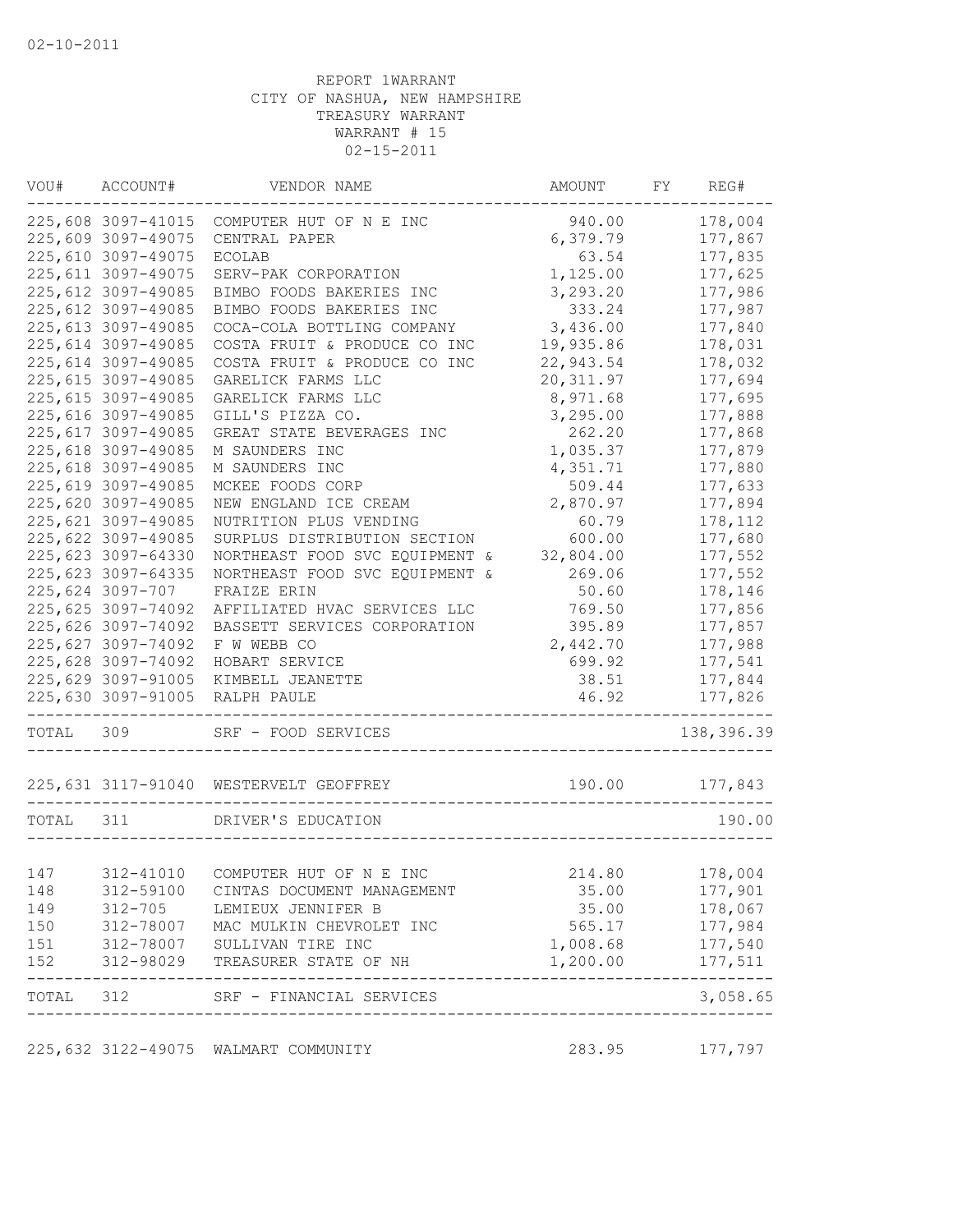| VOU#                                          | ACCOUNT#                                                                                | VENDOR NAME                                                                                                                                              | AMOUNT                                                             | FY. | REG#                                                                      |
|-----------------------------------------------|-----------------------------------------------------------------------------------------|----------------------------------------------------------------------------------------------------------------------------------------------------------|--------------------------------------------------------------------|-----|---------------------------------------------------------------------------|
|                                               | 225,634 3122-705                                                                        | 225,633 3122-54009 TELEGRAPH PUBLISHING COMPANY<br>MELISSA SHERMAN PHOTOGRAPHY                                                                           | 1,250.00<br>325.00                                                 |     | 177,998<br>178,151                                                        |
| TOTAL                                         | 312                                                                                     | ADULT ED/CONTINUING ED                                                                                                                                   |                                                                    |     | 1,858.95                                                                  |
|                                               | 3247-705                                                                                | 225,635 3247-49075 GOAL SPORTING GOODS INC<br>NASHUA SCHOOL DISTRICT #42                                                                                 | 2,218.00<br>300.00                                                 |     | 178,139<br>12,404                                                         |
| TOTAL                                         | 324                                                                                     | ATHLETICS REVENUE FUND                                                                                                                                   |                                                                    |     | 2,518.00                                                                  |
|                                               | 225,636 3261-91040 COTE MARIE                                                           |                                                                                                                                                          | 243.80                                                             |     | 177,859                                                                   |
| TOTAL                                         | 326                                                                                     | NH ALTERNATE ASSESS COACH                                                                                                                                |                                                                    |     | 243.80                                                                    |
| 154<br>155<br>156<br>157                      | 331-01430<br>331-01500<br>331-01500<br>331-59100                                        | W B HUNT COMPANY, INC<br>LAW REALTY CO INC<br>RAPID REAL ESTATE LLC<br>LEXISNEXIS RISK DATA MGMT INC                                                     | 119.95<br>416.67<br>1,650.00<br>79.80                              |     | 177,737<br>178,269<br>178,223<br>178,242                                  |
| TOTAL                                         | 331                                                                                     | SRF - POLICE DEPARTMENT                                                                                                                                  |                                                                    |     | 2,266.42                                                                  |
| 158                                           | 332-64192                                                                               | GHA TECHNOLOGIES INC                                                                                                                                     | 3,995.03                                                           |     | 177,609                                                                   |
| TOTAL                                         | 332                                                                                     | SRF - FIRE DEPARTMENT                                                                                                                                    |                                                                    |     | 3,995.03                                                                  |
| 159<br>159<br>160<br>161                      | 341-31045<br>341-31050<br>341-41015<br>341-91025                                        | NEXTEL COMMUNICATIONS<br>NEXTEL COMMUNICATIONS<br>STAPLES ADVANTAGE<br>NACCHO/PHP SUMMIT                                                                 | 142.46<br>79.98<br>45.48<br>500.00                                 |     | 178,207<br>178,207<br>177,793<br>178,282                                  |
| TOTAL                                         | 341                                                                                     | SRF - COMMUNITY SERVICES                                                                                                                                 |                                                                    |     | 767.92                                                                    |
| 162<br>163<br>164<br>165<br>165<br>166<br>167 | 342-01945<br>342-01945<br>342-01966<br>342-47010<br>342-49070<br>342-59086<br>342-59133 | CVS STORE #639<br>SHAW'S<br>SOUTHERN NH AHEC<br>NH MEDICAL/DENTAL SUPPLY LLC/D<br>NH MEDICAL/DENTAL SUPPLY LLC/D<br>ST JOSEPH HOSPITAL<br>STERICYCLE INC | 310.00<br>310.00<br>18,953.95<br>88.80<br>26.75<br>154.00<br>51.16 |     | 178,159<br>178,160<br>178,284<br>177,643<br>177,643<br>178,221<br>177,521 |
| 168<br>169<br>170                             | 342-91025<br>342-91025<br>342-98042                                                     | CALOPE THERESA<br>PORRES LUIS<br>TREASURER STATE OF NH (PHL)                                                                                             | 45.14<br>39.03<br>60.00                                            |     | 178,021<br>177,655<br>178,245                                             |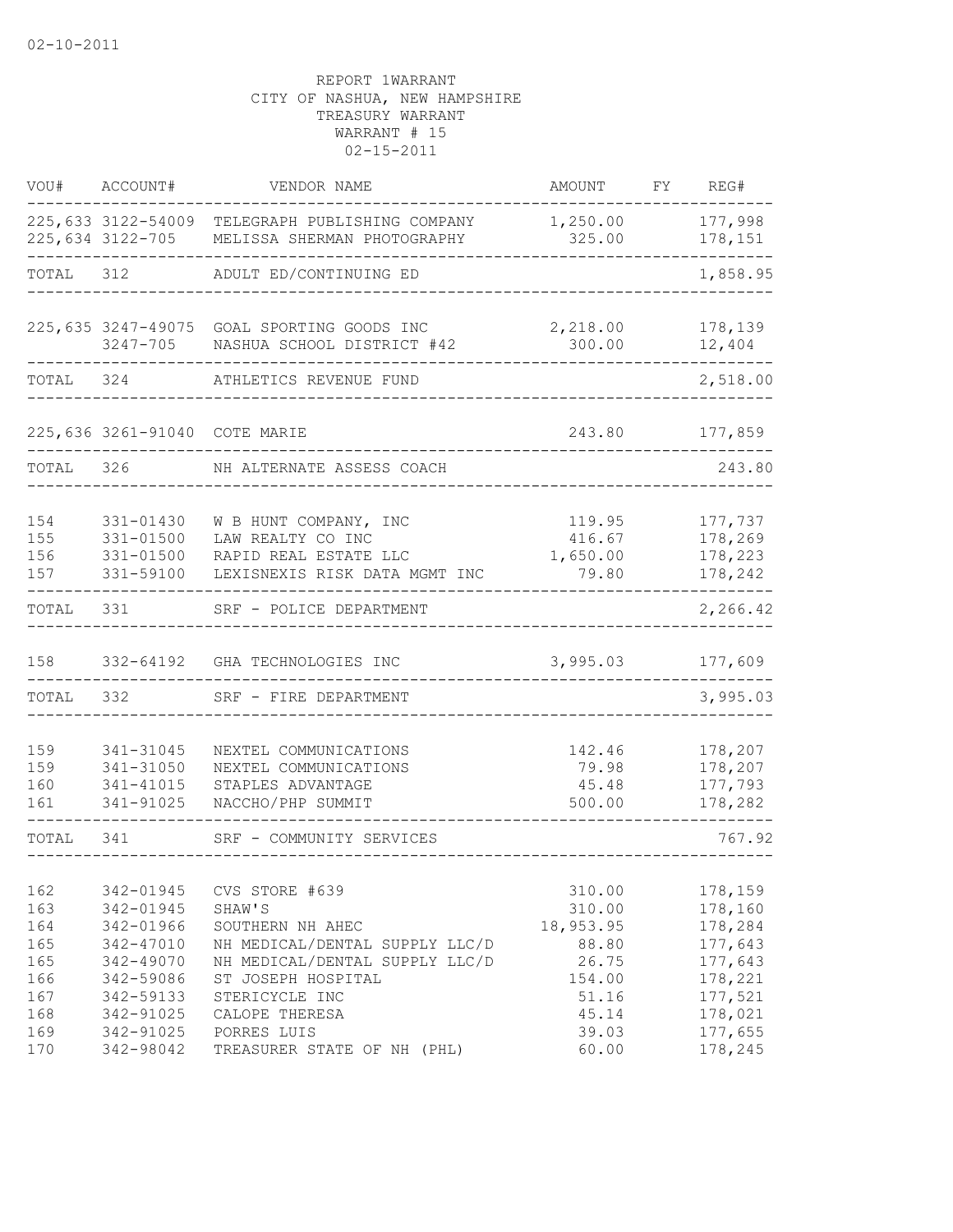| VOU#      | ACCOUNT#                                 | VENDOR NAME                                              | AMOUNT          | FY | REG#               |
|-----------|------------------------------------------|----------------------------------------------------------|-----------------|----|--------------------|
| TOTAL 342 |                                          | SRF - COMMUNITY HEALTH<br>------------------------------ |                 |    | 20,038.83          |
|           | 225,637 3440-31005                       | NEXTEL COMMUNICATIONS                                    | 278.42          |    | 178,200            |
|           | 225,638 3440-49075                       | AC MOORE INC                                             | 77.28           |    | 177,866            |
|           | 225,639 3440-49075                       | COGSWELL CATHERINE                                       | 47.24           |    | 177,861            |
|           | 225,640 3440-49075                       | DITOLLA MARIE                                            | 47.18           |    | 178,116            |
|           | 225,641 3440-49075                       | GARELICK FARMS LLC                                       | 247.84          |    | 177,695            |
|           | 225,642 3440-49075                       | HAMM LINDA                                               | 54.67           |    | 177,862            |
|           | 225,643 3440-49075                       | M SAUNDERS INC                                           | 91.80           |    | 177,880            |
|           | 225,644 3440-49075                       | MARKET BASKET                                            | 166.61          |    | 177,652            |
|           | 225,645 3440-49075                       | NEW ENGLAND ICE CREAM                                    | 968.15          |    | 177,894            |
|           | 225,646 3440-49075                       | WALMART COMMUNITY                                        | 157.63          |    | 177,797            |
| TOTAL 344 |                                          | AFTER SCHOOL PROGRAM                                     |                 |    | 2,136.82           |
|           |                                          |                                                          |                 |    |                    |
|           | 225,647 3461-49075                       | AC MOORE INC                                             | 47.13           |    | 177,866            |
|           | 225,648 3461-49075                       | CELATA CHRISTINE                                         | 68.82           |    | 178,121            |
|           | 225,649 3461-49075                       | GARELICK FARMS LLC                                       | 133.03          |    | 177,695            |
|           | 225,650 3461-49075                       | M SAUNDERS INC                                           | 21.95           |    | 177,880            |
|           | 225,651 3461-49075                       | MARKET BASKET                                            | 160.92          |    | 177,652            |
|           | 225,652 3461-49075                       | NEW ENGLAND ICE CREAM                                    | 113.95          |    | 177,894            |
|           | 225,653 3461-49075                       | PARADISE ALAN                                            | 116.29          |    | 177,869            |
|           |                                          | 225,654 3461-49075 PARENT TAMMY                          | 38.92           |    | 177,920            |
|           |                                          | TOTAL 346 21 ST CENTURY AFTER SCH MIDDLE                 |                 |    | 701.01             |
|           |                                          |                                                          |                 |    |                    |
|           | 225,655 3468-53102<br>225,656 3468-91040 | NHCSS                                                    | 320.00<br>98.01 |    | 177,881<br>177,885 |
|           | 225,657 3468-91040                       | BUJOSA JUAN A<br>HUCK ALYSSA                             | 131.31          |    | 178,127            |
|           | 225,658 3468-91040 VEIT TARA             |                                                          | 96.18           |    | 177,960            |
|           |                                          |                                                          |                 |    |                    |
|           |                                          | TOTAL 346 SMALLER LEARNING COMMUNITY                     |                 |    | 645.50             |
|           |                                          |                                                          |                 |    |                    |
|           | 225,659 3500-49035                       | ASCD                                                     | 141.15          |    | 177,938            |
|           | 225,660 3500-53102                       | M L HANNAY ASSOCS                                        | 1,837.50        |    | 177,860            |
|           | 225,661 3500-91040                       | ROZUMEK ADAM                                             | 224.50          |    | 177,906            |
| TOTAL     | 350                                      | TITLE IIA HQT                                            |                 |    | 2,203.15           |
| 171       |                                          | 352-45290 M & N SPORTS LLC                               | 54.95           |    | 177,645            |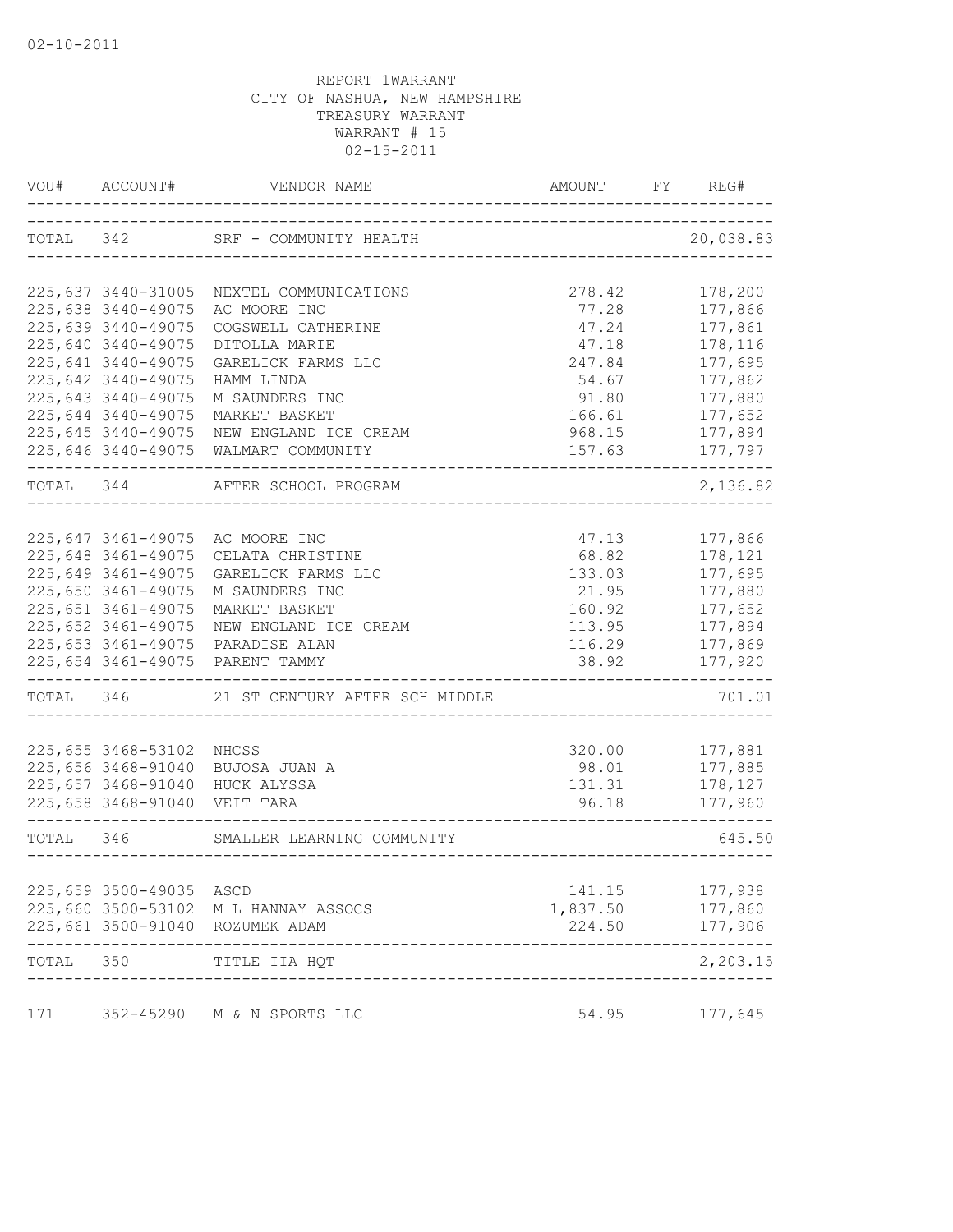| VOU#                                                               | ACCOUNT#                                                                                                                       | VENDOR NAME                                                                                                                                                                                                                                                       | AMOUNT                                                                                                            | FY | REG#                                                                                                       |
|--------------------------------------------------------------------|--------------------------------------------------------------------------------------------------------------------------------|-------------------------------------------------------------------------------------------------------------------------------------------------------------------------------------------------------------------------------------------------------------------|-------------------------------------------------------------------------------------------------------------------|----|------------------------------------------------------------------------------------------------------------|
| TOTAL                                                              | 352                                                                                                                            | SRF - PARKS AND RECREATION                                                                                                                                                                                                                                        |                                                                                                                   |    | 54.95                                                                                                      |
|                                                                    | 225,662 3520-91040                                                                                                             | NHSTE                                                                                                                                                                                                                                                             | 180.00                                                                                                            |    | 177,895                                                                                                    |
| TOTAL                                                              | 352                                                                                                                            | ARRA TITLE IID 21C CLASSROOMS                                                                                                                                                                                                                                     |                                                                                                                   |    | 180.00                                                                                                     |
|                                                                    |                                                                                                                                | 225,663 3658-49050 CHAMPIO CUSTOM PRODUCTS<br>225,664 3658-49050 GEAR FOR SPORTS                                                                                                                                                                                  | 881.23<br>1,598.86                                                                                                |    | 178,148<br>178,130                                                                                         |
| TOTAL                                                              | 365                                                                                                                            | SOUTH STUDENT SHOP                                                                                                                                                                                                                                                |                                                                                                                   |    | 2,480.09                                                                                                   |
| 172                                                                | 373-53075                                                                                                                      | CHISHOLM DEBORA A                                                                                                                                                                                                                                                 | 2,508.75                                                                                                          |    | 177,618                                                                                                    |
| TOTAL                                                              | 373                                                                                                                            | SRF - ECONOMIC DEVELOPMENT                                                                                                                                                                                                                                        |                                                                                                                   |    | 2,508.75                                                                                                   |
| 173<br>174<br>175<br>176<br>177<br>178<br>179<br>180<br>181<br>182 | 374-07135<br>374-07253<br>374-07261<br>374-07340<br>374-07340<br>374-07550<br>374-45230<br>374-53075<br>374-59212<br>374-96300 | NASHUA YOUTH COUNCIL AND<br>BRIDGES DOMESTIC & SEXUAL VIOL<br>NH LEGAL ASSISTANCE<br>HILLSBOROUGH COUNTY TREASURER<br>RICE ROBERT<br>BOYS AND GIRLS CLUB OF GREATER<br>NEXTEL COMMUNICATIONS<br>TF MORAN INC<br>NASHUA PASTORAL CARE CENTER<br>FLEGAL LAW OFFICES | 25,400.00<br>5,477.50<br>1,539.97<br>139.08<br>549.12<br>10,090.00<br>$-18.66$<br>2,979.10<br>79,100.00<br>326.00 |    | 178,162<br>177,559<br>178,079<br>177,996<br>177,543<br>178,161<br>178,207<br>178,024<br>178,210<br>177,752 |
| TOTAL                                                              | 374                                                                                                                            | SRF - URBAN PROGRAMS                                                                                                                                                                                                                                              |                                                                                                                   |    | 125,582.11                                                                                                 |
| 183<br>184<br>185                                                  | $375 - 45050$<br>375-45220<br>375-57010                                                                                        | NEW HAMPSHIRE STATE LIBRARY<br>TELEVEND SERVICES INC<br>PROQUEST LLC                                                                                                                                                                                              | 15.00<br>154.85<br>147.92                                                                                         |    | 178,276<br>178,254<br>178,222<br>$---$                                                                     |
| TOTAL                                                              | 375                                                                                                                            | SRF - PUBLIC LIBRARIES                                                                                                                                                                                                                                            |                                                                                                                   |    | 317.77                                                                                                     |
|                                                                    |                                                                                                                                | 225,665 3751-53101 SHEA DENISE                                                                                                                                                                                                                                    | 875.00 177,834                                                                                                    |    |                                                                                                            |
| TOTAL                                                              | 375                                                                                                                            | TITLE I ARRA GRANT                                                                                                                                                                                                                                                |                                                                                                                   |    | 875.00                                                                                                     |
|                                                                    | 225,666 3761-42010 PETTY CASH<br>225,667 3761-49035                                                                            | ASCD                                                                                                                                                                                                                                                              | 76.95<br>59.85                                                                                                    |    | 178,163<br>177,938                                                                                         |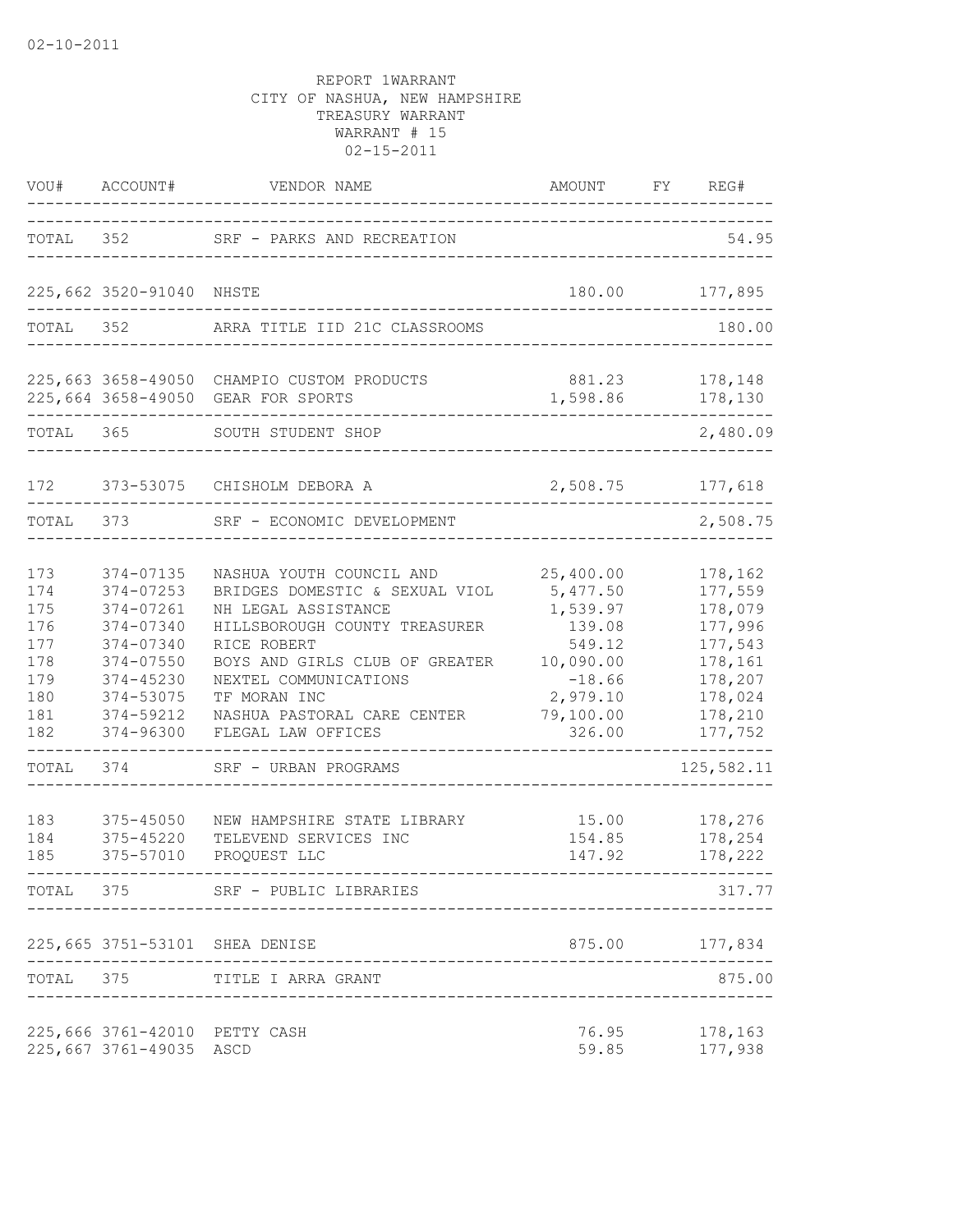| VOU#      | ACCOUNT#           | VENDOR NAME                              | AMOUNT     | FY | REG#     |
|-----------|--------------------|------------------------------------------|------------|----|----------|
|           |                    | 225,668 3761-49035 MCGRAW-HILL COMPANIES | 115.89     |    | 177,853  |
|           | 225,669 3761-49035 | TOADSTOOL BOOKSHOP                       | 1,913.50   |    | 177,611  |
|           | 225,670 3761-49050 | CHISHOLM JUNE                            | 83.95      |    | 177,828  |
|           | 225,671 3761-49050 | CROWDER LUCIE L                          | 241.76     |    | 177,813  |
|           | 225,672 3761-49050 | PETTY CASH                               | 31.02      |    | 178,163  |
|           | 225,673 3761-49050 | STAPLES BUSINESS ADVANTAGE               | 71.88      |    | 177,720  |
|           | 225,674 3761-49075 | WHELAN LINDA                             | 12.50      |    | 177,832  |
|           | 225,675 3761-53101 | ABACUS IN-HOME TUTORING INC              | 520.00     |    | 178,138  |
|           | 225,676 3761-53101 | ATS PROJECT SUCCESS                      | 405.00     |    | 177,967  |
|           | 225,677 3761-53101 | BLUNT STEVE                              | 200.00     |    | 177,865  |
|           | 225,678 3761-53101 | OXFORD LEARNING                          | 1,820.00   |    | 178,113  |
|           | 225,679 3761-64045 | WORTHINGTON DIRECT HOLDINGS              | 1,049.30   |    | 177,842  |
|           | 225,680 3761-94030 | MCINTYRE MAURA                           | 96.00      |    | 177,602  |
|           |                    | 225,681 3761-94030 MULLEN KRISTIN        | 58.00      |    | 177,969  |
| TOTAL 376 |                    | TITLE IA                                 |            |    | 6,755.60 |
|           |                    |                                          |            |    |          |
| 186       | 378-09031          | DALY JOSEPH M ESQ                        | 937.50     |    | 178,073  |
| 187       | 378-09031          | LOOMIS                                   | 153.28     |    | 178,056  |
| 188       | 378-09061          | AMBI CIRCUIT BOARD ELECTRONICS           | 495.00     |    | 177,683  |
| 189       | 378-09061          | ARAMARK UNIFORM SERVICES                 | 32.71      |    | 177,606  |
| 190       | 378-09061          | BEST OF THE BEST CLEANING & SE           | 80.00      |    | 178,037  |
| 191       | 378-09061          | NEXTEL COMMUNICATIONS                    | 546.21     |    | 178,207  |
| 192       | 378-09061          | SAFETY-KLEEN SYSTEMS INC                 | 245.00     |    | 177,555  |
| 193       | 378-09061          | UNITED PARCEL SERVICE                    | 15.88      |    | 178,286  |
| 194       | 378-09091          | AIREX FILTER CORPORATION                 | 81.81      |    | 177,583  |
| 195       | 378-09091          | BOBCAT OF NEW HAMPSHIRE                  | 148.30     |    | 177,635  |
| 196       | 378-09091          | CENTRAL PAPER PRODUCTS CO                | 90.49      |    | 177,784  |
| 197       | 378-09091          | CORRIVEAU ROUTHIER INC                   | 21.90      |    | 177,981  |
| 198       | 378-09091          | FASTENAL CO                              | 76.59      |    | 177,545  |
| 199       | 378-09091          | GILLIG LLC                               | 1,986.00   |    | 177,712  |
| 200       | 378-09091          | HOME DEPOT CREDIT SERVICES               | 10.75      |    | 178,211  |
| 201       | 378-09091          | NAPA AUTO PARTS                          | 289.27     |    | 177,738  |
| 202       | 378-09091          | RYDER FLEET PRODUCTS.COM INC             | 192.04     |    | 177,741  |
| 203       | 378-09091          | SANEL AUTO PARTS CO                      | 23.54      |    | 177,646  |
| 204       | 378-09091          | SPEEDTECH LIGHTS INC                     | 467.30     |    | 178,077  |
| 205       | 378-09091          | STAPLES ADVANTAGE                        | 273.79     |    | 177,793  |
| 206       | 378-09101          | PSNH                                     | 1,617.34   |    | 178,264  |
| 207       | 378-09102          | PUBLIC SERVICE OF NEW HAMPSHIR           | 1,044.07   |    | 178,278  |
| 208       | 378-09120          | PENNICHUCK WATER                         | 260.64     |    | 178,213  |
| 208       | 378-09124          | PENNICHUCK WATER                         | 48.25      |    | 178,213  |
| 208       | 378-09125          | PENNICHUCK WATER                         | 138.07     |    | 178,213  |
| 209       | 378-09133          | FAIRPOINT COMMUNICATIONS                 | 50.00      |    | 178,248  |
| 210       | 378-09133          | NEXTEL COMMUNICATIONS                    | 287.77     |    | 178,207  |
| 211       | 378-09230          | FIRST TRANSIT INC                        | 108,736.81 |    | 178,205  |
| 212       | 378-09261          | PREMIER SOUTHERN TICKET CO               | 503.11     |    | 177,524  |
| 213       | 378-09261          | PURE WATERS OF NEW ENGLAND LLC           | 31.50      |    | 177,692  |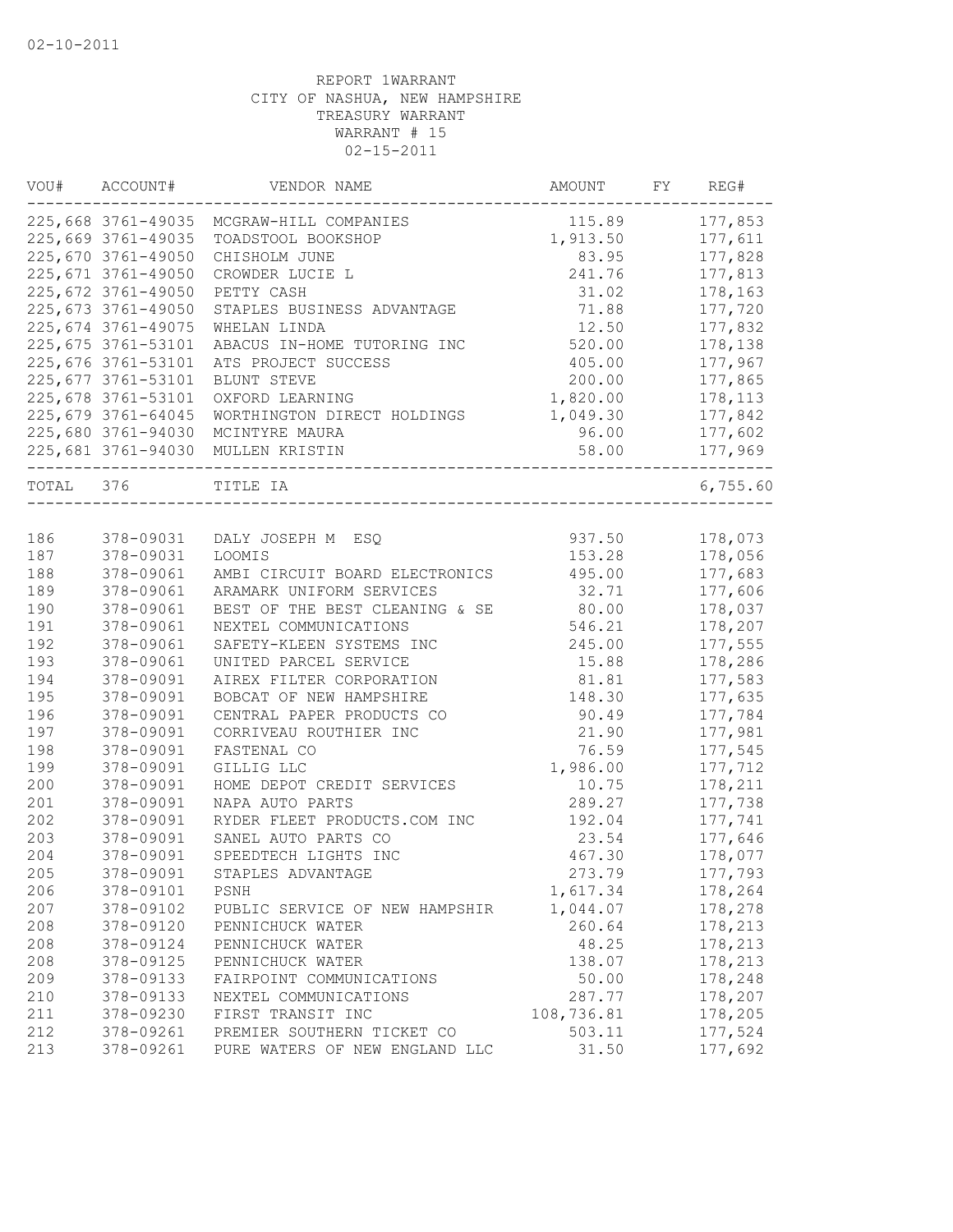| VOU#      | ACCOUNT#           | VENDOR NAME                                                 | AMOUNT FY REG# |                |
|-----------|--------------------|-------------------------------------------------------------|----------------|----------------|
|           |                    | 214 378-09262 CITY OF NASHUA/TAX COLLECTOR'S 520.16 178,164 |                |                |
| TOTAL 378 |                    | TRANSPORTATION                                              |                | 119,405.08     |
|           | 225,682 3901-53102 | WOOD WILLIAM                                                | 650.00         | 177,959        |
|           | 225,683 3901-64192 | CARPARTS OF NASHUA                                          | 12,139.00      | 177,979        |
|           | 225,684 3901-64192 | M E D E SUPPLY CO                                           | 6,190.68       | 178,106        |
|           | 225,685 3901-91040 | BENNETT JEAN                                                | 20.40          | 177,836        |
|           | 225,686 3901-91040 | COUTU LORI                                                  | 20.40          | 177,931        |
|           | 225,687 3901-91040 | DEFORREST-OUJAIMI DENISE                                    | 20.40          | 178,144        |
|           | 225,688 3901-91040 | OUELLETTE MARCIE                                            | 31.60          | 177,966        |
|           | 225,689 3901-91040 | WALTERS NICOLE                                              | 20.40          | 178,149        |
| TOTAL     | 390                | PERKINS VOCATIONAL ED                                       |                | 19,092.88      |
|           |                    |                                                             |                |                |
|           |                    | 225,690 3927-49050 CENTRAL PAPER PRODUCTS CO                |                | 280.73 177,999 |
|           | 225,691 3927-49050 | HANNAFORD                                                   | 238.01         | 177,775        |
|           |                    | 225,692 3927-49050 MARKET BASKET                            | 52.74          | 177,652        |
| TOTAL 392 |                    | CULINARY ARTS                                               |                | 571.48         |
|           |                    |                                                             |                |                |
|           | 225,693 3940-49035 | ATTAINMENT CO INC                                           | 2,835.00       | 177,846        |
|           | 225,694 3940-49035 | LINGUISYSTEMS INC                                           | 223.45         | 177,837        |
|           | 225,695 3940-49035 | NCS PEARSON INC                                             | 148.00         | 177,854        |
|           | 225,696 3940-49035 | PYRAMID EDUCATIONAL CONSULTANT                              | 1,303.50       | 177,889        |
|           | 225,697 3940-49035 | SPEECH CORNER LLC                                           | 193.84         | 178,128        |
|           | 225,698 3940-49035 | SUPER DUPER PUBLICATIONS                                    | 299.50         | 177,544        |
|           | 225,699 3940-49075 | MAXI AIDS INC                                               | 149.05         | 177,985        |
|           | 225,700 3940-53102 | SERESC                                                      | 4,400.00       | 177,529        |
|           | 225,701 3940-53109 | BOLICK TERESA DBA BOLICK TERES                              | 750.00         | 177,825        |
|           | 225,702 3940-64040 | JUDY LYNN SOFTWARE INC                                      | 160.00         | 178,133        |
|           | 225,703 3940-64040 | SUPER DUPER PUBLICATIONS                                    | 199.90         | 177,544        |
|           | 225,704 3940-64192 | ABLENET INC                                                 | 1,268.82       | 178,033        |
|           | 225,705 3940-91040 | WEBB KATHRYN                                                | 134.64         | 178,122        |
| TOTAL     | 394                | ARRA IDEA SPEC ED                                           |                | 12,065.70      |
|           |                    |                                                             |                |                |
|           | 225,706 3951-49075 | LAND OF NOD                                                 | 25.80          | 178,300        |
|           | 225,707 3951-53109 | BOLICK TERESA DBA BOLICK TERES                              | 3,150.00       | 177,825        |
|           | 225,708 3951-53109 | CARROLL CENTER FOR THE BLIND (                              | 1,647.80       | 177,893        |
|           | 225,709 3951-53109 | FONDEN CAROL                                                | 75.00          | 177,855        |
|           | 225,710 3951-53109 | INTERIM HEALTHCARE OF THE NORT                              | 858.00         | 177,685        |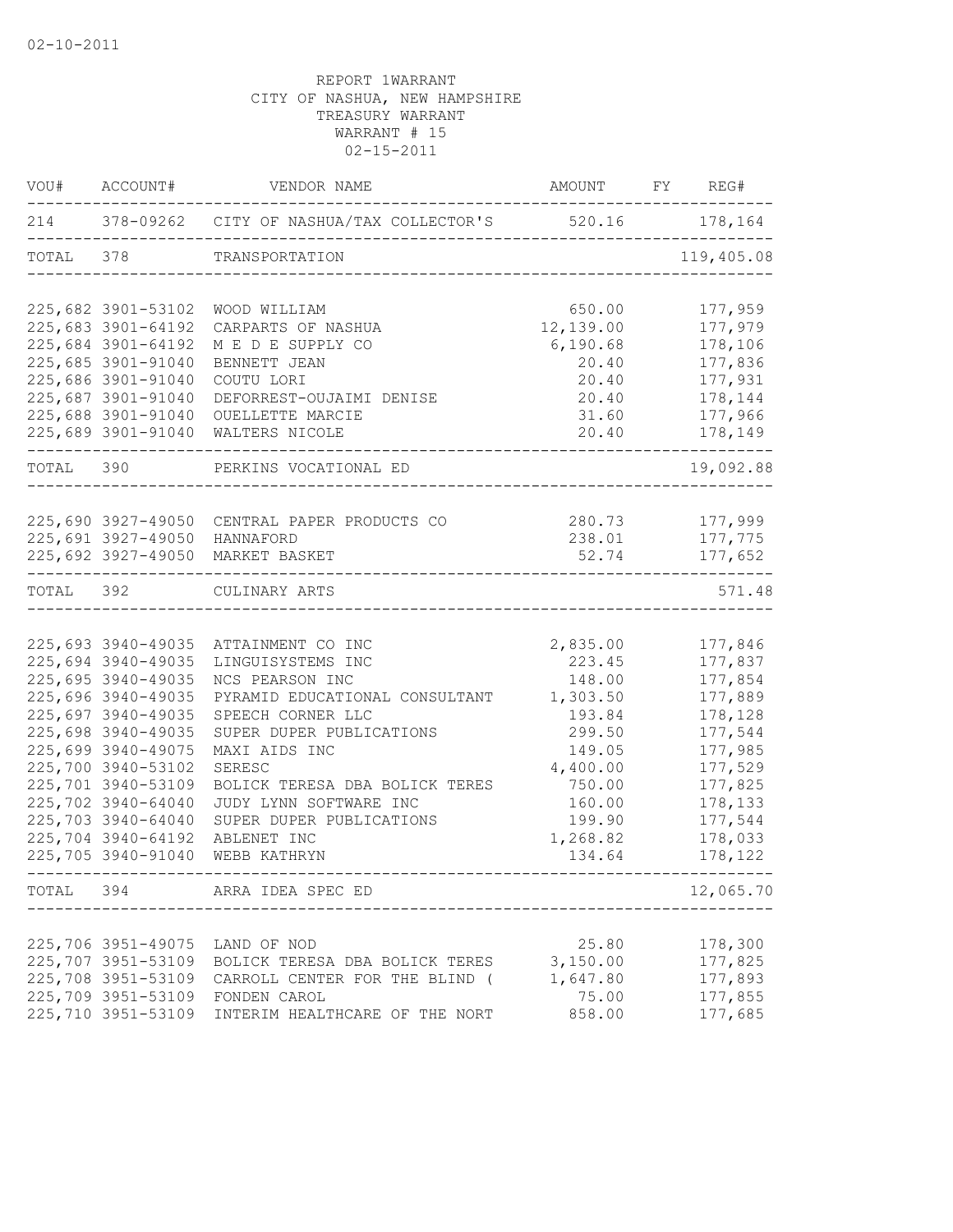| VOU#       | ACCOUNT# | VENDOR NAME |                          | AMOUNT | <b>EXECUTE</b> | REG#     |
|------------|----------|-------------|--------------------------|--------|----------------|----------|
|            |          |             |                          |        |                |          |
| ТОТАІ. 395 |          |             | IDEA B SPECIAL EDUCATION |        |                | 5,756.60 |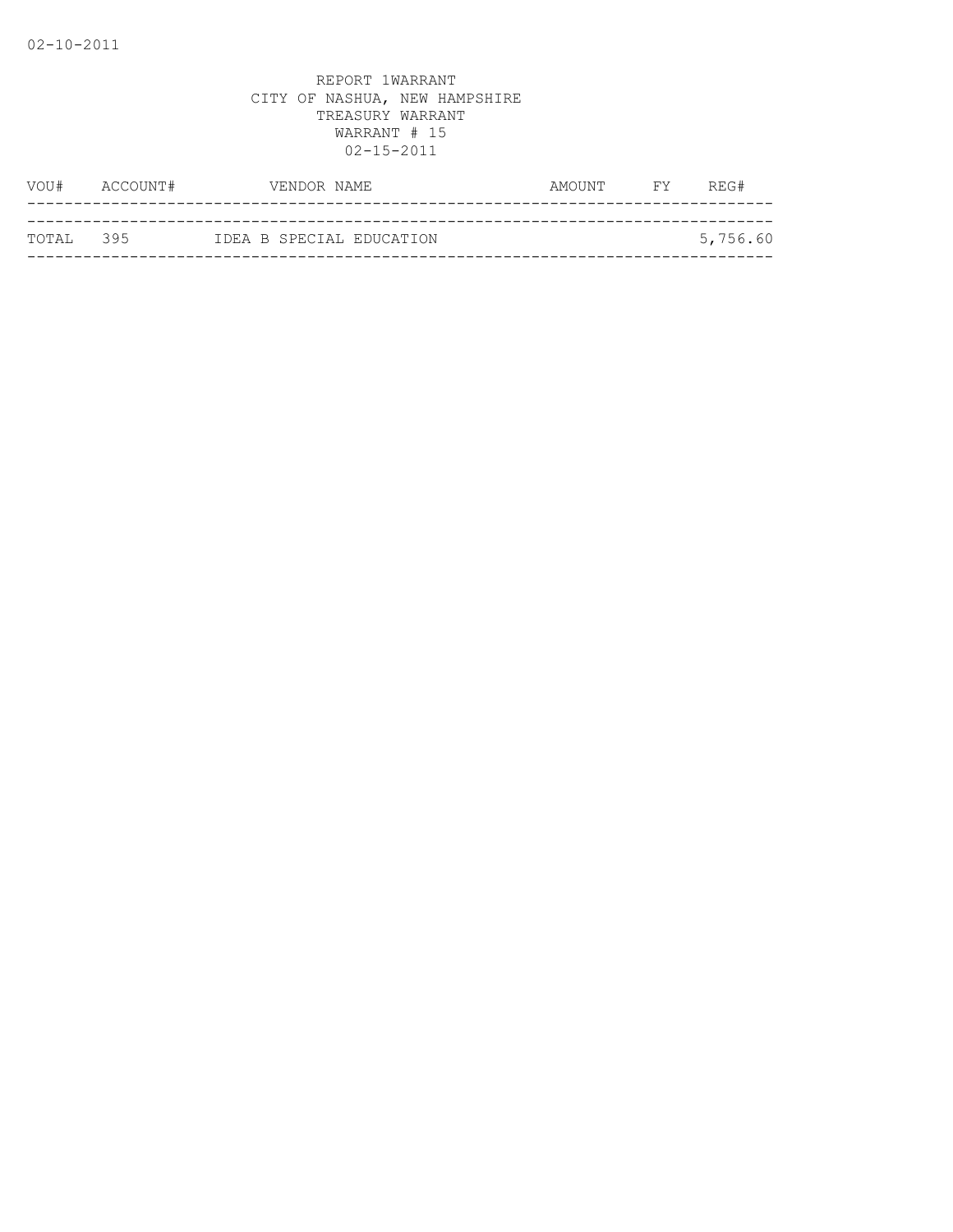| VOU#         | ACCOUNT#        | VENDOR NAME                                                | AMOUNT FY | REG#    |
|--------------|-----------------|------------------------------------------------------------|-----------|---------|
|              | 225,711 481-622 | BONENFANT CARL                                             | 50.00     | 177,666 |
| TOTAL 481-62 |                 | SCHOOL DEPARTMENT REVENUE<br>HIGH SCHOOL - STUDENT PARKING |           | 50.00   |
|              |                 |                                                            |           |         |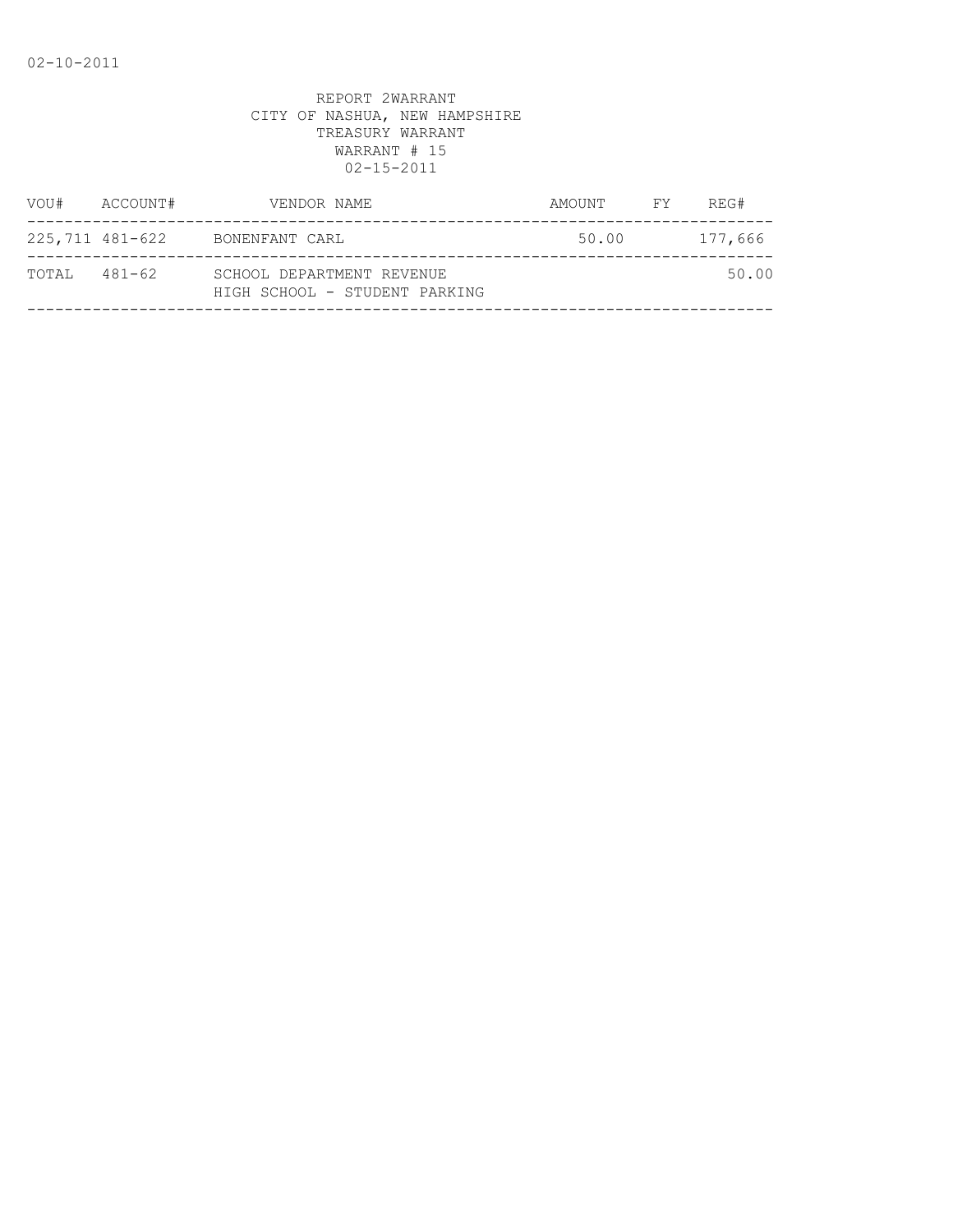| VOU#                                          | ACCOUNT#                                                                                | VENDOR NAME                                                                                                                                                             | AMOUNT                                                           | FY | REG#                                                                      |
|-----------------------------------------------|-----------------------------------------------------------------------------------------|-------------------------------------------------------------------------------------------------------------------------------------------------------------------------|------------------------------------------------------------------|----|---------------------------------------------------------------------------|
| 215                                           | 501-53166                                                                               | CROWNE PLAZA NASHUA                                                                                                                                                     | 499.86                                                           |    | 177,510                                                                   |
| TOTAL                                         | 501                                                                                     | MAYOR'S OFFICE                                                                                                                                                          |                                                                  |    | 499.86                                                                    |
| 216<br>217                                    | 502-51010<br>$502 - 41015$                                                              | HILLSBOROUGH COUNTY TREASURER<br>STAPLES ADVANTAGE                                                                                                                      | 38.00<br>90.38                                                   |    | 177,996<br>177,793                                                        |
| TOTAL                                         | 502                                                                                     | LEGAL DEPARTMENT                                                                                                                                                        |                                                                  |    | 128.38                                                                    |
| 218<br>219<br>220                             | 505-81004<br>505-81020<br>505-81039                                                     | GATEWAYS COMMUNITY SERVICES<br>GREATER NASHUA MENTAL HEALTH C<br>HUMANE SOCIETY OF NEW ENGLAND                                                                          | 750.00<br>10,000.00<br>8,256.75                                  |    | 177,789<br>177,971<br>177,613                                             |
| TOTAL                                         | 505                                                                                     | CIVIC & COMM. ACTIVITIES                                                                                                                                                |                                                                  |    | 19,006.75                                                                 |
| 221<br>222<br>223<br>224<br>225<br>226<br>227 | 506-31005<br>506-31005<br>506-31005<br>506-31005<br>506-31005<br>506-31005<br>506-31005 | BAYRING COMMUNICATIONS<br>COMPUTER HUT OF N E INC<br>FAIRPOINT COMMUNICATIONS<br>LOVERING SUE<br>NEXTEL COMMUNICATIONS<br>PAETEC COMMUNICATIONS INC<br>VERIZON WIRELESS | 2,288.11<br>249.00<br>535.57<br>33.00<br>6.99<br>600.00<br>65.07 |    | 178,244<br>178,004<br>178,248<br>178,165<br>178,207<br>178,201<br>178,229 |
| TOTAL                                         | 506                                                                                     | TELECOMMUNICATIONS                                                                                                                                                      |                                                                  |    | 3,777.74                                                                  |
| 228<br>228                                    | 508-83100<br>508-83101                                                                  | STATE OF NH UC<br>STATE OF NH UC                                                                                                                                        | 4,893.25<br>19,318.54                                            |    | 178,275<br>178,275                                                        |
| TOTAL                                         | 508                                                                                     | INSURANCE-EMPLOYEE BENEFITS                                                                                                                                             |                                                                  |    | 24, 211.79                                                                |
| 229<br>230                                    | 511-98029<br>511-41015                                                                  | SAM'S CLUB DIRECT<br>STAPLES ADVANTAGE                                                                                                                                  | 31.01<br>209.50                                                  |    | 178,220<br>177,793                                                        |
| TOTAL                                         | 511                                                                                     | CITI-STAT                                                                                                                                                               |                                                                  |    | 240.51                                                                    |
| 231<br>232<br>232                             | 512-59095<br>512-41005<br>512-41015                                                     | DOCULYNX INC<br>STAPLES ADVANTAGE<br>STAPLES ADVANTAGE                                                                                                                  | 266.17<br>64.80<br>64.40                                         |    | 178,049<br>177,793<br>177,793                                             |
| TOTAL                                         | 512                                                                                     | FINANCIAL SERVICES                                                                                                                                                      |                                                                  |    | 395.37                                                                    |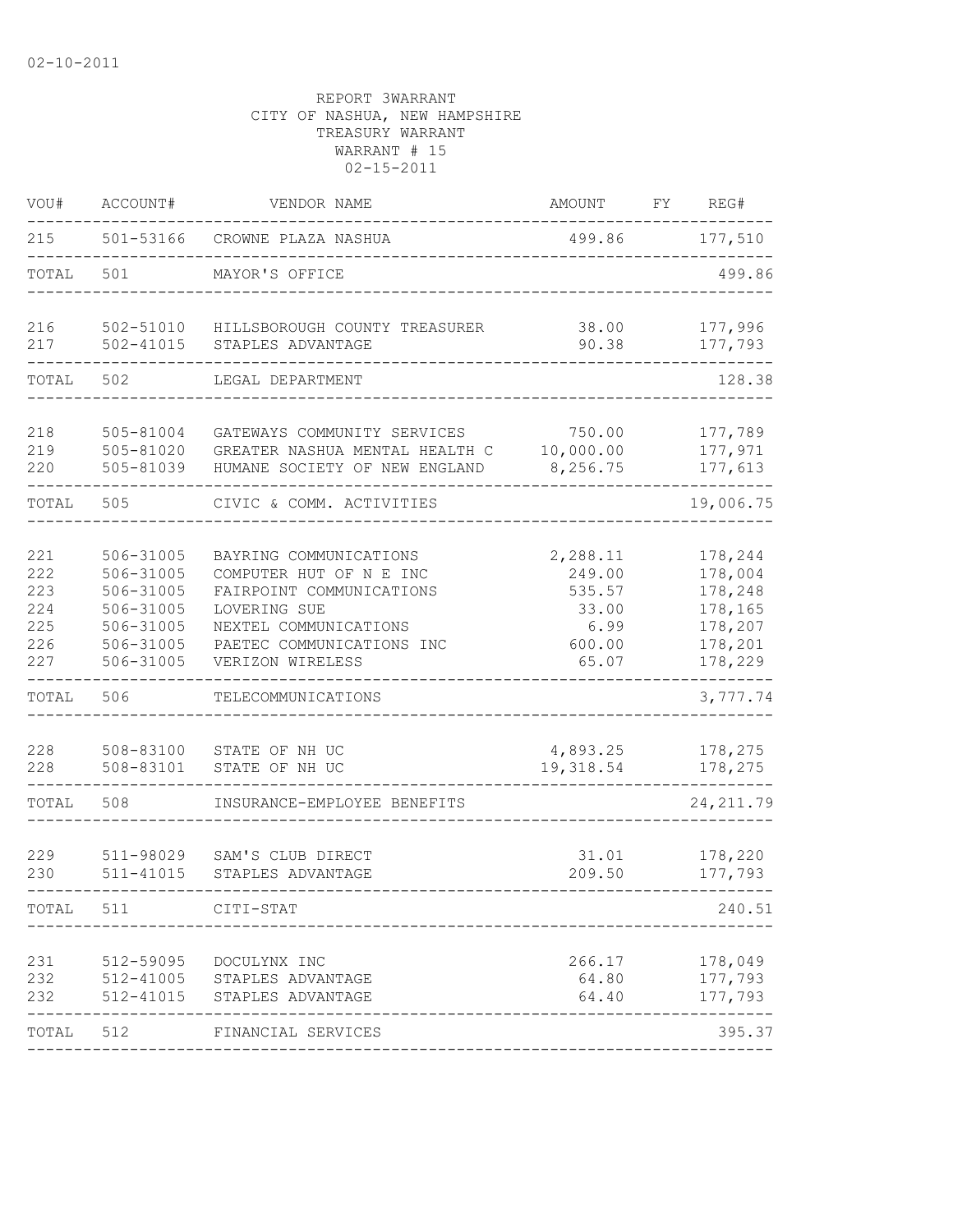| VOU#                                                        | ACCOUNT#                                                                                                          | VENDOR NAME                                                                                                                                                                                                           | AMOUNT                                                                                  | FY | REG#                                                                                           |
|-------------------------------------------------------------|-------------------------------------------------------------------------------------------------------------------|-----------------------------------------------------------------------------------------------------------------------------------------------------------------------------------------------------------------------|-----------------------------------------------------------------------------------------|----|------------------------------------------------------------------------------------------------|
| 232                                                         |                                                                                                                   | 515-41015 STAPLES ADVANTAGE                                                                                                                                                                                           | 48.91                                                                                   |    | 177,793                                                                                        |
| TOTAL                                                       | 515                                                                                                               | HUMAN RESOURCES                                                                                                                                                                                                       |                                                                                         |    | 48.91                                                                                          |
| 233<br>234                                                  | 516-54016<br>516-54006                                                                                            | CONCORD MONITOR<br>UNION LEADER CORPORATION                                                                                                                                                                           | 147.99<br>378.25                                                                        |    | 178,208<br>178,206                                                                             |
| 234                                                         | 516-54016                                                                                                         | UNION LEADER CORPORATION                                                                                                                                                                                              | 233.15                                                                                  |    | 178,206                                                                                        |
| TOTAL 516                                                   |                                                                                                                   | PURCHASING DEPARTMENT                                                                                                                                                                                                 |                                                                                         |    | 759.39                                                                                         |
| 235<br>236<br>237<br>238<br>239<br>240<br>241<br>242<br>243 | 517-75901<br>517-59135<br>517-32005<br>517-75903<br>517-34015<br>517-74085<br>517-31050<br>517-33005<br>517-32005 | B & S LOCKSMITH INC<br>BAIN PEST CONTROL SERVICE INC<br>GLACIAL ENERGY OF NEW ENGLAND<br>NASHUA WALLPAPER & PAINT CO<br>NATIONAL GRID<br>NEVERETTS SEW & VAC INC<br>NEXTEL COMMUNICATIONS<br>PENNICHUCK WATER<br>PSNH | 6.60<br>75.00<br>1,035.01<br>117.99<br>1,000.73<br>42.00<br>69.39<br>103.55<br>1,263.08 |    | 177,681<br>178,000<br>12,411<br>177,651<br>178,236<br>177,548<br>178,207<br>178,213<br>178,264 |
| TOTAL                                                       | 517                                                                                                               | BUILDING MAINT - CITY ADMIN                                                                                                                                                                                           |                                                                                         |    | 3,713.35                                                                                       |
| 244<br>245<br>246<br>247                                    | 519-95005<br>519-41015<br>519-91005<br>519-91005                                                                  | NHAAO<br>STAPLES ADVANTAGE<br>TURGISS GARY<br>TURGISS GREG                                                                                                                                                            | 20.00<br>53.73<br>75.48<br>73.44                                                        |    | 178,271<br>177,793<br>177,600<br>177,527                                                       |
| TOTAL                                                       | 519                                                                                                               | ASSESSORS                                                                                                                                                                                                             |                                                                                         |    | 222.65                                                                                         |
| 248<br>249<br>250<br>251<br>252<br>253                      | 522-41015<br>522-74030<br>$522 - 64045$<br>522-74800<br>522-31050                                                 | ACCESS A/V<br>AIR GRAPHICS<br>CDW GOVERNMENT INC<br>CONWAY OFFICE PRODUCTS LLC<br>NEXTEL COMMUNICATIONS<br>522-74035 PITNEY BOWES GLOBAL FINANCIAL                                                                    | 63.96<br>572.50<br>69.03<br>7,308.14<br>99.42<br>539.30                                 |    | 177,668<br>178,030<br>177,833<br>177,616<br>178,207<br>178,255                                 |
| TOTAL                                                       | 522                                                                                                               | INFORMATION TECHNOLOGY                                                                                                                                                                                                |                                                                                         |    | 8,652.35                                                                                       |
| 254                                                         |                                                                                                                   | 524-64045 DELL MARKETING LP                                                                                                                                                                                           | 364.01                                                                                  |    | 177,597                                                                                        |
| TOTAL                                                       |                                                                                                                   | 524 COMPUTERS - CITYWIDE                                                                                                                                                                                              |                                                                                         |    | 364.01                                                                                         |
|                                                             |                                                                                                                   |                                                                                                                                                                                                                       |                                                                                         |    |                                                                                                |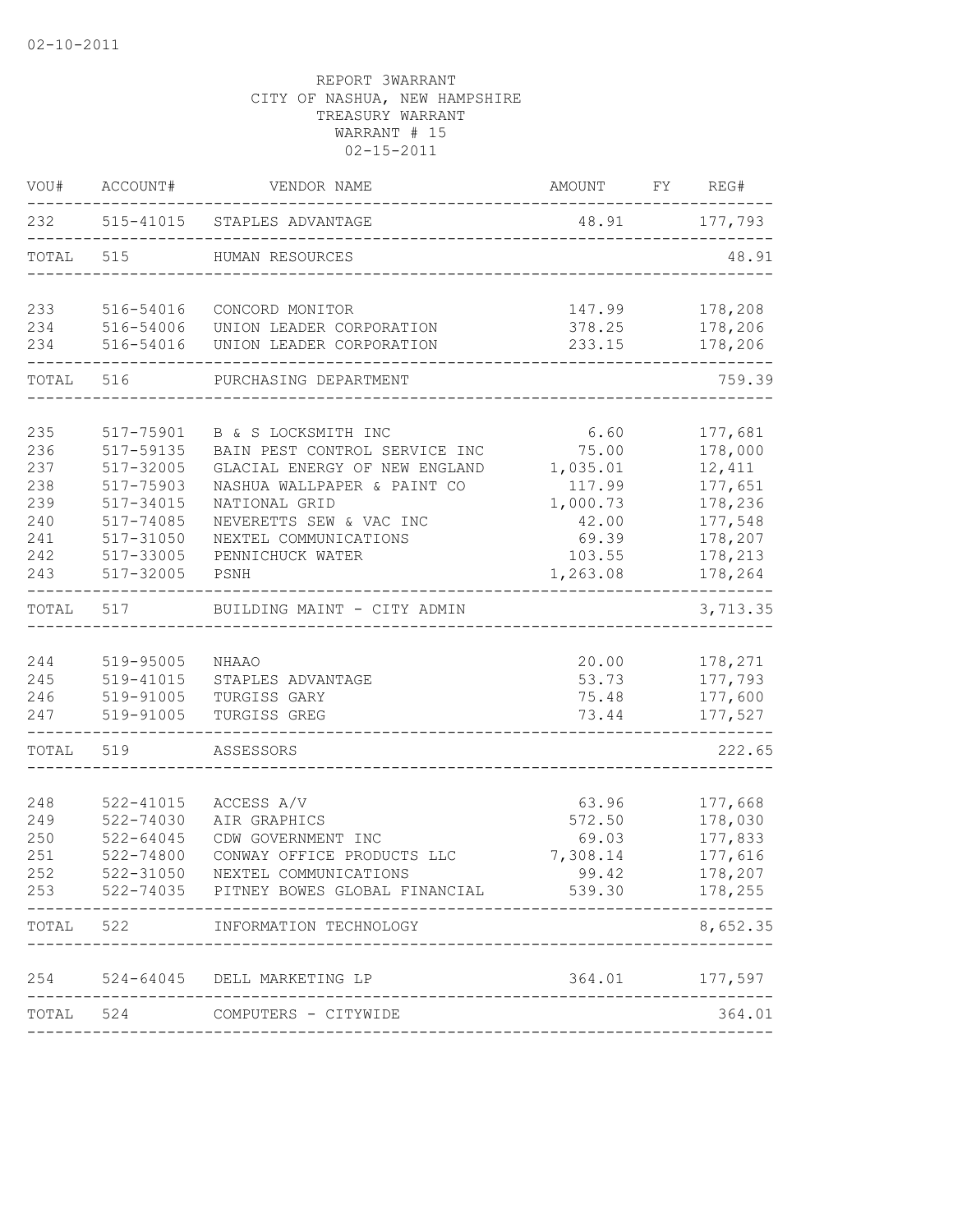| VOU# | ACCOUNT#      | VENDOR NAME                         | AMOUNT    | FY | REG#    |
|------|---------------|-------------------------------------|-----------|----|---------|
| 255  |               | 531-74035 ADAPTIVE COMMUNICATIONS   | 6,485.00  |    | 178,026 |
| 256  |               | 531-45920 ADVANTAGE BUNDLING SP LLC | 204.62    |    | 177,677 |
| 257  | 531-46040     | ALEC'S SHOE STORE INC               | 2,601.21  |    | 177,631 |
| 258  | 531-46040     | ALL SPORTS HEROES UNIFORMS,         | 205.99    |    | 177,603 |
| 259  | 531-46040     | ARCHAMBAULT DANIEL                  | 193.34    |    | 178,168 |
| 260  | 531-59100     | BAER ALEXANDRA                      | 70.00     |    | 177,659 |
| 261  | $531 - 46040$ | BAXTER KERRY                        | 81.45     |    | 178,166 |
| 262  | 531-78007     | BELLETETES INC                      | 16.17     |    | 177,641 |
| 263  | 531-46030     | BEN'S UNIFORMS                      | 75.00     |    | 178,007 |
| 263  | $531 - 46040$ | BEN'S UNIFORMS                      | 1,788.20  |    | 178,007 |
| 264  | 531-78007     | BEST FORD                           | 159.08    |    | 177,535 |
| 264  | 531-78075     | BEST FORD                           | 83.85     |    | 177,535 |
| 265  | $531 - 46040$ | CAMACHO CARLOS                      | 152.72    |    | 178,167 |
| 266  | 531-78007     | CARPARTS OF NASHUA                  | 356.32    |    | 177,534 |
| 267  | 531-42000     | CENTRAL PAPER PRODUCTS CO           | 313.18    |    | 177,784 |
| 268  | 531-31025     | CINFO PETER                         | 91.92     |    | 178,173 |
| 269  | 531-53065     | COMMISSION ON ACCREDITATION FO      | 130.00    |    | 178,280 |
| 270  | 531-72010     | CONWAY OFFICE PRODUCTS LLC          | 1,462.00  |    | 177,616 |
| 271  | 531-59100     | D & R TOWING INC                    | 125.00    |    | 177,982 |
| 272  | 531-78007     | DEPENDABLE LOCK SERVICE INC         | 66.00     |    | 177,763 |
| 273  | 531-31025     | FAIRPOINT COMMUNICATIONS            | 28.50     |    | 178,248 |
| 274  | 531-78007     | FISHER AUTO PARTS                   | 123.40    |    | 178,070 |
| 275  | 531-46040     | GEORGE'S APPAREL                    | 295.00    |    | 177,574 |
| 276  | 531-32005     | GLACIAL ENERGY OF NEW ENGLAND       | 11,093.04 |    | 12,411  |
| 277  | 531-98035     | GOOD MORNING SALES INC              | 126.75    |    | 177,792 |
| 278  | 531-94005     | GOODRIDGE JOHN                      | 40.00     |    | 178,176 |
| 279  | 531-41015     | GRANITE STATE STAMPS INC            | 4.95      |    | 177,760 |
| 280  | 531-78007     | GRAPPONE AUTOMOTIVE GROUP           | 200.64    |    | 177,785 |
| 281  | 531-91025     | HODGES DANIEL                       | 40.00     |    | 178,170 |
| 282  | 531-42000     | HOME DEPOT CREDIT SERVICES          | 57.15     |    | 178,230 |
| 283  | 531-98025     | JACK'S PIZZA                        | 4.50      |    | 177,758 |
| 284  | 531-91025     | JONES RYAN                          | 40.80     |    | 178,179 |
| 285  | 531-91025     | KILGALLON KATELIN                   | 40.80     |    | 178,178 |
| 286  | $531 - 46040$ | LANG MICHAEL                        | 89.95     |    | 178,181 |
| 287  | 531-53065     | LEDOUX MICHAEL                      | 175.00    |    | 178,174 |
| 288  | $531 - 46040$ | LINEHAN DENIS                       | 92.93     |    | 178,172 |
| 289  | 531-78007     | MAC MULKIN CHEVROLET INC            | 439.66    |    | 177,984 |
| 289  | 531-78075     | MAC MULKIN CHEVROLET INC            | 426.41    |    | 177,984 |
| 290  | $531 - 46040$ | MARQUIS JACLYN                      | 163.63    |    | 178,180 |
| 291  | 531-94005     | MICHAUD AMY                         | 40.80     |    | 178,182 |
| 292  | 531-53125     | MORIARTY TODD                       | 200.00    |    | 178,171 |
| 293  | 531-95000     | NASHUA BREAKFAST EXCHANGE CLUB      | 140.00    |    | 178,279 |
| 294  | 531-59100     | NASHUA MILLYARD ASSOCIATES, IN      | 90.00     |    | 178,025 |
| 295  | $531 - 64192$ | NASHUA OUTDOOR POWER EQUIPMENT      | 1,075.50  |    | 177,649 |
| 296  | 531-31050     | NEXTEL COMMUNICATIONS               | 2.46      |    | 178,207 |
| 297  | 531-95000     | NNEPAC                              | 50.00     |    | 178,256 |
| 298  | 531-78007     | NORTHERN FOREIGN CAR PARTS INC      | 68.35     |    | 178,035 |
| 299  | 531-45005     | NORTHERN SAFETY CO INC              | 17.10     |    | 177,562 |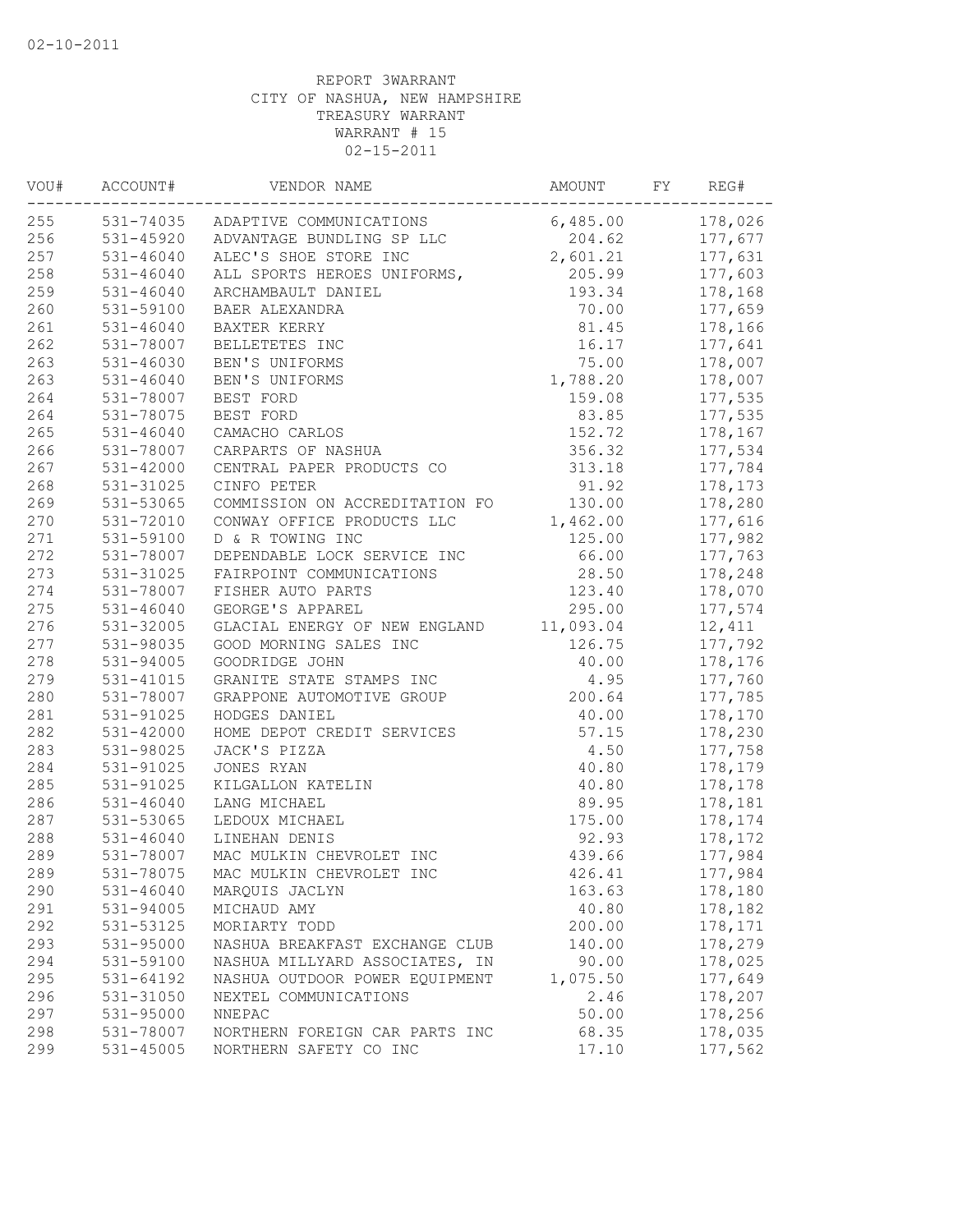| VOU# | ACCOUNT#  | VENDOR NAME                             | AMOUNT   | FY | REG#      |
|------|-----------|-----------------------------------------|----------|----|-----------|
| 300  |           | 531-53065 PEASE WILLIAM                 | 175.00   |    | 178,169   |
| 301  | 531-33005 | PENNICHUCK WATER                        | 700.19   |    | 178,213   |
| 302  | 531-98035 | PETTY CASH                              | 125.36   |    | 178,175   |
| 303  | 531-59100 | PHIL LEVESQUE PHOTOGRAPHY               | 107.00   |    | 178,015   |
| 304  | 531-32035 | PSNH                                    | 45.82    |    | 178,264   |
| 305  | 531-32005 | PUBLIC SERVICE OF NEW HAMPSHIR 5,129.97 |          |    | 178,278   |
| 305  | 531-32035 | PUBLIC SERVICE OF NEW HAMPSHIR          | 479.71   |    | 178,278   |
| 306  | 531-59100 | RB ALLEN CO INC                         | 285.00   |    | 177,782   |
| 307  | 531-98029 | ROTARY CLUB OF NASHUA WEST              | 175.00   |    | 178,183   |
| 308  | 531-45920 | SAFARILAND, LLC                         | 303.73   |    | 178,050   |
| 309  | 531-98025 | SAM'S CLUB DIRECT                       | 218.04   |    | 178,220   |
| 310  | 531-34015 | SHATTUCK MALONE OIL CO                  | 609.51   |    | 178,198   |
| 311  | 531-45920 | SIRCHIE FINGER PRINT LABORATOR          | 733.17   |    | 177,703   |
| 312  | 531-69025 | SNAP ON TOOLS                           | 39.25    |    | 177,556   |
| 313  | 531-31025 | ST ONGE JOSHUA                          | 91.92    |    | 178,177   |
| 314  | 531-41005 | STAPLES ADVANTAGE                       | 408.56   |    | 177,793   |
| 314  | 531-41015 | STAPLES ADVANTAGE                       | 2,141.34 |    | 177,793   |
| 315  | 531-46030 | STAR PACKER BADGES                      | 30.00    |    | 177,582   |
| 316  | 531-75023 | THE METRO GROUP INC                     | 165.00   |    | 177,684   |
| 317  | 531-78007 | TOWERS MOTOR PARTS CORP                 | 15.95    |    | 177,743   |
| 318  | 531-74145 | TREASURER STATE OF NH                   | 30.00    |    | 177,605   |
| 319  | 531-43005 | UNITED STATES POSTAL SERVICE            | 1,000.00 |    | 12,400    |
| 320  |           | 531-31025 VERIZON WIRELESS              | 992.65   |    | 178,229   |
| 321  | 531-46030 | WORCESTER COUNTY POLICE EQUIPM 1,079.60 |          |    | 178,002   |
|      | TOTAL 531 | POLICE DEPARTMENT                       |          |    | 44,910.14 |
|      |           |                                         |          |    |           |
| 322  | 532-78070 | ADVANCED EMERGENCY PRODUCTS 524.09      |          |    | 177,639   |
| 323  | 532-75023 | AE MECHANICAL INC                       | 173.00   |    | 177,957   |
| 324  | 532-69010 | ALL STATE FIRE EQUIPMENT                | 543.70   |    | 177,896   |
| 325  | 532-79045 | BATTERIES PLUS                          | 105.76   |    | 177,769   |
| 326  | 532-75901 | BELLETETES INC                          | 14.38    |    | 177,641   |
| 326  | 532-78100 | BELLETETES INC                          | 14.39    |    | 177,641   |
| 327  | 532-78100 | C & M DISTRIBUTING CO                   | 164.90   |    | 177,864   |
| 328  | 532-74020 | DELL MARKETING LP                       | 2,684.70 |    | 177,597   |
| 329  | 532-64080 | FIRE TECH & SAFETY OF NEW ENGL          | 625.00   |    | 177,750   |
| 330  | 532-32005 | GLACIAL ENERGY OF NEW ENGLAND           | 1,218.00 |    | 12,411    |
| 331  | 532-53055 | GUERRETTE DANIEL                        | 550.00   |    | 178,105   |
| 332  | 532-75023 | HOME DEPOT CREDIT SERVICES              | 241.44   |    | 178,211   |
| 333  | 532-94010 | KEELER BRADLEY G                        | 607.00   |    | 178,187   |
| 334  | 532-94010 | KEELER BRADLEY G                        | 79.00    |    | 177,781   |
| 335  | 532-94010 | KEOHANE TIMOTHY P                       | 686.00   |    | 177,780   |
| 336  | 532-75105 | M & M ELECTRICAL SUPPLY CO INC          | 225.46   |    | 177,978   |
| 337  | 532-94010 | MARTINEAU ANDREW                        | 686.00   |    | 178,008   |
| 338  | 532-94010 | MCINNIS MICHAEL                         | 686.00   |    | 178,186   |
| 339  | 532-94010 | MEYER RICHARD                           | 686.00   |    | 177,976   |
| 340  | 532-78100 | MINUTEMAN TRUCKS INC                    | 351.34   |    | 177,675   |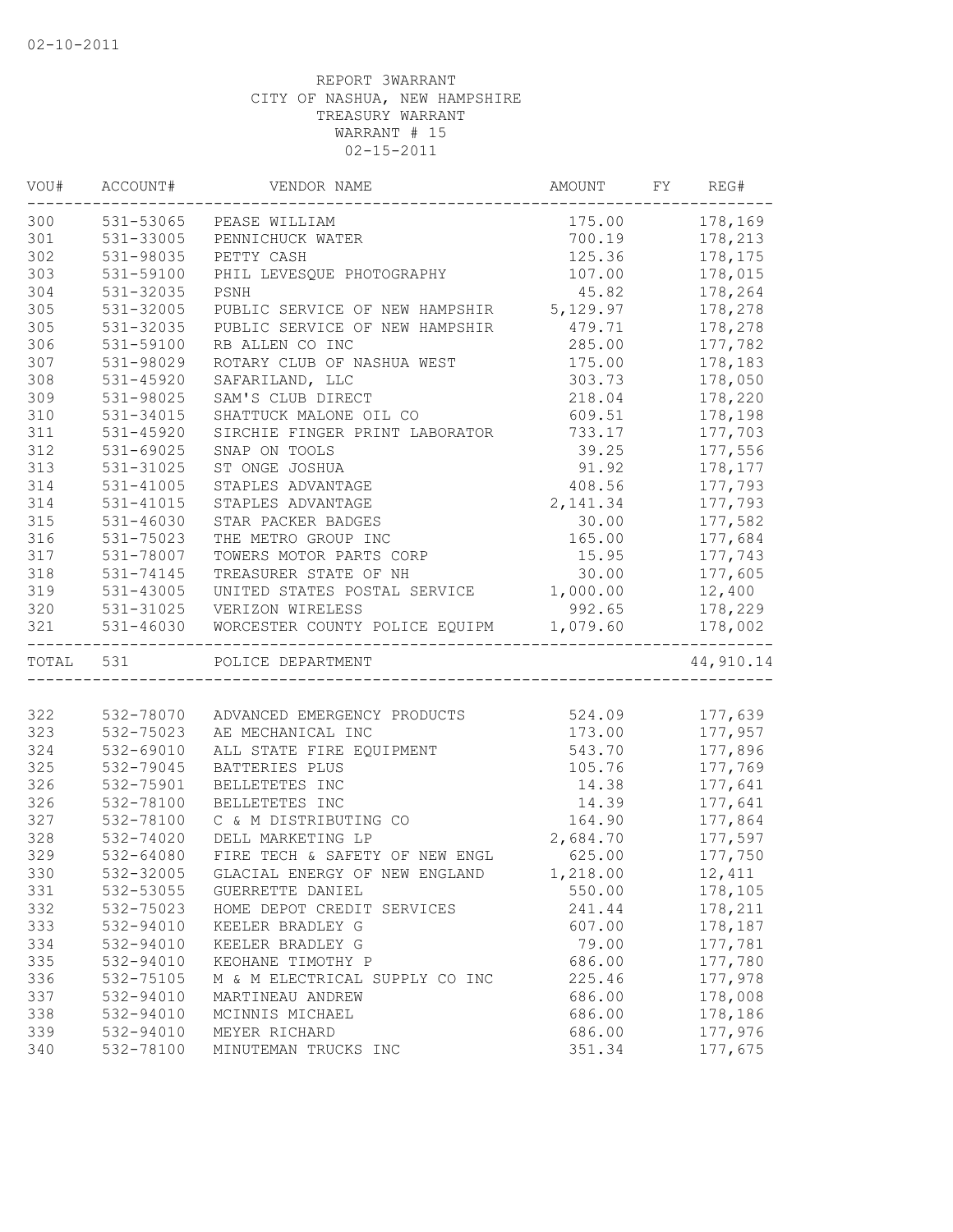| VOU#      | ACCOUNT#       | VENDOR NAME                        | AMOUNT                                | FY | REG#       |
|-----------|----------------|------------------------------------|---------------------------------------|----|------------|
| 340       | 532-78110      | MINUTEMAN TRUCKS INC               | 1,435.83                              |    | 177,675    |
| 341       | 532-64165      | NASHUA OUTDOOR POWER EQUIPMENT     | 17.03                                 |    | 177,649    |
| 342       | 532-34015      | NATIONAL GRID                      | 786.80                                |    | 178,236    |
| 343       | 532-42005      | NEW ENGLAND PAPER & SUPPLY         | 124.62                                |    | 177,663    |
| 343       | 532-42010      | NEW ENGLAND PAPER & SUPPLY         | 696.97                                |    | 177,663    |
| 343       | 532-42020      | NEW ENGLAND PAPER & SUPPLY         | 267.84                                |    | 177,663    |
| 344       | 532-31040      | NEXTEL COMMUNICATIONS              | 295.61                                |    | 178,207    |
| 345       | 532-94005      | NHBOA                              | 110.00                                |    | 178,231    |
| 346       | 532-46045      | PARZYCH MATTHEW                    | 422.00                                |    | 177,794    |
| 347       | 532-33005      | PENNICHUCK WATER                   | 469.92                                |    | 178,213    |
| 348       | 532-79005      | POWER & TEL                        | 247.50                                |    | 177,975    |
| 349       | 532-32005      | PSNH                               | 3,013.15                              |    | 178,264    |
| 350       | 532-94010      | REED JULIAN                        | 686.00                                |    | 177,786    |
| 351       | 532-94010      | RIOUX CHAD M                       | 686.00                                |    | 178,185    |
| 352       | 532-94010      | RIOUX JUSTIN                       | 686.00                                |    | 178,184    |
| 353       | 532-78007      | SANEL AUTO PARTS CO                | 172.41                                |    | 177,646    |
| 354       | 532-49075      | SNAP ON TOOLS                      | 999.00                                |    | 177,556    |
| 355       | 532-41015      | STAPLES ADVANTAGE                  | 340.97                                |    | 177,793    |
| 355       | 532-45125      | STAPLES ADVANTAGE                  | 186.68                                |    | 177,793    |
| 356       | 532-59100      | TRUE BLUE CLEANERS<br>----------   | 144.43                                |    | 177,674    |
| TOTAL     | 532            | FIRE DEPARTMENT                    |                                       |    | 22,654.92  |
| 357       | 533-33010      | PENNICHUCK WATER                   | 211,867.42                            |    | 178,213    |
| TOTAL 533 |                | WATER SUPPLY (PUBLIC HYDRANTS)     |                                       |    | 211,867.42 |
|           |                |                                    |                                       |    |            |
| 358       | 534-64297      | JOHNSON'S ELECTRIC INC             | 308.81                                |    | 177,587    |
| 359       | 534-32020      | PSNH                               | 91.35<br>____________________________ |    | 178,264    |
| TOTAL     | 534            | STREET LIGHTING                    |                                       |    | 400.16     |
| 359       | 536-32035 PSNH |                                    | 427.09                                |    | 178,264    |
| TOTAL     | 536            | CITYWIDE COMMUNICATIONS            |                                       |    | 427.09     |
|           |                |                                    |                                       |    |            |
| 360       |                | 541-41015 EMBROIDME OF LONDONDERRY | 593.75                                |    | 178,005    |
| 361       | 541-34005      | SHATTUCK MALONE OIL CO             | 2,883.86                              |    | 178,198    |
| TOTAL     | 541            | COMMUNITY SERVICES DIVISION        |                                       |    | 3, 477.61  |
| 362       | 542-91005      | CARON CHRISTINE                    | 35.25                                 |    | 177,624    |
| 363       | 542-91005      | LOSIER NICOLE                      | 16.01                                 |    | 177,772    |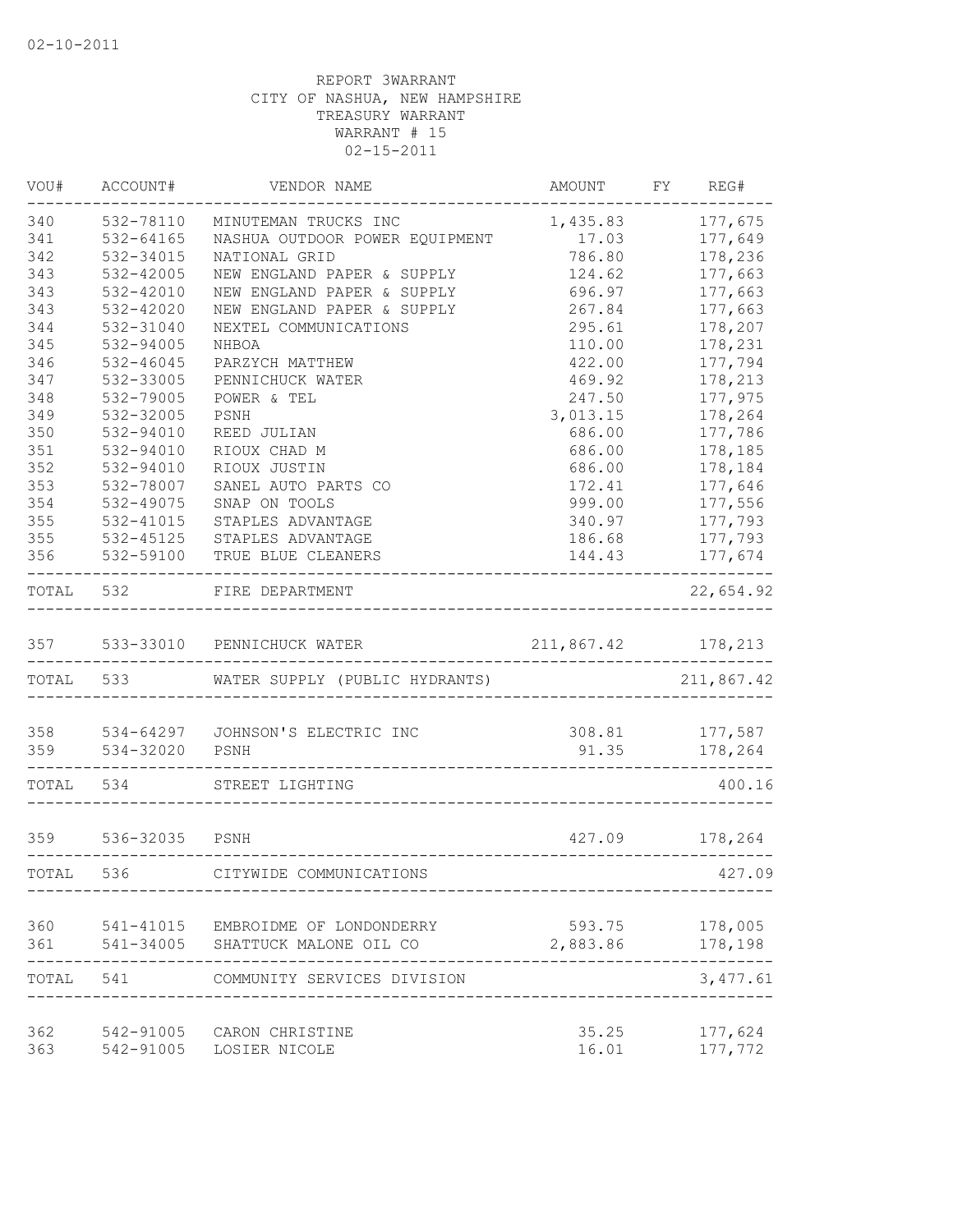| VOU#       | ACCOUNT#               | VENDOR NAME                              | AMOUNT FY REG# |                    |
|------------|------------------------|------------------------------------------|----------------|--------------------|
| 364        |                        | 542-31050 NEXTEL COMMUNICATIONS          | 103.67         | 178,207            |
| 365        |                        | 542-47010 NH MEDICAL/DENTAL SUPPLY LLC/D | 528.31         | 177,643            |
| 366        | 542-94005              | PORRES LUIS                              | 45.00          | 177,655            |
| TOTAL 542  |                        | COMMUNITY HEALTH                         |                | 728.24             |
|            |                        |                                          |                |                    |
| 367<br>368 | 543-95005              | GSDI                                     | 100.00         | 178,212<br>178,207 |
|            | 543-31050              | NEXTEL COMMUNICATIONS                    | 12.68          |                    |
| 369<br>370 | 543-91005<br>543-78100 | PRICE HOWARD<br>SANEL AUTO PARTS CO      | 56.00          | 177,661            |
| 371        |                        | STAPLES ADVANTAGE                        | 49.49<br>69.31 | 177,646            |
| 372        | 543-41015              | 543-53025 TREASURER STATE OF NH          | 200.00         | 177,793            |
|            |                        |                                          |                | 178,215            |
| TOTAL 543  |                        | ENVIRONMENTAL HEALTH DEPT.               |                | 487.48             |
|            |                        |                                          |                |                    |
|            |                        | 373 544-41015 STAPLES ADVANTAGE          |                | 91.75 177,793      |
| TOTAL 544  |                        | WELFARE ADMINISTRATION                   |                | 91.75              |
|            |                        |                                          |                |                    |
| 374        | 545-97020              | 23-25 TEMPLE ST REALTY LLC               | 1,060.00       | 177,711            |
| 375        | 545-97020              | 243 MAIN STREET, LLC                     | 360.43         | 178,054            |
| 376        | 545-97020              | BALCOM WAYNE                             | 499.83         | 177,808            |
| 377        | 545-97020              | BANKOWSKI LYNN                           | 331.81         | 177,802            |
| 378        | 545-97020              | CANTERBURY APARTMENTS                    | 631.83         | 177,533            |
| 379        | 545-97020              | CENTRAL REALTY                           | 785.87         | 177,660            |
| 380        | 545-97020              | CHANDLER COURT LLC                       | 513.05         | 177,724            |
| 381        | 545-97020              | CONSTANT NORMAND                         | 685.00         | 177,523            |
| 382        | 545-97020              | COUNTRY BARN MOTEL                       | 1,008.00       | 177,642            |
| 383        | 545-97020              | CRE MANANGEMENT LLC                      | 740.00         | 177,807            |
| 384        | 545-97020              | DAKIN TERRY                              | 300.00         | 177,721            |
| 385        | 545-97015              | DEMOULAS SUPERMARKETS INC                | 1,404.82       | 178,199            |
| 386        | 545-97020              | DIONNE JASON                             | 579.19         | 177,773            |
| 387        | 545-97020              | DROUIN ROBERT G                          | 891.67         | 177,714            |
| 388        | 545-97020              | FAHEY DAVID                              | 340.00         | 177,589            |
| 389        | 545-97020              | GAUTHIER REALTY/CONNIE GAUTHIE           | 598.00         | 178,268            |
| 390        | 545-97020              | GAUTHIER REALTY/CONNIE GAUTHIE           | 3,320.91       | 177,779            |
| 391        | 545-97020              | GP NASHUA LIMITED PARTNERSHIP            | 750.00         | 177,565            |
| 392        | 545-97020              | HUGENBERGER ROY                          | 782.87         | 177,809            |
| 393        | 545-97020              | J P MANAGEMENT INC                       | 292.92         | 177,536            |
| 394        | 545-97020              | KING MARLA                               | 1,080.00       | 177,800            |
| 395        | 545-97020              | L'HEUREUX RONALD                         | 462.00         | 177,805            |
| 396        | 545-97020              | LAMERAND ENTERPRISES/KYLE LAME           | 171.54         | 177,740            |
| 397        | 545-97020              | LTA INVESTMENTS LLC                      | 120.00         | 177,682            |
| 398        | 545-97020              | MARANDOS CROTEAU                         | 580.00         | 177,733            |
| 399        | 545-97020              | MCCHANDLER LLC                           | 478.04         | 177,640            |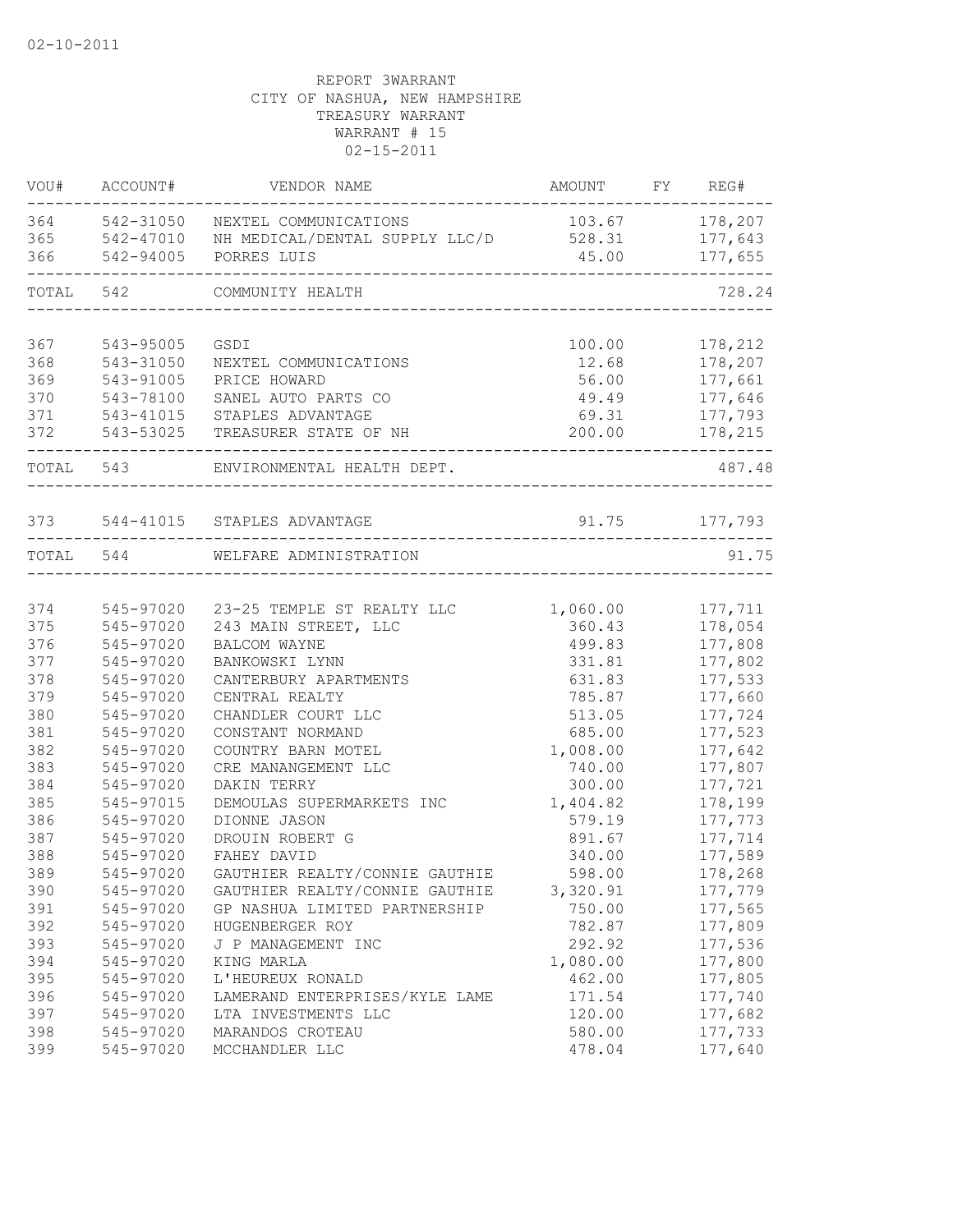| VOU#  | ACCOUNT#      | VENDOR NAME                    | AMOUNT   | FY | REG#       |
|-------|---------------|--------------------------------|----------|----|------------|
| 400   | 545-97020     | MOTEL 6                        | 1,793.82 |    | 177,742    |
| 401   | 545-97020     | OH ASH STREET HOLDINGS LLC/DAN | 500.00   |    | 177,700    |
| 402   | 545-97020     | PAGE FRANK                     | 863.59   |    | 177,806    |
| 403   | 545-97020     | PRA PROPERTIES LTD PARTNERSHIP | 990.00   |    | 177,759    |
| 404   | 545-97015     | $_{\rm{PSNH}}$                 | 861.08   |    | 178,267    |
| 405   | 545-97020     | SMITH DUANE                    | 370.48   |    | 177,593    |
| 406   | 545-97020     | SOMERSET ASSOCIATES DBA SOMERS | 885.46   |    | 177,734    |
| 407   | 545-97020     | TREMBLAY JEANNINE              | 758.56   |    | 177,515    |
| 408   | 545-97020     | VACHON REAL S                  | 900.00   |    | 177,728    |
| 409   | 545-97020     | VIJAY KAMMILA                  | 512.00   |    | 177,803    |
| 410   | 545-97020     | WRN REAL ESTATE LLC            | 480.00   |    | 177,717    |
| 411   | 545-97020     | ZHAO CHANG                     | 550.00   |    | 177,570    |
| TOTAL | 545           | WELFARE COSTS                  |          |    | 28, 232.77 |
|       |               |                                |          |    |            |
| 412   | $551 - 46045$ | ALEC'S SHOE STORE INC          | 164.00   |    | 177,631    |
| 413   | $551 - 64040$ | DLT SOLUTIONS INC              | 1,620.54 |    | 178,224    |
| 414   | 551-59100     | JAN-PRO CLEANING SYSTEMS NORTH | 435.00   |    | 178,017    |
| 415   | 551-31050     | NEXTEL COMMUNICATIONS          | 302.54   |    | 178,207    |
| 416   | 551-94005     | NHLSA                          | 200.00   |    | 178,237    |
| 417   | 551-33005     | PENNICHUCK WATER               | 138.07   |    | 178,213    |
| 418   | 551-32005     | PUBLIC SERVICE OF NEW HAMPSHIR | 1,015.85 |    | 178,278    |
| 419   | $551 - 41015$ | STAPLES ADVANTAGE              | 376.89   |    | 177,793    |
|       | TOTAL 551     | PUBLIC WORKS DIV & ENGINEERING |          |    | 4,252.89   |
|       |               |                                |          |    |            |
| 420   | 552-45250     | AIRGAS EAST                    | 51.50    |    | 177,567    |
| 420   | 552-66000     | AIRGAS EAST                    | 154.50   |    | 177,567    |
| 421   | $552 - 46045$ | ALEC'S SHOE STORE INC          | 164.00   |    | 177,631    |
| 422   | 552-42010     | BANNER SYSTEMS OF MASSACHUSETT | 389.46   |    | 177,977    |
| 423   | 552-78100     | BEST FORD                      | 179.70   |    | 177,535    |
| 424   | 552-75021     | BOT-L-GAS INCORPORATED         | 28.79    |    | 177,993    |
| 425   | 552-78007     | CARPARTS OF NASHUA             | 52.14    |    | 177,534    |
| 426   | 552-78100     | CASEY & DUPUIS EQUIPMENT CORP  | 2,545.90 |    | 177,753    |
| 427   | 552-78100     | CASEY EQUIPMENT & RENTAL CORP  | 358.95   |    | 177,747    |
| 428   | 552-78007     | CHAPPELL TRACTOR SALES, INC    | 60.00    |    | 178,046    |
| 429   | 552-75022     | CORBETT CLEANING CO/STEPHEN CO | 262.50   |    | 177,654    |
| 430   | 552-75022     | DECTAM CORP                    | 1,200.00 |    | 177,877    |
| 431   | 552-48015     | DENNIS K BURKE INC             | 2,361.85 |    | 178,287    |
| 432   | 552-78100     | DICK RAYMOND INC               | 74.95    |    | 177,995    |
| 433   | 552-59050     | DROWN JEFF                     | 88.00    |    | 177,726    |
| 434   | 552-59050     | DROWN JOYCE                    | 352.00   |    | 177,727    |
| 435   | 552-59050     | FREDERICKSEN MATT              | 120.00   |    | 178,096    |
| 436   | 552-32040     | GLACIAL ENERGY OF NEW ENGLAND  | 1,510.32 |    | 12,411     |
| 437   | 552-75021     | HOME DEPOT CREDIT SERVICES     | 6.97     |    | 178,211    |
| 437   | 552-75022     | HOME DEPOT CREDIT SERVICES     | 151.76   |    | 178,211    |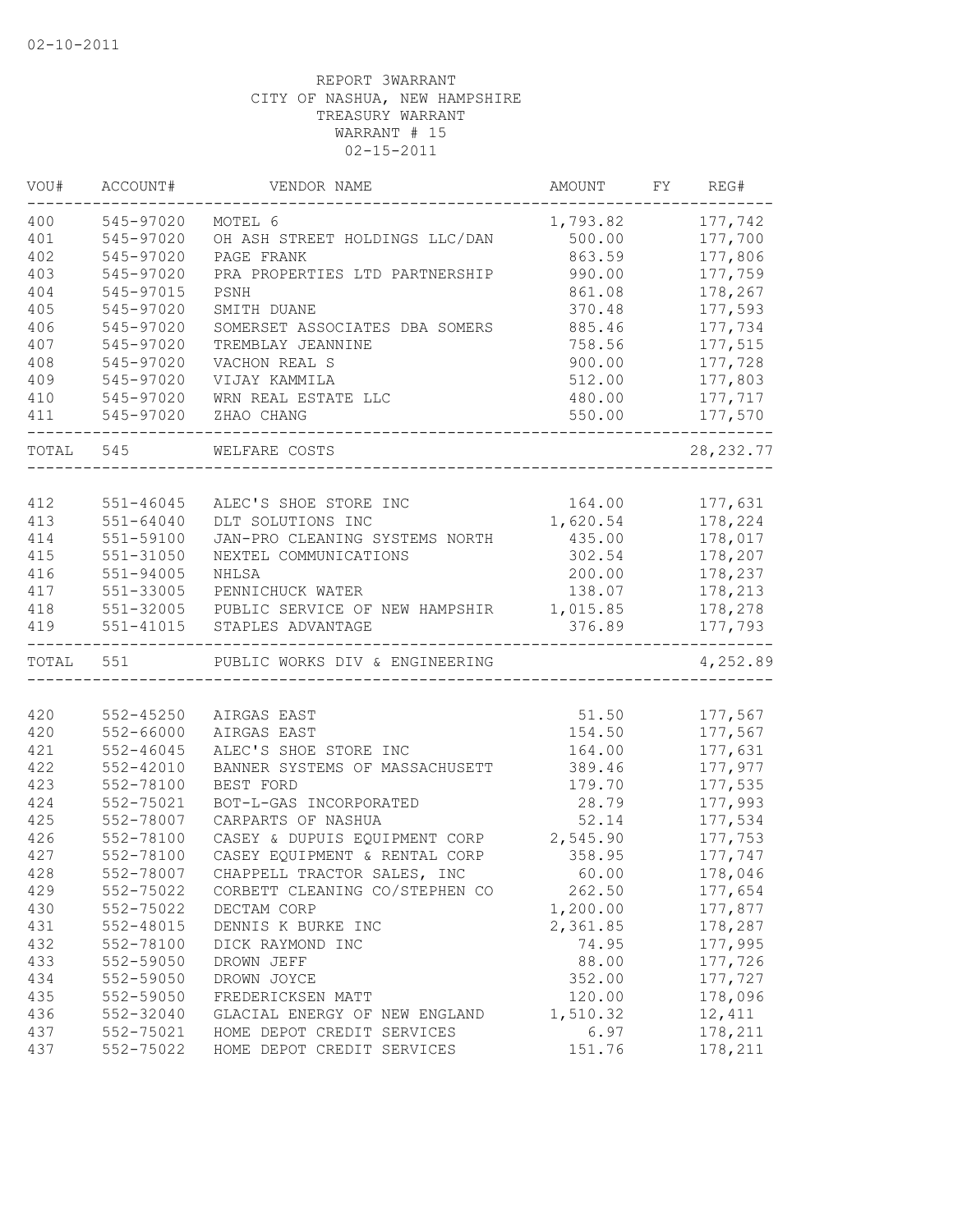| VOU#  | ACCOUNT#      | VENDOR NAME                     | AMOUNT          | FY. | REG#      |
|-------|---------------|---------------------------------|-----------------|-----|-----------|
| 438   | 552-75170     | KERRY'S POOL & SPA              | 500.00          |     | 177,586   |
| 439   | 552-59050     | LEITH ADAM                      | 232.00          |     | 178,045   |
| 440   | 552-78100     | LIBERTY INTN'L TRUCKS OF NH LL  | 34.72           |     | 177,989   |
| 441   | 552-41015     | LIBERTY PRESS INC               | 75.00           |     | 177,748   |
| 442   | 552-78100     | LSK ENTERPRISES INC             | 711.86          |     | 178,103   |
| 443   | 552-78007     | NAPA AUTO PARTS                 | 290.57          |     | 177,738   |
| 443   | 552-78100     | NAPA AUTO PARTS                 | 32.53           |     | 177,738   |
| 444   | $552 - 94005$ | NE TURFGRASS CONFERENCE & SHOW  | 145.00          |     | 178,209   |
| 445   | 552-74085     | NEW ENGLAND SHARPENING COMPANY  | 109.50          |     | 177,537   |
| 446   | 552-31050     | NEXTEL COMMUNICATIONS           | 112.10          |     | 178,207   |
| 447   | 552-59050     | O'NEIL SEAN                     | 100.00          |     | 178,097   |
| 448   | 552-59050     | PARADIS STEPHEN                 | 342.00          |     | 177,653   |
| 449   | 552-33005     | PENNICHUCK WATER                | 246.14          |     | 178,213   |
| 449   | 552-33040     | PENNICHUCK WATER                | 148.93          |     | 178,213   |
| 450   | 552-32005     | PSNH                            | 3,280.12        |     | 178,264   |
| 450   | 552-32005     | PSNH                            | 410.49          |     | 178,265   |
| 450   | 552-32030     | PSNH                            | 1,539.57        |     | 178,264   |
| 450   | 552-32030     | PSNH                            | 49.19           |     | 178,265   |
| 451   | 552-32040     | PUBLIC SERVICE OF NEW HAMPSHIR  | 1,446.68        |     | 178,278   |
| 452   | 552-59050     | ROBICHAUD ROGER                 | 458.00          |     | 177,745   |
| 453   | 552-59050     | ROCHELEAU ROB                   | 132.00          |     | 178,060   |
| 454   | 552-59050     | SAIA FRANK                      | 610.00          |     | 177,572   |
| 455   | 552-75022     | SAM'S CLUB DIRECT               | 101.04          |     | 178,220   |
| 456   | 552-78007     | SANEL AUTO PARTS CO             | 202.76          |     | 177,646   |
| 457   | 552-41015     | STAPLES ADVANTAGE               | 11.39           |     | 177,793   |
| 458   |               | TOLLNER NEIL                    |                 |     | 177,731   |
| 459   | 552-59050     | UNITED SITE SERVICES NORTHEAST  | 132.00<br>54.97 |     |           |
|       | 552-66000     |                                 |                 |     | 178,249   |
| 460   | 552-78007     | VASCO INC                       | 39.87           |     | 178,104   |
| 461   | 552-59050     | WHEELER DOUG                    | 150.00          |     | 177,697   |
| TOTAL | 552           | PARKS AND RECREATION            |                 |     | 21,811.72 |
|       |               |                                 |                 |     |           |
| 462   |               | 553-46045 ALEC'S SHOE STORE INC | 246.00          |     | 177,631   |
| 463   | 553-59160     | AUDETTE AND SONS                | 1,928.76        |     | 178,238   |
| 464   | 553-78060     | B-B CHAIN                       | 3,499.00        |     | 177,549   |
| 465   | 553-42010     | BANNER SYSTEMS OF MASSACHUSETT  | 416.12          |     | 177,977   |
| 466   | 553-31050     | BATTERIES PLUS                  | 29.99           |     | 177,769   |
| 467   | 553-49075     | BELLETETES INC                  | 43.16           |     | 177,641   |
| 467   | 553-75023     | BELLETETES INC                  | 3.32            |     | 177,641   |
| 468   | 553-59160     | BELTRAN LYDIA                   | 2, 213.75       |     | 178,262   |
| 469   | 553-49075     | BEST FORD                       | 97.10           |     | 177,535   |
| 469   | 553-78100     | BEST FORD                       | 531.56          |     | 177,535   |
| 470   | 553-45175     | BOT-L-GAS INCORPORATED          | 49.50           |     | 177,993   |
| 471   | 553-59160     | BRIAND ROY E                    | 3,334.00        |     | 178,234   |
| 472   | 553-59160     | CADY PATRICK T                  | 4,778.51        |     | 178,232   |
| 473   | 553-59160     | COMTOIS DERIK                   | 2,029.38        |     | 178,260   |
| 474   | 553-59160     | CORCORAN WILLIAM J              | 2,277.50        |     | 178,219   |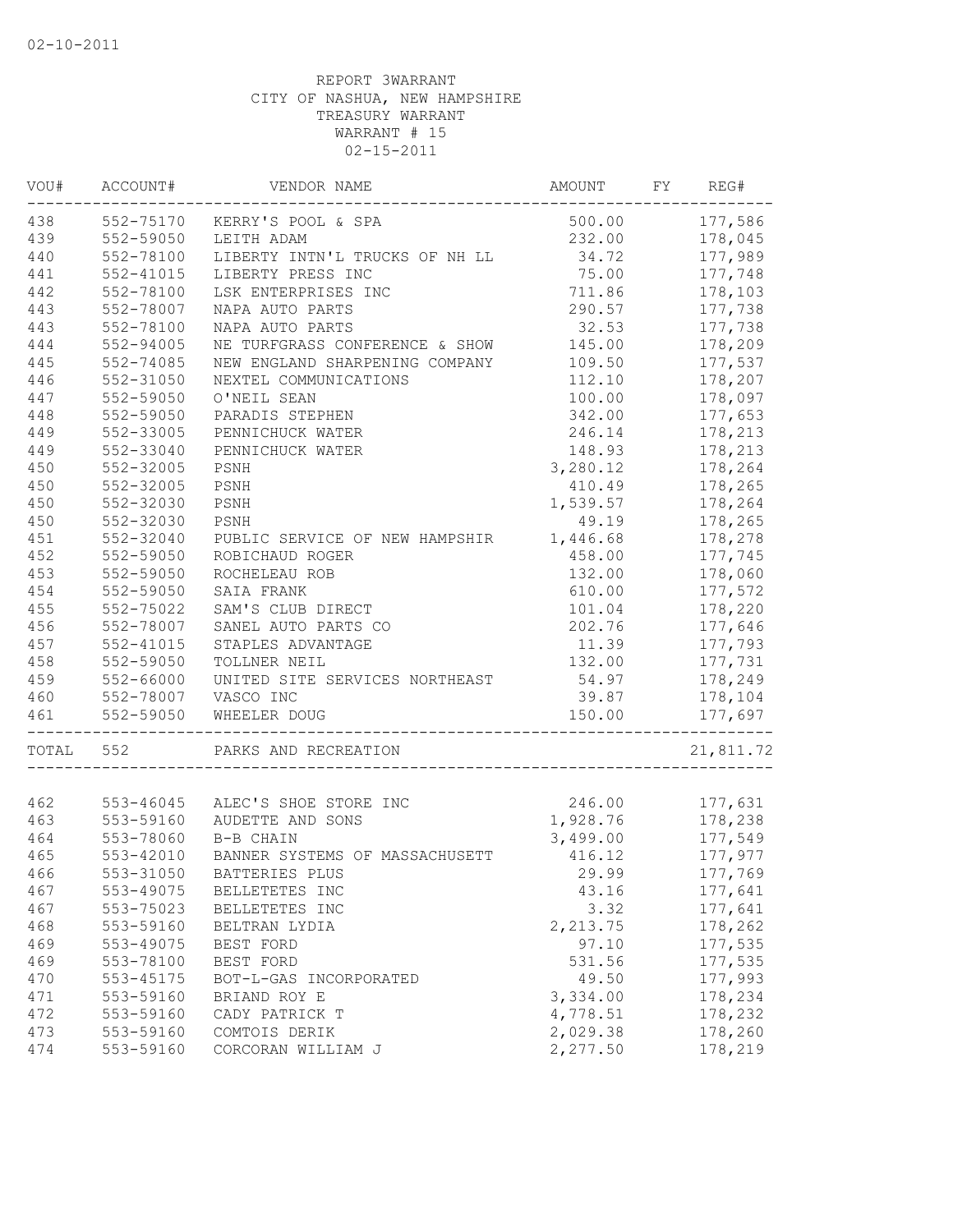| VOU# | ACCOUNT#  | VENDOR NAME                                          | AMOUNT    | FY | REG#               |
|------|-----------|------------------------------------------------------|-----------|----|--------------------|
| 475  | 553-59160 | CRISP CONTRACTING LLC                                | 6,733.25  |    | 178,217            |
| 476  | 553-59100 | D & R TOWING INC                                     | 245.00    |    | 177,982            |
| 477  | 553-48015 | DENNIS K BURKE INC                                   | 12,884.02 |    | 178,287            |
| 478  | 553-78100 | DONOVAN EQUIPMENT CO INC                             | 1,405.06  |    | 177,554            |
| 479  | 553-59160 | DUMAIS KENT                                          | 2,172.50  |    | 178,239            |
| 480  | 553-78100 | E W SLEEPER CO                                       | 80.70     |    | 177,791            |
| 481  | 553-45260 | EASTERN MINERALS INC                                 | 28,965.76 |    | 177,766            |
| 482  | 553-59100 | EASTERN NE HYDRAULICS INC                            | 1,905.00  |    | 177,787            |
| 483  | 553-78100 | FASTENAL COMPANY                                     | 26.39     |    | 177,689            |
| 484  | 553-49075 | FISHER AUTO PARTS                                    | 128.88    |    | 178,070            |
| 484  | 553-78100 | FISHER AUTO PARTS                                    | 26.36     |    | 178,070            |
| 485  | 553-45265 | FL MERRILL CONSTRUCTION INC                          | 2,792.60  |    | 177,709            |
| 486  | 553-78100 | FREIGHTLINER OF NH INC                               | 28.44     |    | 177,761            |
| 487  | 553-78100 | GILBERT DRIVELINE                                    | 665.54    |    | 177,751            |
| 488  | 553-32005 | GLACIAL ENERGY OF NEW ENGLAND                        | 2,517.20  |    | 12,411             |
| 489  | 553-59100 | GMS HYDRAULICS INC                                   | 128.25    |    | 178,011            |
| 490  | 553-78075 | GRANITE STATE GLASS                                  | 150.00    |    | 177,698            |
| 491  | 553-45260 | GRANITE STATE MINERALS INC                           | 16,358.23 |    | 177,522            |
| 492  | 553-59187 | HEALTH STOP INC                                      | 338.00    |    | 177,822            |
| 493  | 553-59100 | HOP SALES AND SERVICE                                | 93.08     |    | 177,539            |
| 494  | 553-77020 | HOWARD P FAIRFIELD, LLC                              | 10,272.52 |    | 177,922            |
| 494  | 553-78100 | HOWARD P FAIRFIELD, LLC                              | 178.95    |    | 177,922            |
| 495  | 553-59105 | JAN-PRO CLEANING SYSTEMS NORTH                       | 620.00    |    | 178,017            |
| 496  | 553-59160 | KERRY'S POOL & SPA                                   | 2,979.50  |    | 178,218            |
| 497  | 553-59160 | LAKEVIEW LANDSCAPE & MATERIALS                       | 7,714.50  |    | 178,251            |
| 498  | 553-49075 | LIBERTY INTN'L TRUCKS OF NH LL                       | 276.06    |    | 177,989            |
| 498  | 553-78100 | LIBERTY INTN'L TRUCKS OF NH LL                       | $-246.62$ |    | 177,989            |
| 499  | 553-78100 | MAC MULKIN CHEVROLET INC                             | $-89.69$  |    | 177,984            |
| 500  | 553-59160 | MANN RONALD                                          | 2,902.63  |    | 178,263            |
| 501  | 553-59160 | MARINO JOHN                                          | 2,681.26  |    | 178,216            |
| 502  | 553-78100 | MCDEVITT TRUCKS INC                                  | 73.53     |    | 177,771            |
| 503  | 553-49075 | NAPA AUTO PARTS                                      | 744.06    |    | 177,738            |
| 503  | 553-49075 | NAPA AUTO PARTS                                      | 153.54    |    | 177,739            |
| 503  | 553-69025 | NAPA AUTO PARTS                                      | 452.33    |    | 177,738            |
| 503  | 553-69025 | NAPA AUTO PARTS                                      | 152.80    |    | 177,739            |
| 503  | 553-78100 | NAPA AUTO PARTS                                      | 235.22    |    | 177,738            |
| 503  | 553-78100 | NAPA AUTO PARTS                                      | 628.05    |    | 177,739            |
| 504  | 553-49075 | NEW G.H. BERLIN OIL COMPANY                          | 191.60    |    | 177,669            |
| 504  | 553-78035 |                                                      | 3,607.18  |    |                    |
| 505  | 553-31050 | NEW G.H. BERLIN OIL COMPANY<br>NEXTEL COMMUNICATIONS | 198.55    |    | 177,669<br>178,207 |
| 506  | 553-46045 | NH BRAGG & SONS INC                                  | 96.27     |    | 177,528            |
| 507  | 553-31050 | NORTHEAST PAGING/UCOM                                | 333.40    |    | 178,048            |
|      |           |                                                      |           |    |                    |
| 508  | 553-33005 | PENNICHUCK WATER                                     | 532.18    |    | 178,213            |
| 509  | 553-46045 | PHOENIX SCREEN PRINTING                              | 1,140.00  |    | 177,768            |
| 510  | 553-32005 | PUBLIC SERVICE OF NEW HAMPSHIR                       | 1,496.22  |    | 178,278            |
| 511  | 553-59160 | PWM CONTRACTING LLC                                  | 5,573.63  |    | 178,228            |
| 512  | 553-59160 | RWC ENTERPRISES/CHAMPAGNE ROBE                       | 2,035.00  |    | 178,240            |
| 513  | 553-49075 | SANEL AUTO PARTS CO                                  | 503.31    |    | 177,646            |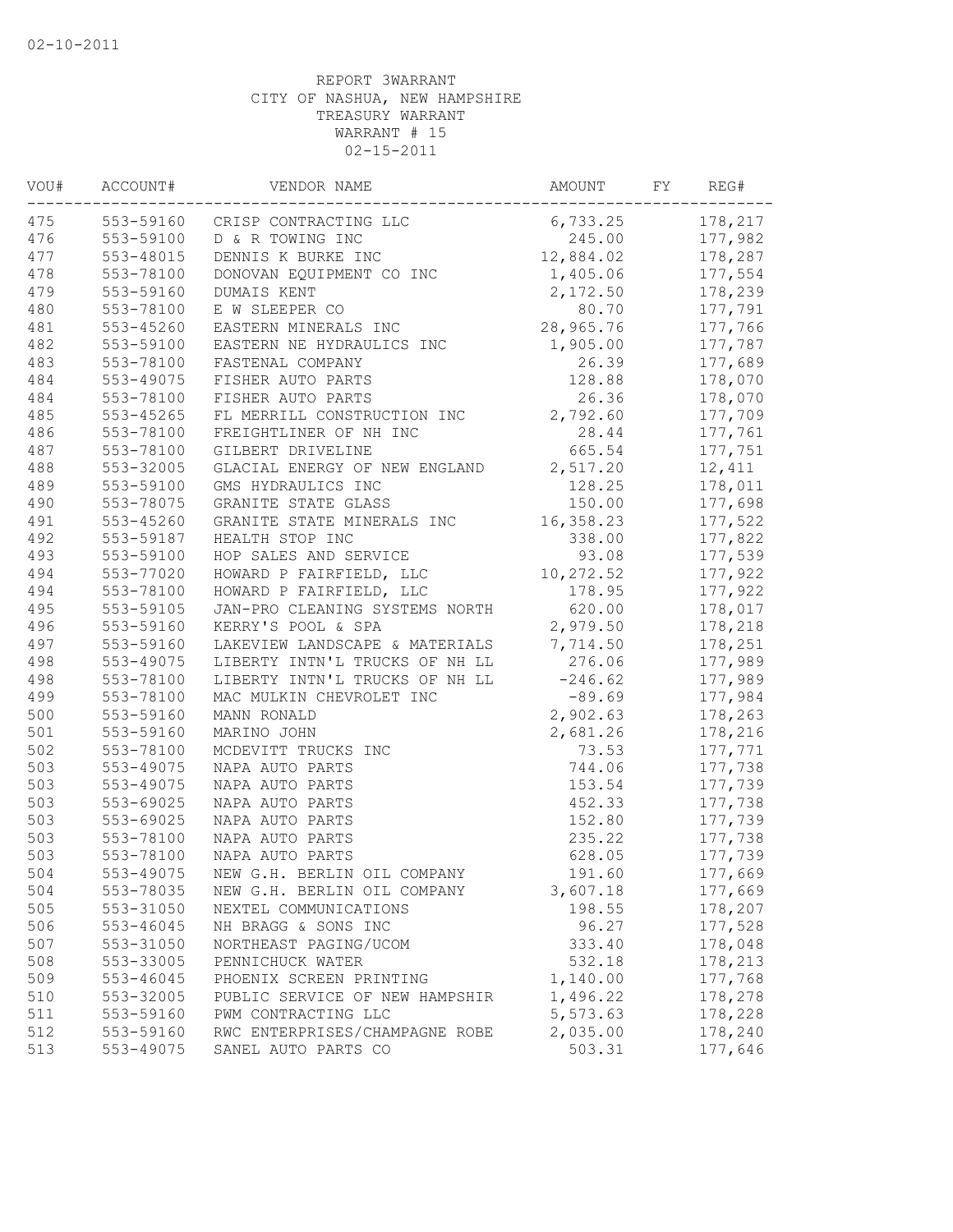| VOU#       | ACCOUNT#               | VENDOR NAME                                             | AMOUNT           | REG#<br>FY |
|------------|------------------------|---------------------------------------------------------|------------------|------------|
| 513        | 553-69025              | SANEL AUTO PARTS CO                                     | 32.59            | 177,646    |
| 513        | 553-78100              | SANEL AUTO PARTS CO                                     | 870.45           | 177,646    |
| 514        | 553-48005              | SHATTUCK MALONE OIL CO                                  | 23,667.83        | 178,198    |
| 515        | 553-77020              | SOUTHWORTH MILTON INC                                   | 421.06           | 177,547    |
| 516        | 553-41015              | STAPLES ADVANTAGE                                       | 280.29           | 177,793    |
| 517        | 553-59160              | STEPHAN MORIN CONSTRUCTION                              | 1,737.38         | 178,257    |
| 518        | 553-59160              | THERIAULT & SONS                                        | 8,058.50         | 178,261    |
| 519        | 553-64318              | TRAFFIC PARTS INC                                       | 452.89           | 177,513    |
| 520        | 553-78100              | TST EQUIPMENT INC                                       | 319.21           | 177,620    |
| 521        | 553-59160              | U.T.S.                                                  | 5,809.13         | 178,241    |
| 522        | 553-46045              | UNIFIRST CORPORATION                                    | 1,418.15         | 177,762    |
| 523        | 553-49075              | USP OF NEW ENGLAND                                      | 101.48           | 177,732    |
| 523        | 553-78100              | USP OF NEW ENGLAND                                      | 1,028.75         | 177,732    |
| 524        | 553-59160              | WAYE JASON                                              | 2,579.38         | 178,227    |
| 525        | 553-59160              | WHALEY FRANCIS                                          | 2,186.25         | 178,250    |
| TOTAL      | 553                    | STREET DEPARTMENT                                       |                  | 193,521.23 |
|            |                        |                                                         |                  |            |
| 526        | 555-42010              | BANNER SYSTEMS OF MASSACHUSETT                          | 25.57            | 177,977    |
| 527        | 555-45285              | FASTENAL COMPANY                                        | 63.96<br>18.75   | 177,689    |
| 528<br>529 | 555-45288              | M & M ELECTRICAL SUPPLY CO INC<br>NEXTEL COMMUNICATIONS |                  | 177,978    |
|            | 555-31050<br>555-45288 |                                                         | 218.60<br>280.00 | 178,207    |
| 530        |                        | OCEAN STATE SIGNAL CO                                   |                  | 177,765    |
| 531        | 555-45285              | PERMA-LINE CORP OF NEW ENGLAND                          | 73.69            | 177,538    |
| 532        | 555-32025              | PSNH                                                    | 1,714.37         | 178,265    |
| 533        | 555-78140              | SANEL AUTO PARTS CO                                     | 19.80            | 177,646    |
| 534        | 555-41015              | STAPLES ADVANTAGE                                       | 88.80            | 177,793    |
| TOTAL      | 555                    | TRAFFIC DEPARTMENT                                      |                  | 2,503.54   |
|            |                        |                                                         |                  |            |
| 535        | 557-78140              | BOBCAT OF NEW HAMPSHIRE                                 | 132.52           | 177,635    |
| 536        | 557-75023              | CENTRAL PAPER PRODUCTS CO                               | 235.44           | 177,784    |
| 537        | 557-59100              | LOOMIS                                                  | 22.83            | 178,056    |
| 538        | 557-46045              | M & N SPORTS LLC                                        | 179.90           | 177,645    |
| 539        | 557-49075              | NASHUA OUTDOOR POWER EQUIPMENT                          | 36.15            | 177,649    |
| 540        | 557-59178              | NEXTEL COMMUNICATIONS                                   | 6.99             | 178,207    |
| 541        | 557-44005              | PRINT FACTORY                                           | 234.60           | 177,514    |
| 542        | 557-32005              | PSNH                                                    | 289.88           | 178,265    |
| 543        | 557-64035              | RYDER FLEET PRODUCTS.COM                                | 139.54           | 178,252    |
| 544        | 557-48005              | SHATTUCK MALONE OIL CO                                  | 1,255.98         | 178,198    |
| 545        | 557-59100              | STANSFIELD JILL                                         | 190.99           | 178,188    |
| 546        | 557-41015              | STAPLES ADVANTAGE                                       | 13.76            | 177,793    |
| 547        | 557-59160              | TDD EARTH TECHNOLOGIES                                  | 5,004.00         | 178,233    |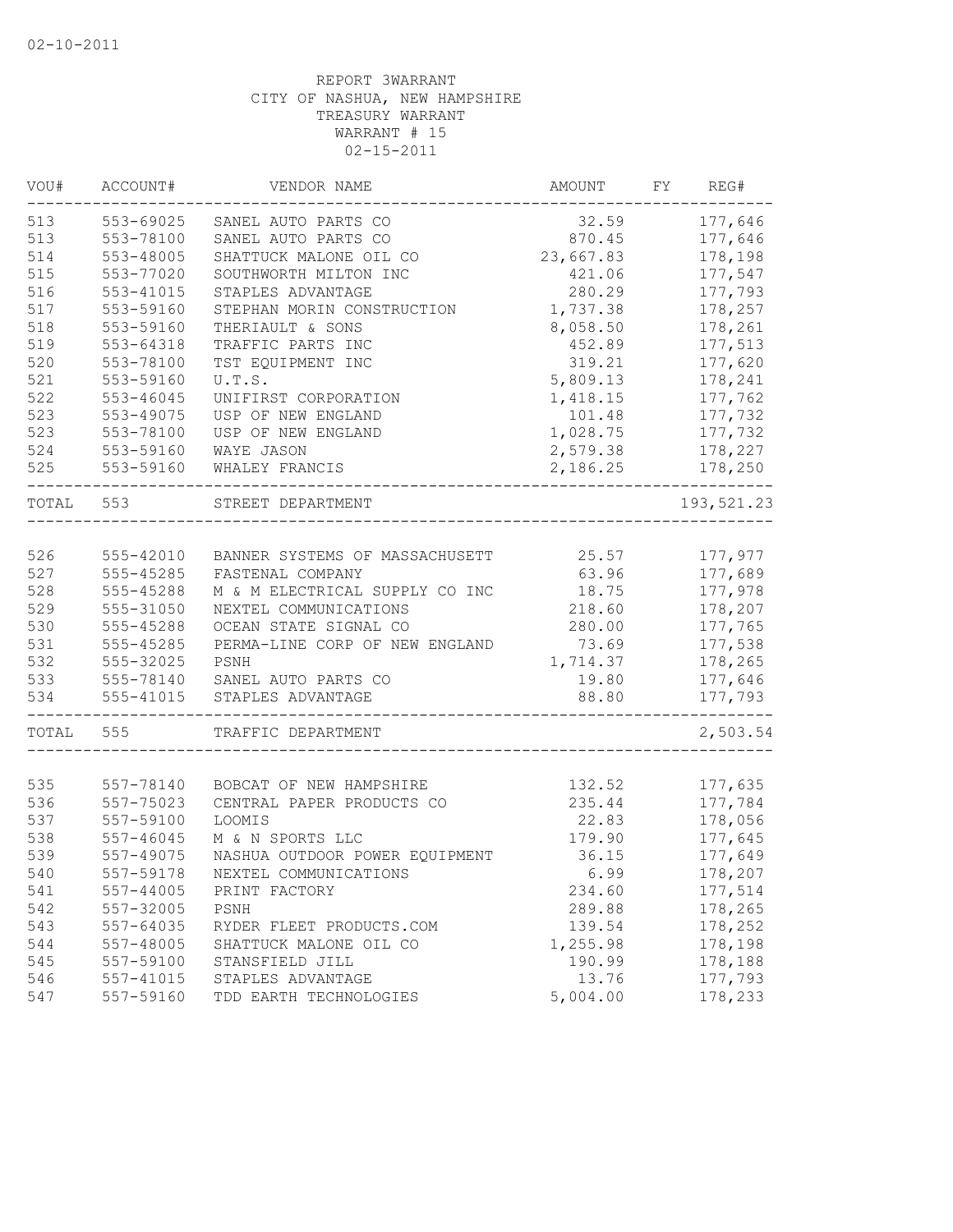| VOU#       | ACCOUNT#                   | VENDOR NAME<br>-------------------------------------    | AMOUNT         | FY | REG#               |
|------------|----------------------------|---------------------------------------------------------|----------------|----|--------------------|
| TOTAL      | 557                        | PARKING LOTS                                            |                |    | 7,742.58           |
| 548        | 561-78007                  | CARPARTS OF NASHUA                                      | 3.99           |    | 177,534            |
| 549        | $561 - 46045$              | CCP INDUSTRIES INC                                      | 87.11          |    | 177,648            |
| 550        | 561-75023                  | HOME DEPOT CREDIT SERVICES                              | 9.94           |    | 178,211            |
| 551        | 561-32005                  | PSNH                                                    | 124.05         |    | 178,265            |
| 552        | 561-48005                  | SHATTUCK MALONE OIL CO                                  | 259.48         |    | 178,198            |
| 553        | 561-45195                  | STOKES SEEDS, INC                                       | 8.06           |    | 177,818            |
| TOTAL      | 561                        | EDGEWOOD CEMETERY                                       |                |    | 492.63             |
|            |                            | 554 563-75023 HOME DEPOT CREDIT SERVICES                | 36.07          |    | 178,211            |
| 555        | 563-34015                  | NATIONAL GRID                                           | 84.65          |    | 178,236            |
| TOTAL 563  |                            | WOODLAWN CEMETERY                                       |                |    | 120.72             |
|            |                            | 556 571-41015 ANCO SIGNS & STAMPS INC                   | 93.95 177,716  |    |                    |
|            |                            | 557 571-41015 STAPLES ADVANTAGE                         | 357.41         |    | 177,793            |
| TOTAL      | 571                        | COMMUNITY DEVELOPMENT                                   |                |    | 451.36             |
| 558        |                            | 572-49025 NASHUA REGIONAL PLANNING COMMI 167.00 178,009 |                |    |                    |
| TOTAL      | 572                        | PLANNING DEPARTMENT                                     |                |    | 167.00             |
|            |                            |                                                         |                |    |                    |
| 559<br>559 | 575-45090<br>$575 - 45150$ | AC MOORE INC<br>AC MOORE INC                            | 89.14<br>89.20 |    | 177,664            |
| 560        | 575-45050                  | BAKER & TAYLOR                                          | 1,591.03       |    | 177,664<br>177,578 |
| 560        | 575-45050                  | BAKER & TAYLOR                                          | 887.07         |    | 177,579            |
| 561        | 575-32005                  | GLACIAL ENERGY OF NEW ENGLAND                           | 4,087.85       |    | 12,411             |
| 562        | 575-75130                  | JOHNSON CONTROLS INC                                    | 3,687.00       |    | 177,617            |
| 563        | 575-94010                  | KING MARK R                                             | 597.00         |    | 178,023            |
| 564        | 575-45904                  | KIRKUS REVIEWS                                          | 169.00         |    | 178,203            |
| 565        | 575-45085                  | MICROMARKETING LLC                                      | 29.73          |    | 177,637            |
| 566        | 575-57010                  | MV COMMUNICATIONS INC                                   | 141.00         |    | 177,530            |
| 567        | 575-34015                  | NATIONAL GRID                                           | 1,041.84       |    | 178,236            |
| 568        | 575-31040                  | NEXTEL COMMUNICATIONS                                   | 12.68          |    | 178,207            |
| 569        | 575-94005                  | NHLA - CHILIS                                           | 210.00         |    | 178,253            |
| 570        | 575-32005                  | PUBLIC SERVICE OF NEW HAMPSHIR                          | 2,683.17       |    | 178,278            |
| 571        | 575-45085                  | RANDOM HOUSE INC                                        | 12.00          |    | 177,798            |
| 572        | 575-45085                  | RECORDED BOOKS LLC                                      | 322.40         |    | 177,764            |
| 573        | 575-45090                  | SAM'S CLUB DIRECT                                       | 63.55          |    | 178,220            |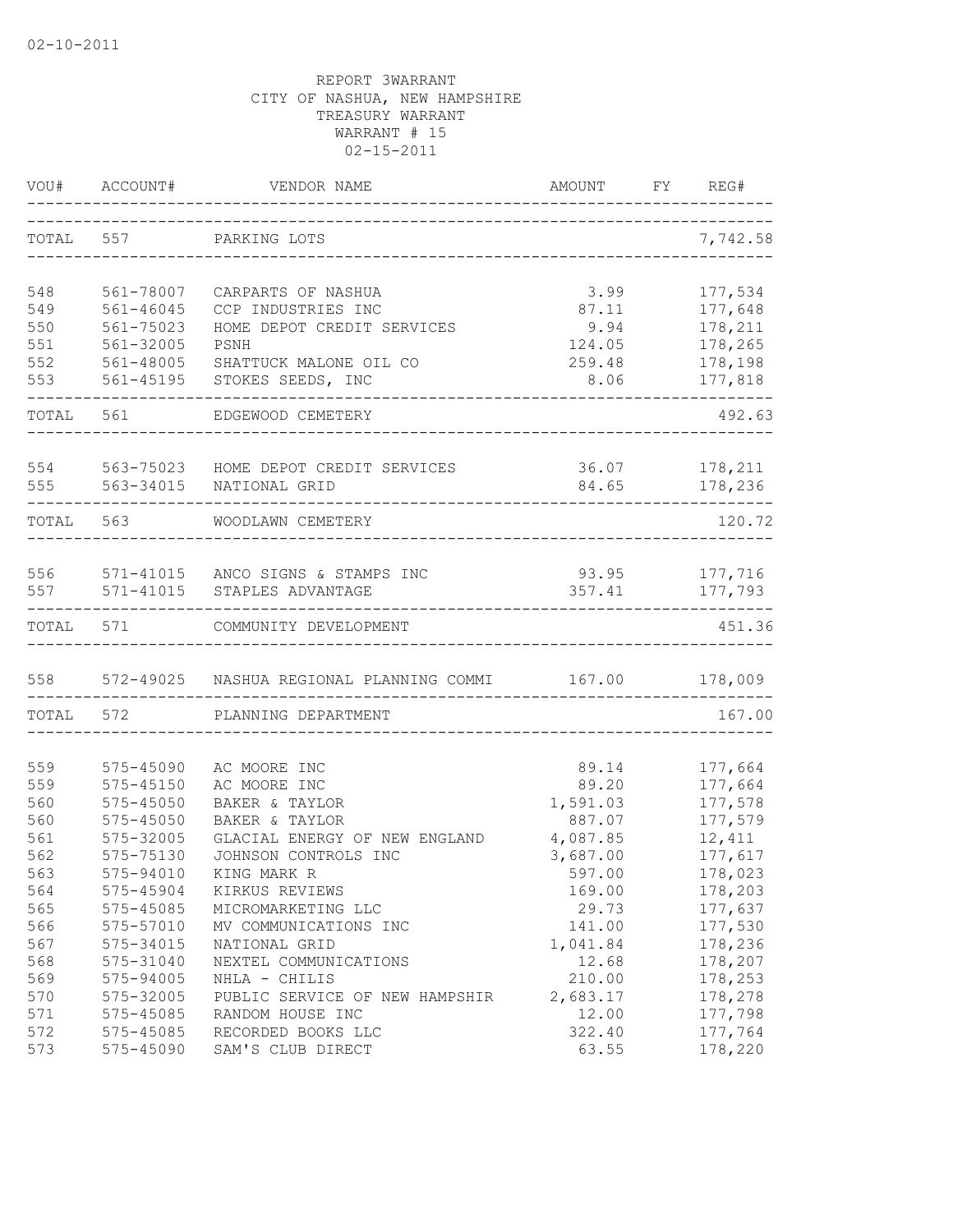| VOU#      | ACCOUNT#                               | VENDOR NAME                                           | AMOUNT          | FY. | REG#               |
|-----------|----------------------------------------|-------------------------------------------------------|-----------------|-----|--------------------|
| 573       | 575-45150                              | SAM'S CLUB DIRECT                                     | 9.66            |     | 178,220            |
| 573       | 575-45315                              | SAM'S CLUB DIRECT                                     | 132.54          |     | 178,220            |
| 574       | 575-73015                              | SCHOOL OUTFITTERS                                     | 171.90          |     | 177,849            |
| 575       | 575-41015                              | STAPLES ADVANTAGE                                     | 225.38          |     | 177,793            |
| TOTAL     | 575                                    | PUBLIC LIBRARIES                                      |                 |     | 16, 253. 14        |
| 576       | 576-94005                              | NHBOA                                                 | 315.00          |     | 178,231            |
| 577       | 576-91005                              | TRACY WILLIAM                                         | 142.80          |     | 178,189            |
| TOTAL     | 576                                    | BUILDING DEPARTMENT                                   |                 |     | 457.80             |
| 578       | 577-49025                              | BLUE BOOK                                             | 15.95           |     | 178,289            |
| 579       | 577-31050                              | NEXTEL COMMUNICATIONS                                 | 43.93           |     | 178,207            |
| 579       | 577-31065                              | NEXTEL COMMUNICATIONS                                 | 79.98           |     | 178,207            |
| TOTAL 577 |                                        | CODE ENFORCEMENT                                      |                 |     | 139.86             |
|           |                                        |                                                       |                 |     |                    |
|           | 225, 712 581-64192                     | ЗМ                                                    | 948.00          |     | 177,883            |
|           | 225,713 581-74092<br>225,714 581-46040 | AFFILIATED HVAC SERVICES LLC<br>ALEC'S SHOE STORE INC | 84.00<br>100.00 |     | 177,627            |
|           | 225,715 581-74092                      | ALLARD SERVICE AND SALES INC                          | 123.95          |     | 177,631<br>177,929 |
|           | 225,716 581-72065                      | ALTERNATIVE COMMUNICATIONS SER                        | 250.00          |     | 177,735            |
|           | 225,717 581-59130                      | ALTOBELLO MICHAEL                                     | 60.00           |     | 177,918            |
|           | 225,718 581-49050                      | AMERICAN SCIENCE & SURPLUS                            | 135.20          |     | 177,863            |
|           | 225,719 581-59130                      | APFELBERG MICHAEL                                     | 400.00          |     | 177,964            |
|           | 225,720 581-49050                      | ASCD                                                  | 315.60          |     | 178,290            |
|           | 225,720 581-95005                      | ASCD                                                  | 39.00           |     | 178,290            |
|           | 225,721 581-91005                      | BAGLEY MARCIA                                         | 117.56          |     | 177,942            |
|           | 225,722 581-74092                      | BAILEY DAVID                                          | 200.00          |     | 177,571            |
|           | 225,723 581-49050                      | BARNES & NOBLE INC                                    | 91.46           |     | 177,518            |
|           | 225,724 581-42110                      | BATTERY SPECIALISTS OF NH LLC                         | 346.60          |     | 177,946            |
|           | 225,725 581-31005                      | BAYRING COMMUNICATIONS                                | 2,341.12        |     | 178,298            |
|           | 225,726 581-42130                      | BEARINGS SPECIALTY CO INC                             | 76.89           |     | 178,029            |
|           | 225,727 581-75023                      | BELLETETES INC                                        | 192.37          |     | 177,641            |
|           | 225,728 581-78007                      | BEST FORD                                             | 1,111.65        |     | 177,535            |
|           | 225,729 581-49050                      | BIO-RAD LABORATORIES INC                              | 122.90          |     | 177,932            |
|           | 225,730 581-59130                      | BISHOP TED                                            | 80.00           |     | 177,767            |
|           | 225,731 581-49075                      | BLUETARP FINANCIAL INC                                | 48.58           |     | 178,118            |
|           | 225,732 581-59130                      | BOOTH DOUGLAS                                         | 120.00          |     | 178,111            |
|           | 225,733 581-53100                      | BOROSKAS ADAM                                         | 200.00          |     | 177,923            |
|           | 225,734 581-94030                      | BROWN LYNNE                                           | 15.00           |     | 177,875            |
|           | 225,735 581-49910                      | BROX INDUSTRIES INC                                   | 26.62           |     | 177,557            |
|           | 225,736 581-91005                      | <b>BURKE CHRISTINE</b>                                | 53.04           |     | 177,943            |
|           | 225,737 581-59130                      | BURKHART DENNIS                                       | 200.00          |     | 177,626            |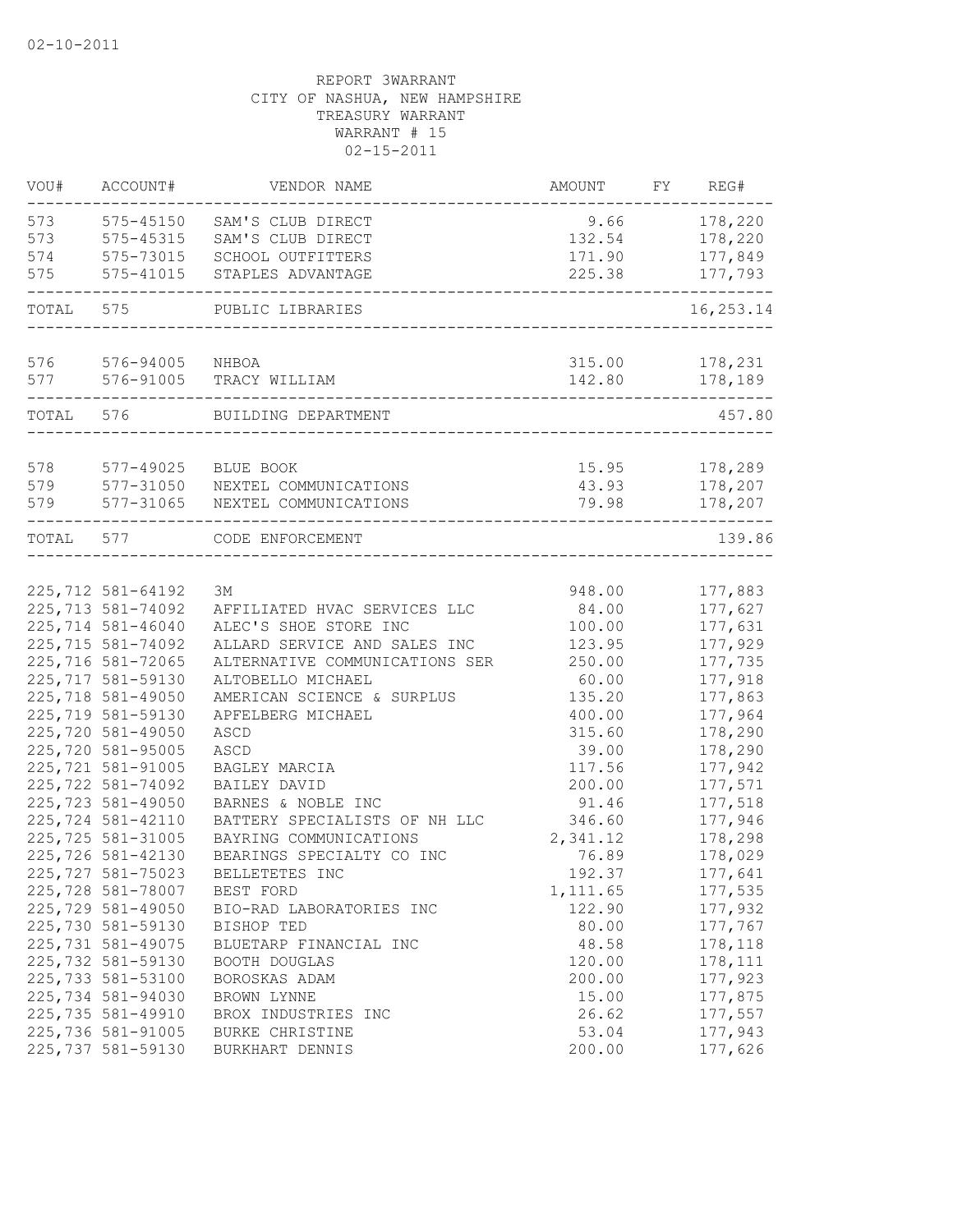| VOU# | ACCOUNT#          | VENDOR NAME                      | AMOUNT    | REG# |         |
|------|-------------------|----------------------------------|-----------|------|---------|
|      |                   | 225,738 581-59130 BURKHART PETER | 80.00     |      | 177,947 |
|      | 225,739 581-59130 | CAHILL BRIAN                     | 60.00     |      | 177,919 |
|      | 225,740 581-49050 | CALLOWAY HOUSE INC               | 105.92    |      | 177,551 |
|      | 225,741 581-55015 | CANFIELD BRAD                    | 867.00    |      | 177,876 |
|      | 225,742 581-42130 | CAPP INC                         | 1,747.00  |      | 177,811 |
|      | 225,743 581-49050 | CARPARTS OF NASHUA               | 18.99     |      | 177,979 |
|      | 225,744 581-59130 | CARTER WILLIAM                   | 80.00     |      | 177,952 |
|      | 225,745 581-49050 | CARTRIDGE WORLD NASHUA           | 842.93    |      | 177,900 |
|      | 225,746 581-49035 | CENGAGE LEARNING                 | 4,561.11  |      | 177,954 |
|      | 225,747 581-42020 | CENTRAL PAPER PRODUCTS CO        | 3,111.00  |      | 177,999 |
|      | 225,748 581-59130 | CHRISTOPHER DANIEL               | 80.00     |      | 177,563 |
|      | 225,749 581-53103 | CLARK ASSOCIATES/DEBRA P CLARK   | 26,871.75 |      | 177,561 |
|      | 225,750 581-42120 | CLARKE                           | 191.00    |      | 178,115 |
|      | 225,751 581-59130 | COLLETTI ROBERT                  | 120.00    |      | 177,905 |
|      | 225,752 581-59130 | COLLINGS MARK                    | 120.00    |      | 177,973 |
|      | 225,753 581-49050 | COLLINS JENNIFER                 | 63.80     |      | 177,575 |
|      | 225,754 581-75015 | CONTROL TECHNOLOGIES INC         | 29,534.25 |      | 177,812 |
|      | 225,755 581-59130 | CORMIER MARY JANE                | 80.00     |      | 177,623 |
|      | 225,756 581-91005 | COVART VIRGINIA L                | 6.89      |      | 177,958 |
|      | 225,757 581-55015 | CRATEAU SALLY                    | 472.06    |      | 178,109 |
|      | 225,758 581-59130 | CUVELLIER RICHARD                | 80.00     |      | 177,590 |
|      | 225,759 581-42120 | DABILIS PLUMBING & HEATING       | 750.00    |      | 178,152 |
|      | 225,760 581-91005 | DEGRAPPO KIMBERLEY J             | 116.69    |      | 177,638 |
|      | 225,761 581-49050 | DELTA PUBLISHING CO & RAVEN TR   | 44.95     |      | 178,117 |
|      | 225,762 581-59130 | DICHARD RICHARD                  | 80.00     |      | 177,754 |
| 580  | 581-53100         | DOCULYNX INC                     | 64.11     |      | 178,049 |
|      | 225,763 581-74092 | DONALDSON COMPANY INC            | 989.02    |      | 178,038 |
|      | 225,764 581-59130 | DUCKWORTH DAVID                  | 80.00     |      | 177,913 |
|      | 225,765 581-91005 | DUSTIN MARIANNE                  | 127.22    |      | 177,831 |
|      | 225,766 581-49075 | ECOLAB INC                       | 103.72    |      | 177,815 |
|      | 225,767 581-53101 | EDUCATION INC                    | 93.10     |      | 177,873 |
|      | 225,768 581-49050 | EDUCATION WEEK                   | 49.00     |      | 178,299 |
|      | 225,768 581-95005 | EDUCATION WEEK                   | 39.00     |      | 178,299 |
|      | 225,769 581-49050 | EGAN JESSE                       | 21.11     |      | 178,110 |
|      | 225,770 581-59130 | EMMETT LEE                       | 433.45    |      | 177,950 |
|      | 225,771 581-34015 | ENERGYNORTH PROPANE              | 1,363.57  |      | 177,994 |
|      | 225,772 581-49050 | ESSON VIRGINIA                   | 8.54      |      | 177,838 |
|      | 225,772 581-91005 | ESSON VIRGINIA                   | 8.98      |      | 177,838 |
|      | 225,773 581-42130 | F W WEBB COMPANY                 | 29.53     |      | 177,584 |
|      | 225,774 581-31005 | FAIRPOINT COMMUNICATIONS INC     | 28.55     |      | 178,292 |
|      | 225,775 581-34015 | FAIRPOINT COMMUNICATIONS INC     | 60.25     |      | 178,294 |
|      | 225,776 581-34015 | FAIRPOINT COMMUNICATIONS INC     | 99.38     |      | 178,295 |
|      | 225,777 581-34015 | FAIRPOINT COMMUNICATIONS INC     | 61.56     |      | 178,296 |
|      | 225,778 581-31005 | FAIRPOINT COMMUNICATIONS INC     | 85.60     |      | 178,297 |
|      | 225,779 581-49075 | FASTENAL COMPANY                 | 395.07    |      | 177,689 |
|      | 225,780 581-59130 | FERLAN JOHN                      | 60.00     |      | 178,040 |
|      | 225,781 581-59130 | FERLAN JOHN                      | 60.00     |      | 178,134 |
|      | 225,782 581-59130 | FERNANDES DON                    | 120.00    |      | 177,949 |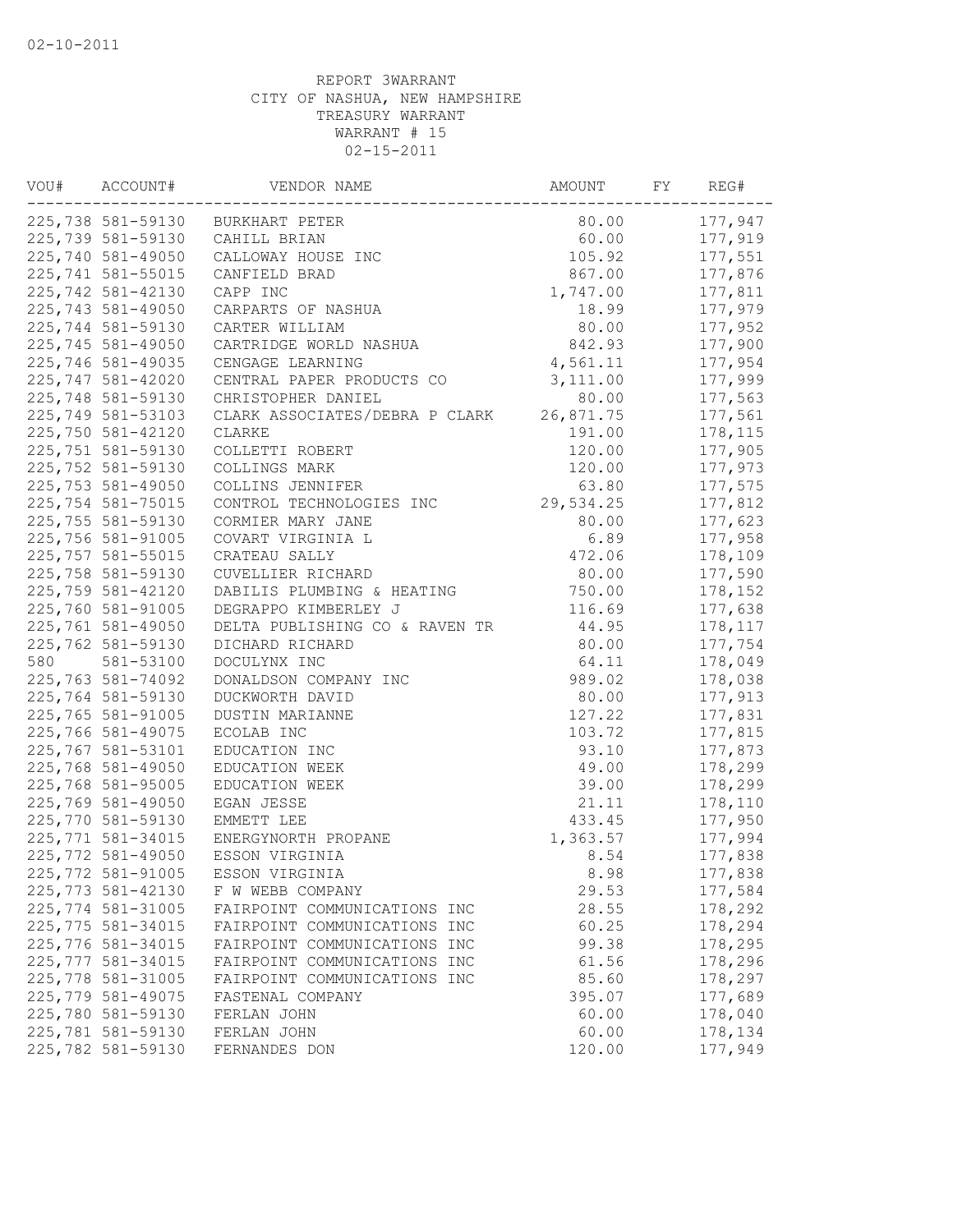| VOU# | ACCOUNT#          | VENDOR NAME                         | AMOUNT    | FY | REG#    |
|------|-------------------|-------------------------------------|-----------|----|---------|
|      |                   | 225,783 581-55005 FIRST STUDENT INC | 5,796.87  |    | 177,850 |
|      | 225,783 581-55005 | FIRST STUDENT INC                   | 4,152.28  |    | 177,851 |
|      | 225,783 581-55005 | FIRST STUDENT INC                   | 3,769.74  |    | 177,852 |
|      | 225,783 581-55015 | FIRST STUDENT INC                   | 32,940.98 |    | 177,851 |
|      | 225,783 581-55025 | FIRST STUDENT INC                   | 3,986.10  |    | 177,851 |
|      | 225,783 581-55035 | FIRST STUDENT INC                   | 1,004.25  |    | 177,851 |
|      | 225,784 581-59130 | FROST MICHAEL                       | 160.00    |    | 177,908 |
|      | 225,785 581-59130 | GADBOIS GERALD                      | 60.00     |    | 177,517 |
|      | 225,786 581-95010 | <b>GALE</b>                         | 50.00     |    | 177,744 |
|      | 225,787 581-59130 | GALICA KENNETH                      | 80.00     |    | 178,135 |
|      | 225,788 581-59130 | GERMANN JR ROBERT                   | 80.00     |    | 177,909 |
|      | 225,789 581-49050 | GET DOWN TONIGHT ENTERTAINMENT      | 250.00    |    | 178,153 |
|      | 225,790 581-49050 | GILMAN TRACI A OTR/L                | 99.80     |    | 177,955 |
|      | 225,791 581-49050 | <b>GOPHER</b>                       | 2,826.10  |    | 177,823 |
|      | 225,792 581-94010 | GOSSELIN JENNIFER                   | 1,280.00  |    | 178,126 |
|      | 225,793 581-59130 | GOULD MICHAEL                       | 80.00     |    | 177,910 |
|      | 225,794 581-42130 | GRAINGER                            | 1,651.31  |    | 177,598 |
|      | 225,795 581-53100 | GRANITE STATE SHUTTLE SERVICE       | 160.00    |    | 177,968 |
|      | 225,796 581-95005 | GREATER NASHUA CHAMBER OF COMM      | 30.00     |    | 177,755 |
|      | 225,797 581-49050 | <b>GREEN KAREN</b>                  | 148.74    |    | 177,662 |
|      | 225,798 581-59130 | GREENIDGE DAVID                     | 80.00     |    | 177,940 |
|      | 225,799 581-59130 | GREENWOOD STEVE                     | 60.00     |    | 177,907 |
|      | 225,800 581-91005 | GUAL WENDY                          | 36.85     |    | 177,878 |
|      | 225,801 581-55018 | HAMPTON SCHOOL DISTRICT             | 277.75    |    | 178,129 |
|      | 225,802 581-59130 | HARRINGTON BRIAN                    | 60.00     |    | 177,944 |
|      | 225,803 581-74092 | HARRIS EQUIPMENT REPAIR SERVIC      | 504.36    |    | 177,990 |
|      | 225,804 581-49050 | HARVARD POLITICAL REVIEW            | 55.00     |    | 178,154 |
|      | 225,805 581-42130 | HEATING SPECIALTIES OF NH INC       | 614.48    |    | 177,983 |
|      | 225,806 581-59130 | HENDERSON MICHAEL                   | 380.00    |    | 177,903 |
|      | 225,807 581-59130 | HENRIQUEZ DAVID                     | 60.00     |    | 178,131 |
|      | 225,808 581-59130 | HICKS ADAM                          | 80.00     |    | 177,915 |
|      | 225,809 581-59130 | HOEY SUZANNE                        | 80.00     |    | 177,965 |
|      | 225,810 581-59130 | HOLEWA ROBERT                       | 120.00    |    | 177,532 |
|      | 225,811 581-49075 | HOME DEPOT CREDIT SERVICES          | 65.55     |    | 177,847 |
|      | 225,812 581-49050 | HOME DEPOT CREDIT SERVICES          | 674.48    |    | 177,871 |
|      | 225,812 581-64192 | HOME DEPOT CREDIT SERVICES          | 181.00    |    | 177,871 |
|      | 225,813 581-94030 | HORNE LORRAINE                      | 229.00    |    | 177,829 |
|      | 225,814 581-78007 | HOWARD P FAIRFIELD, LLC             | 925.66    |    | 177,922 |
|      | 225,815 581-59130 | HURLEY DONALD                       | 60.00     |    | 177,898 |
|      | 225,816 581-59130 | HURLEY JR DANIEL                    | 80.00     |    | 177,916 |
|      | 225,817 581-91005 | INSINGA SCOTT                       | 303.96    |    | 178,020 |
|      | 225,818 581-41040 | INTEGRATED OFFICE SOLUTIONS         | 608.00    |    | 177,945 |
|      | 225,819 581-94030 | ISTE                                | 85.00     |    | 177,927 |
|      | 225,820 581-49050 | J W PEPPER & SON INC                | 421.22    |    | 177,601 |
|      | 225,821 581-49050 | JENSEN MANUFACTURING CO INC         | 422.04    |    | 178,147 |
|      | 225,822 581-59130 | JINN ALICE                          | 80.00     |    | 178,145 |
|      | 225,823 581-59130 | JOHNSON EVAN                        | 120.00    |    | 177,917 |
|      | 225,824 581-49050 | KARVELAS KATHLEEN                   | 56.28     |    | 178,108 |
|      |                   |                                     |           |    |         |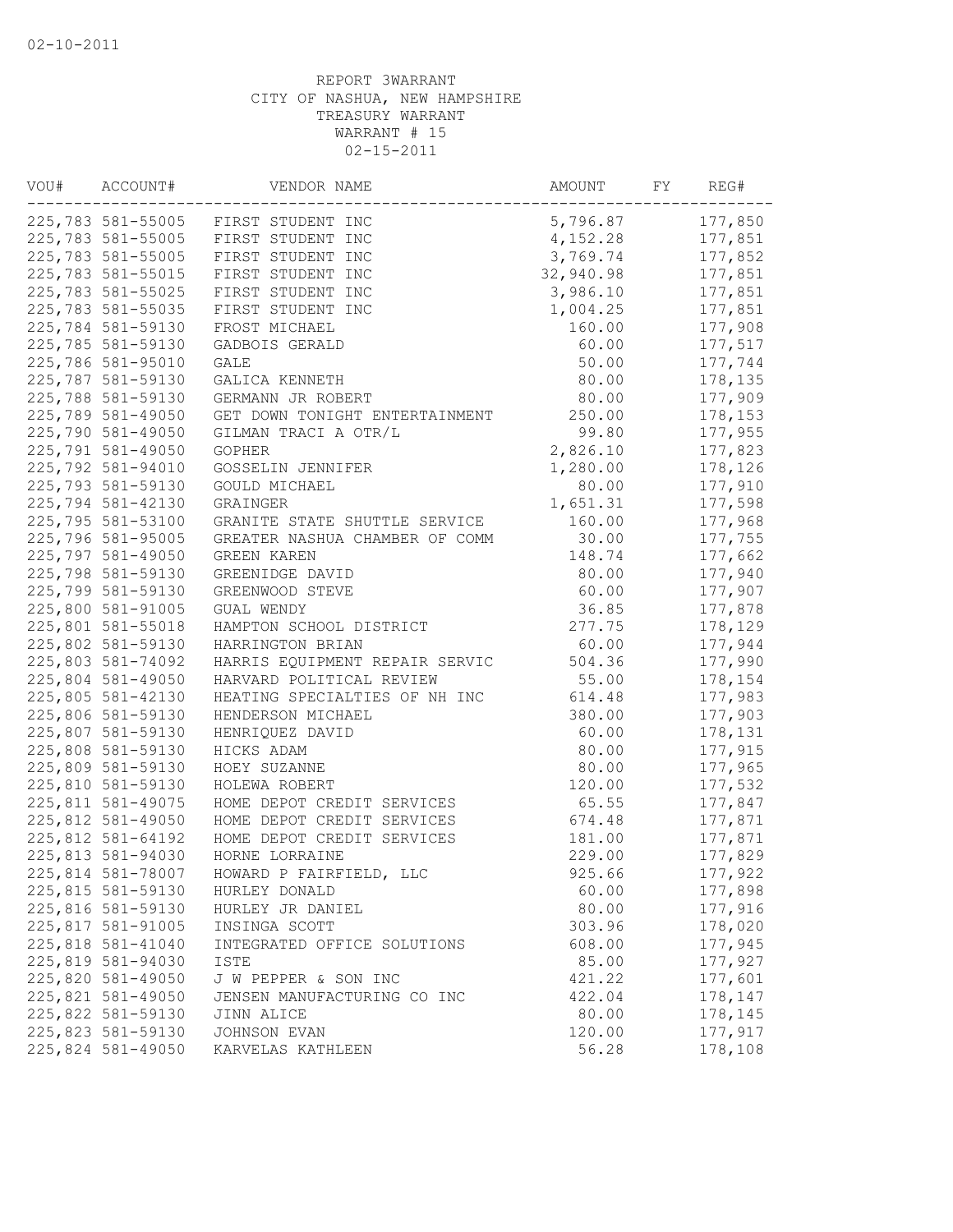| VOU# | ACCOUNT#<br>VENDOR NAME |                                | AMOUNT<br>FY |  | REG#    |  |
|------|-------------------------|--------------------------------|--------------|--|---------|--|
|      | 225,825 581-49050       | KELLEY MEGAN                   | 13.45        |  | 177,599 |  |
|      | 225,826 581-59130       | KO JAE                         | 92.87        |  | 177,961 |  |
|      | 225,827 581-59130       | KOHM JASON                     | 60.00        |  | 177,904 |  |
|      | 225,828 581-59130       | KOLOJESKI PAUL                 | 60.00        |  | 178,150 |  |
|      | 225,829 581-59130       | KUBA GARY                      | 180.00       |  | 177,912 |  |
|      | 225,830 581-59130       | KUZMICH DAVID                  | 120.00       |  | 177,921 |  |
|      | 225,831 581-63085       | LAKESHORE LEARNING MATERIALS   | 1,549.05     |  | 177,608 |  |
|      | 225,832 581-59130       | LALLY JOSEPH                   | 60.00        |  | 177,573 |  |
|      | 225,833 581-91005       | LATINA DONNA                   | 44.63        |  | 177,870 |  |
|      | 225,834 581-49050       | LEBLANC SERA                   | 59.16        |  | 178,123 |  |
|      | 225,835 581-59130       | LEVESQUE DAVE                  | 80.00        |  | 177,937 |  |
|      | 225,836 581-49050       | LORENZ CORP (THE)              | 124.95       |  | 177,887 |  |
|      | 225,837 581-59130       | LOWTHER JAMES                  | 60.00        |  | 177,934 |  |
|      | 225,838 581-42110       | M & M ELECTRICAL SUPPLY CO INC | 191.00       |  | 177,978 |  |
|      | 225,839 581-74092       | M & N SPORTS LLC               | 1,359.30     |  | 177,645 |  |
|      | 225,840 581-49050       | MAILFINANCE                    | 319.80       |  | 178,119 |  |
|      | 225,841 581-49050       | MAINE OXY-ACETYLENE SUPPLY CO  | 8.99         |  | 177,519 |  |
|      | 225,842 581-49050       | MARKET BASKET                  | 660.28       |  | 177,652 |  |
|      | 225,843 581-78007       | MAYNARD & LESIEUR INCORPORATED | 17.00        |  | 177,991 |  |
|      | 225,844 581-59130       | MCCARTHY DENNIS                | 80.00        |  | 177,715 |  |
|      | 225,845 581-53103       | MCCARTNEY AMY                  | 5,472.00     |  | 177,939 |  |
|      | 225,846 581-53100       | MCDONALD KEVIN                 | 300.00       |  | 178,142 |  |
|      | 225,847 581-59130       | MCDONOUGH THOMAS               | 60.00        |  | 178,143 |  |
|      | 225,848 581-49050       | MCMASTER CHRISTOPHER           | 36.94        |  | 177,827 |  |
|      | 225,849 581-59130       | MENCK ROBERT III               | 160.00       |  | 177,935 |  |
|      | 225,850 581-34015       | METROMEDIA ENERGY INC          | 132,396.22   |  | 178,291 |  |
|      | 225,851 581-59130       | MICHAEL BARBARA                | 80.00        |  | 177,897 |  |
|      | 225,852 581-49050       | MOORE MEDICAL LLC              | 325.00       |  | 177,749 |  |
|      | 225,853 581-91040       | MSD-GMPDC                      | 120.00       |  | 178,125 |  |
|      | 225,854 581-78007       | NAPA AUTO PARTS                | 211.65       |  | 177,739 |  |
|      | 225,855 581-49910       | NASHUA OUTDOOR POWER EQUIPMENT | 272.22       |  | 177,649 |  |
| 581  | 581-45295               | NASHUA SCHOOL DISTRICT #42     | 1,595.00     |  | 12,404  |  |
|      | 225,856 581-49075       | NASHUA WALLPAPER & PAINT CO    | 171.05       |  | 177,651 |  |
|      | 225,857 581-78007       | NASHUA WHOLESALE TIRE INC      | 592.00       |  | 177,622 |  |
|      | 225,858 581-34015       | NATIONAL GRID                  | 9,682.53     |  | 178,301 |  |
|      | 225,859 581-74092       | NELSON PIANO SERVICE/FRANK J N | 90.00        |  | 177,628 |  |
|      | 225,860 581-31005       | NEXTEL COMMUNICATIONS          | 2,255.72     |  | 178,200 |  |
|      | 225,861 581-91040       | NHASP                          | 336.00       |  | 177,542 |  |
|      | 225,862 581-94030       | OTA JULIE                      | 100.00       |  | 178,114 |  |
|      | 225,863 581-91005       | PAPANICOLAOU PAULA             | 16.58        |  | 177,845 |  |
|      | 225,864 581-49075       | PASEK CORP                     | 530.00       |  | 177,814 |  |
|      | 225,865 581-59130       | PAUL ANDREW                    | 120.00       |  | 178,136 |  |
|      | 225,866 581-42120       | PEABODY SUPPLY CO INC          | 2,908.79     |  | 178,120 |  |
|      | 225,867 581-49035       | PEARSON EDUCATION INC          | 2,876.95     |  | 177,886 |  |
|      | 225,868 581-33005       | PENNICHUCK WATER WORKS INC     | 6,777.70     |  | 178,204 |  |
|      | 225,869 581-59130       | PEPIN PAUL                     | 80.00        |  | 177,911 |  |
|      | 225,870 581-53100       | PERFORMANCE REHAB INC.         | 5,266.40     |  | 177,884 |  |
|      | 225,871 581-43005       | PETTY CASH                     | 53.98        |  | 178,190 |  |
|      |                         |                                |              |  |         |  |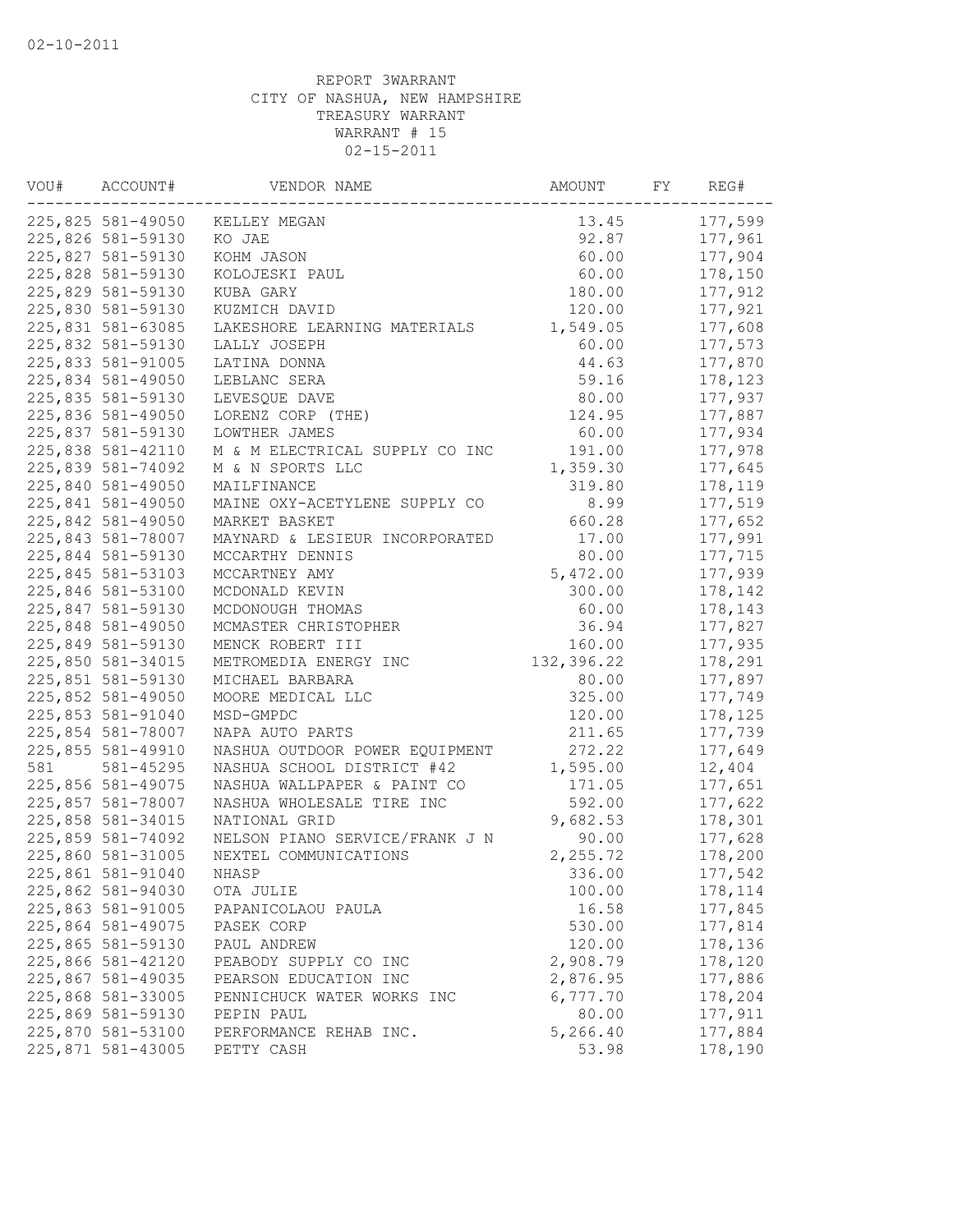| VOU# | ACCOUNT#           | VENDOR NAME                    | AMOUNT    | FY | REG#    |
|------|--------------------|--------------------------------|-----------|----|---------|
|      | 225,871 581-49050  | PETTY CASH                     | 31.11     |    | 178,190 |
|      | 225,872 581-43005  | PETTY CASH                     | 44.00     |    | 178,191 |
|      | 225,872 581-49050  | PETTY CASH                     | 28.00     |    | 178,191 |
|      | 225,873 581-43005  | PETTY CASH                     | 9.90      |    | 178,192 |
|      | 225,873 581-49050  | PETTY CASH                     | 22.98     |    | 178,192 |
|      | 225,874 581-49050  | PHOENIX LEARNING RESOURCES LLC | 112.86    |    | 177,566 |
|      | 225,875 581-59130  | PINCENCE RON                   | 60.00     |    | 177,914 |
|      | 225,876 581-43005  | PITNEY BOWES INCORPORATED      | 128.55    |    | 178,003 |
|      | 225,877 581-59130  | PLACE DOUGLAS                  | 80.00     |    | 177,962 |
|      | 225,878 581-49050  | PRO AV SYSTEMS INC             | 1,651.00  |    | 177,902 |
|      | 225,879 581-55015  | PROVIDER ENTERPRISES INC (THE) | 14,580.00 |    | 177,848 |
|      | 225,879 581-55018  | PROVIDER ENTERPRISES INC (THE) | 6,492.40  |    | 177,848 |
|      | 225,880 581-32005  | PSNH                           | 408.58    |    | 178,273 |
|      | 225,881 581-32005  | PUBLIC SERVICE OF NH           | 44,226.52 |    | 178,270 |
|      | 225,882 581-53085  | QUIMBY EYE CARE INC            | 257.50    |    | 177,816 |
|      | 225,883 581-78007  | RAYMOND J LEVESQUE & SONS      | 2,466.10  |    | 177,830 |
|      | 225,884 581-59130  | RAYMOND JR PAUL                | 80.00     |    | 178,140 |
|      | 225,885 581-53103  | READYNURSE STAFFING SERVICES   | 264.83    |    | 177,596 |
|      | 225,886 581-42110  | REXEL CLS                      | 1,147.19  |    | 177,928 |
|      | 225,887 581-45410  | RISCH ALISON                   | 60.00     |    | 177,858 |
|      | 225,888 581-49050  | ROBERTS LAUREN                 | 239.78    |    | 178,132 |
|      | 225,889 581-91040  | ROCKHURST UNIVERSITY           | 249.00    |    | 177,657 |
|      | 225,890 581-45410  | ROSSETTI STEVE                 | 1,080.00  |    | 177,819 |
|      | 225,891 581-91005  | RYAN DAVID                     | 187.45    |    | 177,930 |
|      | 225,892 581-59130  | SAMOLYK BRIAN                  | 60.00     |    | 178,137 |
|      | 225,893 581-78007  | SANEL AUTO PARTS CO            | 145.30    |    | 177,647 |
|      | 225,894 581-59130  | SCACCIA RON                    | 80.00     |    | 177,963 |
|      | 225,895 581-49050  | SCANTRON CORP                  | 68.00     |    | 177,925 |
|      | 225,896 581-49050  | SCHOLASTIC INCORPORATED        | 1,384.17  |    | 178,001 |
|      | 225,897 581-47010  | SCHOOL NURSE SUPPLY INC        | 46.90     |    | 177,824 |
|      | 225,898 581-41015  | SCHOOL SPECIALTY INC           | 204.02    |    | 177,839 |
|      | 225,898 581-49050  | SCHOOL SPECIALTY INC           | 1,205.47  |    | 177,839 |
|      | 225,899 581-91005  | SILVA AMANDA                   | 104.55    |    | 177,948 |
|      | 225,900 581-44005  | SIMPLEXGRINNELL                | 600.00    |    | 177,525 |
|      | 225,901 581-74092  | SIROIS & SON APPLIANCE REPAIRS | 65.00     |    | 178,010 |
|      | 225,902 581-94010  | SLATTERY JULIE                 | 1,248.00  |    | 177,936 |
|      | 225,903 581-95010  | SMART COMPUTING                | 29.00     |    | 178,277 |
|      | 225,904 581-31005  | SPRINT                         | 12.86     |    | 178,293 |
|      | 225,905 581-53100  | STANLEY ELEVATOR COMPANY INC   | 473.44    |    | 178,006 |
|      | 225,906 581-41015  | STAPLES BUSINESS ADVANTAGE     | 359.62    |    | 177,720 |
|      | 225,906 581-49050  | STAPLES BUSINESS ADVANTAGE     | 694.66    |    | 177,720 |
|      | 225,906 581-49075  | STAPLES BUSINESS ADVANTAGE     | 88.40     |    | 177,720 |
|      | 225,907 581-53100  | STATE OF NH CRIMINAL RECORDS   | 347.25    |    | 178,193 |
|      | 225,908 581-59130  | STEVENS DOUG                   | 60.00     |    | 177,926 |
|      | 225,909 581-49050  | STUDY ISLAND                   | 768.85    |    | 178,124 |
|      | 225,909 581-49055  | STUDY ISLAND                   | 300.00    |    | 178,124 |
|      | 225,910 581-49050  | SWEETWATER                     | 259.00    |    | 177,951 |
|      | 225, 911 581-53100 | TERMINIX PROCESSING CENTER     | 15.00     |    | 177,892 |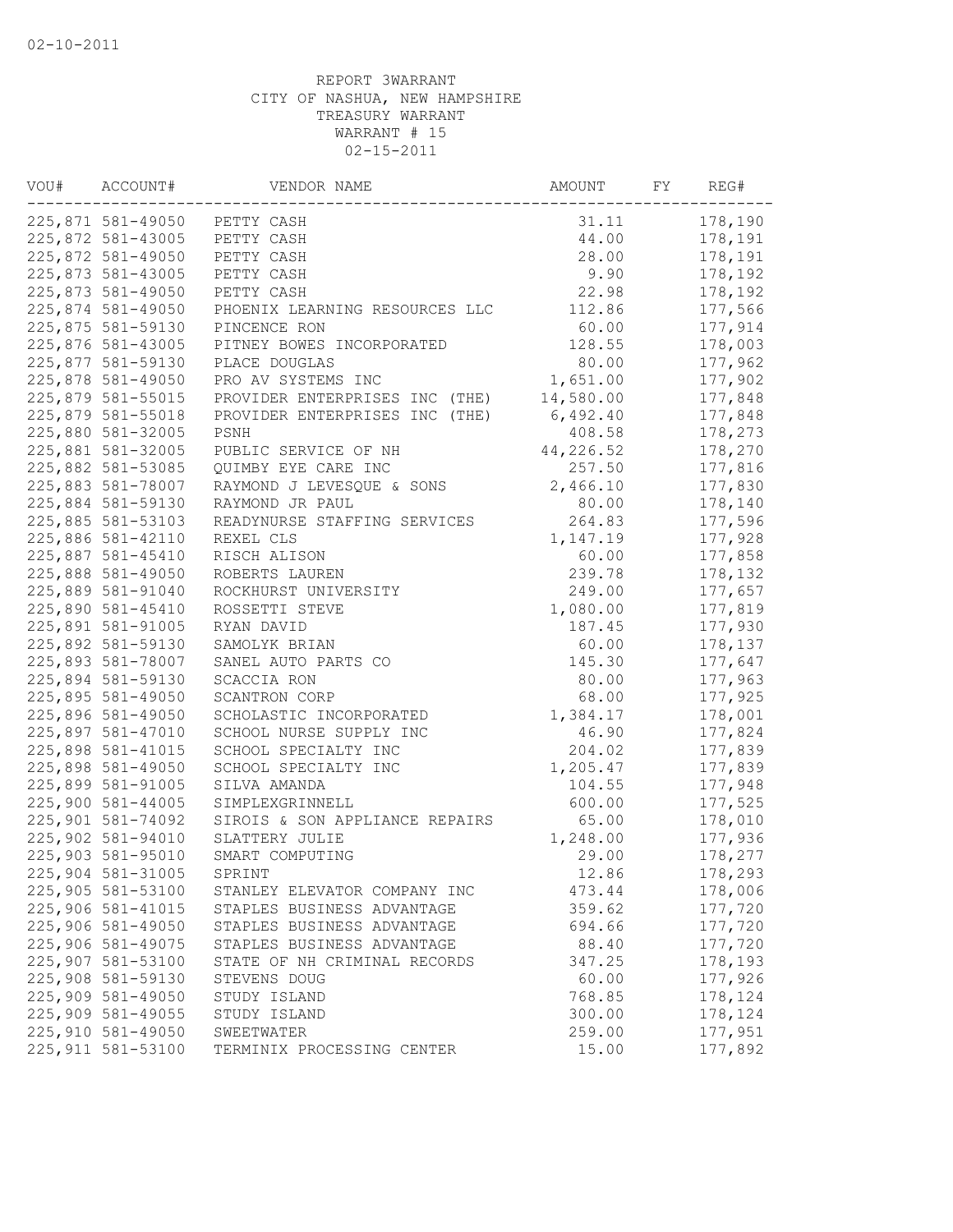| VOU#      | ACCOUNT#           | VENDOR NAME                    | AMOUNT          | FY                 | REG#       |  |
|-----------|--------------------|--------------------------------|-----------------|--------------------|------------|--|
|           | 225, 912 581-49050 | TIGER DIRECT                   | 86.47           |                    | 177,619    |  |
|           | 225, 913 581-49030 | TOADSTOOL BOOKSHOP             | 73.52           |                    | 177,611    |  |
|           | 225, 914 581-43005 | U S POSTAL SERVICES            |                 | 178,194<br>177,899 |            |  |
|           | 225, 915 581-59130 | VAN ERON DENNIS                | 132.00<br>60.00 |                    |            |  |
|           | 225,916 581-31005  | VERIZON BUSINESS               | 4,412.68        |                    | 177,516    |  |
|           | 225, 917 581-59130 | VIENS PAUL                     | 80.00           |                    | 177,924    |  |
|           | 225,918 581-75180  | VIKING ROOFING, INC.           | 173.00          |                    | 177,891    |  |
|           | 225, 919 581-75023 | VISIONS WINDOW TINTING LLC     | 560.00          |                    | 178,141    |  |
|           | 225,919 581-75090  | VISIONS WINDOW TINTING LLC     | 250.00          |                    | 178,141    |  |
|           | 225,920 581-49050  | WALMART COMMUNITY              | 86.13           |                    | 177,797    |  |
|           | 225, 921 581-49050 | WARD'S NATURAL SCIENCE         | 354.06          |                    | 177,691    |  |
|           | 225, 922 581-41045 | WB MASON COMPANY INC           | 5,770.80        |                    | 177,550    |  |
|           | 225, 923 581-59130 | WHALLEY DAVID                  | 240.00          |                    | 177,941    |  |
|           | 225, 924 581-49050 | WI CTR FOR ED RESEARCH         | 318.19          |                    | 177,953    |  |
|           | 225, 925 581-59130 | WILSON DAVID                   | 320.00          |                    | 177,933    |  |
|           | 225,926 581-53101  | YOUTH COUNCIL (THE)            | 4,512.50        |                    | 177,872    |  |
|           | 225, 927 581-49035 | ZANER-BLOSER EDUCATIONAL PUB I | 250.00          |                    | 177,704    |  |
|           | 225, 927 581-49050 | ZANER-BLOSER EDUCATIONAL PUB I | 12.64           |                    | 177,704    |  |
|           | 225,928 581-64040  | ZONES                          | 27,749.90       |                    | 177,841    |  |
| TOTAL 581 |                    | SCHOOL DEPARTMENT              |                 |                    | 453,588.78 |  |
| 582       | 592-85010          | US BANK NA (091000022)         | 77,881.25       |                    | 12,402     |  |
| TOTAL     | 592                | BONDED DEBT SERVICE            |                 |                    | 77,881.25  |  |
|           |                    |                                |                 |                    |            |  |
| 583       | 595-22015          | COURCHENE YELENA               | 1.38            |                    | 178,101    |  |
| 584       | 595-22015          | LITCHFIELD VANTAGE LLC         | 491.15          |                    | 177,658    |  |
| 585       | 595-22015          | MORIN IRENE A                  | 3.95            |                    | 178,099    |  |
| 586       | 595-22015          | MORIN PATRICIA                 | .87             |                    | 178,100    |  |
| 587       | 595-22015          | WAGH SUNITA                    | 1.70            |                    | 178,102    |  |
| 588       | 595-22020          | LITCHFIELD VANTAGE LLC         | 5,874.65        |                    | 177,658    |  |
| 589       | 595-22020          | TAURENT AS NH LP               | 3,964.00        |                    | 178,098    |  |
| TOTAL     | 595                | OVERLAY                        |                 |                    | 10,337.70  |  |
| 590       | 599-64045          | CDW GOVERNMENT INC             | 2,155.83        |                    | 177,833    |  |
| 591       | 599-64045          | STAPLES ADVANTAGE              | 59.98           |                    | 177,793    |  |
| TOTAL 599 |                    | "CERF" - EOUIPMENT PURCHASES   |                 |                    | 2,215.81   |  |
|           |                    |                                |                 |                    |            |  |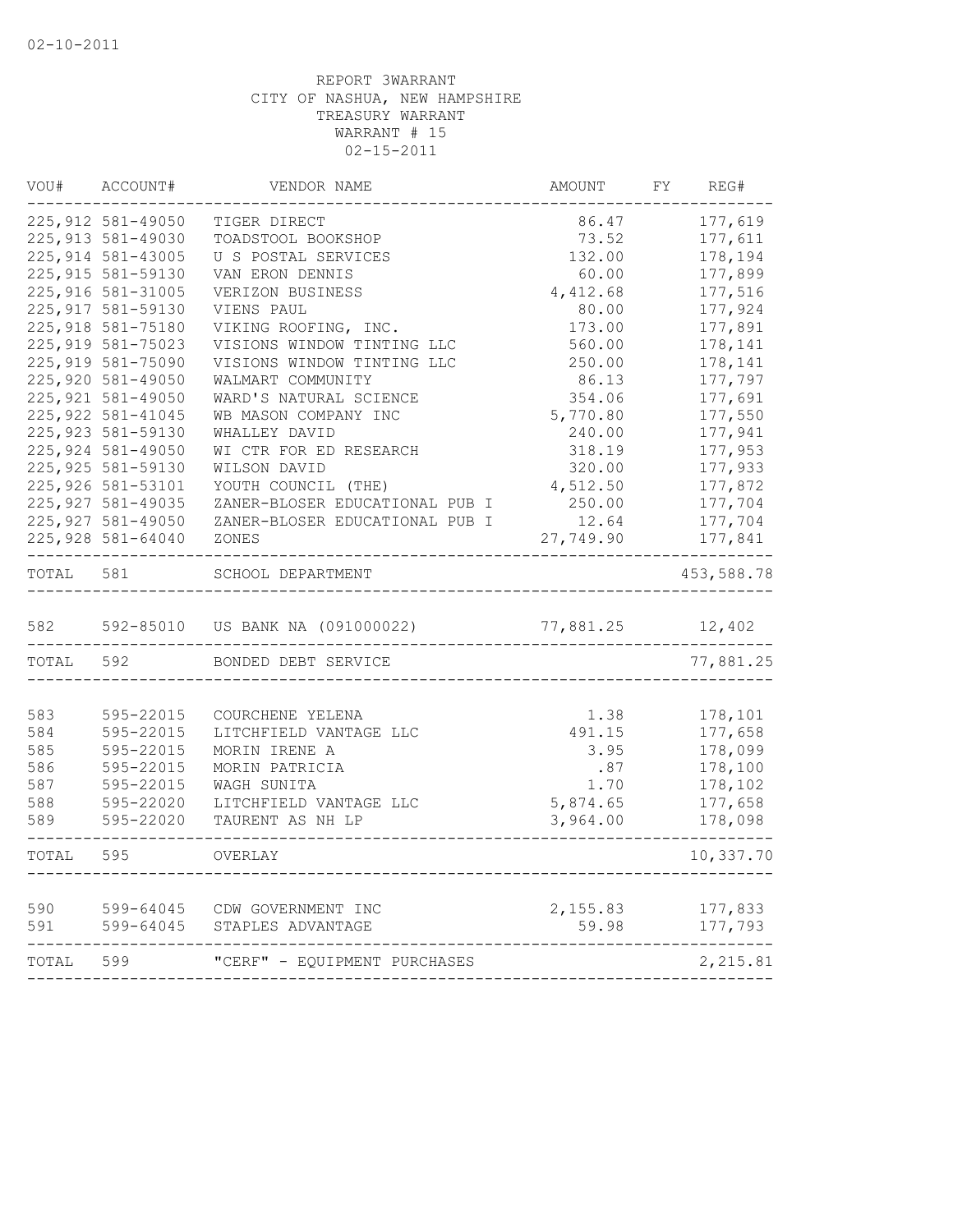|                   | VOU# ACCOUNT#              | VENDOR NAME                                                                       |                      | AMOUNT FY REG#   |                               |
|-------------------|----------------------------|-----------------------------------------------------------------------------------|----------------------|------------------|-------------------------------|
|                   |                            | 592 617-01 THE JORDAN INSTITUTE                                                   | 8,640.00 177,804     |                  |                               |
|                   |                            | TOTAL 617-01 CAP IMP - BUILDING MAINT<br>GENERAL REPAIRS - CITY HALL              |                      |                  | 8,640.00                      |
|                   |                            | 593 632-09 AE MECHANICAL INC                                                      |                      | 1,818.00 177,957 |                               |
|                   |                            | TOTAL 632-09 CAP IMP - FIRE<br>DEFERRED BUILDING MAINT FY09                       |                      |                  | 1,818.00                      |
| 594               |                            | 653-23 SUNSHINE PAVING CORPORATION                                                | 3,055.34             |                  | 178,042                       |
|                   |                            | TOTAL 653-23 CAP IMP - STREET DEPT<br>STREET PAVING PROGRAM FY10                  |                      |                  | 3,055.34                      |
| 595<br>596<br>597 | 699-07<br>699-07<br>699-07 | MELANSON HEATH & COMPANY PC 47,713.46<br>PATENAUDE JOHN L<br>UPTON & HATFIELD LLP | 7,230.34<br>2,500.00 |                  | 177,629<br>178,039<br>177,509 |
| TOTAL             |                            | 699-07 OTHER EXPENSES<br>WATER SUPPLY ACOUISITION                                 |                      |                  | 57,443.80                     |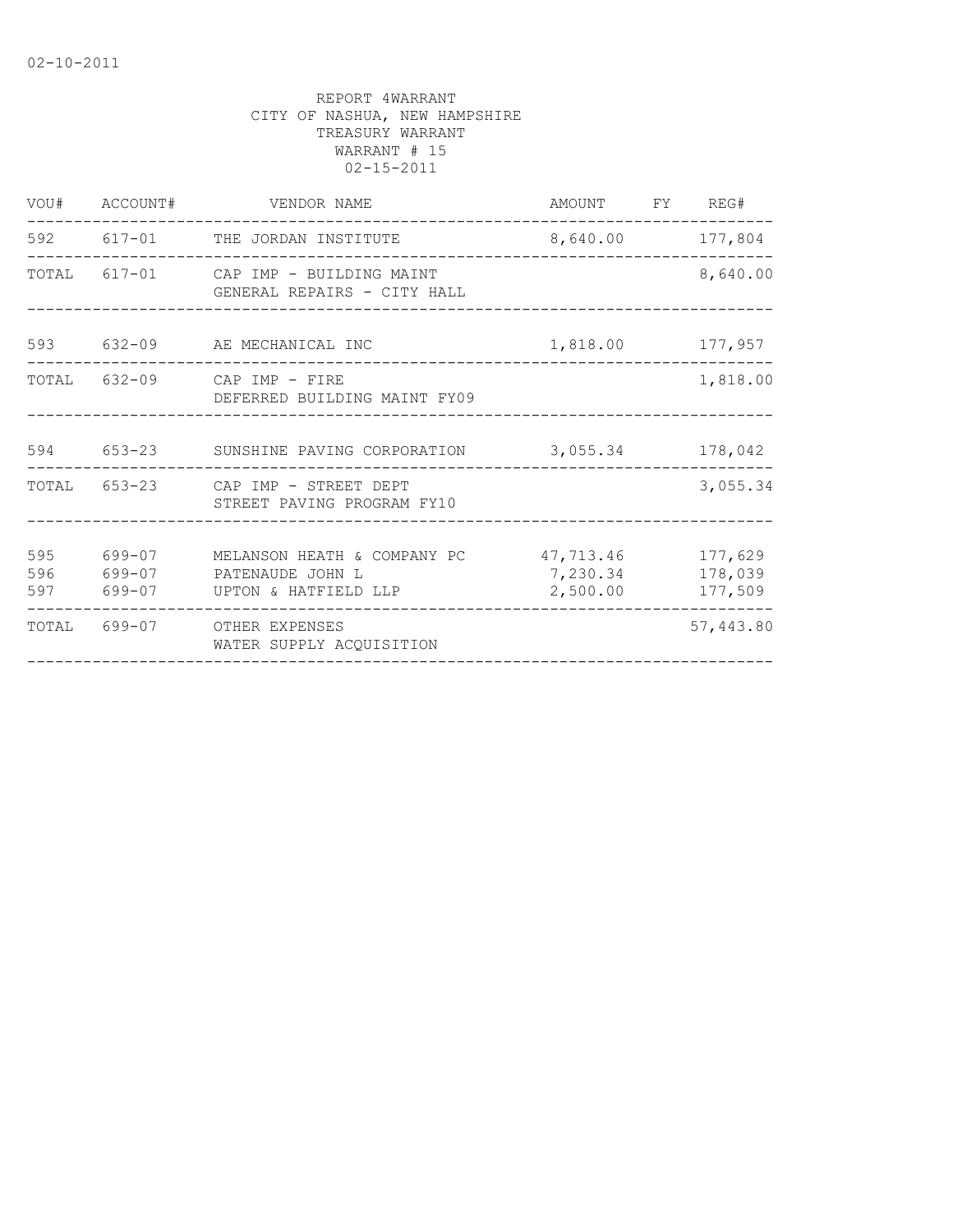| VOU#       | ACCOUNT#  | PROGRAM<br>VENDOR NAME                                                          |                       | AMOUNT FY REG#     |
|------------|-----------|---------------------------------------------------------------------------------|-----------------------|--------------------|
| 598<br>599 | 720-53186 | 720-53186 3738 CRAM & FERGUSON ARCHITECTS<br>3738 INTEGRATED ENGINEERED SYSTEMS | 6,000.00<br>18,200.00 | 178,044<br>178,259 |
| TOTAL      | 720       | CPF - HUNT BUILDING                                                             | 24,200.00             |                    |
| 600        | 722-31070 | 3735 WAVEGUIDE INC                                                              | 2,250.00              | 177,604            |
| 601        | 722-41060 | 3735 STAPLES ADVANTAGE                                                          | 97.50                 | 177,793            |
| 602        | 722-43005 | 3735 FEDEX                                                                      | 13.63                 | 178,202            |
| 603        | 722-53029 | 3735 VELOCITY TECHNOLOGY SOLUTIONS                                              | 77,107.68             | 178,053            |
| 604        | 722-53036 | 3735 COURTYARD BY MARRIOTT                                                      | 258.00                | 178,055            |
| 605        | 722-53140 | 3735 BERRY DUNN MCNEIL & PARKER                                                 | 32,352.00             | 177,882            |
| 606        | 722-53140 | 3735 CAREER CONNECTIONS                                                         | 2,312.80              | 177,615            |
| 607        | 722-94016 | 3735 LAWSON SOFTWARE INC                                                        | 15,255.00             | 178,258            |
| 608        | 722-96935 | 3735 F W WEBB COMPANY                                                           | 37.10                 | 177,584            |
| 609        | 722-96935 | 3735 STAPLES ADVANTAGE                                                          | 55.07                 | 177,793            |
| TOTAL      | 722       | CPF-INFORMATION TECHNOLOGY                                                      | 129,738.78            |                    |
| 610        |           | 753-53030 3713 CLD CONSULTING ENGINEERS INC                                     |                       | 5,632.24 177,569   |
| TOTAL      | 753       | CPF-STREET DEPT                                                                 | 5,632.24              |                    |
|            |           |                                                                                 |                       |                    |
| 611        | 792-01310 | 3752 PARK CONSTRUCTION CORP                                                     | 147,077.00            | 177,595            |
| 612        | 792-53030 | 3799 WRIGHT PIERCE                                                              | 219.84                | 178,028            |
| 613        | 792-53075 | 3752 SEA CONSULTANTS                                                            | 5,786.35              | 177,687            |
| 614        | 792-59231 | 3744 SUNSHINE PAVING CORPORATION                                                | 208.91                | 178,042            |
| TOTAL      | 792       | CPF-WASTEWATER USER FUND                                                        | 153,292.10            |                    |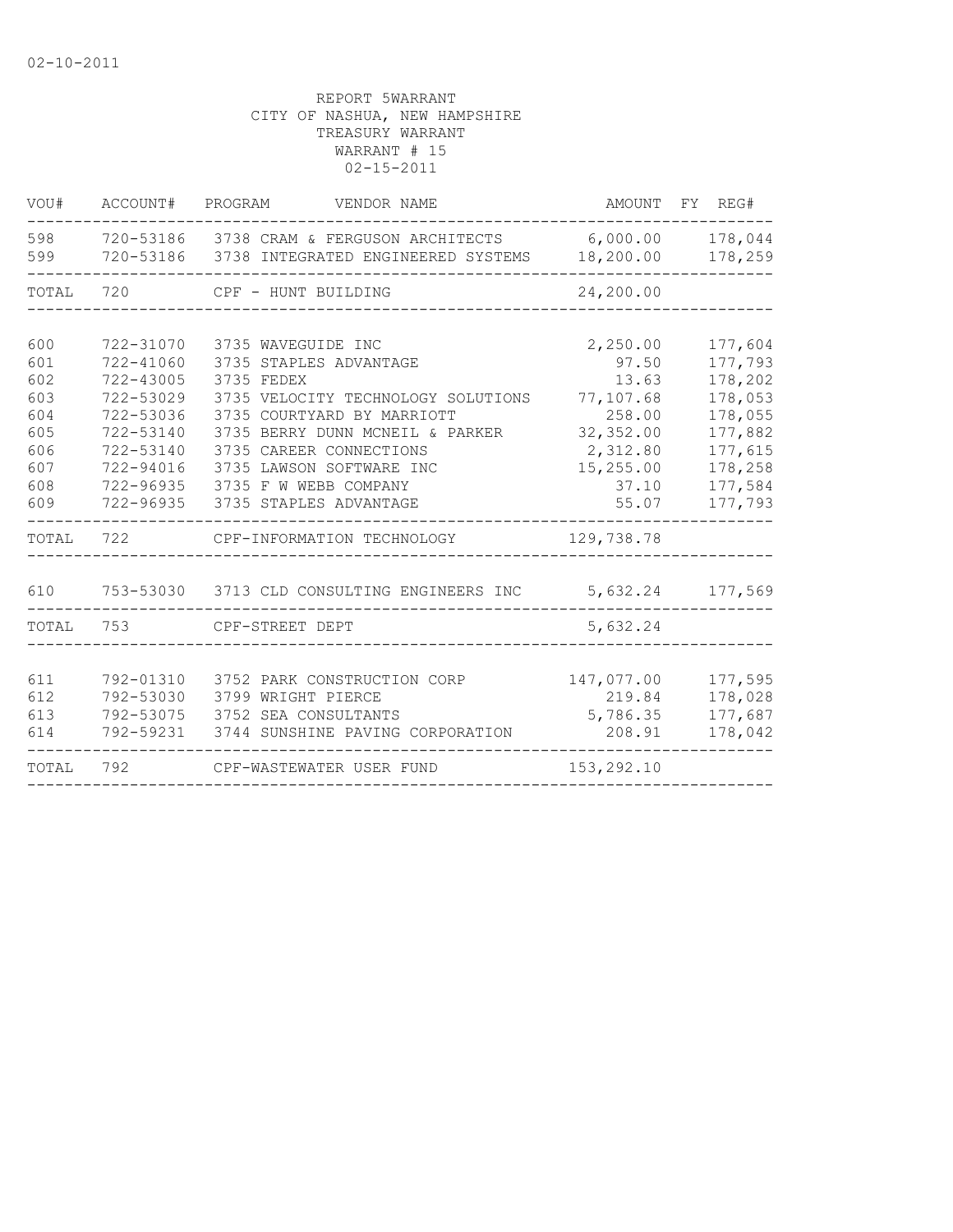| VOU# | ACCOUNT#  | VENDOR NAME                    | AMOUNT     | FY | REG#               |
|------|-----------|--------------------------------|------------|----|--------------------|
| 615  | 801-31005 | COMCAST                        | 136.96     |    | 178,225            |
| 616  | 801-31005 | FAIRPOINT COMMUNICATIONS       | 28.42      |    | 178,248            |
| 617  | 801-31050 | NEXTEL COMMUNICATIONS          | 104.92     |    | 178,207            |
| 618  | 801-32005 | PSNH                           | 225.59     |    | 178,265            |
| 618  | 801-32005 | PSNH                           | 352.59     |    | 178,266            |
| 619  | 801-32005 | PUBLIC SERVICE OF NEW HAMPSHIR | 972.18     |    | 178,278            |
| 620  | 801-33005 | PENNICHUCK WATER               | 238.54     |    | 178,213            |
| 621  | 801-43005 | FEDEX                          | 391.17     |    | 178,202            |
| 622  | 801-46045 | CONVERSE KERRY                 | 81.99      |    | 178,195            |
| 623  | 801-46045 | M & N SPORTS LLC               | 1,403.40   |    | 177,645            |
| 624  | 801-48005 | SHATTUCK MALONE OIL CO         | 1,068.13   |    | 178,198            |
| 624  | 801-48005 | SHATTUCK MALONE OIL CO         | 1,228.34   |    | 178,198            |
| 624  | 801-48005 | SHATTUCK MALONE OIL CO         | 373.84     |    | 178,198            |
| 625  | 801-53030 | DAVIS ALAN                     | 585.00     |    | 178,036            |
| 626  | 801-53075 | USDA APHIS                     | 5,441.67   |    | 178,214            |
| 627  | 801-53088 | ENDYNE INC                     | 501.00     |    | 177,673            |
| 628  | 801-53130 | COLUMBIA ANALYTICAL SERVICES I | 1,797.00   |    | 177,670            |
| 629  | 801-59100 | AMHERST APPLIANCE REPAIR/STEVE | 3,976.00   |    | 177,671            |
| 630  | 801-59100 | FAY ELECTRIC MOTORS            | 1,296.00   |    | 177,614            |
| 631  | 801-59100 | UNIVERSAL RECYCLING TECH LLC   | 5,867.70   |    | 178,016            |
| 632  | 801-59105 | BILL'S WORLD CLASS CLEANING IN | 780.00     |    | 177,970            |
| 633  | 801-59238 | DOCULYNX INC                   | 6.05       |    | 178,049            |
| 634  | 801-59238 | OFFICE EQUIPMENT FINANCE SERVI | 79.65      |    | 178,247            |
| 635  | 801-59245 | D & R TOWING INC               | 150.00     |    | 177,982            |
| 636  | 801-64040 | DLT SOLUTIONS INC              | 68.64      |    | 178,224            |
| 637  | 801-75023 | BELLETETES INC                 | 133.53     |    | 177,641            |
| 638  | 801-77020 | CHADWICK-BAROSS INC            | 54.62      |    | 177,558            |
| 639  | 801-77020 | CN WOOD CO INC                 | 423.44     |    | 177,890            |
| 640  | 801-77020 | NEW HAMPSHIRE PETERBILT INC    | 71.28      |    | 178,235            |
| 641  | 801-77020 | POWERPLAN                      | 174.29     |    | 177,774            |
| 642  | 801-77020 | SULLIVAN TIRE INC              | 10,298.00  |    | 177,540            |
| 643  | 801-78065 | MAYNARD & LESIEUR INCORPORATED | 620.00     |    | 177,991            |
| 644  | 801-78065 | SULLIVAN TIRE INC              | 90.00      |    | 177,540            |
| 645  | 801-78100 | FREIGHTLINER OF NH INC         | 526.30     |    | 177,761            |
| 646  | 801-78100 | NAPA AUTO PARTS                | 82.44      |    | 177,739            |
| 647  | 801-78100 | SANEL AUTO PARTS CO            | 102.85     |    | 177,647            |
| 648  | 801-85060 | TREASURER STATE OF NH          | 183,798.10 |    | 12,401             |
| 648  | 801-85065 | TREASURER STATE OF NH          | 61,991.43  |    | 12,401             |
| 649  | 801-94005 | APWA PUBLICATIONS              | 181.25     |    | 178,281            |
| 650  | 801-94005 | TREASURER STATE OF N H         | 975.00     |    | 178,226            |
| 651  | 801-95010 | TELEGRAPH PUBLISHING COMPANY   | 130.00     |    | 178,302<br>------- |
|      | TOTAL 801 | SOLID WASTE DISPOSAL           |            |    | 286,807.31         |
| 652  | 802-31005 | BAYRING COMMUNICATIONS         | 60.42      |    | 178,244            |
| 653  | 802-31005 | FAIRPOINT COMMUNICATIONS       | 63.04      |    | 178,248            |
| 654  | 802-31005 | NEXTEL COMMUNICATIONS          | 81.10      |    | 178,207            |
|      |           |                                |            |    |                    |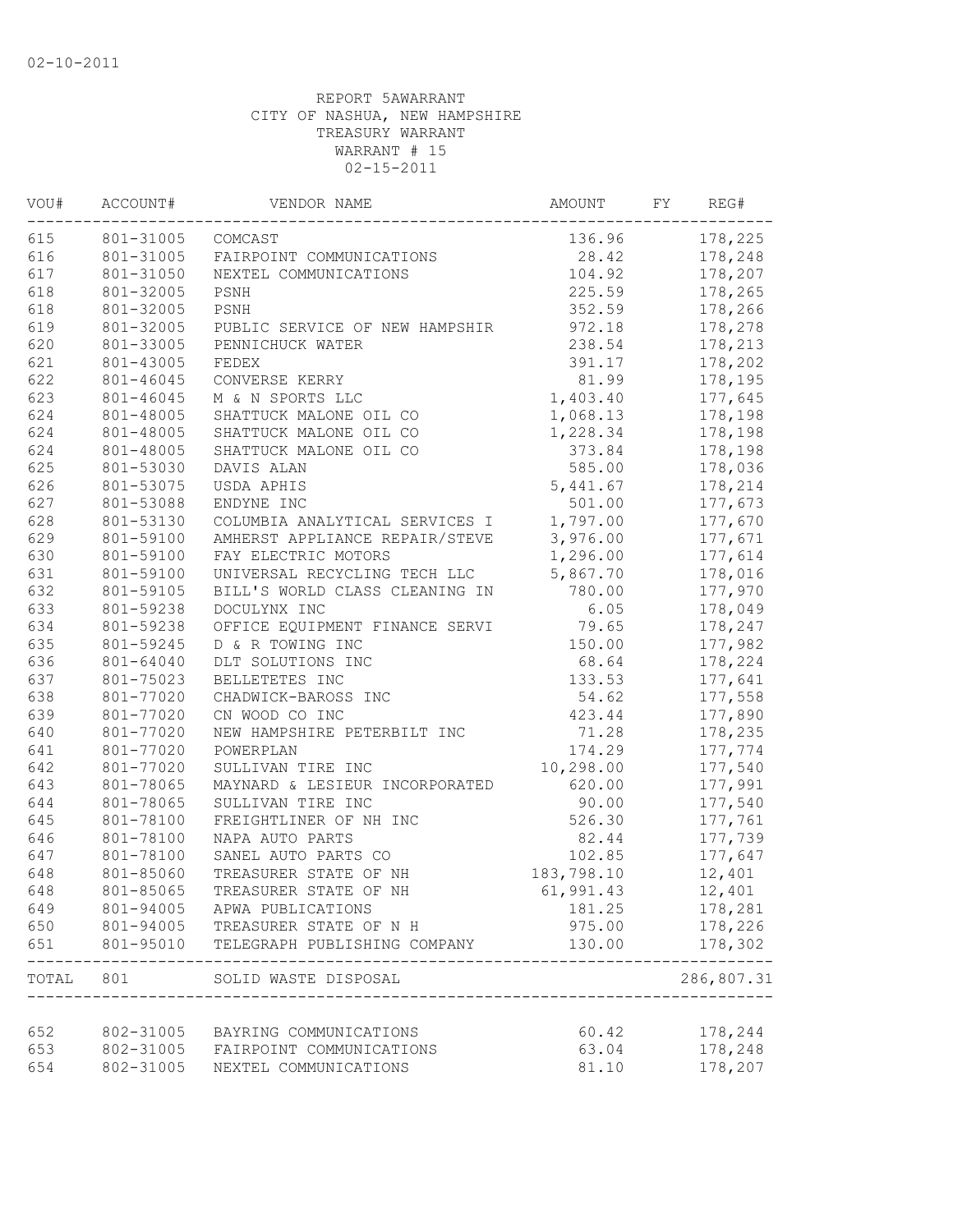| VOU# | ACCOUNT#<br>VENDOR NAME |                                | AMOUNT   | REG# |         |
|------|-------------------------|--------------------------------|----------|------|---------|
| 654  | 802-31005               | NEXTEL COMMUNICATIONS          | 121.52   |      | 178,207 |
| 655  | 802-32005               | PSNH                           | 1,192.24 |      | 178,266 |
| 656  | 802-33005               | PENNICHUCK WATER               | 61.72    |      | 178,213 |
| 657  | 802-41015               | MOORE MEDICAL LLC              | 22.55    |      | 177,749 |
| 658  | 802-41015               | STAPLES ADVANTAGE              | 291.81   |      | 177,793 |
| 659  | 802-42010               | OMEGA INDUSTRIAL SUPPLY INC    | 1,132.54 |      | 177,690 |
| 660  | 802-45101               | BASF CORPORATION               | 4,519.08 |      | 178,034 |
| 661  | 802-45103               | JCI JONES                      | 6,281.19 |      | 178,051 |
| 662  | 802-46045               | ALEC'S SHOE STORE              | 82.00    |      | 178,246 |
| 662  | 802-46045               | ALEC'S SHOE STORE              | 82.00    |      | 178,246 |
| 663  | 802-46045               | NH BRAGG & SONS INC            | 308.32   |      | 177,528 |
| 664  | 802-46045               | UNIFIRST CORPORATION           | 71.36    |      | 177,762 |
| 664  | 802-46045               | UNIFIRST CORPORATION           | 318.98   |      | 177,762 |
| 665  | 802-48015               | DENNIS K BURKE INC             | 702.14   |      | 178,287 |
| 665  | 802-48015               | DENNIS K BURKE INC             | 702.13   |      | 178,287 |
| 666  | 802-49070               | ANCO SIGNS & STAMPS INC        | 149.00   |      | 177,716 |
| 667  | 802-49070               | STAPLES ADVANTAGE              | 78.16    |      | 177,793 |
| 668  | 802-49070               | VWR INTERNATIONAL INC          | 42.69    |      | 177,796 |
| 669  | 802-53030               | CHEMSERVE ENVIRONMENTAL ANALYS | 61.46    |      | 177,719 |
| 670  | 802-53030               | EASTERN ANALYTICAL INC         | 312.00   |      | 177,644 |
| 671  | 802-53030               | Q C SERVICES INC               | 690.00   |      | 177,667 |
| 672  | 802-53030               | WOODARD & CURRAN               | 218.83   |      | 178,043 |
| 673  | 802-59100               | NEW ENGLAND FIRE PROTECTION LL | 150.00   |      | 178,064 |
| 674  | 802-59100               | RYAN MICHAEL C ESQ             | 750.00   |      | 177,770 |
| 675  | 802-59105               | GREENLEAF WILLIAM              | 595.00   |      | 177,686 |
| 676  | 802-59220               | PRINTGRAPHICS OF MAINE         | 3,060.77 |      | 177,581 |
| 677  | 802-59230               | BROX INDUSTRIES INC            | 2,958.57 |      | 177,557 |
| 678  | 802-59230               | CORRIVEAU ROUTHIER INC         | 114.40   |      | 177,981 |
| 679  | 802-59230               | HARRY W WELLS & SON INC        | 138.00   |      | 177,874 |
| 680  | 802-59238               | DOCULYNX INC                   | 357.27   |      | 178,049 |
| 681  | 802-59275               | PENNICHUCK WATER               | 8,248.28 |      | 177,665 |
| 682  | 802-59320               | CN WOOD CO INC                 | 705.05   |      | 177,890 |
| 683  | 802-64040               | DLT SOLUTIONS INC              | 1,372.14 |      | 178,224 |
| 683  | 802-64040               | DLT SOLUTIONS INC              | 1,137.86 |      | 178,224 |
| 684  | 802-64040               | PITNEY BOWES GLOBAL FINANCIAL  | 539.30   |      | 178,255 |
| 685  | 802-64192               | FASTENAL COMPANY               | 94.79    |      | 177,689 |
| 686  | 802-64192               | GRAINGER                       | 222.76   |      | 177,598 |
| 687  | 802-64192               | HACH COMPANY                   | 1,279.45 |      | 177,746 |
| 688  | 802-64192               | HEATING SPECIALTIES OF NH INC  | 27.34    |      | 177,983 |
| 689  | 802-64192               | HOME DEPOT CREDIT SERVICES     | 328.66   |      | 178,211 |
| 690  | 802-64192               | LAB SAFETY SUPPY INC           | 437.49   |      | 177,790 |
| 691  | 802-64192               | M & M ELECTRICAL SUPPLY CO INC | 8.27     |      | 177,978 |
| 692  | 802-64192               | MCMASTER-CARR SUPPLY CO        | 191.26   |      | 177,634 |
| 693  | 802-64192               | NH BRAGG & SONS INC            | 136.00   |      | 177,528 |
| 694  | 802-64192               | OMEGA INDUSTRIAL SUPPLY INC    | 98.45    |      | 177,690 |
| 695  | 802-64192               | PINE MOTOR PARTS               | 94.95    |      | 177,992 |
| 696  | 802-64192               | RADIO SHACK                    | 4.98     |      | 177,980 |
| 697  | 802-77045               | M & M ELECTRICAL SUPPLY CO INC | 15.56    |      | 177,978 |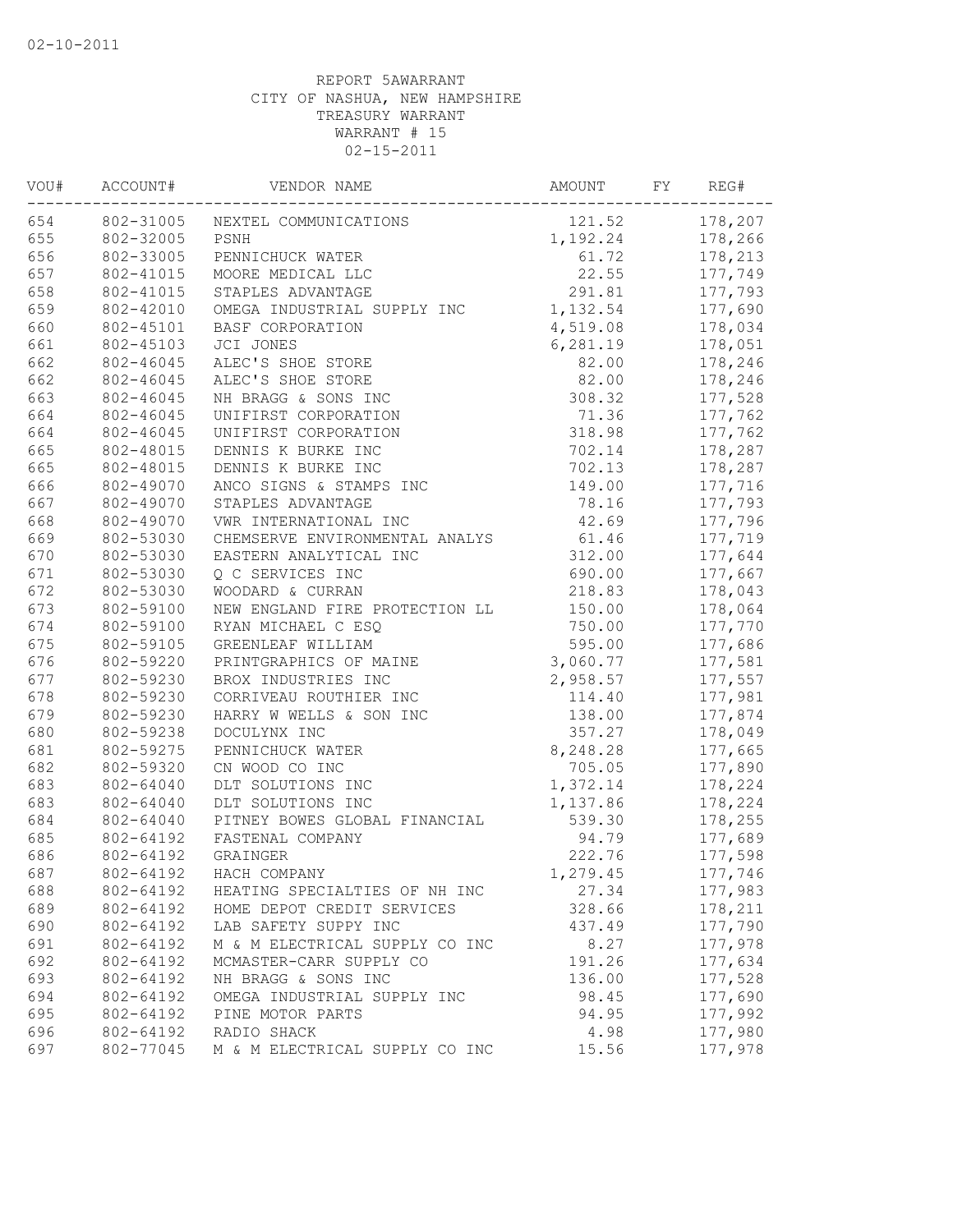| VOU#  | ACCOUNT#  | VENDOR NAME                       | AMOUNT    | FY. | REG#      |
|-------|-----------|-----------------------------------|-----------|-----|-----------|
| 698   | 802-77045 | PEABODY SUPPLY COMPANY            | 104.83    |     | 178,047   |
| 699   | 802-77050 | HOME DEPOT CREDIT SERVICES        | 9.48      |     | 178,211   |
| 700   | 802-77065 | JOHNSON PACKING & IND PROD INC    | 2,191.09  |     | 177,591   |
| 701   | 802-77065 | NEW HAMPSHIRE HYDRAULICS INC      | 475.00    |     | 177,777   |
| 702   | 802-77065 | SPRAYING SYSTEMS CO               | 766.24    |     | 177,526   |
| 703   | 802-77066 | MCMASTER-CARR SUPPLY CO           | 954.63    |     | 177,634   |
| 704   | 802-77067 | GRAINGER                          | 388.13    |     | 177,598   |
| 705   | 802-77068 | BIOREM ENVIRONMENTALS INC         | 1,035.00  |     | 177,956   |
| 706   | 802-77068 | M & M ELECTRICAL SUPPLY CO<br>INC | 101.26    |     | 177,978   |
| 706   | 802-77069 | M & M ELECTRICAL SUPPLY CO<br>INC | 127.79    |     | 177,978   |
| 707   | 802-77069 | NEW ENGLAND FIRE PROTECTION LL    | 545.00    |     | 178,064   |
| 708   | 802-77070 | WINDWARD PETROLEUM                | 1,907.78  |     | 177,576   |
| 709   | 802-77072 | GRAINGER                          | 426.28    |     | 177,598   |
| 710   | 802-77072 | HIGHLAND POWER                    | 4,058.89  |     | 177,778   |
| 711   | 802-77072 | M & M ELECTRICAL SUPPLY CO INC    | 30.22     |     | 177,978   |
| 712   | 802-77072 | MCMASTER-CARR SUPPLY CO           | 527.65    |     | 177,634   |
| 713   | 802-77072 | PINE MOTOR PARTS                  | 41.84     |     | 177,992   |
| 714   | 802-77072 | SOUTHWORTH MILTON INC             | 638.80    |     | 177,547   |
| 715   | 802-94005 | KEATING WILLIAM                   | 27.72     |     | 177,688   |
| 716   | 802-96007 | YEOMANS CHICAGO CORPORATION       | 11,244.00 |     | 177,560   |
| 717   | 802-96060 | <b>JWC ENVIRONMENTAL</b>          | 7,127.52  |     | 177,568   |
| 718   | 802-96080 | WATERLINE SERVICES LLC            | 4,350.00  |     | 177,588   |
| TOTAL | 802       | SEWERAGE DISPOSAL SYSTEM          |           |     | 77,792.03 |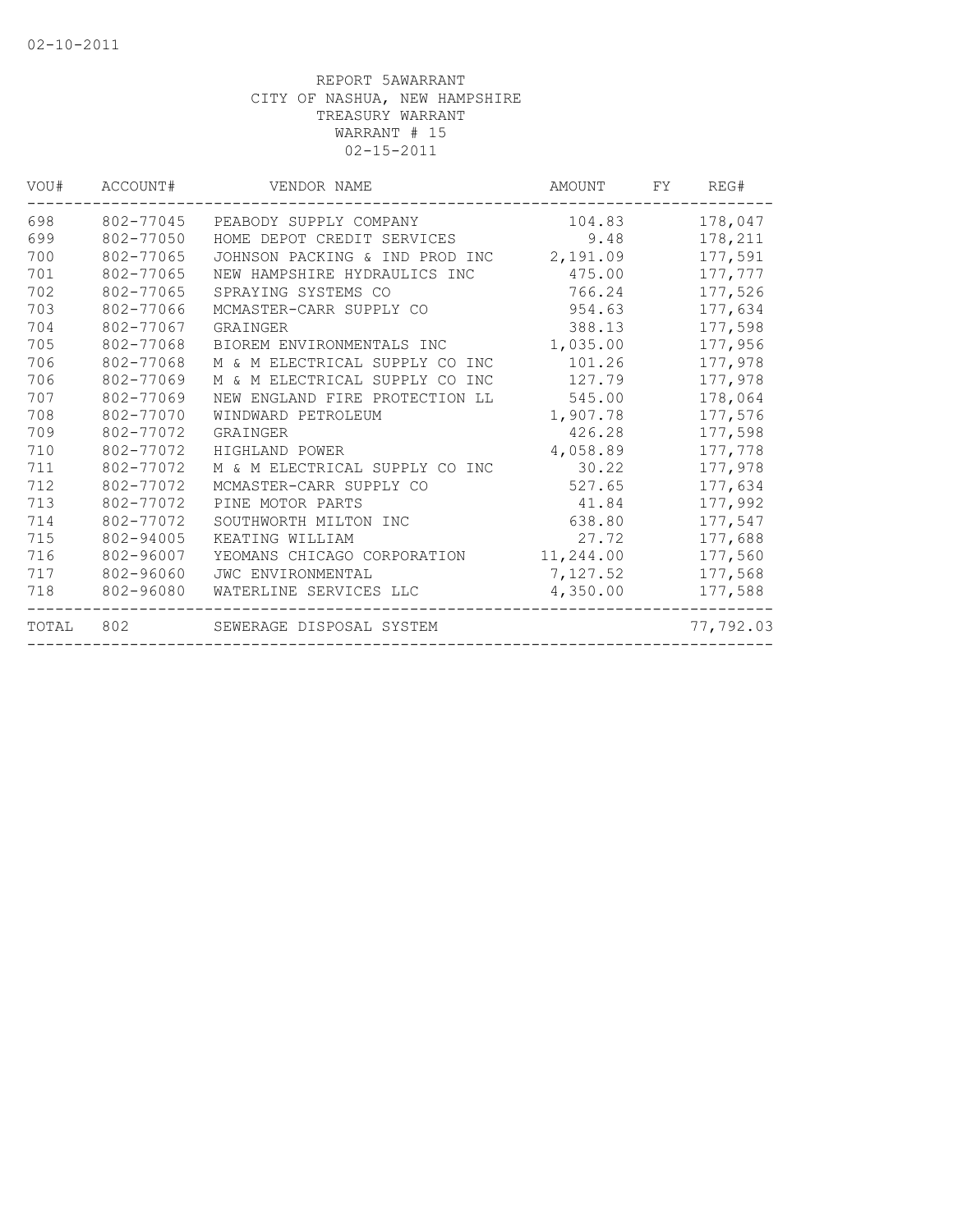| VOU#                                                 | ACCOUNT#                                                                                                 | VENDOR NAME                                                                                                                                               |                                                                                  | AMOUNT FY REG# |                                                                                      |
|------------------------------------------------------|----------------------------------------------------------------------------------------------------------|-----------------------------------------------------------------------------------------------------------------------------------------------------------|----------------------------------------------------------------------------------|----------------|--------------------------------------------------------------------------------------|
|                                                      |                                                                                                          | 719 951-22 SAT SR LTD PARTNERSHIP                                                                                                                         | 5,000.00                                                                         |                |                                                                                      |
| TOTAL 951                                            |                                                                                                          | PWD & ENG TRUST FUND                                                                                                                                      |                                                                                  |                | 5,000.00                                                                             |
|                                                      |                                                                                                          | 720 952-05058 UNITED SITE SERVICES NORTHEAST 54.97                                                                                                        |                                                                                  |                | 178,249                                                                              |
| TOTAL                                                | 952                                                                                                      | PARK & RECREATION TRUST FUND                                                                                                                              |                                                                                  |                | 54.97                                                                                |
| 721<br>722<br>723                                    |                                                                                                          | 961-05069 R C WELDING LLC<br>961-36 EDGEWOOD FLOWER FUND<br>961-36 EDGEWOOD PERPETUAL CARE                                                                | 5,800.00                                                                         |                | 670.00 177,531<br>750.00 178,197<br>178,196                                          |
| TOTAL 961                                            |                                                                                                          | EDGEWOOD CEMETERY TRUST FUND                                                                                                                              |                                                                                  |                | 7,220.00                                                                             |
| 724<br>725                                           | 963-34005<br>963-45185                                                                                   | MCLAUGHLIN OIL COMPANY<br>HARDY DORIC INC                                                                                                                 | 600.97<br>585.00                                                                 |                | 177,592<br>177,650                                                                   |
| TOTAL                                                | 963                                                                                                      | WOODLAWN CEMETERY TRUST FUND                                                                                                                              |                                                                                  |                | 1,185.97                                                                             |
| 726<br>727<br>728<br>728<br>729<br>730<br>731<br>732 | 975-31040<br>975-34015<br>975-45050<br>975-45050<br>975-45050<br>975-45050<br>975-45050<br>$975 - 45050$ | BAYRING COMMUNICATIONS<br>NATIONAL GRID<br>BAKER & TAYLOR<br>BAKER & TAYLOR<br><b>GALE</b><br>INGRAM LIBRARY SERVICES<br>PENWORTHY COMPANY<br>PERMA-BOUND | 25.00<br>322.80<br>637.05<br>1,582.53<br>235.85<br>90.50<br>3,004.04<br>1,520.40 |                | 178,244<br>178,236<br>177,579<br>177,580<br>177,744<br>177,783<br>177,722<br>177,997 |
| TOTAL                                                | 975                                                                                                      | LIBRARY TRUST FUND                                                                                                                                        |                                                                                  |                | 7,418.17                                                                             |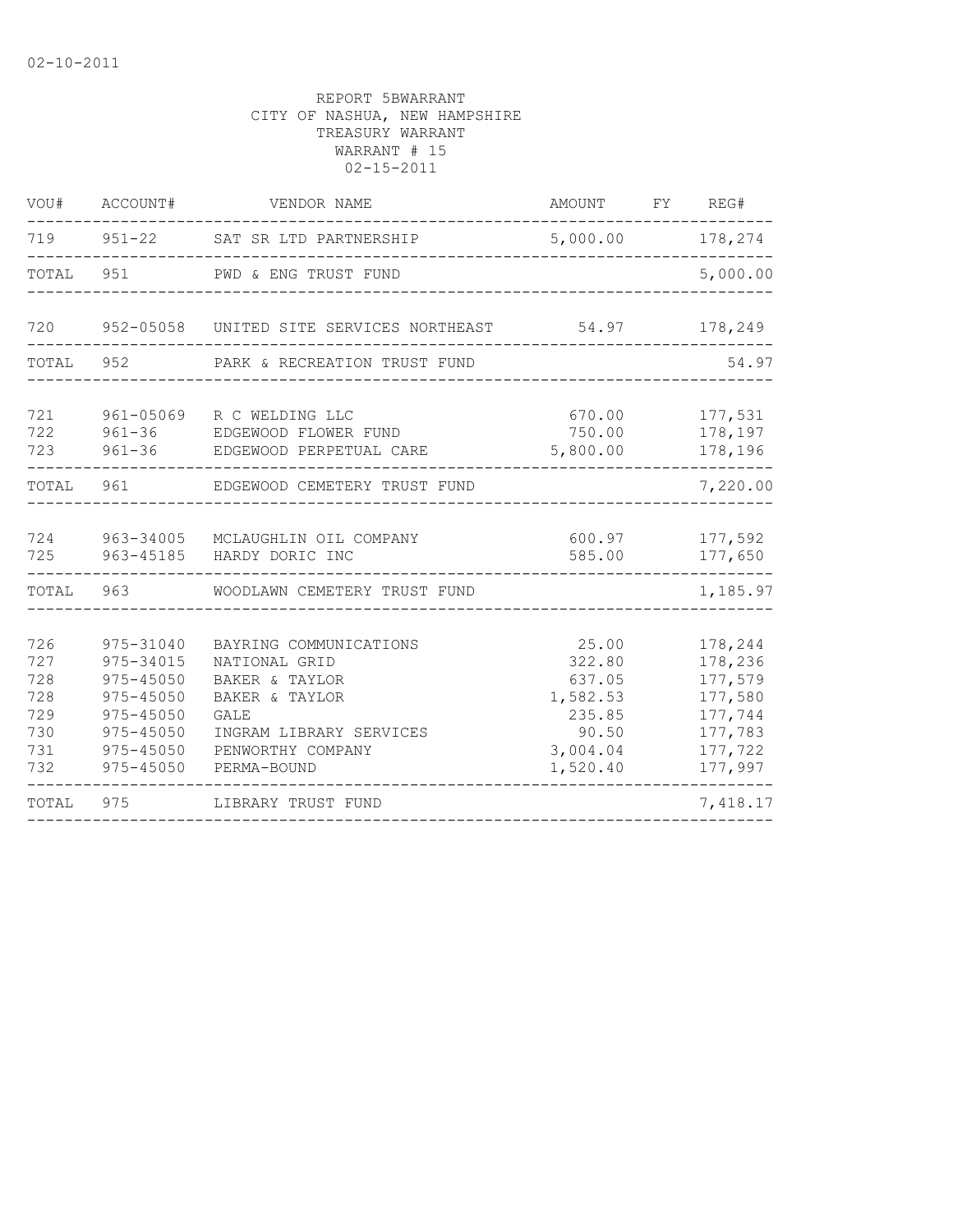|           | ACCOUNT# PAYROLL WEEK ENDING |  | AMOUNT |
|-----------|------------------------------|--|--------|
|           |                              |  |        |
| TOTAL 951 |                              |  |        |
|           |                              |  |        |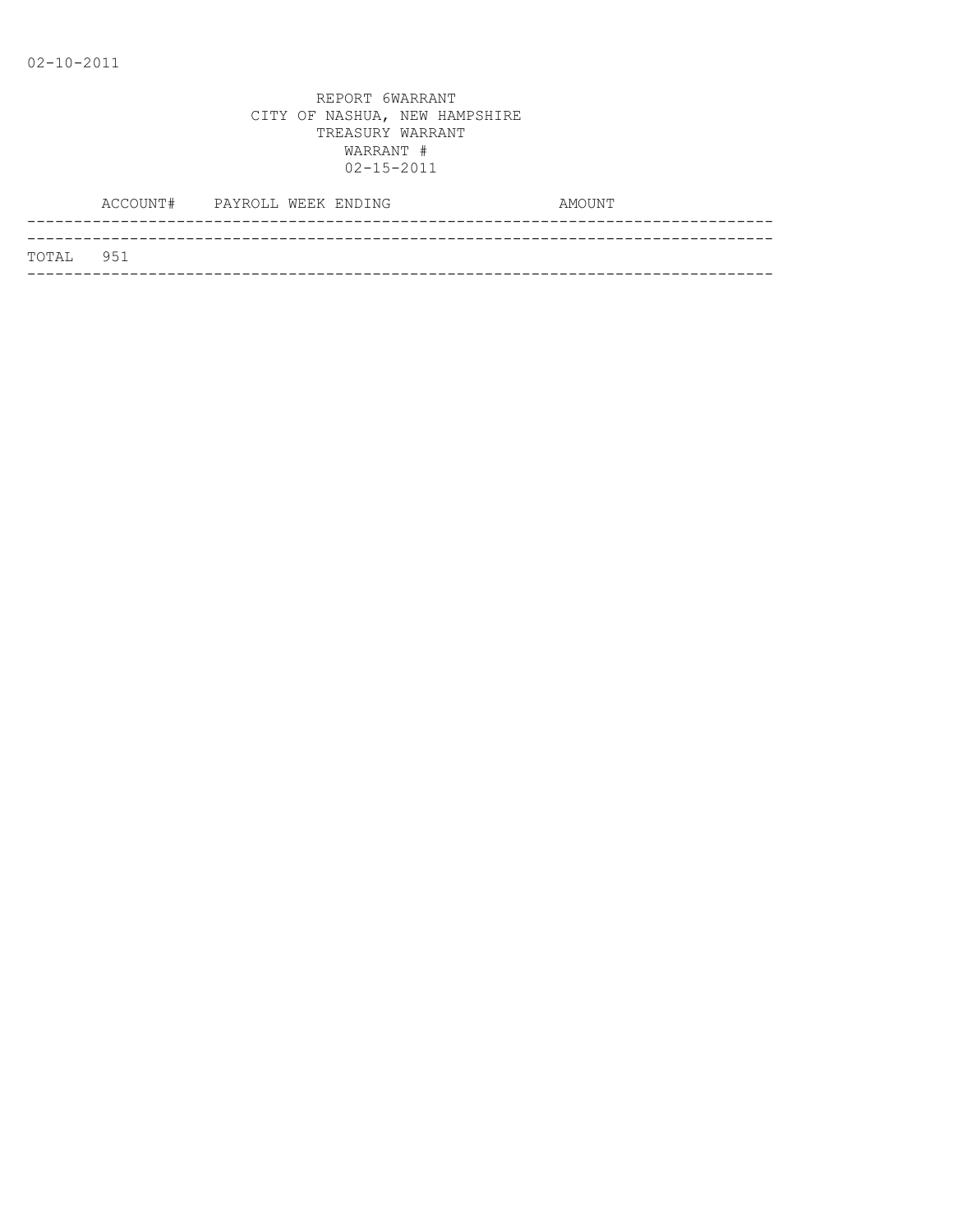# REPORT 7WARRANT CITY OF NASHUA, NEW HAMPSHIRE TREASURY WARRANT WARRANT # 15 02-15-2011 ACCOUNT# PAYROLL WEEK ENDING COUNT AMOUNT -------------------------------------------------------------------------------- 305-11125 05-FEB-2011 957.28 305-11125 29-JAN-2011 957.28 305-11239 05-FEB-2011 1,075.15 305-11239 29-JAN-2011 1,075.15 -------------------------------------------------------------------------------- TOTAL 305 SRF - CIVIC & COMM ACTIVITIES 4,064.86 -------------------------------------------------------------------------------- 308-11130 05-FEB-2011 858.44 308-11130 29-JAN-2011 858.44 308-11418 05-FEB-2011 493.53 308-11418 29-JAN-2011 493.53 308-11441 05-FEB-2011 1,446.40 308-11441 29-JAN-2011 1,446.40 308-11446 05-FEB-2011 1,150.52 308-11446 29-JAN-2011 1,150.52 308-11540 05-FEB-2011 1,078.50 308-11540 29-JAN-2011 1,078.50 308-11578 05-FEB-2011 992.86 308-11578 29-JAN-2011 992.87 308-11589 05-FEB-2011 1,075.15 308-11589 29-JAN-2011 1,075.15 308-11608 05-FEB-2011 976.17 308-11608 29-JAN-2011 976.17 308-83051 05-FEB-2011 2,676.47 308-83051 29-JAN-2011 2,492.58 308-83052 05-FEB-2011 1,530.79 308-83052 29-JAN-2011 1,530.79 308-83102 05-FEB-2011 2,352.05 308-83102 29-JAN-2011 3,115.66 -------------------------------------------------------------------------------- TOTAL 308 SRF – INSURANCE 29,841.49 -------------------------------------------------------------------------------- 3091-13004 05-FEB-2011 456.64

|       | 3091-13004 | U5-FEB-ZUII<br>3091-13004 29-JAN-2011 | 456.64<br>896.29 |          |
|-------|------------|---------------------------------------|------------------|----------|
| TOTAL | 309        | FY11 FRESH FRUIT & VEG GRANT          |                  | 1,352.93 |
|       |            | 3097-11162 05-FEB-2011                | 644.25           |          |
|       |            | 3097-11162 29-JAN-2011                | 644.25           |          |
|       | 3097-12112 | $05 - FEB - 2011$                     | 385.52           |          |
|       | 3097-12112 | 29-JAN-2011                           | 422.48           |          |
|       | 3097-12830 | 05-FEB-2011                           | 20.75            |          |
|       | 3097-12830 | 29-JAN-2011                           | 30.16            |          |
|       | 3097-19138 | 29-JAN-2011                           | 3,011.20         |          |
|       | 3097-19139 | 29-JAN-2011                           | 13,063.75        |          |
|       |            |                                       |                  |          |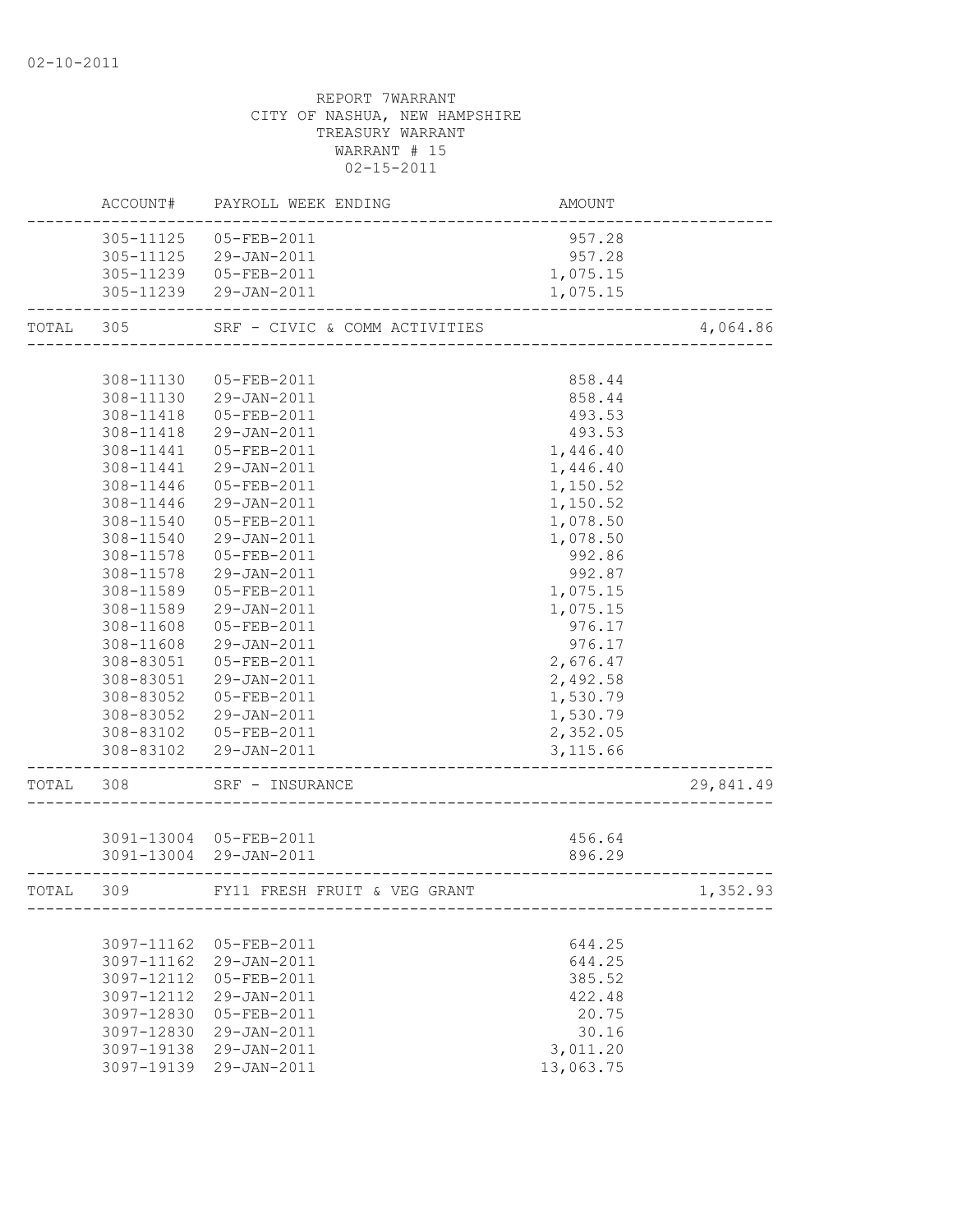|           | ACCOUNT#   | PAYROLL WEEK ENDING                      | AMOUNT                               |           |
|-----------|------------|------------------------------------------|--------------------------------------|-----------|
|           |            | 3097-19140 05-FEB-2011                   | 7,078.12                             |           |
|           |            | 3097-19140 29-JAN-2011                   | 8,847.65                             |           |
|           | 3097-19540 | 05-FEB-2011                              | 19,221.15                            |           |
|           | 3097-19540 | 29-JAN-2011                              | 23,965.72                            |           |
|           | 3097-19544 | 05-FEB-2011                              | 482.93                               |           |
|           |            | 3097-19544 29-JAN-2011                   | 646.86                               |           |
|           |            | 3097-19545 05-FEB-2011                   | 2,072.84                             |           |
|           |            | 3097-19545 29-JAN-2011                   | 1,910.68<br>______________           |           |
|           | TOTAL 309  | SRF - FOOD SERVICES<br>_________________ |                                      | 82,448.31 |
|           |            |                                          |                                      |           |
|           |            | 3117-12006 05-FEB-2011                   | 325.00                               |           |
|           |            | 3117-12006 29-JAN-2011                   | 1,250.00                             |           |
|           |            | 3117-13032 29-JAN-2011                   | 27.03                                |           |
| TOTAL 311 |            | DRIVER'S EDUCATION                       | ___________________________          | 1,602.03  |
|           |            |                                          |                                      |           |
|           | 312-11165  | 05-FEB-2011                              | 270.85                               |           |
|           | 312-11165  | 29-JAN-2011                              | 234.08                               |           |
|           | 312-11167  | 05-FEB-2011                              | 290.46                               |           |
|           | 312-11167  | 29-JAN-2011                              | 290.45                               |           |
|           | 312-11191  | 05-FEB-2011                              | 827.27                               |           |
|           | 312-11191  | 29-JAN-2011                              | 827.27                               |           |
|           | 312-11445  | 05-FEB-2011                              | 109.36                               |           |
|           | 312-11445  | 29-JAN-2011                              | 109.36                               |           |
|           | 312-11547  | 05-FEB-2011                              | 2,224.36                             |           |
|           | 312-11547  | 29-JAN-2011                              | 2,224.38                             |           |
|           | 312-12116  | 05-FEB-2011                              | 630.24                               |           |
|           | 312-12116  | 29-JAN-2011                              | 630.24                               |           |
|           | 312-13004  | 05-FEB-2011                              | 2,357.84                             |           |
|           |            | 312-13004 29-JAN-2011                    | 1,035.42                             |           |
| TOTAL 312 |            | SRF - FINANCIAL SERVICES                 | ____________________________________ | 12,061.58 |
|           |            |                                          |                                      |           |
|           |            | 3122-12006 05-FEB-2011                   | 75.00                                |           |
|           | 3122-12006 | 29-JAN-2011                              | 600.00                               |           |
| TOTAL     | 312        | ADULT ED/CONTINUING ED                   |                                      | 675.00    |
|           | 3211-12006 | 29-JAN-2011                              | 125.00                               |           |
| TOTAL     | 321        | ADULT ED/COLLEGE TRANSITIONS             |                                      | 125.00    |
|           |            |                                          |                                      |           |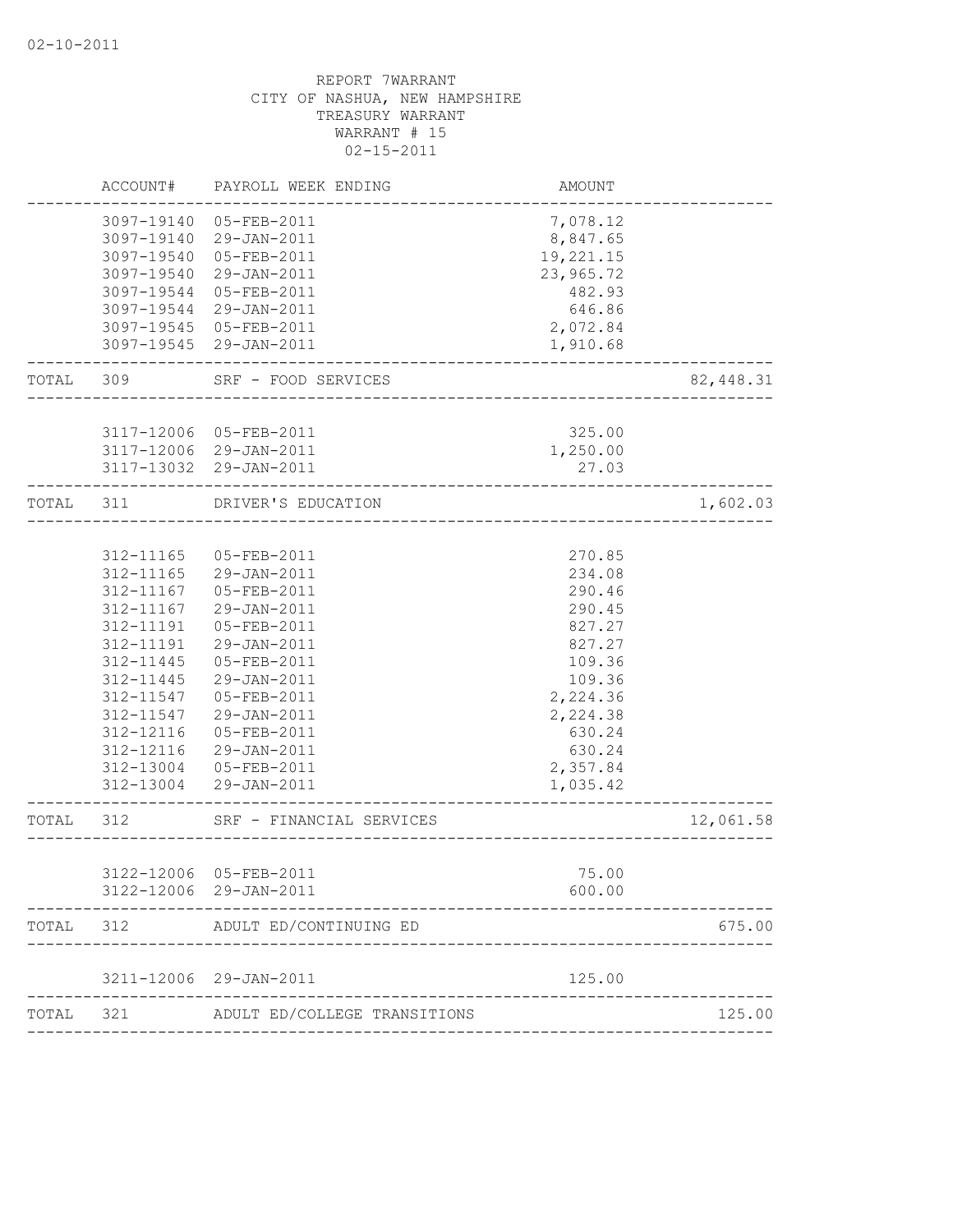| --------------------------- | ACCOUNT# PAYROLL WEEK ENDING<br>___________________________________ | AMOUNT   | ____________ |
|-----------------------------|---------------------------------------------------------------------|----------|--------------|
|                             | 3231-11870 29-JAN-2011                                              | 200.00   |              |
|                             | TOTAL 323 ADULT ED/HS ALTERNATIVE ED                                |          | 200.00       |
|                             | 3261-11860 29-JAN-2011                                              | 2,211.46 |              |
|                             | TOTAL 326 NH ALTERNATE ASSESS COACH                                 |          | 2,211.46     |
|                             |                                                                     |          |              |
|                             | 331-11250 05-FEB-2011                                               | 717.44   |              |
|                             | 331-11250 29-JAN-2011                                               | 717.44   |              |
|                             | 331-11561  05-FEB-2011                                              | 1,173.90 |              |
|                             | 331-11561 29-JAN-2011                                               | 1,173.90 |              |
|                             | 331-12115  05-FEB-2011                                              | 590.21   |              |
|                             | 331-12115 29-JAN-2011                                               | 590.21   |              |
|                             | 331-13005 29-JAN-2011                                               | 190.92   |              |
| 331-13038                   | 05-FEB-2011                                                         | 141.74   |              |
| 331-13038                   | 29-JAN-2011                                                         | 283.48   |              |
|                             | 331-13044 05-FEB-2011                                               | 2,084.76 |              |
|                             | 331-13044 29-JAN-2011                                               | 1,515.32 |              |
|                             | 331-18036 05-FEB-2011                                               | 7,124.51 |              |
|                             | 331-18036 29-JAN-2011                                               | 6,921.52 |              |
|                             | TOTAL 331 SRF - POLICE DEPARTMENT                                   |          | 23, 225.35   |
|                             |                                                                     | 9,494.75 |              |
|                             | TOTAL 332 SRF - FIRE DEPARTMENT                                     |          | 9,494.75     |
|                             |                                                                     |          |              |
|                             | 341-01210 05-FEB-2011                                               | 435.31   |              |
|                             | 341-01210 29-JAN-2011                                               | 435.31   |              |
|                             | 341-11024  05-FEB-2011                                              | 394.56   |              |
|                             | 341-11024 29-JAN-2011                                               | 394.55   |              |
| 341-11235                   | 05-FEB-2011                                                         | 1,211.12 |              |
| 341-11235                   | 29-JAN-2011                                                         | 1,211.11 |              |
| 341-11484                   | 05-FEB-2011                                                         | 320.00   |              |
| 341-11484                   | 29-JAN-2011                                                         | 320.00   |              |
| 341-11563                   | 05-FEB-2011                                                         | 1,014.26 |              |
| 341-11563                   | 29-JAN-2011                                                         | 1,014.26 |              |
| 341-12037                   | 05-FEB-2011                                                         | 176.62   |              |
| 341-12037                   | 29-JAN-2011                                                         | 176.62   |              |
| 341-12101                   | 05-FEB-2011                                                         | 199.52   |              |
| 341-12101                   | 29-JAN-2011                                                         | 199.52   |              |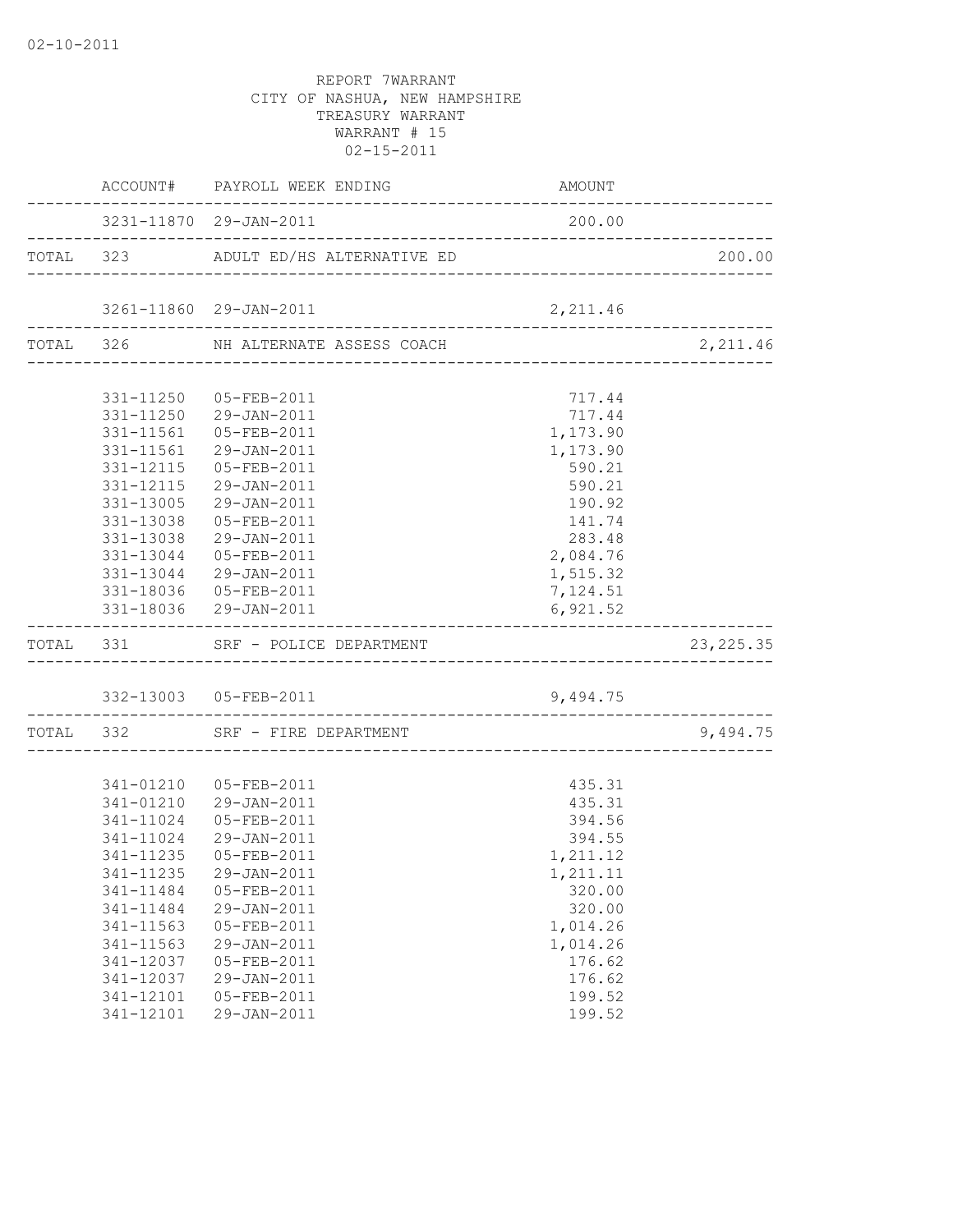|           |            | ACCOUNT# PAYROLL WEEK ENDING                     | AMOUNT                           |           |
|-----------|------------|--------------------------------------------------|----------------------------------|-----------|
| TOTAL 341 |            | SRF - COMMUNITY SERVICES                         | -------------------------------- | 7,502.76  |
|           |            |                                                  |                                  |           |
|           | 342-11499  | 05-FEB-2011                                      | 1,036.26                         |           |
|           |            | 342-11499 29-JAN-2011                            | 1,036.26                         |           |
|           | 342-11584  | 05-FEB-2011                                      | 1,577.59                         |           |
|           |            | 342-11584 29-JAN-2011                            | 1,577.59                         |           |
|           |            | 342-12000 05-FEB-2011                            | 652.84                           |           |
|           |            | 342-12000 29-JAN-2011                            | 652.84                           |           |
|           |            | TOTAL 342 SRF - COMMUNITY HEALTH                 |                                  | 6,533.38  |
|           |            |                                                  |                                  |           |
|           |            | 3440-12078 05-FEB-2011                           | 187.50                           |           |
|           |            | 3440-12078 29-JAN-2011                           | 4,087.50                         |           |
|           | TOTAL 344  | AFTER SCHOOL PROGRAM                             |                                  | 4,275.00  |
|           |            |                                                  |                                  |           |
|           |            | 3451-11162 05-FEB-2011                           | 643.28                           |           |
|           |            | 3451-11162 29-JAN-2011                           | 709.50                           |           |
|           |            | 3451-11860 29-JAN-2011                           | 6,598.37                         |           |
|           |            | 3451-12006 05-FEB-2011                           | 2,166.44                         |           |
|           |            | 3451-12006 29-JAN-2011                           | 4,870.02                         |           |
|           |            | TOTAL 345 TITLE IV 21ST CENT ELEM                |                                  | 14,987.61 |
|           |            |                                                  |                                  |           |
|           |            | 3461-11860 29-JAN-2011                           | 4,210.86                         |           |
|           |            | 3461-12006 05-FEB-2011<br>3461-12006 29-JAN-2011 | 544.30<br>4,957.53               |           |
| TOTAL 346 |            | 21 ST CENTURY AFTER SCH MIDDLE                   |                                  | 9,712.69  |
|           |            |                                                  |                                  |           |
|           |            | 3468-11162 05-FEB-2011                           | 584.12                           |           |
|           |            | 3468-11162 29-JAN-2011                           | 644.25                           |           |
|           | 3468-11870 | 29-JAN-2011                                      | 4,461.44                         |           |
|           |            | 3468-19230 29-JAN-2011                           | 3,116.00                         |           |
| TOTAL     | 346        | SMALLER LEARNING COMMUNITY                       |                                  | 8,805.81  |
|           |            |                                                  |                                  |           |
|           |            | 3501-11726 29-JAN-2011                           | 24,646.01                        |           |
|           | 3501-12201 | 05-FEB-2011                                      | 372.00                           |           |
|           | 3501-12201 | 29-JAN-2011                                      | 372.00                           |           |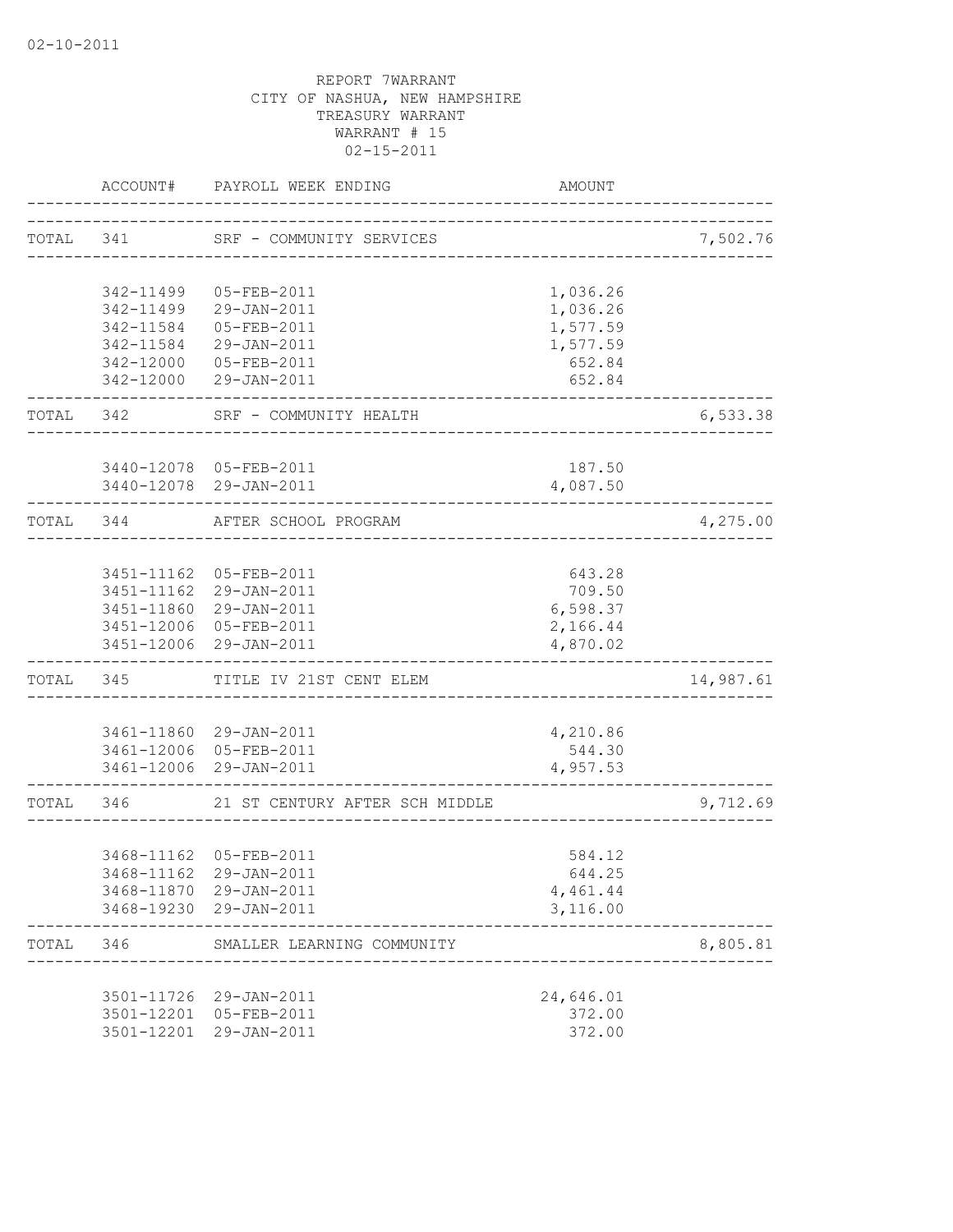|  |                      | ACCOUNT# PAYROLL WEEK ENDING                                                | AMOUNT                                    |           |
|--|----------------------|-----------------------------------------------------------------------------|-------------------------------------------|-----------|
|  |                      | TOTAL 350 TITLE IIA QUALITY TEACHERS                                        |                                           | 25,390.01 |
|  |                      |                                                                             |                                           |           |
|  |                      | 352-11562 05-FEB-2011                                                       | 420.52                                    |           |
|  |                      | 352-11562 29-JAN-2011                                                       | 438.91<br>_______________________________ |           |
|  |                      | TOTAL 352 SRF - PARKS AND RECREATION                                        |                                           | 859.43    |
|  |                      | 3520-11802 29-JAN-2011                                                      | 212.00                                    |           |
|  | -------------------- | TOTAL 352 ARRA TITLE IID 21C CLASSROOMS                                     |                                           | 212.00    |
|  |                      |                                                                             |                                           |           |
|  |                      | 3531-12006 29-JAN-2011                                                      | 6,025.00                                  |           |
|  |                      | 3531-13032 05-FEB-2011                                                      | 68.70                                     |           |
|  |                      | 3531-13032 29-JAN-2011                                                      | 164.88                                    |           |
|  |                      | TOTAL 353 ADULT ED/HS DIPLOMA PROGRAM<br>---------------------------------- |                                           | 6, 258.58 |
|  |                      |                                                                             |                                           |           |
|  |                      | 3601-11515 29-JAN-2011                                                      | 4,158.00                                  |           |
|  |                      | 3601-11870 29-JAN-2011                                                      | 200.00                                    |           |
|  |                      | 3601-13133 05-FEB-2011                                                      | 750.00                                    |           |
|  |                      | 3601-13133 29-JAN-2011                                                      | 925.00                                    |           |
|  |                      | TOTAL 360 DROPOUT PREVENTION ADULT ED                                       |                                           | 6,033.00  |
|  |                      | 373-53075 29-JAN-2011                                                       | 110.58                                    |           |
|  |                      | TOTAL 373 SRF - ECONOMIC DEVELOPMENT                                        |                                           | 110.58    |
|  |                      |                                                                             |                                           |           |
|  |                      | 374-0705P 05-FEB-2011                                                       | 1,727.37                                  |           |
|  |                      | 374-0705P 29-JAN-2011                                                       | 1,727.37                                  |           |
|  |                      | 374-07235  05-FEB-2011                                                      | 505.21                                    |           |
|  | 374-07235            | 29-JAN-2011                                                                 | 505.21                                    |           |
|  | 374-0734P            | 05-FEB-2011                                                                 | 1,658.69                                  |           |
|  | 374-0734P            | 29-JAN-2011                                                                 | 1,658.69                                  |           |
|  | 374-0734R            | 05-FEB-2011                                                                 | 49.28                                     |           |
|  | 374-0734R            | 29-JAN-2011                                                                 | 49.28                                     |           |
|  | 374-11149            | 29-JAN-2011                                                                 | 10,628.95                                 |           |
|  | 374-11168            | 29-JAN-2011                                                                 | 4,978.48                                  |           |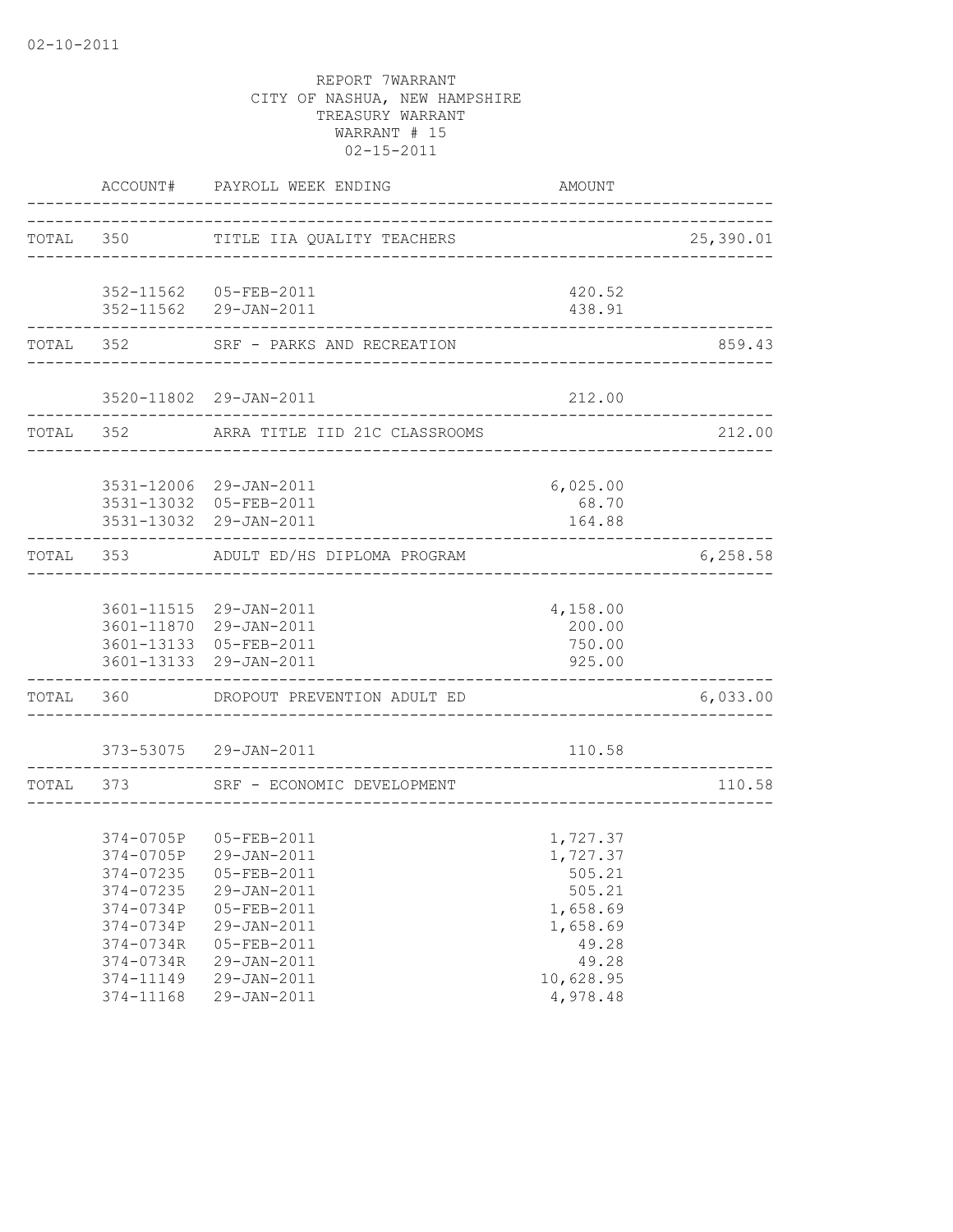|           | ACCOUNT#   | PAYROLL WEEK ENDING                          | <b>AMOUNT</b>          |           |
|-----------|------------|----------------------------------------------|------------------------|-----------|
| TOTAL     | 374        | SRF - URBAN PROGRAMS                         | ---------------------- | 23,488.53 |
|           |            |                                              |                        |           |
|           | 3751-11726 | 29-JAN-2011                                  | 5,627.75               |           |
|           | 3751-11870 | 05-FEB-2011                                  | 600.00                 |           |
|           | 3751-11870 | 29-JAN-2011                                  | 750.00                 |           |
|           | 3751-12111 | 05-FEB-2011                                  | 1,590.00               |           |
|           | 3751-12111 | 29-JAN-2011                                  | 1,926.74               |           |
|           | 3751-12198 | 29-JAN-2011                                  | 16,243.80              |           |
|           | 3751-13133 | 05-FEB-2011                                  | 150.00                 |           |
|           | 3751-13133 | 29-JAN-2011                                  | 3,087.50               |           |
|           | 3751-19000 | 05-FEB-2011                                  | 299.84                 |           |
|           |            | 3751-19000 29-JAN-2011                       | 2,329.44               |           |
| TOTAL 375 |            | ARRA TITLE I                                 |                        | 32,605.07 |
|           |            |                                              |                        |           |
|           | 3761-11726 | 29-JAN-2011                                  | 10,248.25              |           |
|           | 3761-11802 | 29-JAN-2011                                  | 2,051.77               |           |
|           | 3761-11805 | 29-JAN-2011                                  | 1,294.56               |           |
|           | 3761-11870 | 29-JAN-2011                                  | 2,843.02               |           |
|           | 3761-12111 | 05-FEB-2011                                  | 4,562.62               |           |
|           | 3761-12111 | 29-JAN-2011                                  | 5,948.82               |           |
|           | 3761-12126 | 05-FEB-2011                                  | 491.92                 |           |
|           | 3761-12126 | 29-JAN-2011                                  | 614.90                 |           |
|           | 3761-12135 | 05-FEB-2011                                  | 41.76                  |           |
|           | 3761-12198 | 29-JAN-2011                                  | 51,864.68              |           |
|           | 3761-12201 | 05-FEB-2011                                  | 719.30                 |           |
|           | 3761-12201 | 29-JAN-2011                                  | 105.40                 |           |
|           | 3761-13133 | 29-JAN-2011                                  | 2,193.75               |           |
|           | 3761-13137 | 29-JAN-2011                                  | 182.80                 |           |
|           | 3761-19000 | 05-FEB-2011                                  | 3,927.44               |           |
|           | 3761-19000 | 29-JAN-2011                                  | 4,574.17               |           |
| TOTAL     | 376        | TITLE IA<br>________________________________ |                        | 91,665.16 |
|           |            |                                              |                        |           |
|           | 3771-11515 | 05-FEB-2011                                  | 775.00                 |           |
|           | 3771-11515 | 29-JAN-2011                                  | 550.00                 |           |
|           | 3771-12078 | 05-FEB-2011                                  | 125.00                 |           |
|           | 3771-13133 | 05-FEB-2011                                  | 782.50                 |           |
|           | 3771-13133 | 29-JAN-2011                                  | 1,426.25               |           |
| TOTAL     | 377        | TITLE III ENHANCING ENG LANG                 |                        | 3,658.75  |

378-01210 05-FEB-2011 550.36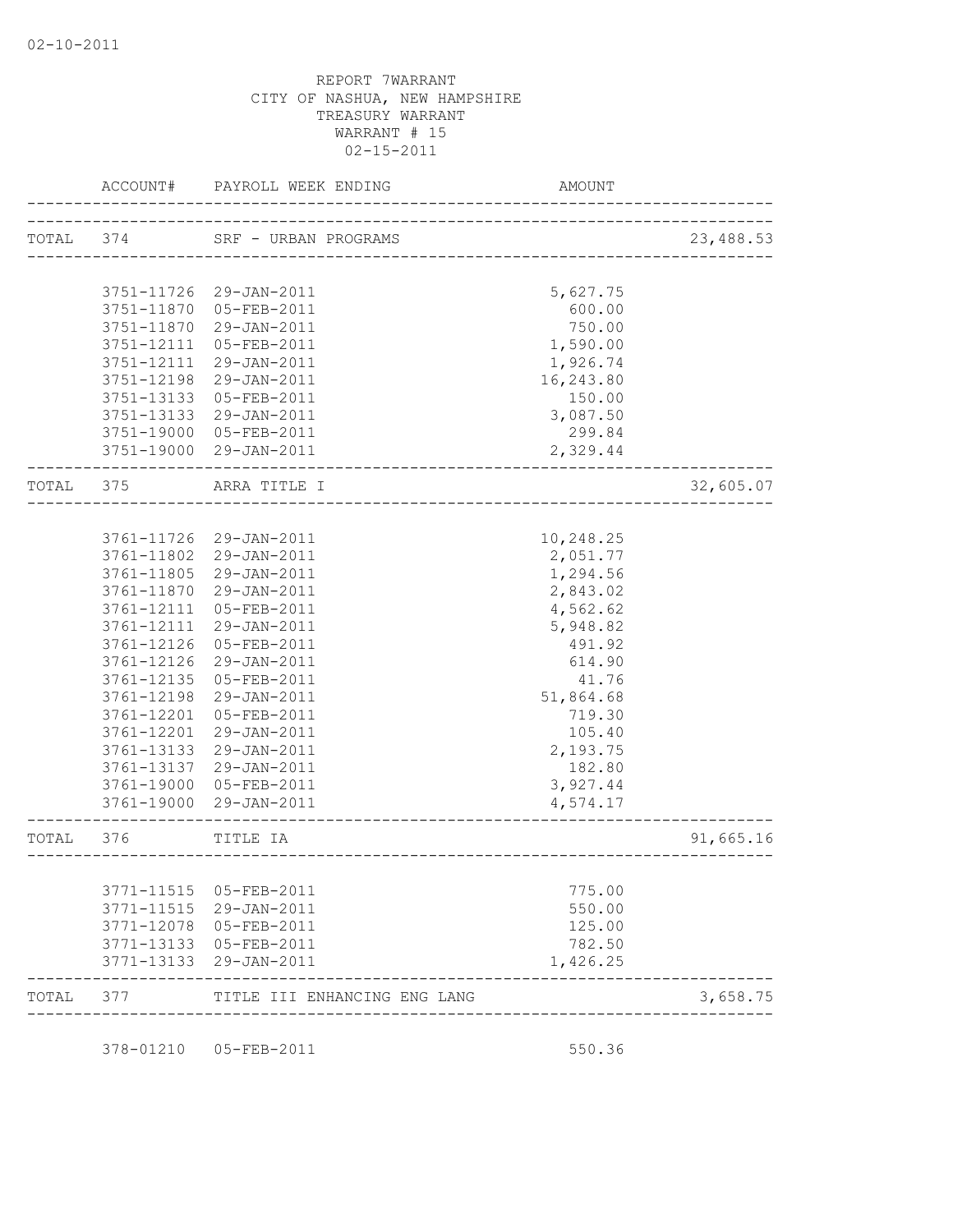|       | ACCOUNT#   | PAYROLL WEEK ENDING    | AMOUNT                            |           |
|-------|------------|------------------------|-----------------------------------|-----------|
|       | 378-01210  | 29-JAN-2011            | 550.37                            |           |
|       | 378-09003  | 05-FEB-2011            | 550.37                            |           |
|       | 378-09003  | 29-JAN-2011            | 550.37                            |           |
|       | 378-11676  | 05-FEB-2011            | 929.41                            |           |
|       | 378-11676  | 29-JAN-2011            | 929.42                            |           |
|       | 378-11677  | 05-FEB-2011            | 783.71                            |           |
|       | 378-11677  | 29-JAN-2011            | 783.71                            |           |
|       | 378-11679  | 05-FEB-2011            | 928.77                            |           |
|       | 378-11679  | 29-JAN-2011            | 928.77                            |           |
|       | 378-11680  | $05 - FEB - 2011$      | 833.90                            |           |
|       | 378-11680  | 29-JAN-2011            | 833.90                            |           |
|       | 378-11683  | 05-FEB-2011            | 850.56                            |           |
|       | 378-11683  | 29-JAN-2011            | 850.56                            |           |
|       | 378-11688  | 05-FEB-2011            | 620.56                            |           |
|       | 378-11688  | 29-JAN-2011            | 620.56                            |           |
|       | 378-11751  | 05-FEB-2011            | 1,337.77                          |           |
|       | 378-11751  | 29-JAN-2011            | 1,337.77                          |           |
|       | 378-12188  | 05-FEB-2011            | 428.94                            |           |
|       | 378-12188  | 29-JAN-2011            | 303.68                            |           |
|       | 378-13004  | 05-FEB-2011            | 324.98                            |           |
|       |            | 378-13004 29-JAN-2011  | 269.23                            |           |
|       |            |                        |                                   |           |
| TOTAL | 378        | TRANSPORTATION         |                                   | 16,097.67 |
|       |            |                        |                                   |           |
|       |            | 3897-11726 29-JAN-2011 | 2,424.35                          |           |
|       |            | 3897-19000 29-JAN-2011 | 1,029.00<br>_____________         |           |
|       | TOTAL 389  | GEN VOCATIONAL ED      |                                   | 3,453.35  |
|       |            |                        |                                   |           |
|       | 3901-12111 | 05-FEB-2011            | 342.90                            |           |
|       | 3901-12111 | 29-JAN-2011            | 428.63                            |           |
|       | 3901-19000 | 29-JAN-2011            | 1,600.61                          |           |
| TOTAL | 390        | PERKINS VOCATIONAL ED  | _________________________________ | 2,372.14  |
|       |            |                        |                                   |           |
|       |            | 3927-13133 29-JAN-2011 | 200.00                            |           |
| TOTAL | 392        | CULINARY ARTS          |                                   | 200.00    |
|       |            |                        |                                   |           |
|       | 3937-12201 | 05-FEB-2011            | 62.00                             |           |
|       | 3937-19000 | 29-JAN-2011            | 841.70                            |           |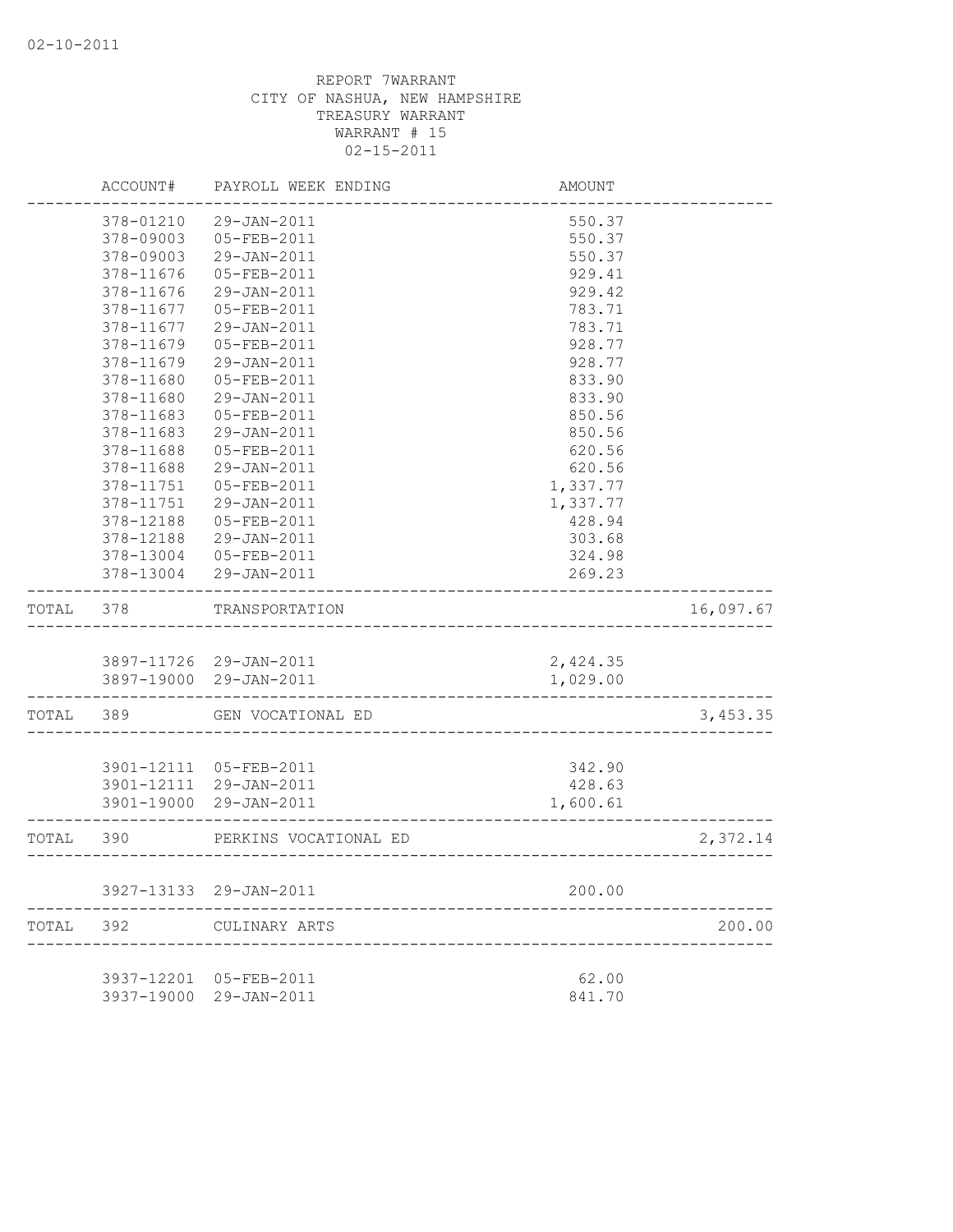|                    | ACCOUNT# PAYROLL WEEK ENDING       | AMOUNT    |           |
|--------------------|------------------------------------|-----------|-----------|
|                    |                                    |           |           |
| TOTAL 393 DAY CARE |                                    |           | 903.70    |
|                    | 3940-11579 29-JAN-2011             | 914.75    |           |
|                    | 3940-11726 29-JAN-2011             | 19,571.83 |           |
|                    | 3940-11803 29-JAN-2011             | 1,318.15  |           |
|                    | 3940-12111 05-FEB-2011             | 12,260.19 |           |
|                    | 3940-12111 29-JAN-2011             | 15,338.72 |           |
|                    | 3940-12198 29-JAN-2011             | 1,603.90  |           |
|                    | TOTAL 394 ARRA IDEA SPEC ED        |           | 51,007.54 |
|                    |                                    |           |           |
|                    | 3951-11726 29-JAN-2011             | 70,285.69 |           |
|                    | 3951-11803 29-JAN-2011             | 459.49    |           |
|                    | 3951-12201 05-FEB-2011             | 62.00     |           |
|                    | 3951-12201 29-JAN-2011             | 229.40    |           |
|                    | 3951-17004 29-JAN-2011             |           |           |
|                    | 3951-17008 29-JAN-2011             |           |           |
|                    | 3951-17010 29-JAN-2011             |           |           |
|                    | TOTAL 395 IDEA B SPECIAL EDUCATION |           | 71,036.58 |
|                    | 3961-11726 29-JAN-2011             | 1,696.93  |           |
|                    |                                    |           |           |
|                    | TOTAL 396 IDEA PRESCHOOL           |           | 1,696.93  |
|                    | 3977-12111 05-FEB-2011             | 685.06    |           |
|                    | 3977-12111 29-JAN-2011             | 861.73    |           |
|                    | TOTAL 397 SPECIAL ED LOCAL         |           | 1,546.79  |
|                    |                                    |           |           |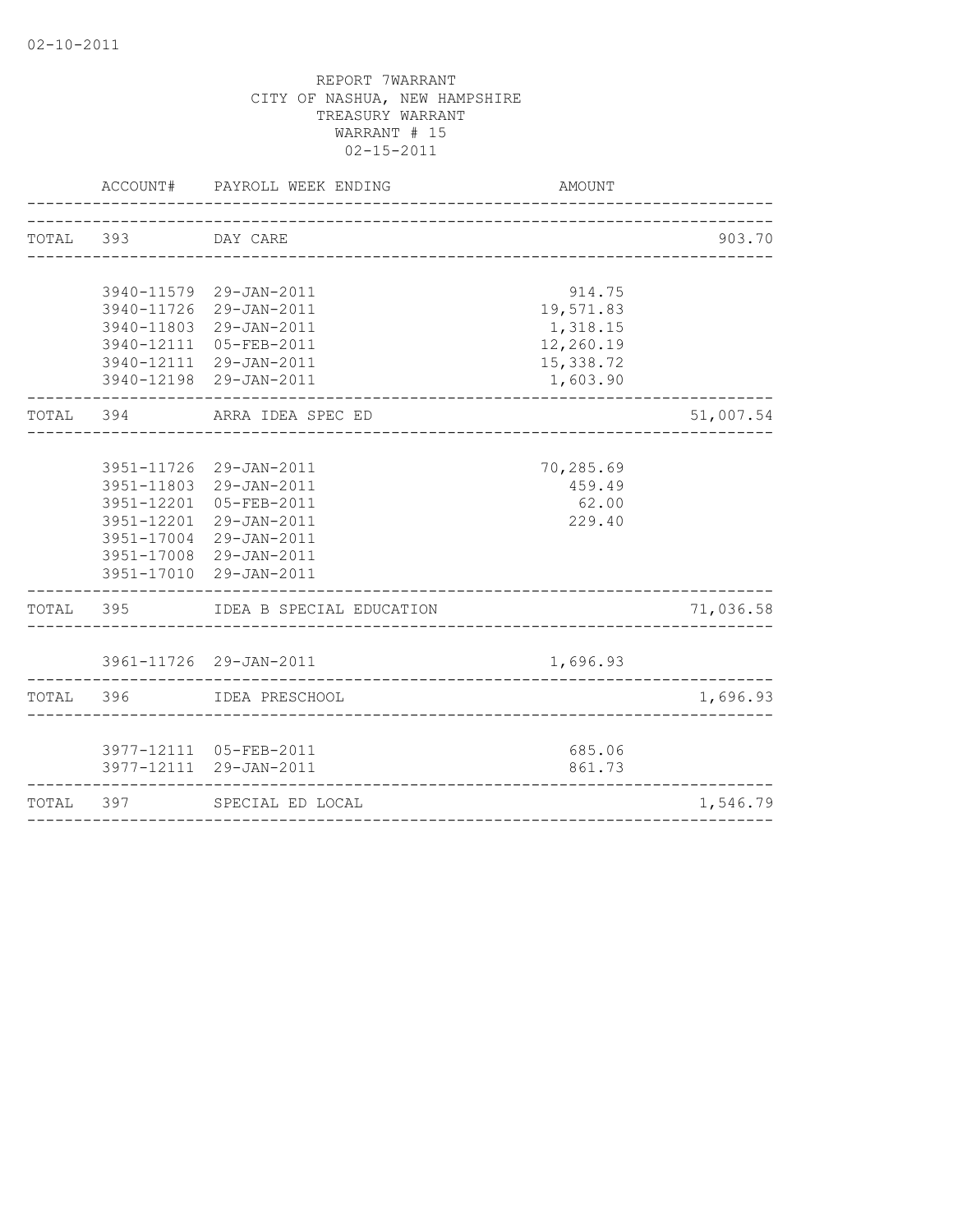|       | ACCOUNT#      | PAYROLL WEEK ENDING    | AMOUNT   |           |
|-------|---------------|------------------------|----------|-----------|
|       | 501-11033     | 05-FEB-2011            | 827.74   |           |
|       | 501-11033     | 29-JAN-2011            | 827.74   |           |
|       | 501-11445     | 05-FEB-2011            | 437.44   |           |
|       | 501-11445     | 29-JAN-2011            | 437.44   |           |
|       | 501-11463     | 05-FEB-2011            | 736.55   |           |
|       | 501-11463     | 29-JAN-2011            | 736.55   |           |
|       | 501-11470     | 05-FEB-2011            | 852.14   |           |
|       | 501-11470     | 29-JAN-2011            | 852.14   |           |
|       | 501-11471     | 05-FEB-2011            | 1,990.00 |           |
|       | 501-11471     | 29-JAN-2011            | 1,990.00 |           |
|       |               | 501-11611  05-FEB-2011 | 546.80   |           |
|       |               | 501-11611 29-JAN-2011  | 546.80   |           |
| TOTAL | 501           | MAYOR'S OFFICE         |          | 10,781.34 |
|       |               |                        |          |           |
|       | 502-11113     | 05-FEB-2011            | 1,618.06 |           |
|       | 502-11113     | 29-JAN-2011            | 1,618.06 |           |
|       | 502-11195     | 05-FEB-2011            | 2,059.24 |           |
|       | 502-11195     | 29-JAN-2011            | 2,059.24 |           |
|       | 502-11219     | 05-FEB-2011            | 1,873.48 |           |
|       | 502-11219     | 29-JAN-2011            | 1,873.48 |           |
|       | 502-11518     | 05-FEB-2011            | 1,767.52 |           |
|       | $502 - 11518$ | 29-JAN-2011            | 1,767.52 |           |
| TOTAL | 502           | LEGAL DEPARTMENT       |          | 14,636.60 |
|       |               |                        |          |           |
|       | 503-11071     | 05-FEB-2011            | 1,286.71 |           |
|       | 503-11071     | 29-JAN-2011            | 1,286.72 |           |
|       | 503-12092     | 05-FEB-2011            | 519.86   |           |
|       | 503-12092     | 29-JAN-2011            | 519.85   |           |
| TOTAL | 503           | BOARD OF ALDERMEN      |          | 3,613.14  |
|       |               |                        |          |           |
|       |               | 511-11247 05-FEB-2011  | 666.94   |           |
|       |               | 511-11247 29-JAN-2011  | 666.94   |           |
|       | 511-11248     | 05-FEB-2011            | 1,401.23 |           |
|       | 511-11248     | 29-JAN-2011            | 1,401.23 |           |
| TOTAL | 511           | CITI-STAT              |          | 4,136.34  |
|       |               |                        |          |           |
|       | 512-11005     | 05-FEB-2011            | 112.50   |           |
|       | 512-11005     | 29-JAN-2011            | 431.25   |           |
|       | 512-11050     | 05-FEB-2011            | 742.06   |           |
|       | 512-11050     | 29-JAN-2011            | 742.05   |           |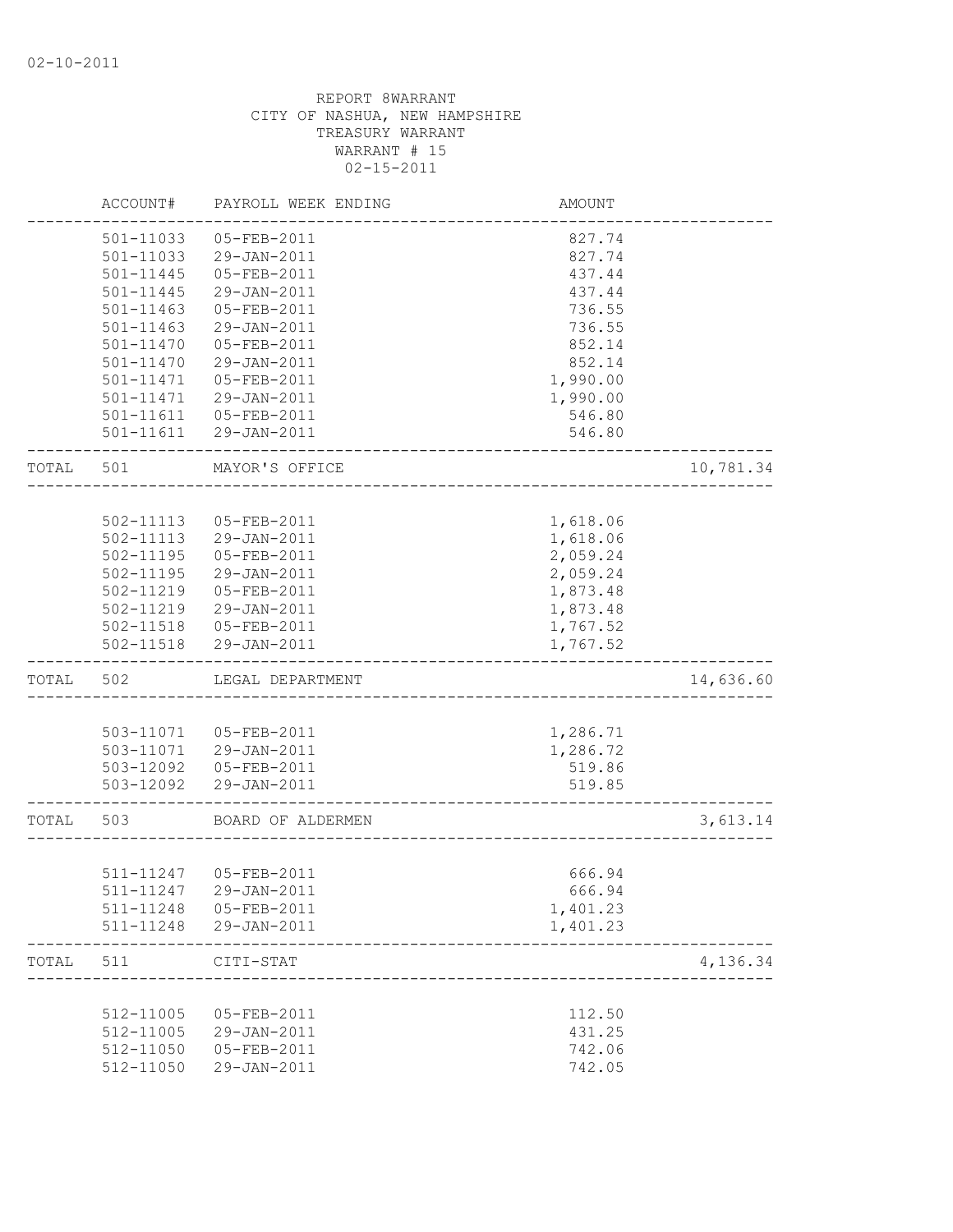|       | ACCOUNT#               | PAYROLL WEEK ENDING    | AMOUNT   |           |
|-------|------------------------|------------------------|----------|-----------|
|       |                        | 512-11064 05-FEB-2011  | 1,012.48 |           |
|       | 512-11064              | 29-JAN-2011            | 1,012.48 |           |
|       | 512-11073              | 05-FEB-2011            | 1,627.84 |           |
|       | 512-11073              | 29-JAN-2011            | 1,627.84 |           |
|       | 512-11134              | 05-FEB-2011            | 796.65   |           |
|       | 512-11134              | 29-JAN-2011            | 796.65   |           |
|       | 512-11165              | 05-FEB-2011            | 1,918.04 |           |
|       | 512-11165              | 29-JAN-2011            | 1,918.03 |           |
|       | 512-11167              | 05-FEB-2011            | 290.45   |           |
|       | 512-11167              | 29-JAN-2011            | 290.45   |           |
|       | 512-11173              | 05-FEB-2011            | 1,446.40 |           |
|       | 512-11173              | 29-JAN-2011            | 1,446.40 |           |
|       | 512-11177              | 05-FEB-2011            | 1,885.72 |           |
|       | 512-11177              | 29-JAN-2011            | 1,885.72 |           |
|       | 512-11222              | 05-FEB-2011            | 1,015.00 |           |
|       | 512-11222              | 29-JAN-2011            | 1,015.00 |           |
|       | 512-11224              | 05-FEB-2011            | 1,005.33 |           |
|       | 512-11224              | 29-JAN-2011            | 1,005.32 |           |
|       | 512-11265              | 05-FEB-2011            | 883.75   |           |
|       | 512-11265              | 29-JAN-2011            | 883.76   |           |
|       | 512-11431              | 05-FEB-2011            | 2,192.83 |           |
|       | 512-11431              | 29-JAN-2011            | 2,192.85 |           |
|       | 512-11531              | 05-FEB-2011            | 1,798.23 |           |
|       | 512-11531              | 29-JAN-2011            | 1,798.21 |           |
|       | 512-11673              | 05-FEB-2011            | 1,062.19 |           |
|       | 512-11673              | 29-JAN-2011            | 1,062.19 |           |
|       | 512-11684              | 05-FEB-2011            | 877.26   |           |
|       | 512-11684              | 29-JAN-2011            | 877.27   |           |
|       | 512-11714              | 05-FEB-2011            | 957.28   |           |
|       | 512-11714              | 29-JAN-2011            | 957.28   |           |
|       |                        | 05-FEB-2011            |          |           |
|       | 512-11740              |                        | 1,670.35 |           |
|       | 512-11740<br>512-12033 | 29-JAN-2011            | 1,670.35 |           |
|       |                        | 05-FEB-2011            | 615.98   |           |
|       | 512-12033              | 29-JAN-2011            | 615.98   |           |
|       | 512-12052              | 05-FEB-2011            | 587.37   |           |
|       | 512-12052              | 29-JAN-2011            | 580.82   |           |
|       | 512-12056              | 05-FEB-2011            | 363.06   |           |
|       | 512-12056              | $29 - JAN - 2011$      | 363.07   |           |
|       |                        | 512-12749 05-FEB-2011  | 622.71   |           |
|       |                        | 512-12749 29-JAN-2011  | 622.72   |           |
|       | 512-13004              | 05-FEB-2011            | 69.09    |           |
|       | 512-13004              | 29-JAN-2011            | 43.30    |           |
| TOTAL |                        | 512 FINANCIAL SERVICES |          | 47,391.56 |
|       |                        |                        |          |           |
|       |                        | 513-11117  05-FEB-2011 | 1,579.18 |           |
|       |                        | 513-11117 29-JAN-2011  | 1,579.19 |           |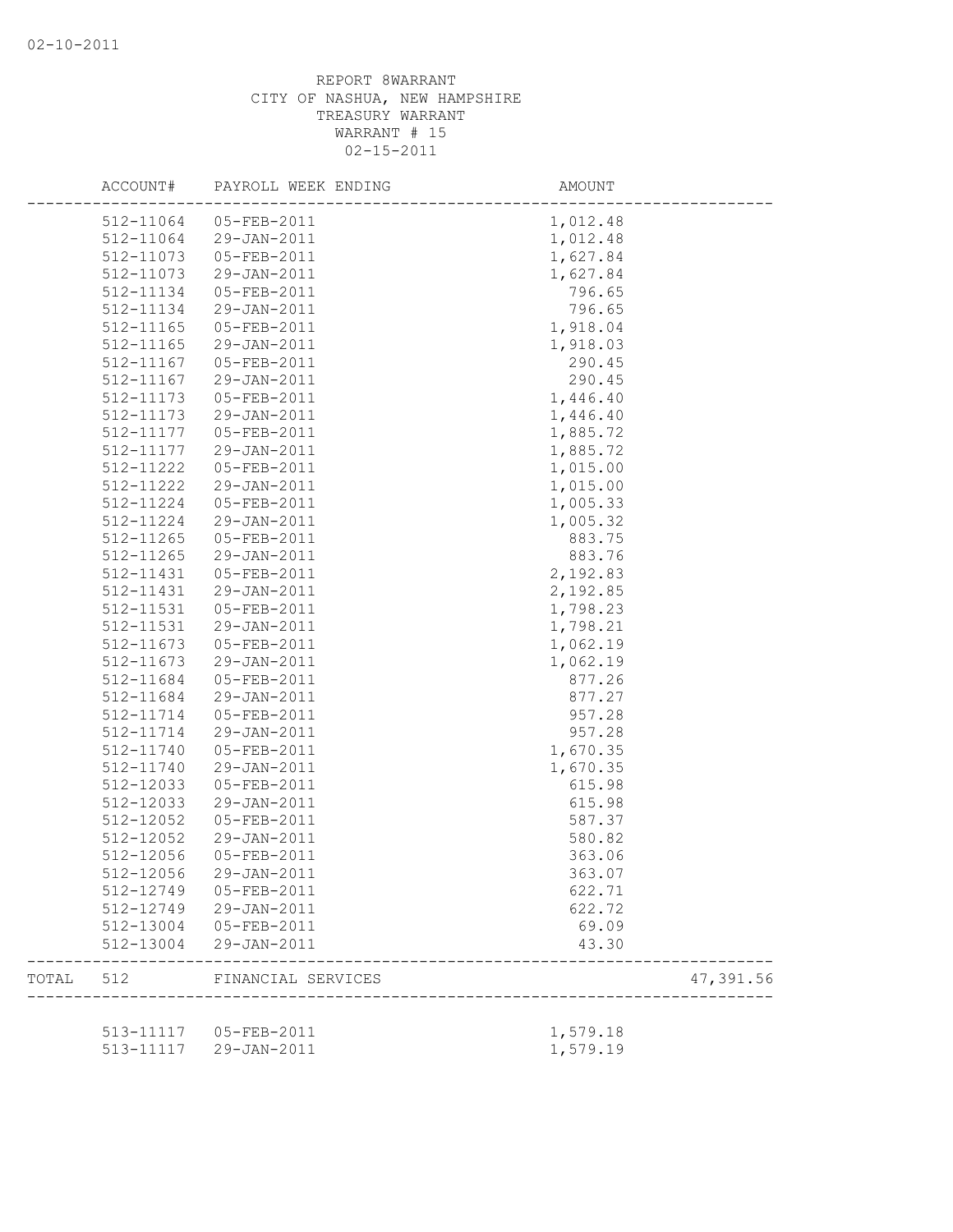|           | ACCOUNT#               | PAYROLL WEEK ENDING                             | AMOUNT           |           |
|-----------|------------------------|-------------------------------------------------|------------------|-----------|
|           |                        | 513-11171  05-FEB-2011                          | 2,023.85         |           |
|           |                        | 513-11171 29-JAN-2011                           | 2,023.85         |           |
|           |                        | 513-11213  05-FEB-2011                          | 1,293.11         |           |
|           |                        | 513-11213 29-JAN-2011                           | 1,293.11         |           |
|           |                        | 513-11223  05-FEB-2011                          | 774.94           |           |
|           |                        | 513-11223 29-JAN-2011                           | 774.94           |           |
| TOTAL     | 513                    | CITY CLERK'S OFFICE<br>________________________ |                  | 11,342.17 |
|           |                        |                                                 |                  |           |
|           |                        | 515-11031  05-FEB-2011                          | 52.26            |           |
|           |                        | 515-11031 29-JAN-2011                           | 87.10            |           |
|           | 515-11350              | 05-FEB-2011                                     | 957.28           |           |
|           | 515-11350              | 29-JAN-2011                                     | 957.28           |           |
|           | 515-11447              | 05-FEB-2011                                     | 711.02           |           |
|           | 515-11447              | 29-JAN-2011                                     | 711.02           |           |
|           | 515-12028              | 05-FEB-2011                                     | 609.66           |           |
|           |                        | 515-12028 29-JAN-2011                           | 609.67           |           |
| TOTAL     | 515                    | HUMAN RESOURCES                                 |                  | 4,695.29  |
|           |                        |                                                 |                  |           |
|           |                        | 516-11147 05-FEB-2011                           | 637.18           |           |
|           |                        | 516-11147 29-JAN-2011                           | 637.19           |           |
|           | 516-11148              | 05-FEB-2011                                     | 985.60           |           |
|           |                        | 516-11148 29-JAN-2011                           | 985.60           |           |
|           | 516-11459              | 05-FEB-2011                                     | 1,286.72         |           |
|           |                        | 516-11459 29-JAN-2011                           | 1,286.71         |           |
|           |                        | 516-11573  05-FEB-2011<br>516-11573 29-JAN-2011 | 939.13<br>939.12 |           |
|           |                        |                                                 |                  |           |
| TOTAL 516 |                        | PURCHASING DEPARTMENT                           |                  | 7,697.25  |
|           |                        |                                                 |                  |           |
|           |                        | 517-11198  05-FEB-2011                          | 1,127.96         |           |
|           |                        | 517-11198 29-JAN-2011                           | 1,127.96         |           |
|           | 517-11266              | 05-FEB-2011                                     | 641.15           |           |
|           |                        | 517-11266 29-JAN-2011                           | 641.15           |           |
|           | 517-11420              | 05-FEB-2011                                     | 744.15           |           |
|           | 517-11420              | 29-JAN-2011                                     | 744.15           |           |
|           | 517-12063<br>517-12063 | $05 - FEB - 2011$<br>29-JAN-2011                | 296.86<br>296.86 |           |
| TOTAL     | 517                    | BUILDING MAINT - CITY ADMIN                     |                  | 5,620.24  |
|           |                        |                                                 |                  |           |
|           | 519-11014              | 05-FEB-2011                                     | 1,122.77         |           |
|           | 519-11014              | 29-JAN-2011                                     | 1,122.77         |           |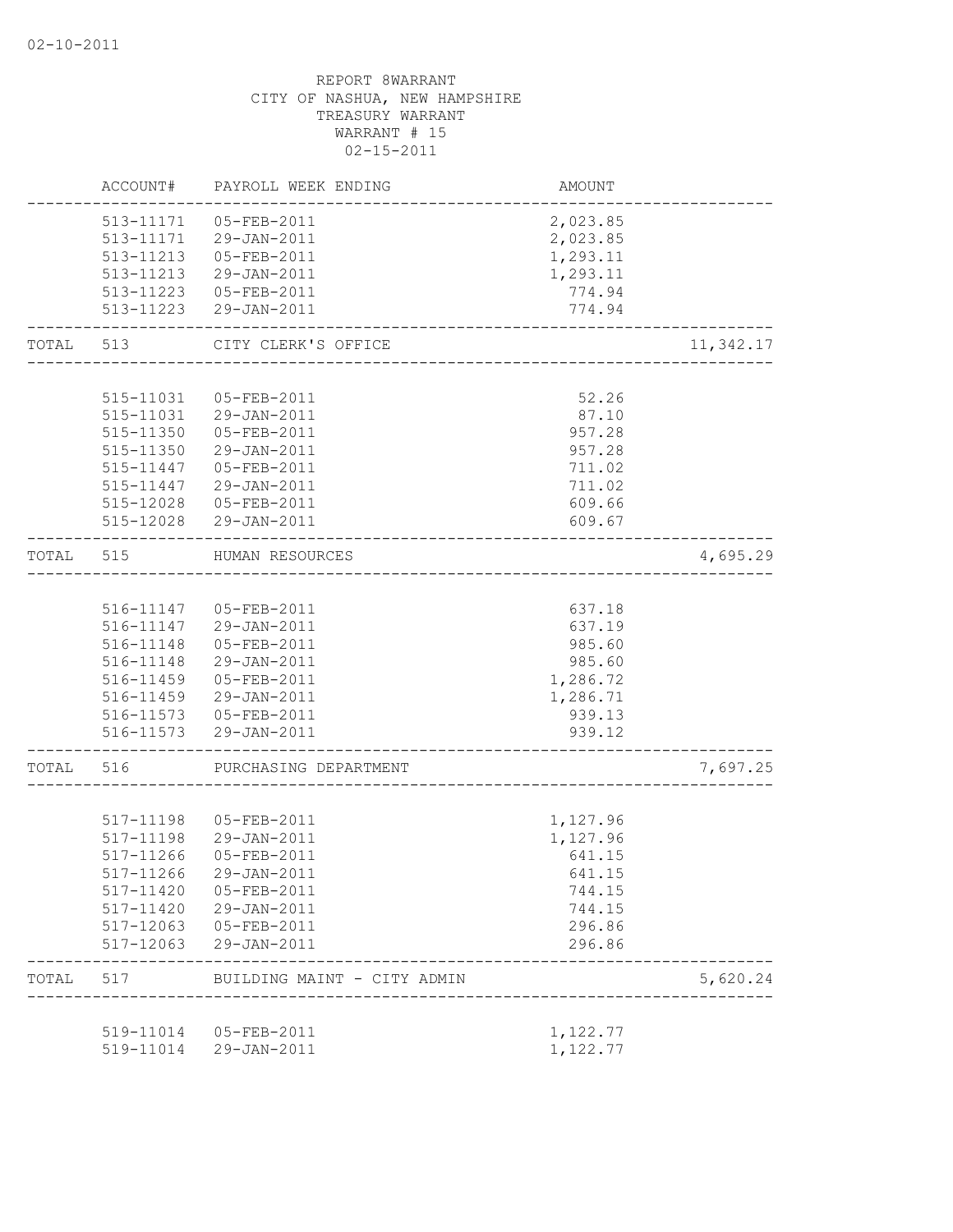|           |               | ACCOUNT# PAYROLL WEEK ENDING | AMOUNT   |           |
|-----------|---------------|------------------------------|----------|-----------|
|           |               | 519-11016 05-FEB-2011        | 985.60   |           |
|           | 519-11016     | 29-JAN-2011                  | 985.60   |           |
|           | 519-11017     | 05-FEB-2011                  | 824.00   |           |
|           | 519-11017     | 29-JAN-2011                  | 824.00   |           |
|           | 519-11115     | 05-FEB-2011                  | 1,986.69 |           |
|           | 519-11115     | 29-JAN-2011                  | 1,986.69 |           |
|           | 519-11146     | 05-FEB-2011                  | 858.42   |           |
|           | 519-11146     | 29-JAN-2011                  | 858.42   |           |
|           | 519-11153     | 05-FEB-2011                  | 620.55   |           |
|           | 519-11153     | 29-JAN-2011                  | 620.56   |           |
|           | 519-11154     | 05-FEB-2011                  | 652.11   |           |
|           | 519-11154     | 29-JAN-2011                  | 652.12   |           |
|           | 519-11205     | 05-FEB-2011                  | 815.21   |           |
|           | 519-11205     | 29-JAN-2011                  | 815.21   |           |
|           |               | 519-11241  05-FEB-2011       | 1,094.07 |           |
| TOTAL 519 |               | ASSESSORS                    |          | 16,824.79 |
|           |               |                              |          |           |
|           |               | 520-12077  05-FEB-2011       | 337.40   |           |
|           |               | 520-12077 29-JAN-2011        | 337.40   |           |
| TOTAL 520 |               | HUNT BUILDING                |          | 674.80    |
|           |               |                              |          |           |
|           |               | 522-11127  05-FEB-2011       | 1,709.65 |           |
|           |               | 522-11127 29-JAN-2011        | 1,709.64 |           |
|           | 522-11128     | 05-FEB-2011                  | 1,152.83 |           |
|           | 522-11128     | 29-JAN-2011                  | 1,152.83 |           |
|           | 522-11286     | 05-FEB-2011                  | 608.85   |           |
|           | 522-11286     | 29-JAN-2011                  | 608.85   |           |
|           | 522-11356     | 05-FEB-2011                  | 937.02   |           |
|           | 522-11356     | 29-JAN-2011                  | 937.02   |           |
|           | 522-11429     | 05-FEB-2011                  | 1,819.32 |           |
|           | 522-11429     | 29-JAN-2011                  | 1,819.32 |           |
|           | 522-11496     | 05-FEB-2011                  | 1,529.82 |           |
|           | 522-11496     | 29-JAN-2011                  | 1,529.82 |           |
|           | 522-11641     | 05-FEB-2011                  | 1,409.39 |           |
|           | 522-11641     | 29-JAN-2011                  | 1,409.39 |           |
|           | $522 - 11652$ | 05-FEB-2011                  | 1,489.35 |           |
|           | 522-11652     | 29-JAN-2011                  | 1,489.36 |           |
|           | 522-11721     | 05-FEB-2011                  | 1,556.11 |           |
|           | 522-11721     | 29-JAN-2011                  | 1,556.12 |           |
|           | 522-11724     | 05-FEB-2011                  | 1,370.99 |           |
|           | 522-11724     | 29-JAN-2011                  | 1,370.98 |           |
|           | 522-11725     | 05-FEB-2011                  | 998.11   |           |
|           | 522-11725     | 29-JAN-2011                  | 998.11   |           |
|           | 522-11729     | 05-FEB-2011                  | 2,231.11 |           |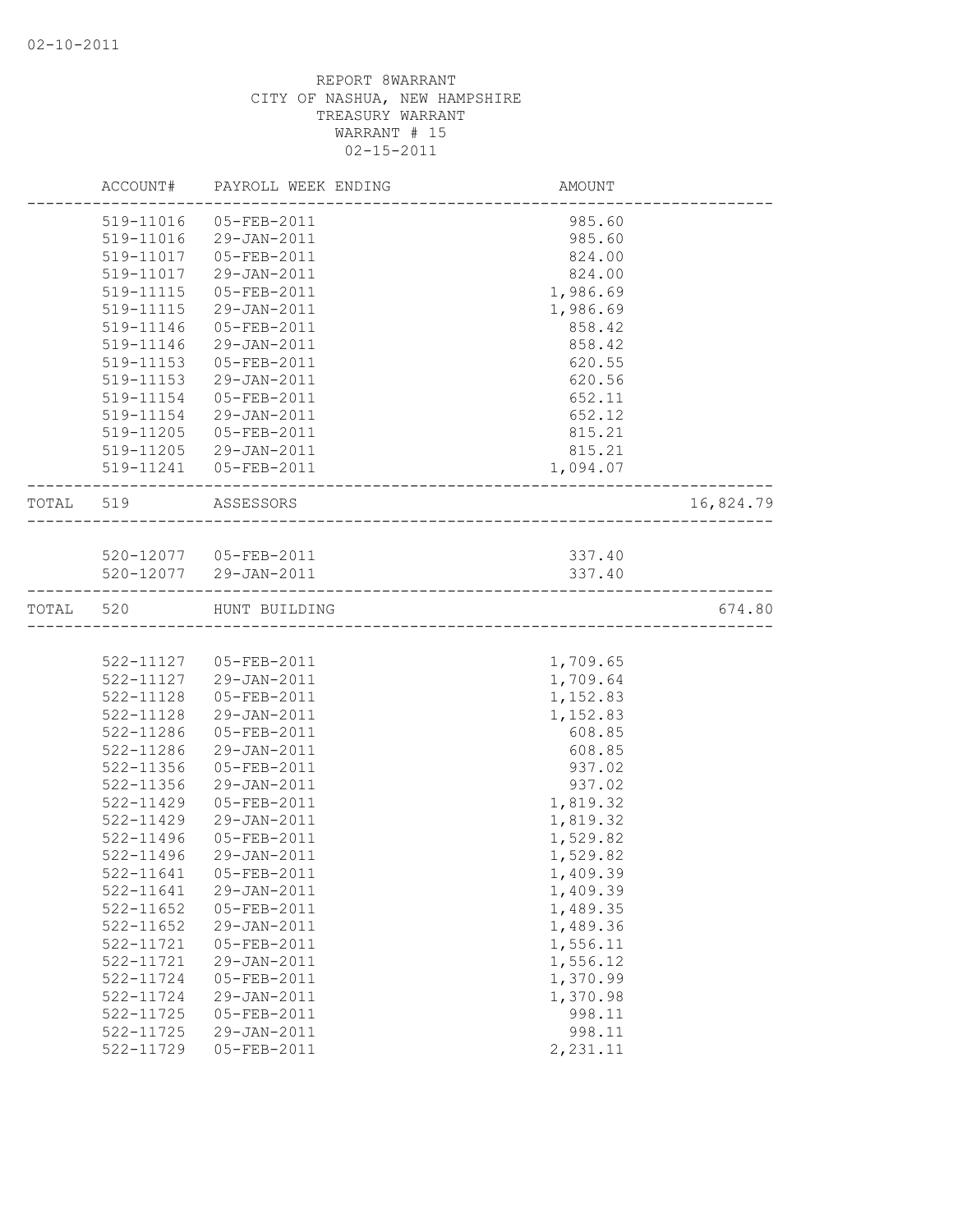|               | ACCOUNT# PAYROLL WEEK ENDING    | AMOUNT   |           |
|---------------|---------------------------------|----------|-----------|
|               | 522-11729 29-JAN-2011           | 2,231.11 |           |
|               | 522-13004 29-JAN-2011           | 19.66    |           |
|               |                                 |          | 33,644.76 |
|               |                                 |          |           |
|               | 523-11332  05-FEB-2011          | 1,006.33 |           |
|               | $523 - 11332$ $29 - JAN - 2011$ | 1,006.33 |           |
| TOTAL 523 GIS |                                 |          | 2,012.66  |
|               |                                 |          |           |
|               | 531-11065 05-FEB-2011           | 1,143.31 |           |
|               | 531-11065 29-JAN-2011           | 1,143.31 |           |
| 531-11085     | 05-FEB-2011                     | 922.04   |           |
| 531-11085     | 29-JAN-2011                     | 922.04   |           |
| 531-11114     | 05-FEB-2011                     | 2,355.27 |           |
| 531-11114     | 29-JAN-2011                     | 2,355.27 |           |
|               | 531-11129 05-FEB-2011           | 1,998.79 |           |
|               | 531-11129 29-JAN-2011           | 1,998.80 |           |
| 531-11164     | 05-FEB-2011                     | 1,178.66 |           |
|               | 531-11164 29-JAN-2011           | 1,178.65 |           |
| 531-11166     | 05-FEB-2011                     | 2,603.52 |           |
| 531-11166     | 29-JAN-2011                     | 2,603.53 |           |
|               | 531-11170  05-FEB-2011          | 1,526.04 |           |
|               | 531-11170 29-JAN-2011           | 1,526.04 |           |
|               | 531-11201  05-FEB-2011          | 682.42   |           |
|               | 531-11201 29-JAN-2011           | 682.42   |           |
|               | 531-11203  05-FEB-2011          | 1,349.54 |           |
| 531-11203     | 29-JAN-2011                     | 1,349.54 |           |
| 531-11226     | 05-FEB-2011                     | 776.25   |           |
| 531-11226     | 29-JAN-2011                     | 776.25   |           |
| 531-11242     | 05-FEB-2011                     |          |           |
| 531-11242     | 29-JAN-2011                     |          |           |
| 531-11245     | 05-FEB-2011                     | 643.00   |           |
| 531-11245     | 29-JAN-2011                     | 643.00   |           |
|               | 531-11257 05-FEB-2011           | 3,490.10 |           |
|               | 531-11257 29-JAN-2011           | 3,490.10 |           |
| 531-11287     | 05-FEB-2011                     | 846.15   |           |
| 531-11287     | 29-JAN-2011                     | 846.15   |           |
| 531-11398     | 05-FEB-2011                     | 646.25   |           |
| 531-11398     | 29-JAN-2011                     | 646.26   |           |
| 531-11477     | 05-FEB-2011                     | 648.93   |           |
| 531-11477     | 29-JAN-2011                     | 648.93   |           |
| 531-11487     | 05-FEB-2011                     | 1,400.35 |           |
| 531-11487     | 29-JAN-2011                     | 1,400.35 |           |
| 531-11495     | 05-FEB-2011                     | 1,037.27 |           |
| 531-11495     | 29-JAN-2011                     | 1,037.27 |           |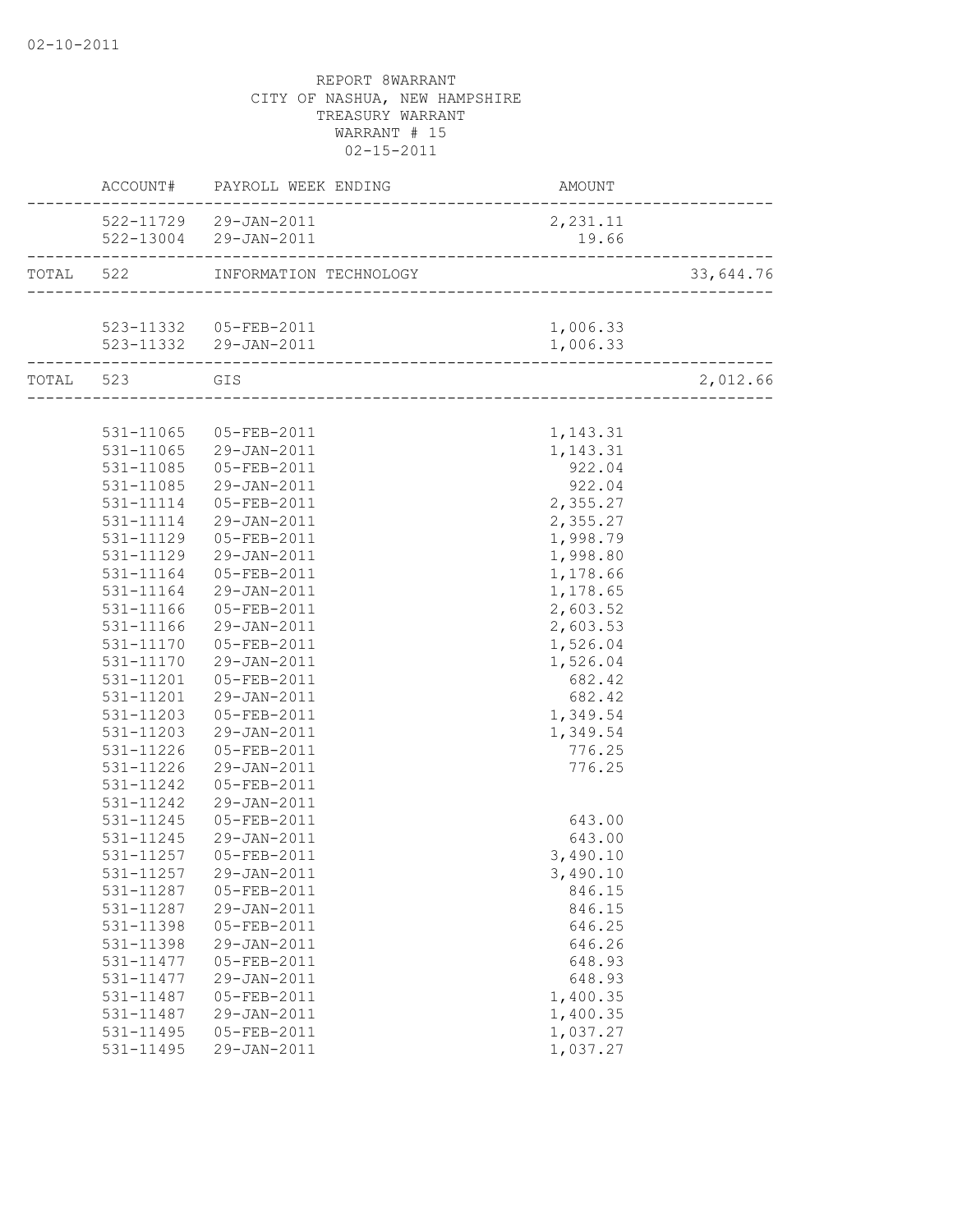| ACCOUNT#  | PAYROLL WEEK ENDING | AMOUNT      |
|-----------|---------------------|-------------|
| 531-11498 | $05 - FEB - 2011$   | 878.18      |
| 531-11498 | 29-JAN-2011         | 878.19      |
| 531-11516 | 05-FEB-2011         | 884.57      |
| 531-11516 | 29-JAN-2011         | 884.57      |
| 531-11534 | 05-FEB-2011         | 1,496.61    |
| 531-11534 | 29-JAN-2011         | 1,496.62    |
| 531-11535 | 05-FEB-2011         | 13,380.89   |
| 531-11535 | 29-JAN-2011         | 13,380.91   |
| 531-11537 | 05-FEB-2011         | 14,485.32   |
| 531-11537 | 29-JAN-2011         | 14,485.32   |
| 531-11538 | 05-FEB-2011         | 922.04      |
| 531-11538 | 29-JAN-2011         | 922.04      |
| 531-11539 | 05-FEB-2011         | 1,579.19    |
| 531-11539 | 29-JAN-2011         | 1,579.19    |
| 531-11544 | 05-FEB-2011         | 4,268.62    |
| 531-11544 | 29-JAN-2011         | 4,268.62    |
| 531-11549 | $05 - FEB - 2011$   | 8,244.12    |
| 531-11549 | 29-JAN-2011         | 8,244.12    |
| 531-11550 | 05-FEB-2011         | 1,914.70    |
| 531-11550 | 29-JAN-2011         | 1,914.70    |
| 531-11552 | 05-FEB-2011         | 10,362.00   |
| 531-11552 | 29-JAN-2011         | 10,362.00   |
| 531-11555 | 05-FEB-2011         | 43,105.00   |
| 531-11555 | 29-JAN-2011         | 43,105.00   |
| 531-11558 | 05-FEB-2011         | 75,242.99   |
| 531-11558 | 29-JAN-2011         | 75, 311.06  |
| 531-11561 | 05-FEB-2011         | 14,098.50   |
| 531-11561 | 29-JAN-2011         | 14,098.50   |
| 531-11567 | 05-FEB-2011         | 34, 187. 11 |
| 531-11567 | 29-JAN-2011         | 34, 187. 12 |
| 531-11569 | 05-FEB-2011         | 1,214.02    |
| 531-11569 | 29-JAN-2011         | 1,214.02    |
| 531-11618 | 05-FEB-2011         | 2,713.47    |
| 531-11618 | 29-JAN-2011         | 2,713.47    |
| 531-11622 | 05-FEB-2011         | 2,491.49    |
| 531-11622 | 29-JAN-2011         | 2,491.50    |
| 531-11634 | $05 - FEB - 2011$   | 720.10      |
| 531-11634 | 29-JAN-2011         | 720.10      |
| 531-11636 | 05-FEB-2011         | 1,003.45    |
| 531-11636 | 29-JAN-2011         | 1,003.45    |
| 531-11664 | 05-FEB-2011         | 1,171.18    |
| 531-11664 | 29-JAN-2011         | 1,171.18    |
| 531-11665 | 05-FEB-2011         | 809.40      |
| 531-11665 | 29-JAN-2011         | 809.40      |
| 531-11719 | 05-FEB-2011         | 949.27      |
| 531-11719 | 29-JAN-2011         | 949.27      |
| 531-11722 | 05-FEB-2011         | 611.85      |
| 531-11722 | 29-JAN-2011         | 611.85      |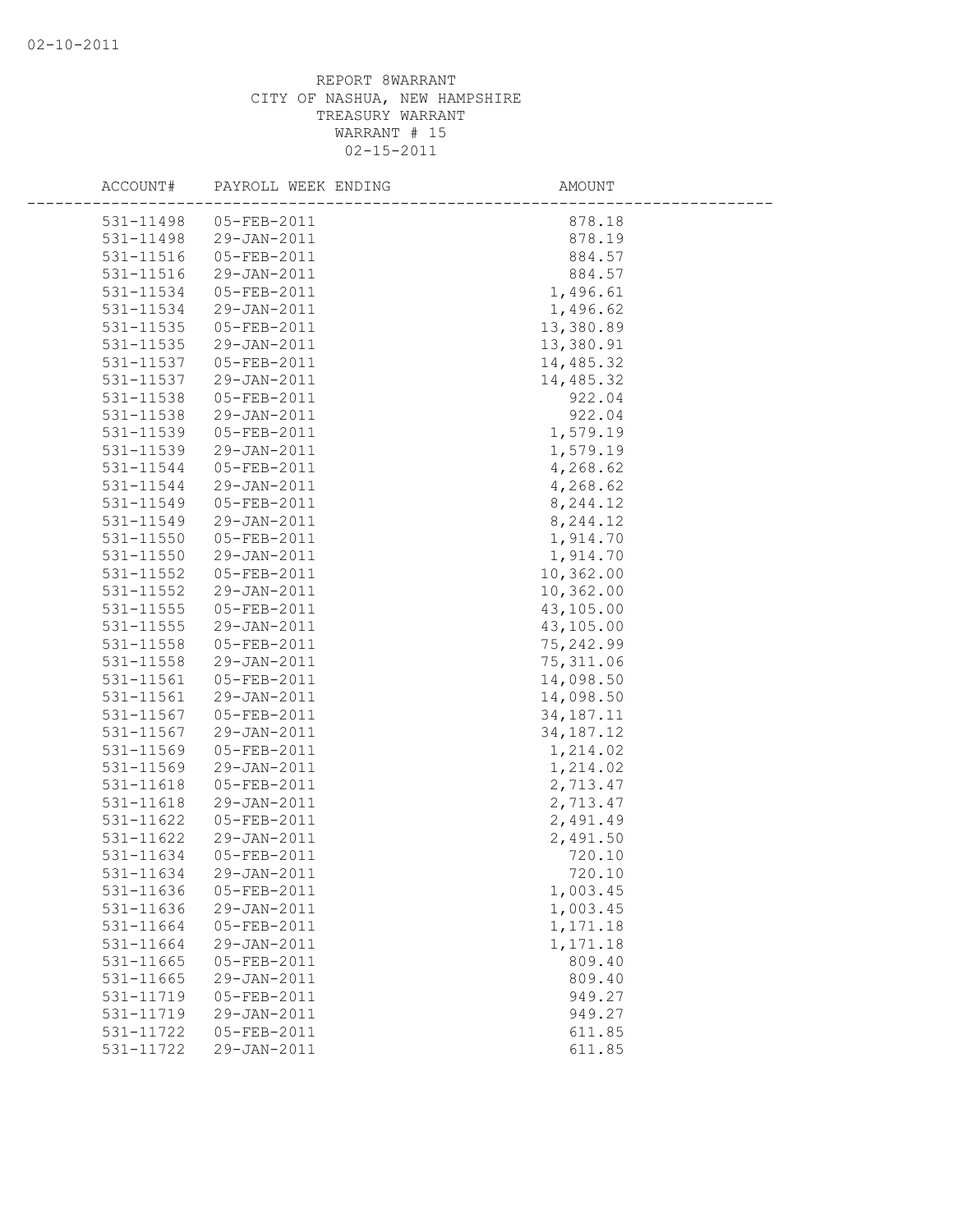|           | ACCOUNT# PAYROLL WEEK ENDING | AMOUNT                         |            |
|-----------|------------------------------|--------------------------------|------------|
|           | 531-11732  05-FEB-2011       | 6,034.25                       |            |
| 531-11732 | 29-JAN-2011                  | 6,034.25                       |            |
| 531-12020 | 05-FEB-2011                  | 984.98                         |            |
| 531-12020 | 29-JAN-2011                  | 984.98                         |            |
| 531-12042 | 05-FEB-2011                  | 332.36                         |            |
| 531-12042 | 29-JAN-2011                  | 242.40                         |            |
| 531-12066 | 05-FEB-2011                  | 708.06                         |            |
| 531-12066 | 29-JAN-2011                  | 708.06                         |            |
| 531-12068 | 05-FEB-2011                  | 771.36                         |            |
| 531-12068 | 29-JAN-2011                  | 771.36                         |            |
| 531-12071 | 05-FEB-2011                  | 266.52                         |            |
| 531-12071 | 29-JAN-2011                  | 266.52                         |            |
| 531-12119 | 05-FEB-2011                  | 1,158.52                       |            |
| 531-12119 | 29-JAN-2011                  | 1,158.52                       |            |
| 531-13004 | 05-FEB-2011                  | 4,038.66                       |            |
| 531-13004 | 29-JAN-2011                  | 2,079.99                       |            |
| 531-13038 | 05-FEB-2011                  | 2,117.68                       |            |
| 531-13038 | 29-JAN-2011                  | 538.34                         |            |
| 531-13040 | 05-FEB-2011                  | 5,064.96                       |            |
| 531-13040 | 29-JAN-2011                  | 5,238.47                       |            |
| 531-13044 | 05-FEB-2011                  | 4,497.73                       |            |
| 531-13044 | 29-JAN-2011                  | 1,010.25                       |            |
| 531-13047 | 05-FEB-2011                  | 6,692.36                       |            |
| 531-13047 | 29-JAN-2011                  | 6,561.94                       |            |
| 531-13048 | 05-FEB-2011                  | 1,842.46                       |            |
|           | 531-13048 29-JAN-2011        | 3,461.55                       |            |
| 531-15002 | 29-JAN-2011                  | 382.31                         |            |
| TOTAL 531 | POLICE DEPARTMENT            | :<br>------------------------- | 583,980.91 |
|           |                              |                                |            |
| 532-11024 | 05-FEB-2011                  | 2,120.49                       |            |
| 532-11024 | 29-JAN-2011                  | 2,120.49                       |            |
| 532-11036 | 05-FEB-2011                  | 1,929.25                       |            |
| 532-11036 | 29-JAN-2011                  | 1,929.25                       |            |
| 532-11063 | 05-FEB-2011                  | 1,390.79                       |            |
| 532-11063 | 29-JAN-2011                  | 1,730.44                       |            |
|           | 532-11066 05-FEB-2011        | 1,363.38                       |            |
| 532-11066 | 29-JAN-2011                  | 1,363.39                       |            |
| 532-11069 | 05-FEB-2011                  | 2,781.74                       |            |
| 532-11069 | 29-JAN-2011                  | 2,816.94                       |            |
| 532-11111 | 05-FEB-2011                  | 2,229.62                       |            |
| 532-11111 | 29-JAN-2011                  | 2,229.62                       |            |
| 532-11207 | 05-FEB-2011                  | 6,838.59                       |            |
| 532-11207 | 29-JAN-2011                  | 6,838.59                       |            |
| 532-11281 | 05-FEB-2011                  | 1,005.80                       |            |
| 532-11281 | 29-JAN-2011                  | 1,005.79                       |            |
| 532-11285 | 05-FEB-2011                  | 8,428.46                       |            |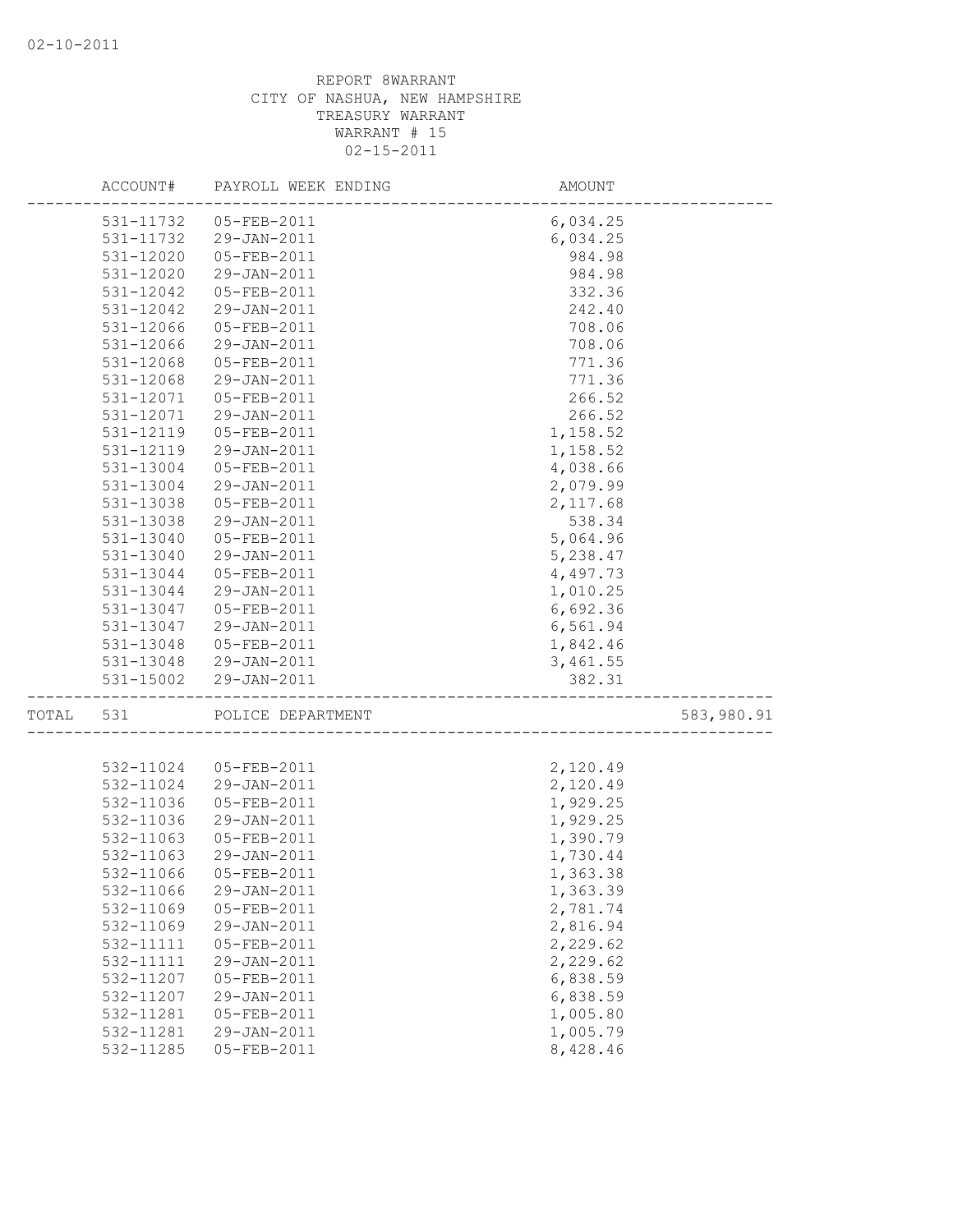|       | ACCOUNT#  | PAYROLL WEEK ENDING    | AMOUNT        |            |
|-------|-----------|------------------------|---------------|------------|
|       | 532-11285 | 29-JAN-2011            | 8,428.45      |            |
|       | 532-11291 | 05-FEB-2011            | 7,286.66      |            |
|       | 532-11291 | 29-JAN-2011            | 7,410.82      |            |
|       | 532-11298 | 05-FEB-2011            | 1,104.55      |            |
|       | 532-11298 | 29-JAN-2011            | 988.28        |            |
|       | 532-11300 | 05-FEB-2011            | 37,750.47     |            |
|       | 532-11300 | 29-JAN-2011            | 37,750.45     |            |
|       | 532-11303 | 05-FEB-2011            | 1,233.08      |            |
|       | 532-11303 | 29-JAN-2011            | 1,233.08      |            |
|       | 532-11305 | 05-FEB-2011            | 4,907.81      |            |
|       | 532-11305 | 29-JAN-2011            | 4,907.82      |            |
|       | 532-11309 | 05-FEB-2011            | 110,243.46    |            |
|       | 532-11309 | 29-JAN-2011            | 109, 179. 18  |            |
|       | 532-11660 | 05-FEB-2011            | 1,566.75      |            |
|       | 532-11660 | 29-JAN-2011            | 1,566.76      |            |
|       | 532-11663 | 05-FEB-2011            | 1,535.86      |            |
|       | 532-11663 | 29-JAN-2011            | 1,535.86      |            |
|       | 532-11666 | 05-FEB-2011            | 1,535.86      |            |
|       | 532-11666 | 29-JAN-2011            | 1,535.86      |            |
|       | 532-11668 | 05-FEB-2011            | 1,551.21      |            |
|       | 532-11668 | 29-JAN-2011            | 1,551.21      |            |
|       | 532-12070 | 05-FEB-2011            | 23,560.17     |            |
|       | 532-12070 | 29-JAN-2011            | 18,854.51     |            |
|       | 532-13003 | 05-FEB-2011            | $-10, 193.03$ |            |
|       | 532-13003 | 29-JAN-2011            | 10,502.97     |            |
|       | 532-13004 | 05-FEB-2011            | 910.22        |            |
|       | 532-13004 | 29-JAN-2011            | 147.92        |            |
|       | 532-13018 | 05-FEB-2011            | 2,070.39      |            |
|       | 532-13018 | 29-JAN-2011            | 3,707.36      |            |
|       | 532-13024 | 05-FEB-2011            | 588.38        |            |
|       | 532-13024 | 29-JAN-2011            | 395.53        |            |
|       | 532-13050 | 05-FEB-2011            | 6,966.13      |            |
|       | 532-13050 | 29-JAN-2011            | 6,385.80      |            |
|       | 532-19231 | 05-FEB-2011            | 1,393.61      |            |
|       | 532-19231 | 29-JAN-2011            | 1,393.61      |            |
|       | 532-19232 | 05-FEB-2011            | 2,048.13      |            |
|       | 532-19232 | 29-JAN-2011            | 2,048.13      |            |
|       | 532-19233 | 05-FEB-2011            | 3,032.43      |            |
|       | 532-19233 | 29-JAN-2011            | 3,019.76      |            |
|       |           | 532-19234 05-FEB-2011  | 1,922.51      |            |
|       | 532-19234 | 29-JAN-2011            | 1,909.84      |            |
| TOTAL | 532       | FIRE DEPARTMENT        |               | 473,590.48 |
|       |           |                        |               |            |
|       |           | 535-11980  05-FEB-2011 | 96.15         |            |
|       | 535-11980 | 29-JAN-2011            | 96.15         |            |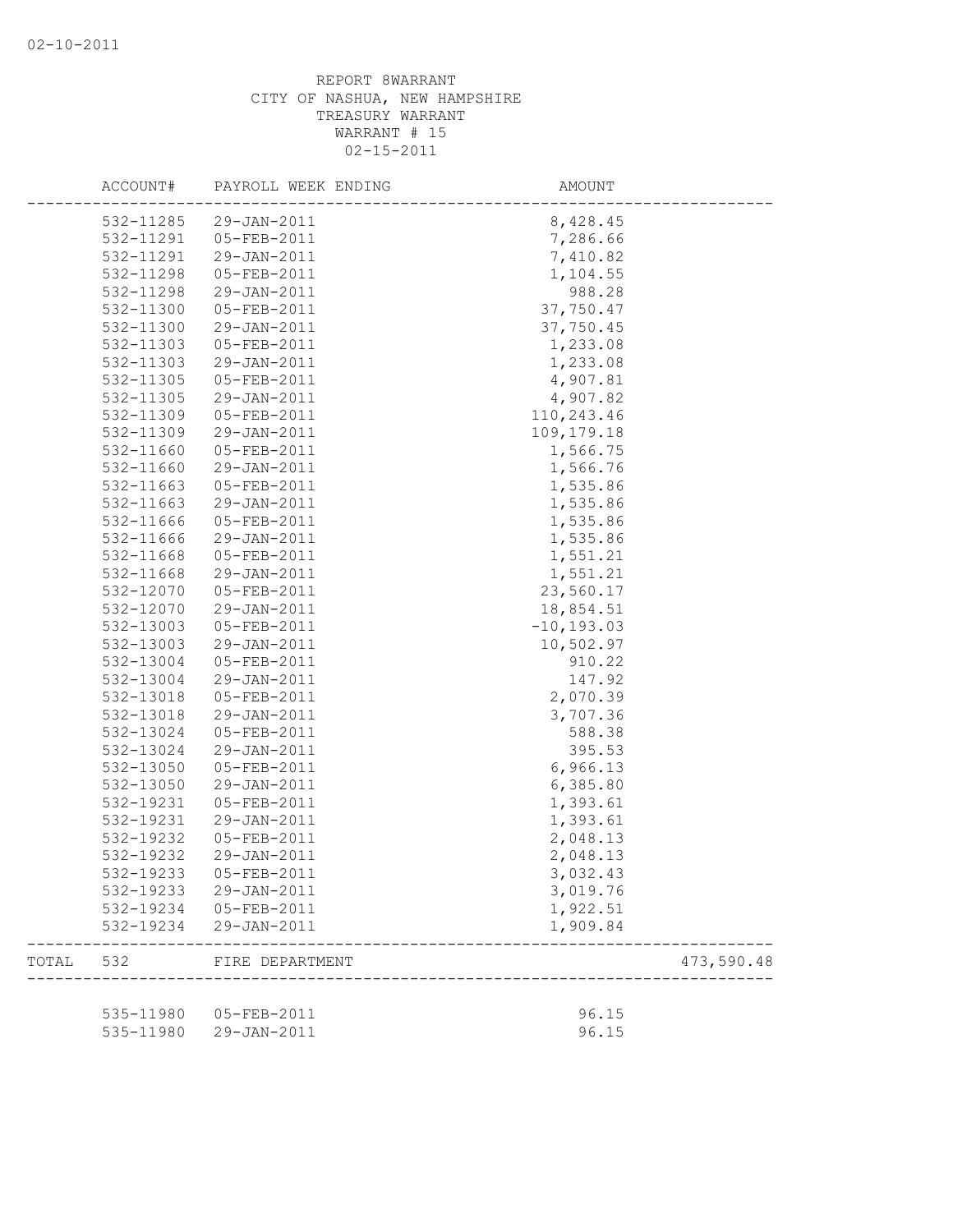|           | ACCOUNT#               | PAYROLL WEEK ENDING                | AMOUNT                                |           |
|-----------|------------------------|------------------------------------|---------------------------------------|-----------|
| TOTAL 535 |                        | EMERGENCY MANAGEMENT               | ------------------------------------- | 192.30    |
|           |                        |                                    |                                       |           |
|           | 536-11200              | 05-FEB-2011                        | 1,449.60                              |           |
|           |                        | 536-11200 29-JAN-2011              | 1,449.60                              |           |
|           |                        | 536-12137  05-FEB-2011             | 1,230.12                              |           |
|           |                        | 536-12137 29-JAN-2011              | 1,230.12                              |           |
|           |                        | 536-31050 29-JAN-2011              | ________________                      |           |
|           | TOTAL 536              | CITYWIDE COMMUNICATIONS            |                                       | 5,359.44  |
|           | 541-11024              | 05-FEB-2011                        | 263.04                                |           |
|           |                        | 29-JAN-2011                        |                                       |           |
|           | 541-11024<br>541-11104 | 05-FEB-2011                        | 263.04<br>1,044.26                    |           |
|           | 541-11104              | 29-JAN-2011                        |                                       |           |
|           | 541-11240              | 05-FEB-2011                        | 1,044.26<br>1,503.02                  |           |
|           |                        | 541-11240 29-JAN-2011              | 1,503.02                              |           |
|           |                        | 541-11346  05-FEB-2011             | 435.31                                |           |
|           |                        | 541-11346 29-JAN-2011              | 435.31                                |           |
| TOTAL     | 541                    | COMMUNITY SERVICES DIVISION        |                                       | 6,491.26  |
|           |                        | __________________________________ |                                       |           |
|           |                        | 542-11024 05-FEB-2011              | 657.59                                |           |
|           |                        | 542-11024 29-JAN-2011              | 657.59                                |           |
|           | 542-11426              | 05-FEB-2011                        | 1,404.69                              |           |
|           | 542-11426              | 29-JAN-2011                        | 1,404.69                              |           |
|           | 542-11484              | 05-FEB-2011                        | 160.00                                |           |
|           | 542-11484              | 29-JAN-2011                        | 160.00                                |           |
|           | 542-11584              | 05-FEB-2011                        | 3,787.05                              |           |
|           | 542-11584              | 29-JAN-2011                        | 3,787.06                              |           |
|           | 542-12044              | 29-JAN-2011                        | 181.80                                |           |
|           | 542-12109              | 05-FEB-2011                        | 153.00                                |           |
|           |                        | 542-12109 29-JAN-2011              | 136.00                                |           |
| TOTAL     | 542                    | COMMUNITY HEALTH                   |                                       | 12,489.47 |
|           |                        |                                    |                                       |           |
|           | 543-11380              | 05-FEB-2011                        | 988.21                                |           |
|           | 543-11380              | 29-JAN-2011                        | 988.21                                |           |
|           | 543-11438              | 05-FEB-2011                        | 1,324.88                              |           |
|           | 543-11438              | 29-JAN-2011                        | 1,324.88                              |           |
|           | $543 - 11602$          | 05-FEB-2011                        | 909.84                                |           |
|           | 543-11602              | 29-JAN-2011                        | 909.84                                |           |
|           | 543-11604              | 05-FEB-2011                        | 944.18                                |           |
|           | 543-11604              | 29-JAN-2011                        | 944.18                                |           |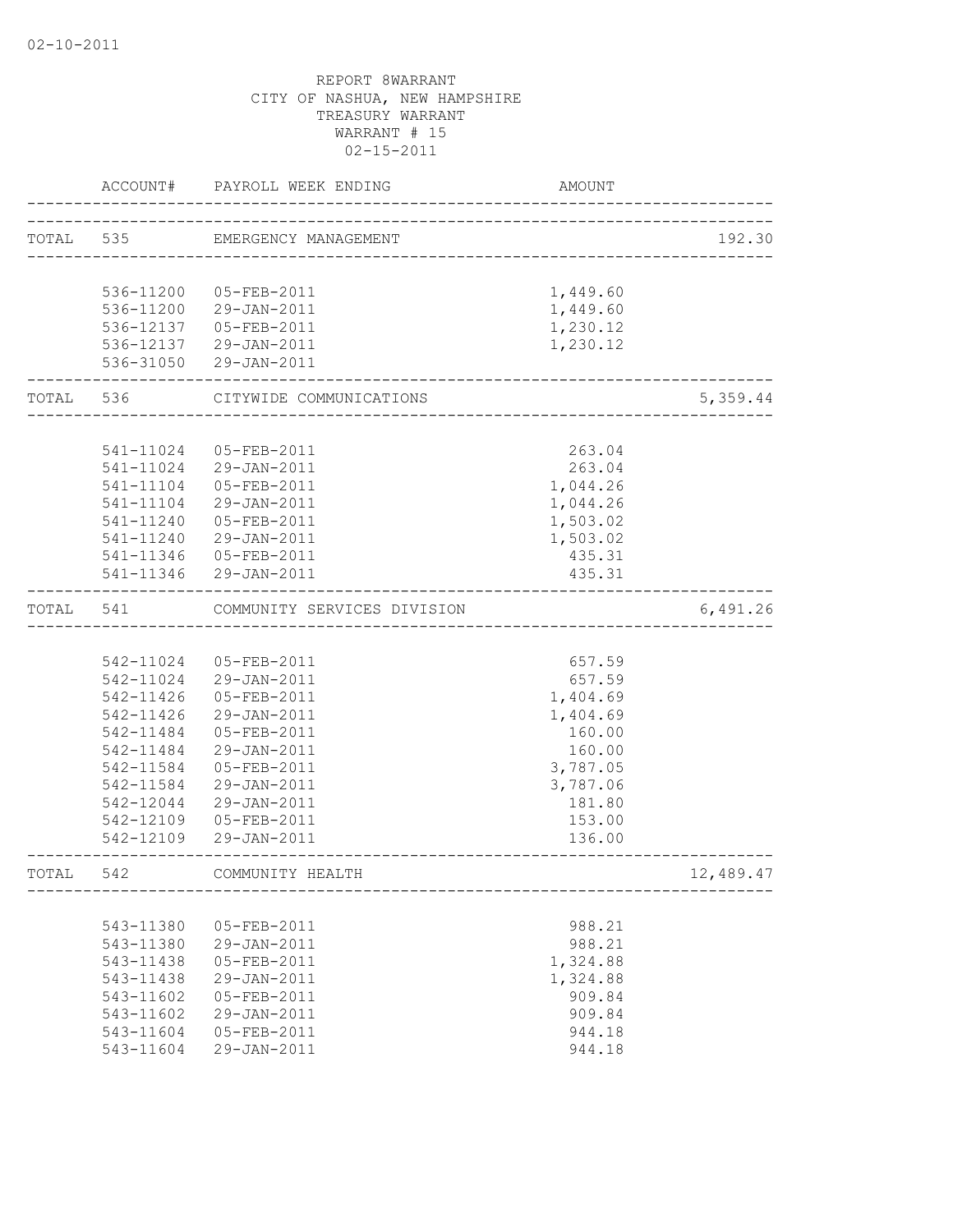|                        | ACCOUNT# PAYROLL WEEK ENDING         | <b>AMOUNT</b>        |           |
|------------------------|--------------------------------------|----------------------|-----------|
|                        | 543-11605 05-FEB-2011                | 985.14               |           |
|                        | 543-11605 29-JAN-2011                | 985.14               |           |
|                        | TOTAL 543 ENVIRONMENTAL HEALTH DEPT. |                      | 10,304.50 |
|                        |                                      |                      |           |
| 544-11008              | 05-FEB-2011                          | 766.46               |           |
|                        | 544-11008 29-JAN-2011                | 766.46               |           |
|                        | 544-11099 05-FEB-2011                | 2,161.16             |           |
|                        | 544-11099 29-JAN-2011                | 2,161.17             |           |
|                        | 544-11112  05-FEB-2011               | 877.27               |           |
|                        | 544-11112 29-JAN-2011                | 877.27               |           |
|                        | 544-11367 05-FEB-2011                | 858.44               |           |
|                        | 544-11367 29-JAN-2011                | 858.44               |           |
|                        | 544-11777  05-FEB-2011               | 1,328.18             |           |
|                        | 544-11777 29-JAN-2011                | 1,328.18             |           |
|                        | 544-12101  05-FEB-2011               | 441.56               |           |
|                        | 544-12101 29-JAN-2011                | 441.56               |           |
|                        | TOTAL 544 WELFARE ADMINISTRATION     |                      | 12,866.15 |
|                        |                                      |                      |           |
|                        | 551-11024 05-FEB-2011                | 639.71               |           |
|                        | 551-11024 29-JAN-2011                | 639.71               |           |
| 551-11028              | 05-FEB-2011                          | 557.83               |           |
|                        | 551-11028 29-JAN-2011                | 557.83               |           |
|                        | 551-11057 05-FEB-2011                | 920.69               |           |
|                        | 551-11057 29-JAN-2011                | 920.69               |           |
| 551-11094              | 05-FEB-2011                          | 313.78               |           |
|                        | 551-11094 29-JAN-2011                | 313.79               |           |
| 551-11097              | 05-FEB-2011                          | 1,101.98             |           |
| 551-11097              | 29-JAN-2011                          | 1,101.98             |           |
| 551-11211              | 05-FEB-2011                          | 632.11               |           |
| 551-11211              | 29-JAN-2011                          | 632.11               |           |
| 551-11249              | 05-FEB-2011                          | 1,320.01             |           |
| 551-11249              | 29-JAN-2011                          | 1,320.01             |           |
| 551-11268              | 05-FEB-2011                          | 650.13               |           |
|                        | 551-11268 29-JAN-2011                | 650.13               |           |
| 551-11273              | 05-FEB-2011                          | 1,735.80             |           |
| 551-11273              | 29-JAN-2011                          | 1,735.81             |           |
| 551-11435              | 05-FEB-2011                          | 936.74               |           |
| 551-11435              | 29-JAN-2011                          | 936.74               |           |
| $551 - 11462$          | 05-FEB-2011                          | 1,059.21             |           |
| 551-11462              | 29-JAN-2011                          | 1,059.21             |           |
| 551-11620              | 05-FEB-2011<br>29-JAN-2011           | 1,184.60<br>1,184.60 |           |
| 551-11620<br>551-11638 | 05-FEB-2011                          | 1,212.06             |           |
| 551-11638              | 29-JAN-2011                          | 1,212.06             |           |
|                        |                                      |                      |           |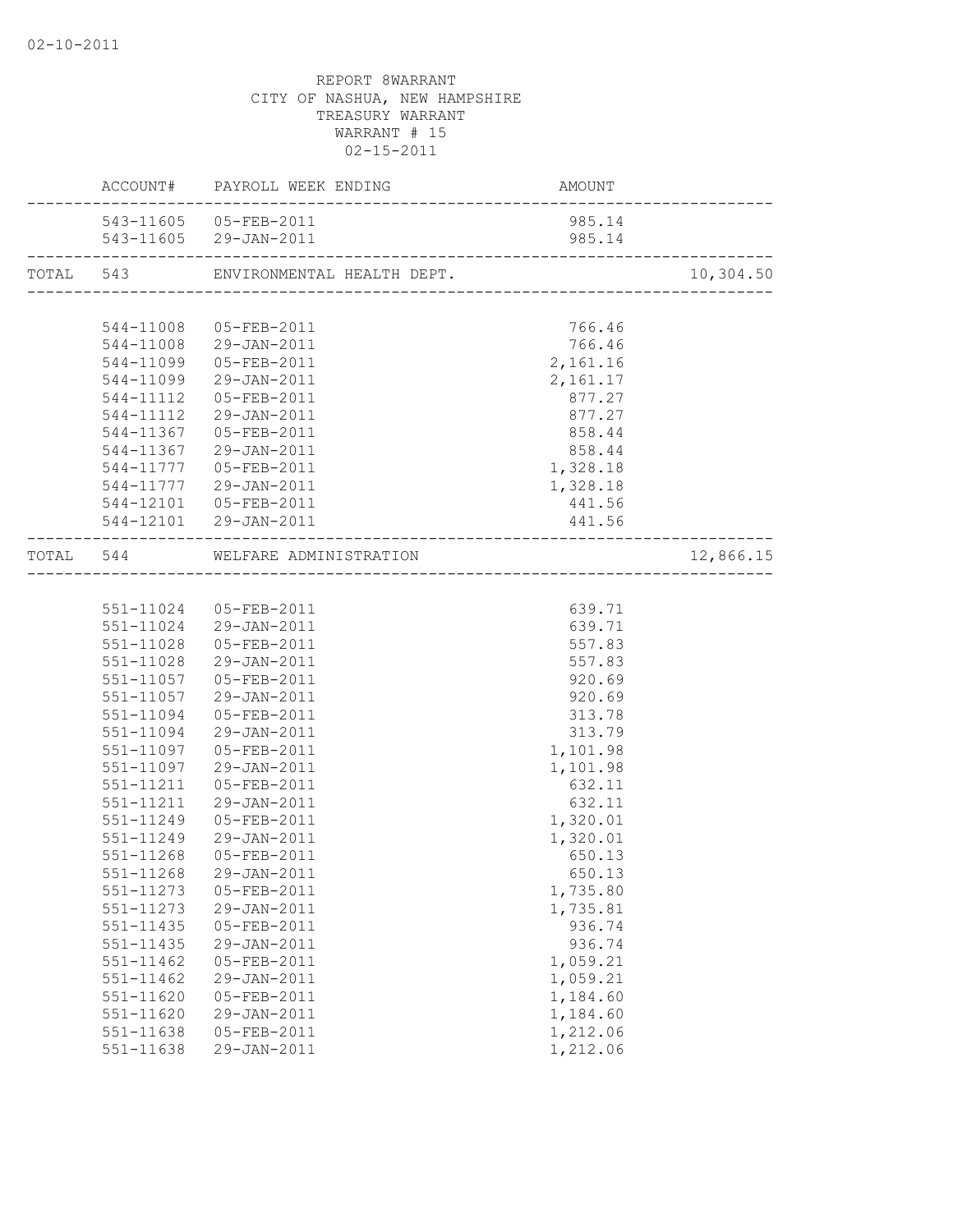|           | TOTAL 551 PUBLIC WORKS DIV & ENGINEERING (2011)         |          | 24,923.53   |
|-----------|---------------------------------------------------------|----------|-------------|
|           |                                                         |          |             |
|           | 552-11024 05-FEB-2011                                   | 706.27   |             |
|           | 552-11024 29-JAN-2011                                   | 706.26   |             |
|           | 552-11077 05-FEB-2011                                   | 1,331.47 |             |
|           | 552-11077 29-JAN-2011                                   | 1,331.47 |             |
|           | 552-11087  05-FEB-2011                                  | 882.00   |             |
|           | 552-11087 29-JAN-2011                                   | 882.00   |             |
|           | 552-11143  05-FEB-2011                                  | 878.00   |             |
|           | 552-11143 29-JAN-2011                                   | 878.00   |             |
| 552-11324 | 05-FEB-2011                                             | 4,236.83 |             |
| 552-11324 | 29-JAN-2011                                             | 4,236.84 |             |
| 552-11339 | 05-FEB-2011                                             | 3,043.05 |             |
| 552-11339 | 29-JAN-2011                                             | 3,043.04 |             |
| 552-11342 | 05-FEB-2011                                             | 790.81   |             |
| 552-11342 | 29-JAN-2011                                             | 790.80   |             |
| 552-11343 | 05-FEB-2011                                             | 1,776.81 |             |
| 552-11343 | 29-JAN-2011                                             | 1,776.80 |             |
| 552-11407 | 05-FEB-2011                                             | 5,469.60 |             |
|           | 552-11407 29-JAN-2011                                   | 5,469.60 |             |
| 552-11492 | 05-FEB-2011                                             | 836.40   |             |
| 552-11492 | 29-JAN-2011                                             | 836.40   |             |
| 552-11562 | 05-FEB-2011                                             | 420.52   |             |
| 552-11562 | 29-JAN-2011                                             | 438.91   |             |
| 552-11580 | 05-FEB-2011                                             | 1,014.70 |             |
| 552-11580 | 29-JAN-2011                                             | 1,014.70 |             |
|           |                                                         |          |             |
|           | 552-11672  05-FEB-2011                                  | 1,489.36 |             |
| 552-11672 | 29-JAN-2011                                             | 1,489.36 |             |
| 552-11750 | 05-FEB-2011                                             | 803.60   |             |
| 552-11750 | 29-JAN-2011                                             | 803.60   |             |
| 552-13004 | 05-FEB-2011                                             | 278.04   |             |
| 552-13004 | 29-JAN-2011                                             | 729.33   |             |
| 552-13009 | 05-FEB-2011                                             | 4,688.96 |             |
| 552-13009 | 29-JAN-2011                                             | 1,788.25 |             |
|           | 552-13067 05-FEB-2011                                   | 2,750.07 |             |
|           | 552-13067 29-JAN-2011                                   | 4,672.85 |             |
|           | 552-17002 05-FEB-2011                                   | 500.00   |             |
|           | 552-59050 05-FEB-2011                                   | 480.00   |             |
|           | TOTAL 552 PARKS AND RECREATION<br>--------------------- |          | 63, 264. 70 |
|           |                                                         |          |             |
|           | 553-11024 05-FEB-2011                                   | 331.57   |             |
|           | 553-11024 29-JAN-2011                                   | 344.49   |             |
|           | 553-11078  05-FEB-2011                                  | 2,695.77 |             |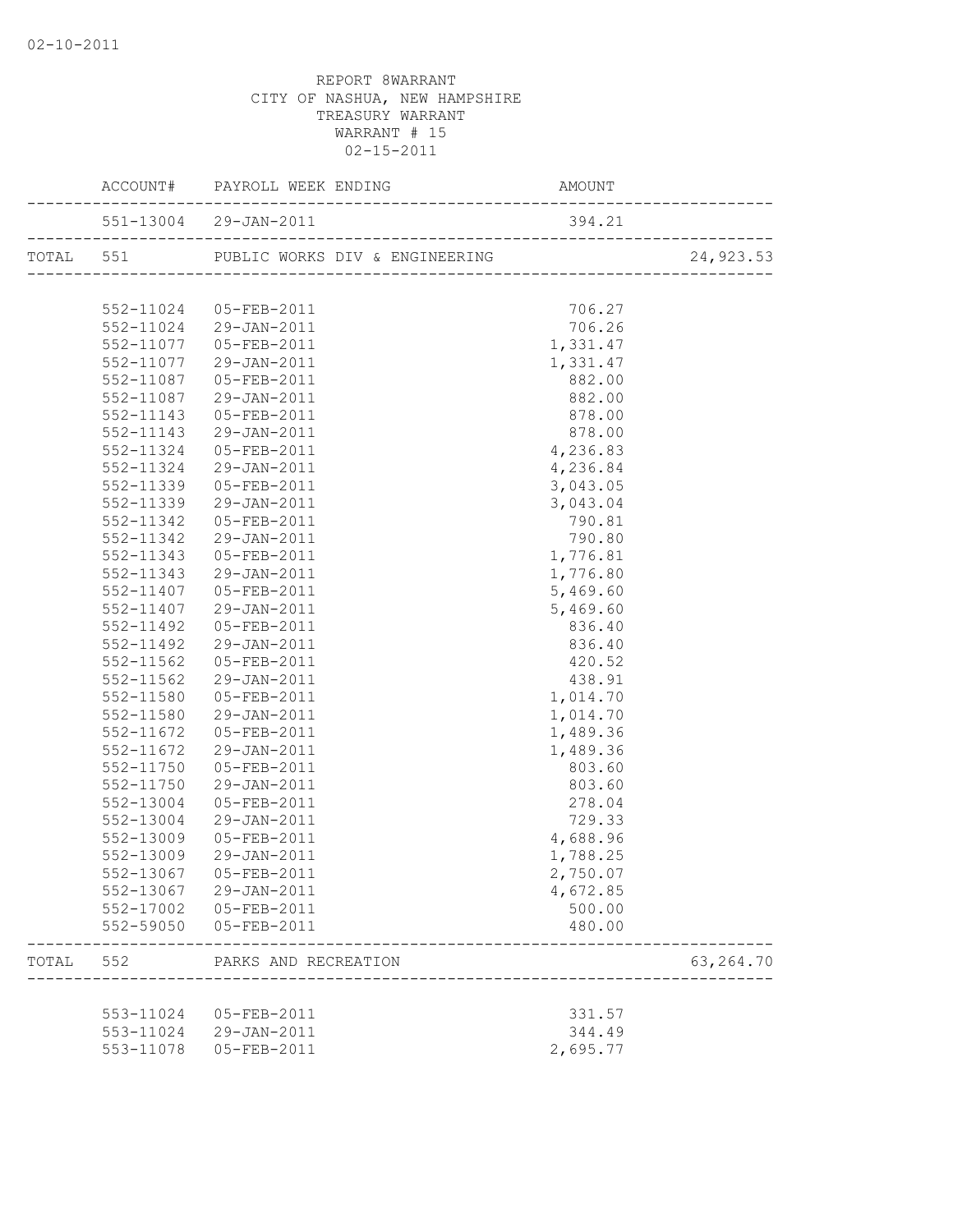|       | ACCOUNT#      | PAYROLL WEEK ENDING | AMOUNT     |             |
|-------|---------------|---------------------|------------|-------------|
|       | 553-11078     | 29-JAN-2011         | 2,695.77   |             |
|       | 553-11098     | 05-FEB-2011         | 1,043.53   |             |
|       | 553-11098     | 29-JAN-2011         | 1,040.98   |             |
|       | $553 - 11169$ | 05-FEB-2011         | 1,071.44   |             |
|       | 553-11169     | 29-JAN-2011         | 1,071.44   |             |
|       | 553-11192     | 05-FEB-2011         | 977.06     |             |
|       | 553-11192     | 29-JAN-2011         | 977.06     |             |
|       | 553-11279     | 05-FEB-2011         | 5,794.80   |             |
|       | 553-11279     | 29-JAN-2011         | 6,146.00   |             |
|       | 553-11327     | 05-FEB-2011         | 4,236.84   |             |
|       | 553-11327     | 29-JAN-2011         | 4,236.84   |             |
|       | 553-11375     | 05-FEB-2011         | 1,591.14   |             |
|       | 553-11375     | 29-JAN-2011         | 1,591.14   |             |
|       | 553-11465     | 05-FEB-2011         | 3,345.60   |             |
|       | 553-11465     | 29-JAN-2011         | 4,952.80   |             |
|       | 553-11474     | 05-FEB-2011         | 3,856.80   |             |
|       | 553-11474     | 29-JAN-2011         | 3,856.81   |             |
|       | 553-11475     | 05-FEB-2011         | 2,931.60   |             |
|       | 553-11475     | 29-JAN-2011         | 2,931.60   |             |
|       | 553-11630     | 05-FEB-2011         | 1,756.00   |             |
|       | 553-11630     | 29-JAN-2011         | 1,756.00   |             |
|       | 553-11648     | 05-FEB-2011         | 860.56     |             |
|       | 553-11648     | 29-JAN-2011         | 860.56     |             |
|       | 553-11678     | 05-FEB-2011         | 1,485.69   |             |
|       | 553-11678     | 29-JAN-2011         | 1,485.69   |             |
|       | 553-11759     | 05-FEB-2011         | 14,398.20  |             |
|       | 553-11759     | 29-JAN-2011         | 12, 253.41 |             |
|       | 553-11771     | 05-FEB-2011         | 1,901.60   |             |
|       | 553-11771     | 29-JAN-2011         | 1,901.60   |             |
|       | 553-13004     | 05-FEB-2011         | 330.11     |             |
|       | 553-13004     | 29-JAN-2011         | 818.97     |             |
|       | 553-13009     | 05-FEB-2011         | 78,766.85  |             |
|       | 553-13009     | 29-JAN-2011         | 35,063.22  |             |
|       | 553-13901     | 05-FEB-2011         | 11,107.41  |             |
|       | 553-13901     | 29-JAN-2011         | 10,939.02  |             |
| TOTAL | 553           | STREET DEPARTMENT   |            | 233, 405.97 |
|       |               |                     |            |             |
|       | 555-11024     | 05-FEB-2011         | 331.58     |             |
|       | 555-11024     | 29-JAN-2011         | 344.49     |             |
|       | 555-11058     | 05-FEB-2011         | 1,014.70   |             |
|       | 555-11058     | 29-JAN-2011         | 1,014.70   |             |
|       | 555-11461     | $05 - FEB - 2011$   | 1,533.61   |             |
|       | 555-11461     | 29-JAN-2011         | 1,533.61   |             |
|       | 555-11505     | 05-FEB-2011         | 1,219.71   |             |
|       | 555-11505     | 29-JAN-2011         | 1,219.71   |             |
|       | 555-11639     | 05-FEB-2011         | 836.40     |             |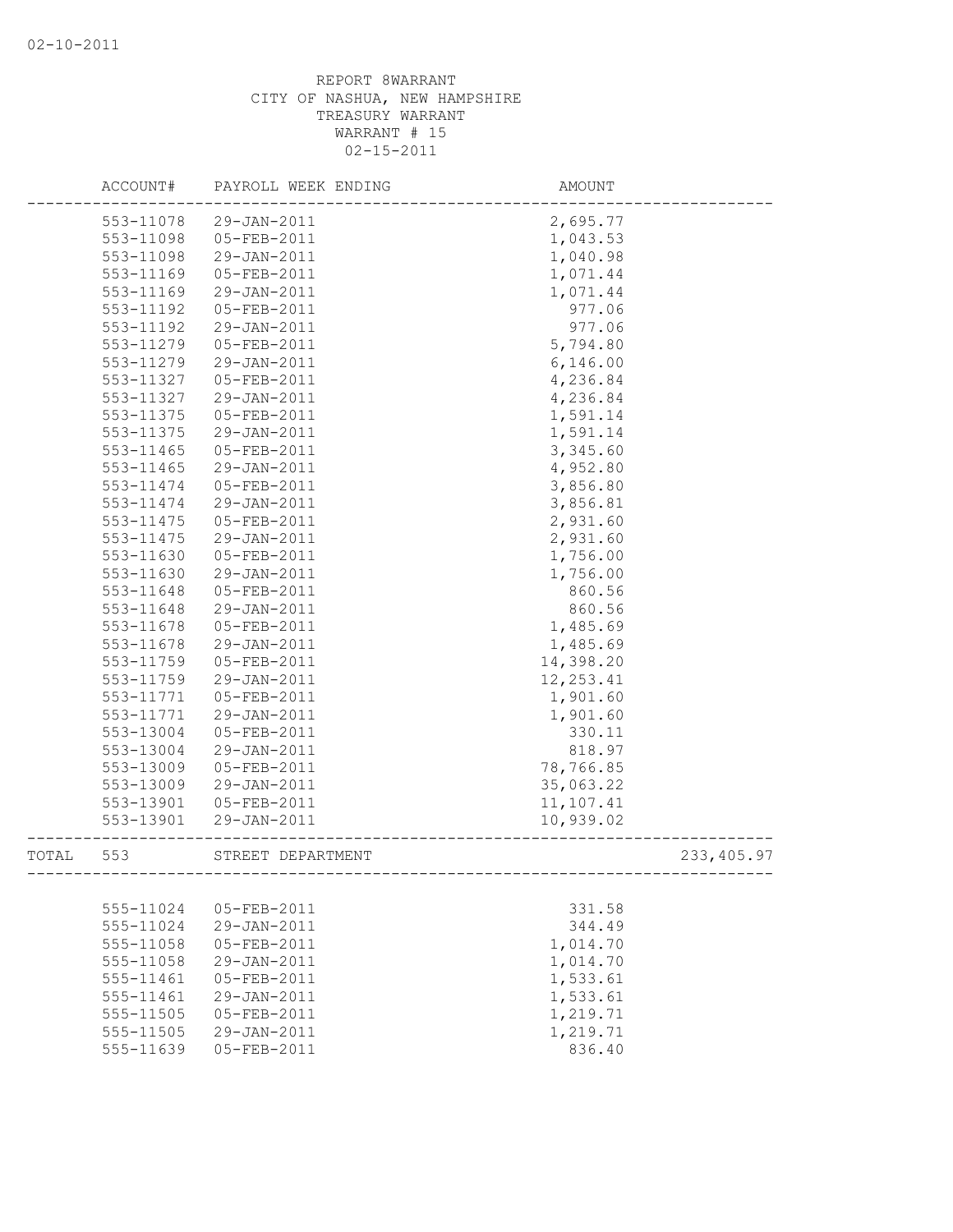|       | ACCOUNT#      | PAYROLL WEEK ENDING | AMOUNT               |             |
|-------|---------------|---------------------|----------------------|-------------|
|       | 555-11639     | 29-JAN-2011         | 836.40               |             |
|       | 555-11640     | 05-FEB-2011         | 790.64               |             |
|       | 555-11640     | 29-JAN-2011         | 790.64               |             |
|       | 555-11738     | 05-FEB-2011         | 2,000.00             |             |
|       | 555-11738     | 29-JAN-2011         | 2,000.00             |             |
|       | 555-11745     | 05-FEB-2011         | 831.60               |             |
|       | 555-11745     | 29-JAN-2011         | 831.60               |             |
|       | 555-11746     | 05-FEB-2011         | 1,173.50             |             |
|       | 555-11746     | 29-JAN-2011         | 1,173.51             |             |
|       | 555-13004     | 29-JAN-2011         | 226.30               |             |
|       | 555-13068     | 05-FEB-2011         | 263.15               |             |
|       | 555-13068     | 29-JAN-2011         | 263.37               |             |
| TOTAL | 555           | TRAFFIC DEPARTMENT  |                      | 20, 229. 22 |
|       |               |                     |                      |             |
|       | 557-11024     | 05-FEB-2011         | 639.71               |             |
|       | 557-11024     | 29-JAN-2011         | 639.71               |             |
|       | 557-11161     | 05-FEB-2011         | 1,268.16             |             |
|       | 557-11161     | 29-JAN-2011         | 1,268.17             |             |
|       | 557-11751     | 05-FEB-2011         | 70.41                |             |
|       | 557-11751     | 29-JAN-2011         | 70.41                |             |
|       | 557-13004     | 29-JAN-2011         | 310.17               |             |
|       | 557-13009     | 05-FEB-2011         | 428.00               |             |
| TOTAL | 557           | PARKING LOTS        |                      | 4,694.74    |
|       |               |                     |                      |             |
|       | 561-11345     | 05-FEB-2011         | 1,240.90             |             |
|       | 561-11345     | 29-JAN-2011         | 1,240.90             |             |
|       | 561-11651     | 05-FEB-2011         | 885.76               |             |
|       | 561-11651     | 29-JAN-2011         | 885.76               |             |
|       | 561-11658     | 05-FEB-2011         | 1,075.61             |             |
|       | $561 - 11658$ | 29-JAN-2011         | 1,075.61             |             |
|       | 561-13004     | 05-FEB-2011         | 59.75                |             |
| TOTAL | 561           | EDGEWOOD CEMETERY   | ____________________ | 6,464.29    |
|       |               |                     |                      |             |
|       | 563-11345     | 05-FEB-2011         | 1,193.50             |             |
|       | 563-11345     | 29-JAN-2011         | 1,193.50             |             |
|       | 563-11651     | 05-FEB-2011         | 788.59               |             |
|       | 563-11651     | 29-JAN-2011         | 788.59               |             |
|       | 563-11657     | 05-FEB-2011         | 985.56               |             |
|       | 563-11657     | 29-JAN-2011         | 985.56               |             |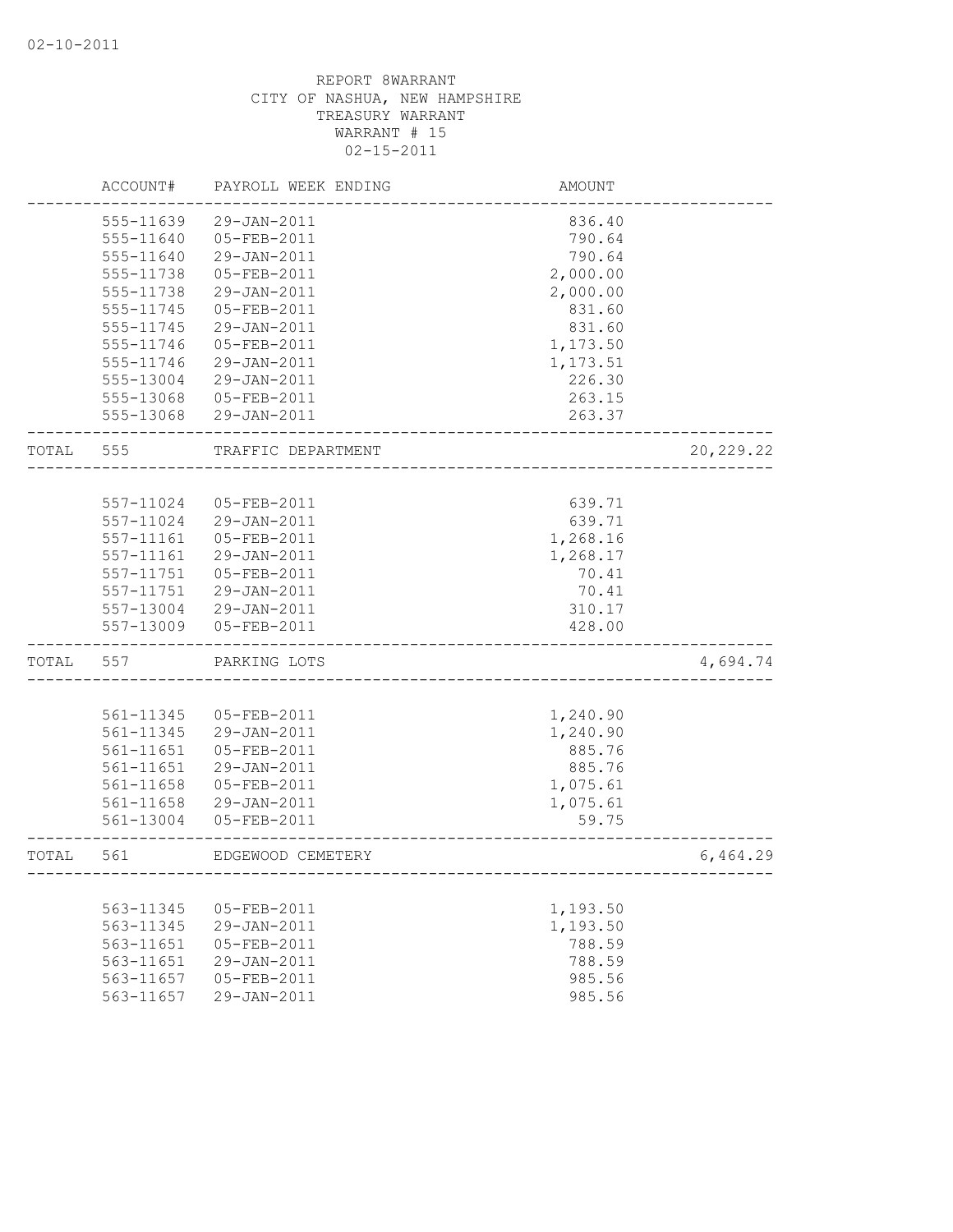|       | ACCOUNT#  | PAYROLL WEEK ENDING    | <b>AMOUNT</b>                  |           |
|-------|-----------|------------------------|--------------------------------|-----------|
| TOTAL | 563       | WOODLAWN CEMETERY      |                                | 5,935.30  |
|       |           |                        | ______________________________ |           |
|       |           |                        |                                |           |
|       |           | 571-11174 05-FEB-2011  | 639.71                         |           |
|       |           | 571-11174 29-JAN-2011  | 639.71                         |           |
|       |           | 571-11237  05-FEB-2011 | 1,999.68                       |           |
|       |           | 571-11237 29-JAN-2011  | 1,999.68                       |           |
| TOTAL | 571       | COMMUNITY DEVELOPMENT  |                                | 5,278.78  |
|       |           |                        |                                |           |
|       | 572-11024 | 05-FEB-2011            | 672.17                         |           |
|       | 572-11024 | 29-JAN-2011            | 672.17                         |           |
|       | 572-11215 | 05-FEB-2011            | 3,727.01                       |           |
|       | 572-11215 | 29-JAN-2011            | 3,727.01                       |           |
|       | 572-11238 | 05-FEB-2011            | 882.39                         |           |
|       | 572-11238 | 29-JAN-2011            | 882.38                         |           |
|       | 572-11450 | $05 - FEB - 2011$      | 1,771.19                       |           |
|       | 572-11450 | 29-JAN-2011            | 1,771.19                       |           |
|       | 572-11522 | $05 - FEB - 2011$      | 858.42                         |           |
|       | 572-11522 | 29-JAN-2011            | 858.41                         |           |
|       | 572-11525 | 05-FEB-2011            | 1,058.00                       |           |
|       | 572-11525 | 29-JAN-2011            | 1,058.00                       |           |
|       | 572-58005 | 05-FEB-2011            | 200.00                         |           |
|       | 572-58005 | 29-JAN-2011            | 100.00                         |           |
| TOTAL | 572       | PLANNING DEPARTMENT    |                                | 18,238.34 |
|       |           |                        |                                |           |
|       | 573-11444 | 05-FEB-2011            | 1,666.17                       |           |
|       |           | 573-11444 29-JAN-2011  | 1,666.17                       |           |
|       | 573-12029 | 05-FEB-2011            | 516.03                         |           |
|       |           | 573-12029 29-JAN-2011  | 368.59                         |           |
| TOTAL | 573       | ECONOMIC DEVELOPMENT   |                                | 4,216.96  |
|       |           |                        | _________________________      |           |
|       | 575-11032 | 05-FEB-2011            | 738.32                         |           |
|       | 575-11032 | 29-JAN-2011            | 738.32                         |           |
|       | 575-11042 | 05-FEB-2011            | 1,471.30                       |           |
|       | 575-11042 | 29-JAN-2011            | 1,471.31                       |           |
|       | 575-11189 | 05-FEB-2011            | 1,130.10                       |           |
|       | 575-11189 | 29-JAN-2011            | 1,130.10                       |           |
|       | 575-11246 | 05-FEB-2011            | 1,726.92                       |           |
|       | 575-11246 | 29-JAN-2011            | 1,726.92                       |           |
|       | 575-11365 | 05-FEB-2011            | 460.00                         |           |
|       | 575-11365 | 29-JAN-2011            | 460.00                         |           |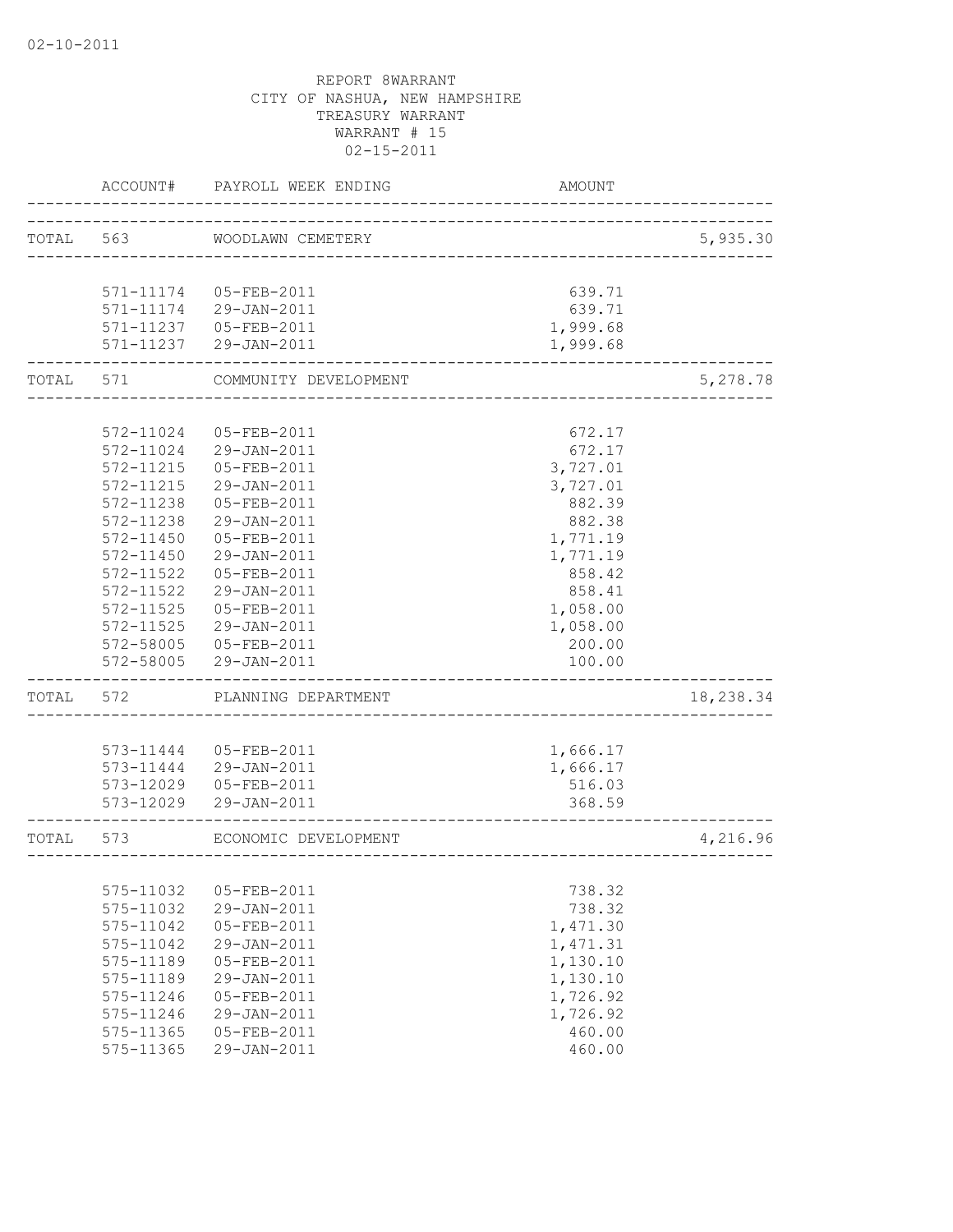|       | ACCOUNT#  | PAYROLL WEEK ENDING    | AMOUNT                |           |
|-------|-----------|------------------------|-----------------------|-----------|
|       | 575-11387 | 05-FEB-2011            | 7,026.40              |           |
|       | 575-11387 | 29-JAN-2011            | 7,026.41              |           |
|       | 575-11393 | 05-FEB-2011            | 3,715.05              |           |
|       | 575-11393 | 29-JAN-2011            | 3,715.05              |           |
|       | 575-11400 | 05-FEB-2011            | 8,344.07              |           |
|       | 575-11400 | 29-JAN-2011            | 8,344.07              |           |
|       | 575-11401 | 05-FEB-2011            | 4,099.82              |           |
|       | 575-11401 | 29-JAN-2011            | 4,099.81              |           |
|       | 575-11403 | 05-FEB-2011            | 786.82                |           |
|       | 575-11403 | 29-JAN-2011            | 786.82                |           |
|       | 575-11404 | 05-FEB-2011            | 799.50                |           |
|       | 575-11404 | 29-JAN-2011            | 799.50                |           |
|       | 575-11627 | 05-FEB-2011            | 563.06                |           |
|       | 575-11627 | 29-JAN-2011            | 563.06                |           |
|       | 575-12073 | 05-FEB-2011            | 391.85                |           |
|       | 575-12073 | 29-JAN-2011            | 391.85                |           |
|       | 575-12090 | 05-FEB-2011            | 1,168.74              |           |
|       | 575-12090 | 29-JAN-2011            | 1,168.74              |           |
|       | 575-12114 | 05-FEB-2011            | 1,223.40              |           |
|       | 575-12114 | 29-JAN-2011            | 1,491.47              |           |
|       | 575-13004 | 05-FEB-2011            | 179.89                |           |
|       | 575-13004 | 29-JAN-2011            | 59.96                 |           |
|       | 575-13035 | 05-FEB-2011            | 1,123.51              |           |
|       | 575-13035 | 29-JAN-2011            | 1,320.74              |           |
| TOTAL | 575       | PUBLIC LIBRARIES       |                       | 70,242.88 |
|       |           |                        |                       |           |
|       | 576-11059 | 05-FEB-2011            | 1,328.18              |           |
|       | 576-11059 | 29-JAN-2011            | 1,328.17              |           |
|       | 576-11221 | 05-FEB-2011            | 1,092.14              |           |
|       | 576-11221 | 29-JAN-2011            | 1,092.14              |           |
|       | 576-11315 | 05-FEB-2011            | 762.17                |           |
|       | 576-11315 | 29-JAN-2011            | 762.16                |           |
|       | 576-11361 | 05-FEB-2011            | 4,102.84              |           |
|       | 576-11361 | 29-JAN-2011            | 4,102.84              |           |
|       | 576-11362 | 05-FEB-2011            | 1, 114.74             |           |
|       | 576-11362 | 29-JAN-2011            | 1, 114.73             |           |
|       |           | 576-12045  05-FEB-2011 | 200.18                |           |
|       |           | 576-12045 29-JAN-2011  | 296.72                |           |
|       |           | 576-12149  05-FEB-2011 | 442.75                |           |
| TOTAL | 576       | BUILDING DEPARTMENT    | _____________________ | 17,739.76 |
|       |           |                        |                       |           |
|       |           | 577-11067 05-FEB-2011  | 1,216.69              |           |
|       |           | 577-11067 29-JAN-2011  | 1,216.69              |           |
|       | 577-11183 | 05-FEB-2011            | 1,894.23              |           |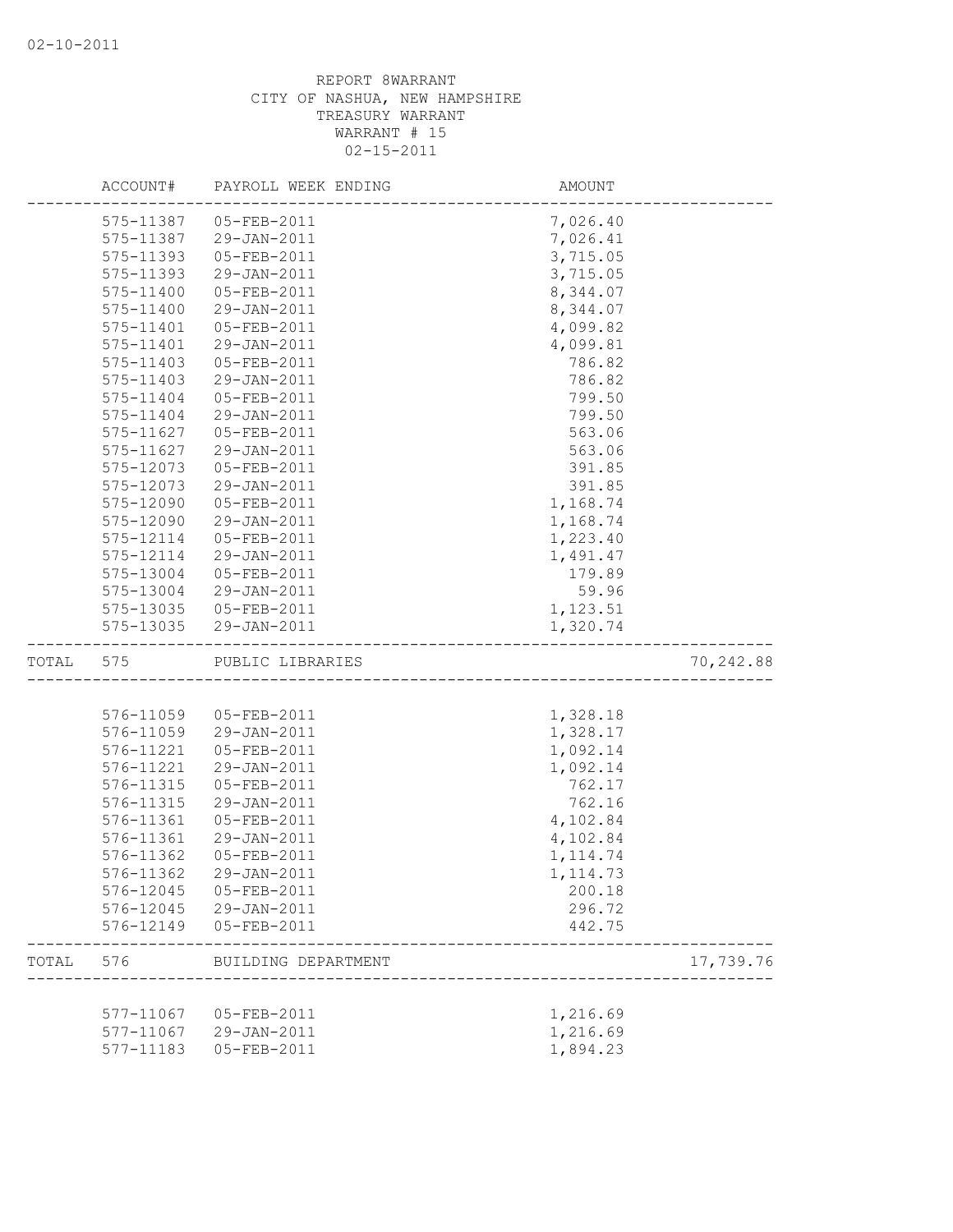|           | ACCOUNT# PAYROLL WEEK ENDING                   | AMOUNT       |          |
|-----------|------------------------------------------------|--------------|----------|
|           |                                                |              |          |
|           | TOTAL 577 CODE ENFORCEMENT                     |              | 6,221.84 |
|           |                                                |              |          |
|           | 581-11012 29-JAN-2011<br>581-11076 29-JAN-2011 | 3,766.23     |          |
|           |                                                | 3,884.62     |          |
| 581-11081 | $29 - JAN - 2011$                              | 2,550.00     |          |
| 581-11162 | 05-FEB-2011                                    | 52,357.04    |          |
| 581-11162 | 29-JAN-2011                                    | 55,456.28    |          |
| 581-11204 | 05-FEB-2011                                    | 12,231.20    |          |
| 581-11204 | 29-JAN-2011                                    | 12,340.40    |          |
| 581-11347 | 29-JAN-2011                                    | 2,462.73     |          |
| 581-11348 | 29-JAN-2011                                    | 89,643.16    |          |
| 581-11366 | 05-FEB-2011                                    | 56,197.76    |          |
| 581-11366 | 29-JAN-2011                                    | 56,445.20    |          |
| 581-11396 | 29-JAN-2011                                    | 40,592.16    |          |
| 581-11402 | 05-FEB-2011                                    | 2,746.29     |          |
| 581-11402 | 29-JAN-2011                                    | 3,432.87     |          |
| 581-11408 | 05-FEB-2011                                    | 18,201.22    |          |
| 581-11408 | 29-JAN-2011                                    | 17,895.73    |          |
| 581-11486 | 29-JAN-2011                                    | 44, 211.27   |          |
| 581-11515 | $29 - JAN - 2011$                              | 1,669.66     |          |
| 581-11570 | 29-JAN-2011                                    | 61, 164. 13  |          |
| 581-11572 | 29-JAN-2011                                    | 57,847.06    |          |
| 581-11579 | 29-JAN-2011                                    | 39,460.20    |          |
| 581-11628 | 05-FEB-2011                                    | 2,628.16     |          |
| 581-11628 | 29-JAN-2011                                    | 3,298.56     |          |
| 581-11675 | 29-JAN-2011                                    | 5, 192.31    |          |
| 581-11709 | 29-JAN-2011                                    | 5,781.40     |          |
| 581-11711 | 29-JAN-2011                                    | 2,705.80     |          |
| 581-11726 | 29-JAN-2011                                    | 1,694,308.24 |          |
| 581-11800 | 29-JAN-2011                                    | 38,949.55    |          |
| 581-11801 | 05-FEB-2011                                    | 274.50       |          |
| 581-11801 | 29-JAN-2011                                    | 13, 224.82   |          |
| 581-11802 | 29-JAN-2011                                    | 13,010.00    |          |
| 581-11803 | 05-FEB-2011                                    | 581.74       |          |
|           | 581-11803 29-JAN-2011                          | 16,229.06    |          |
| 581-11805 | 29-JAN-2011                                    | 36,795.49    |          |
| 581-11812 | 29-JAN-2011                                    | 2,683.92     |          |
| 581-11830 | 29-JAN-2011                                    | 4,069.46     |          |
| 581-11850 | 05-FEB-2011                                    | 1,522.44     |          |
| 581-11850 | 29-JAN-2011                                    | 1,903.07     |          |
| 581-11860 | 29-JAN-2011                                    | 4,231.11     |          |
| 581-11870 | 29-JAN-2011                                    | 3,153.85     |          |
| 581-12006 | 29-JAN-2011                                    | 26, 451.37   |          |
| 581-12021 | 29-JAN-2011                                    | 3,162.11     |          |
| 581-12060 | 05-FEB-2011                                    | 2,134.07     |          |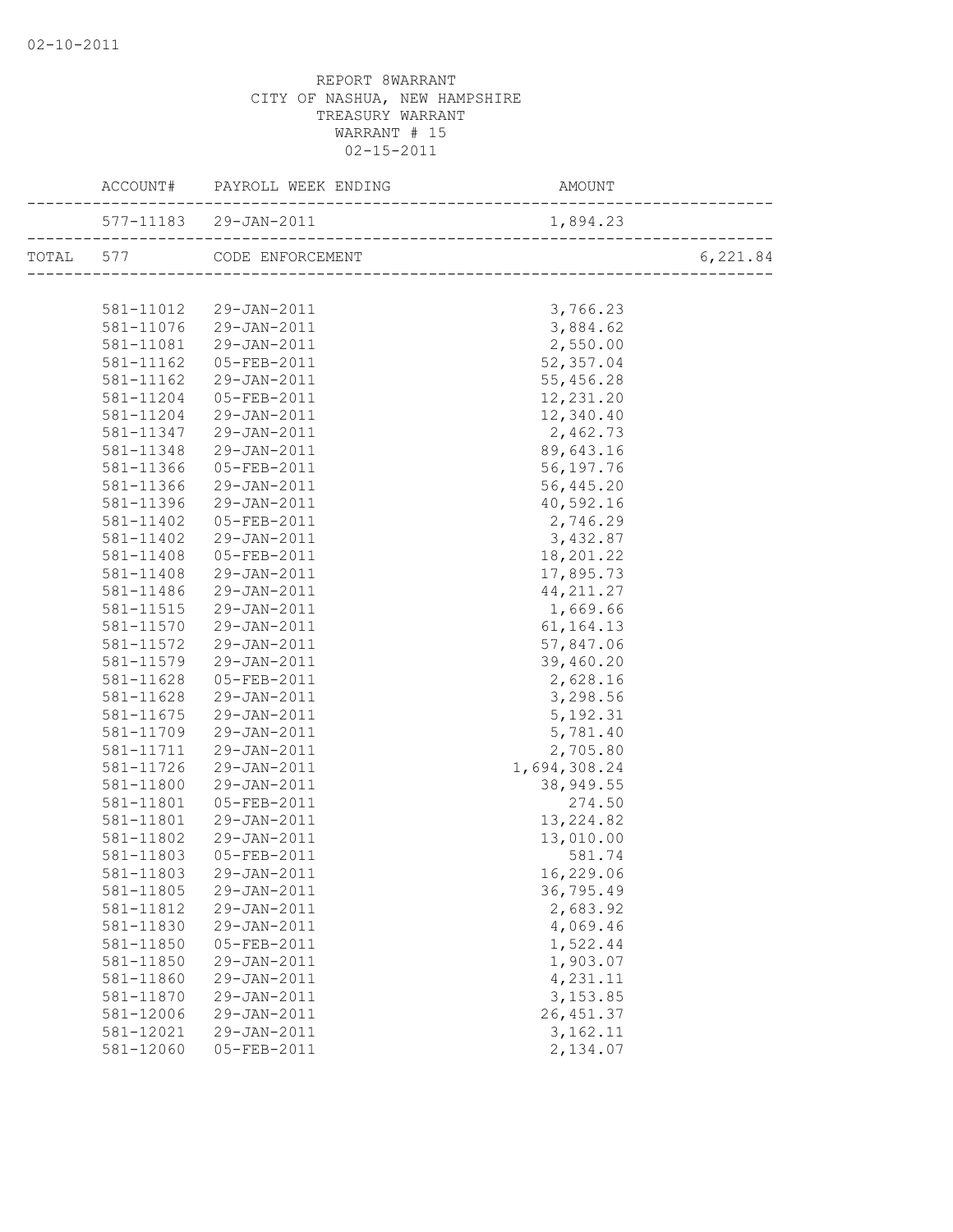|       | ACCOUNT#  | PAYROLL WEEK ENDING | AMOUNT       |              |
|-------|-----------|---------------------|--------------|--------------|
|       | 581-12060 | 29-JAN-2011         | 2,704.89     |              |
|       | 581-12078 | 05-FEB-2011         | 1,175.00     |              |
|       | 581-12078 | 29-JAN-2011         | 5,579.26     |              |
|       | 581-12081 | 29-JAN-2011         | 2,449.06     |              |
|       | 581-12084 | 05-FEB-2011         | 1,675.00     |              |
|       | 581-12084 | 29-JAN-2011         | 2,312.50     |              |
|       | 581-12111 | 05-FEB-2011         | 114,012.66   |              |
|       | 581-12111 | 29-JAN-2011         | 143,007.79   |              |
|       | 581-12112 | 05-FEB-2011         | 4,850.15     |              |
|       | 581-12112 | 29-JAN-2011         | 6,047.61     |              |
|       | 581-12126 | 05-FEB-2011         | 3,660.29     |              |
|       | 581-12126 | 29-JAN-2011         | 4,425.82     |              |
|       | 581-12135 | 05-FEB-2011         | 5, 135.33    |              |
|       | 581-12135 | 29-JAN-2011         | 5,826.27     |              |
|       | 581-12136 | 05-FEB-2011         | 1,014.66     |              |
|       | 581-12136 | 29-JAN-2011         | 1,587.28     |              |
|       | 581-12153 | 05-FEB-2011         | 30.00        |              |
|       | 581-12153 | 29-JAN-2011         | 70.00        |              |
|       | 581-12198 | 29-JAN-2011         | 30, 327.59   |              |
|       | 581-12201 | 05-FEB-2011         | 22,871.71    |              |
|       | 581-12201 | 29-JAN-2011         | 25, 939.82   |              |
|       | 581-13004 | 05-FEB-2011         | 862.85       |              |
|       | 581-13004 | 29-JAN-2011         | 1,204.45     |              |
|       | 581-13021 | 05-FEB-2011         | 3,458.61     |              |
|       | 581-13021 | 29-JAN-2011         | 2,405.02     |              |
|       | 581-13032 | 05-FEB-2011         | 273.00       |              |
|       | 581-13032 | 29-JAN-2011         | 195.43       |              |
|       | 581-13120 | 05-FEB-2011         | 4, 114.78    |              |
|       | 581-13120 | 29-JAN-2011         | 2,624.49     |              |
|       | 581-13133 | 05-FEB-2011         | 112.50       |              |
|       | 581-13133 | 29-JAN-2011         | 3,017.81     |              |
|       | 581-13137 | 05-FEB-2011         | 74.16        |              |
|       | 581-13137 | 29-JAN-2011         | 69.69        |              |
|       | 581-17004 | 29-JAN-2011         | $-1, 294.00$ |              |
|       | 581-17008 | 29-JAN-2011         | 1,294.00     |              |
|       | 581-17010 | 29-JAN-2011         |              |              |
|       | 581-19000 | 29-JAN-2011         | 7,835.80     |              |
|       | 581-19230 | 29-JAN-2011         | 2,362.50     |              |
|       | 581-19240 | 29-JAN-2011         | 225.96       |              |
| TOTAL | 581       | SCHOOL DEPARTMENT   |              | 2,930,385.98 |
|       |           |                     |              |              |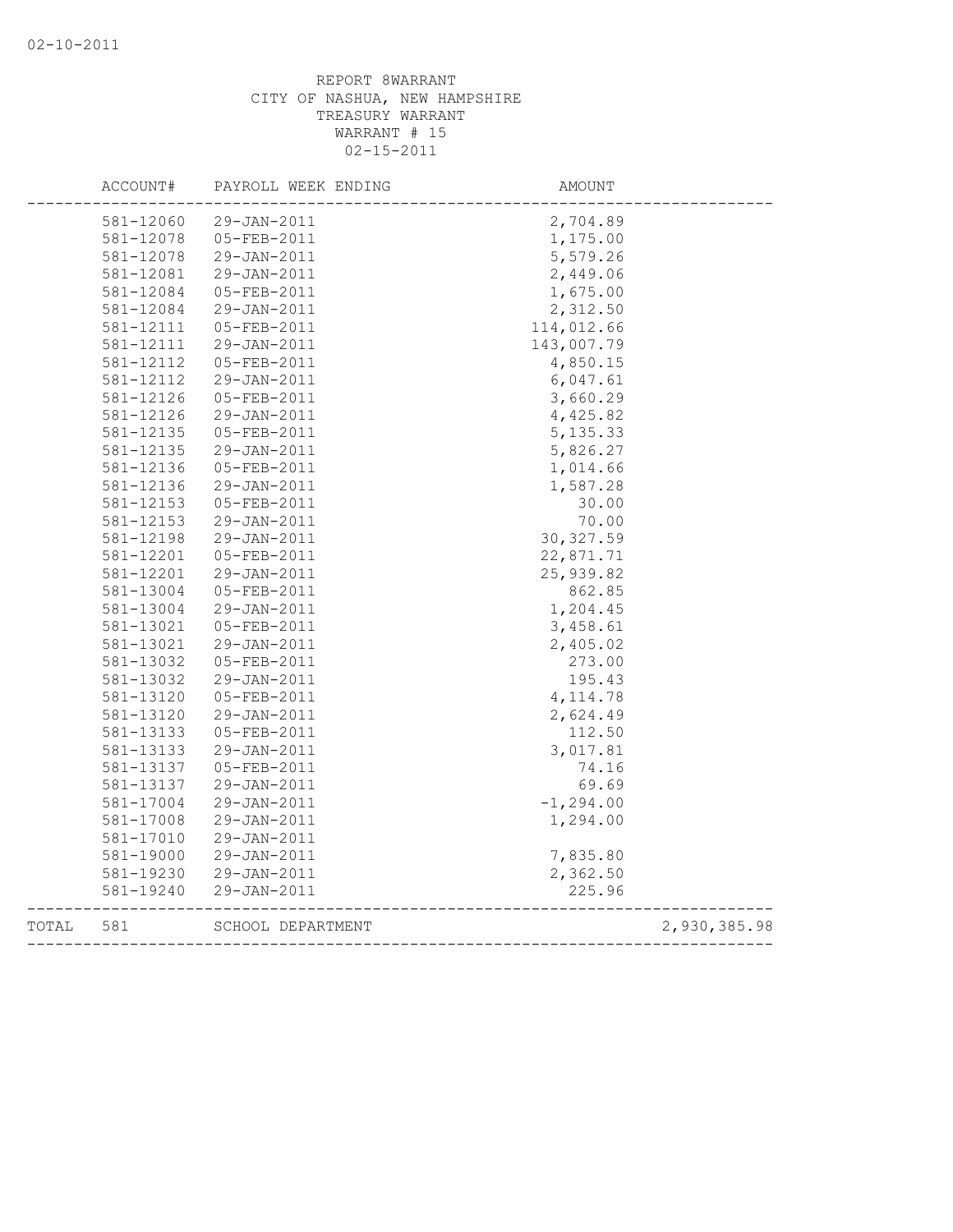| TOTAL 951 |  |
|-----------|--|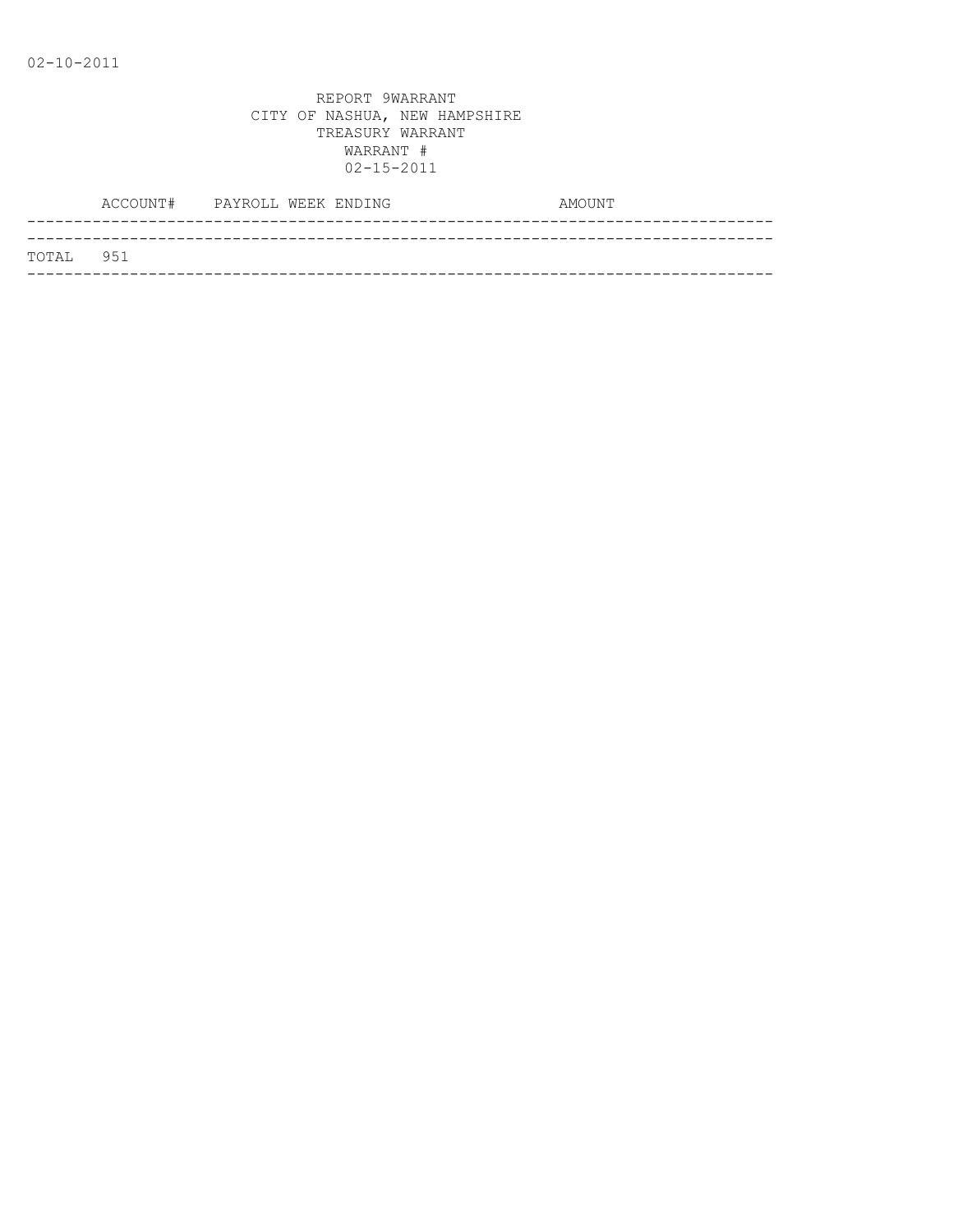| ACCOUNT#               | PAYROLL WEEK ENDING        | AMOUNT            |  |
|------------------------|----------------------------|-------------------|--|
| 801-11008              | 05-FEB-2011                | 608.42            |  |
| 801-11008              | 29-JAN-2011                | 608.43            |  |
| 801-11024              | 05-FEB-2011                | 639.71            |  |
| 801-11024              | 29-JAN-2011                | 639.71            |  |
| 801-11028              | 05-FEB-2011                | 61.98             |  |
| 801-11028              | 29-JAN-2011                | 61.98             |  |
| 801-11064              | 05-FEB-2011                | 144.64            |  |
| 801-11064              | 29-JAN-2011                | 144.64            |  |
| 801-11094              | 05-FEB-2011                | 104.59            |  |
| 801-11094              | 29-JAN-2011                | 104.60            |  |
| 801-11188              | 05-FEB-2011                | 368.62            |  |
| 801-11188              | 29-JAN-2011                | 368.61            |  |
| 801-11190              | 05-FEB-2011                | 421.45            |  |
| 801-11190              | 29-JAN-2011                | 421.44            |  |
| 801-11193              | 05-FEB-2011                | 1,025.45          |  |
| 801-11193              | 29-JAN-2011                | 1,025.45          |  |
| 801-11211              | 05-FEB-2011                | 70.24             |  |
| 801-11211              | 29-JAN-2011                | 70.23             |  |
| 801-11222              | 05-FEB-2011                | 217.50            |  |
| 801-11222              | 29-JAN-2011                | 217.50            |  |
| 801-11249              | 05-FEB-2011                | 188.57            |  |
| 801-11249              | 29-JAN-2011                | 188.57            |  |
| 801-11268              | 05-FEB-2011                | 139.32            |  |
| 801-11268              | 29-JAN-2011                | 139.32            |  |
| 801-11271              | 05-FEB-2011                | 1,184.60          |  |
| 801-11271              | 29-JAN-2011                | 1,184.60          |  |
| 801-11276              | 05-FEB-2011                | 773.92            |  |
| 801-11276              | 05-FEB-2011                | 3,848.88          |  |
| 801-11276              | 29-JAN-2011                | 352.00            |  |
| 801-11276              | 29-JAN-2011                | 4,146.40          |  |
| 801-11431              | 05-FEB-2011                | 193.49            |  |
| 801-11431              | 29-JAN-2011                | 193.49            |  |
| 801-11435              | 05-FEB-2011                | 281.02            |  |
| 801-11435              | 29-JAN-2011                | 281.02            |  |
| 801-11595              | 05-FEB-2011                | 2,235.74          |  |
| 801-11595              | 05-FEB-2011<br>05-FEB-2011 | 175.60            |  |
| 801-11595              |                            | 3,997.28          |  |
|                        | 801-11595  05-FEB-2011     | 3,489.36          |  |
| 801-11595              | 29-JAN-2011                | 495.37            |  |
| 801-11595              | 29-JAN-2011<br>29-JAN-2011 | 36.35<br>4,645.68 |  |
| 801-11595<br>801-11595 | 29-JAN-2011                | 4,008.60          |  |
| 801-11596              | 05-FEB-2011                | 2,985.20          |  |
| 801-11596              | 29-JAN-2011                | 36.35             |  |
| 801-11596              | 29-JAN-2011                | 3,473.59          |  |
| 801-11598              | 05-FEB-2011                | 696.00            |  |
| 801-11598              | 29-JAN-2011                | 870.00            |  |
| 801-11599              | 05-FEB-2011                | 222.94            |  |
|                        |                            |                   |  |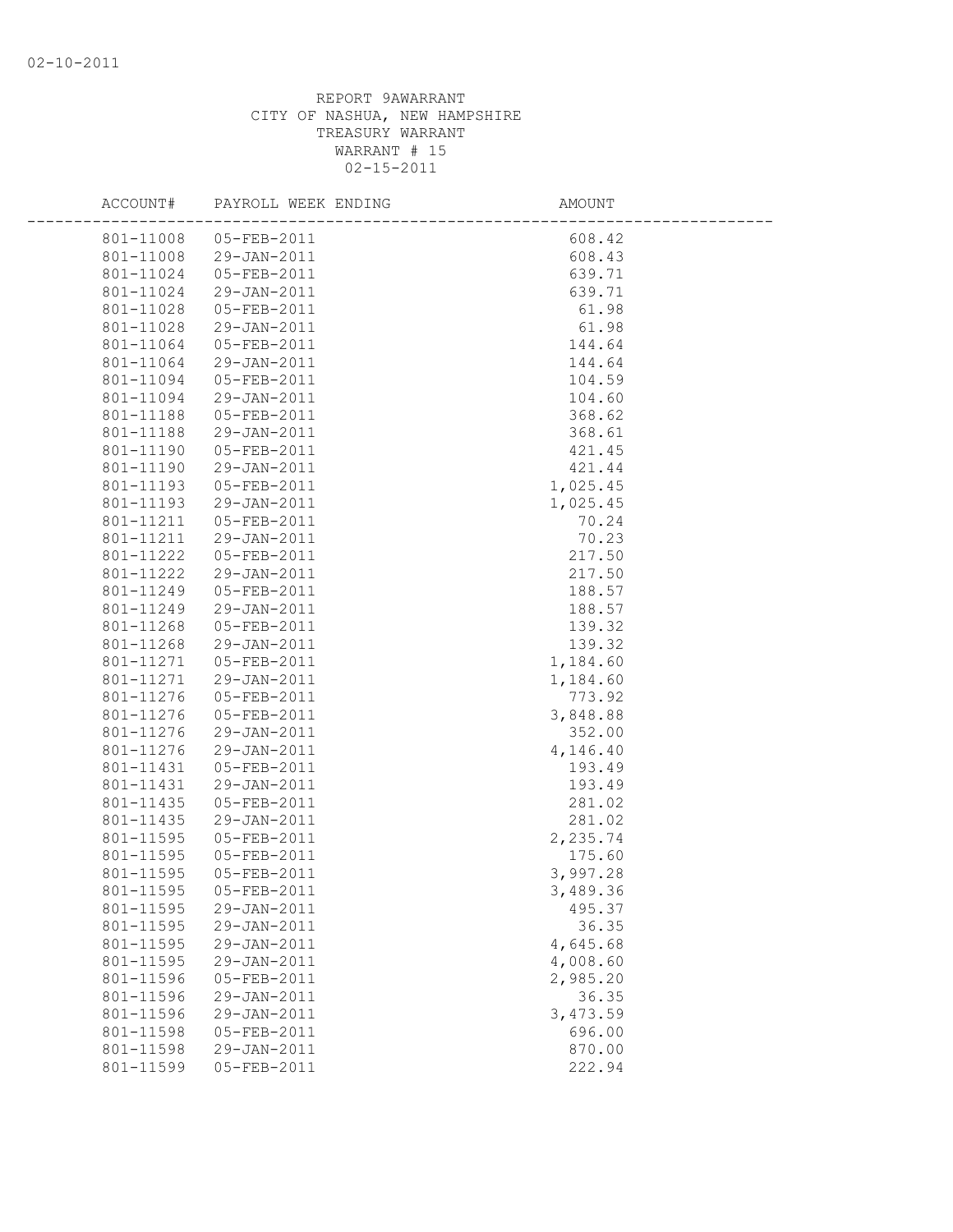|           | ACCOUNT#  | PAYROLL WEEK ENDING  | AMOUNT                      |           |
|-----------|-----------|----------------------|-----------------------------|-----------|
|           | 801-11599 | 05-FEB-2011          | 891.77                      |           |
|           | 801-11599 | 05-FEB-2011          | 891.77                      |           |
|           | 801-11599 | 29-JAN-2011          | 1, 114.71                   |           |
|           | 801-11599 | 29-JAN-2011          | 1, 114.71                   |           |
|           | 801-11606 | 05-FEB-2011          | 725.29                      |           |
|           | 801-11606 | 29-JAN-2011          | 725.29                      |           |
|           | 801-11647 | 05-FEB-2011          | 1,442.84                    |           |
|           | 801-11647 | 29-JAN-2011          | 1,442.84                    |           |
|           | 801-13004 | 05-FEB-2011          | 1,639.57                    |           |
|           | 801-13004 | 05-FEB-2011          | 3,441.84                    |           |
|           | 801-13004 | 05-FEB-2011          | 1,011.95                    |           |
|           | 801-13004 | 29-JAN-2011          | 1,027.15                    |           |
|           | 801-13004 | 29-JAN-2011          | 584.73                      |           |
|           | 801-13004 | 29-JAN-2011          | 158.30                      |           |
|           | 801-17001 | 29-JAN-2011          | 600.00                      |           |
| TOTAL 801 |           | SOLID WASTE DISPOSAL | --------------------------- | 64,601.21 |
|           |           |                      |                             |           |
|           | 802-11024 | 05-FEB-2011          | 155.94                      |           |
|           | 802-11024 | 05-FEB-2011          | 623.77                      |           |
|           | 802-11024 | 29-JAN-2011          | 155.94                      |           |
|           | 802-11024 | 29-JAN-2011          | 623.77                      |           |
|           | 802-11028 | 05-FEB-2011          | 421.47                      |           |
|           | 802-11028 | 05-FEB-2011          | 198.34                      |           |
|           | 802-11028 | 29-JAN-2011          | 421.47                      |           |
|           | 802-11028 | 29-JAN-2011          | 198.34                      |           |
|           | 802-11064 | 05-FEB-2011          | 144.64                      |           |
|           | 802-11064 | 05-FEB-2011          | 144.64                      |           |
|           | 802-11064 | 29-JAN-2011          | 144.64                      |           |
|           | 802-11064 | 29-JAN-2011          | 144.64                      |           |
|           | 802-11091 | 05-FEB-2011          | 1,139.75                    |           |
|           | 802-11091 | 29-JAN-2011          | 1,139.75                    |           |
|           | 802-11092 | 05-FEB-2011          | 803.60                      |           |
|           | 802-11092 | 29-JAN-2011          | 825.36                      |           |
|           | 802-11094 | 05-FEB-2011          | 313.79                      |           |
|           | 802-11094 | 05-FEB-2011          | 313.78                      |           |
|           | 802-11094 | 29-JAN-2011          | 313.77                      |           |
|           | 802-11094 | 29-JAN-2011          | 313.79                      |           |
|           | 802-11096 | 05-FEB-2011          | 959.79                      |           |
|           | 802-11096 | 29-JAN-2011          | 959.79                      |           |
|           | 802-11102 | 05-FEB-2011          | 929.19                      |           |
|           | 802-11102 | 29-JAN-2011          | 929.20                      |           |
|           | 802-11105 | 05-FEB-2011          | 1,074.37                    |           |
|           | 802-11105 | $29 - JAN - 2011$    | 1,037.27                    |           |
|           | 802-11124 | 05-FEB-2011          | 760.65                      |           |
|           | 802-11124 | 29-JAN-2011          | 760.65                      |           |
|           | 802-11155 | 05-FEB-2011          | 1,050.42                    |           |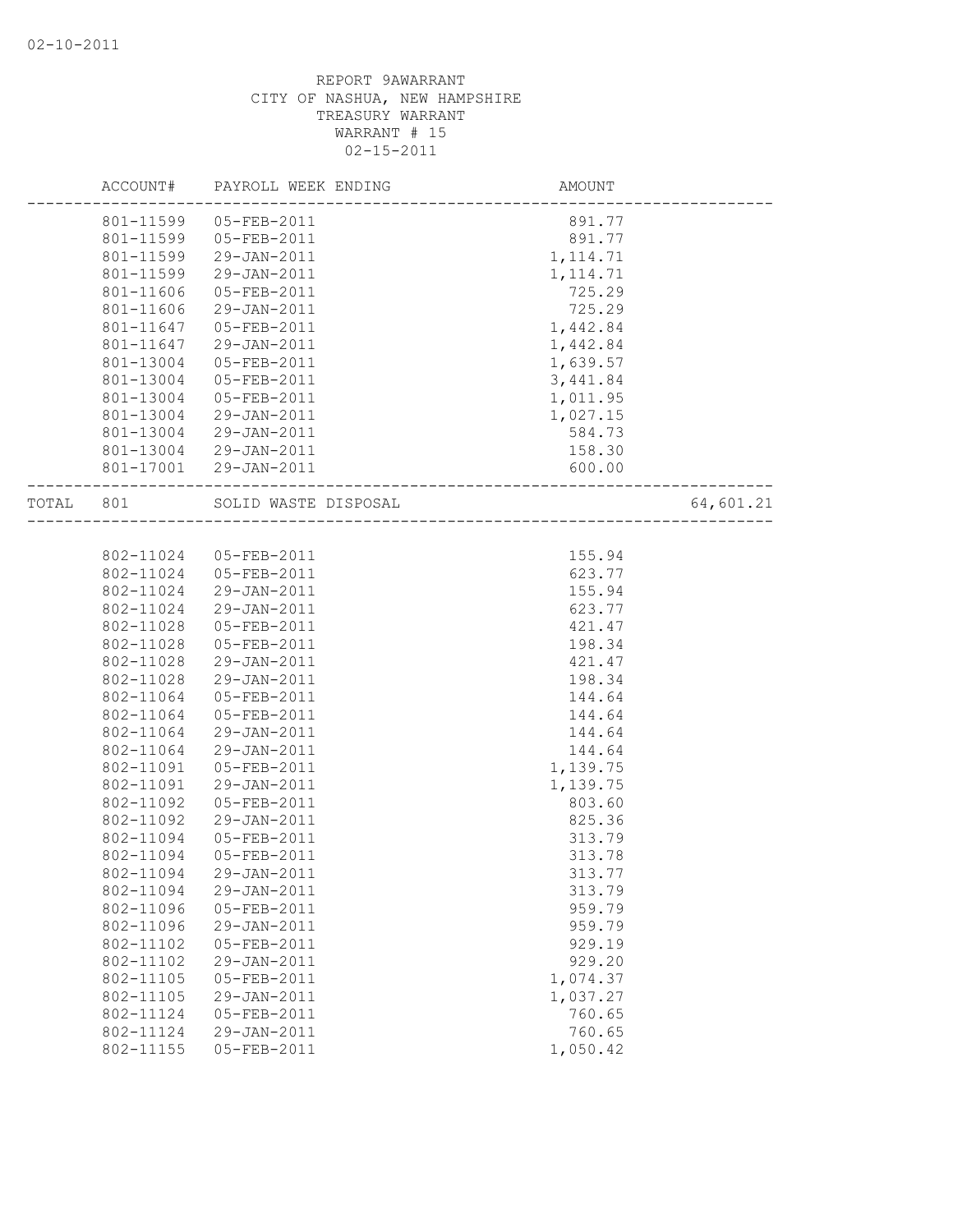| ACCOUNT#  | PAYROLL WEEK ENDING | AMOUNT    |
|-----------|---------------------|-----------|
| 802-11155 | 29-JAN-2011         | 1,050.42  |
| 802-11157 | 05-FEB-2011         | 263.40    |
| 802-11157 | 05-FEB-2011         | 2,384.04  |
| 802-11157 | 29-JAN-2011         | 351.20    |
| 802-11157 | 29-JAN-2011         | 2,282.80  |
| 802-11158 | 05-FEB-2011         | 565.44    |
| 802-11158 | 05-FEB-2011         | 1,319.36  |
| 802-11158 | 29-JAN-2011         | 188.48    |
| 802-11158 | 29-JAN-2011         | 1,696.32  |
| 802-11188 | 05-FEB-2011         | 368.62    |
| 802-11188 | 29-JAN-2011         | 368.62    |
| 802-11190 | 05-FEB-2011         | 421.44    |
| 802-11190 | 29-JAN-2011         | 421.44    |
| 802-11211 | 05-FEB-2011         | 280.94    |
| 802-11211 | 05-FEB-2011         | 421.41    |
| 802-11211 | 29-JAN-2011         | 280.94    |
| 802-11211 | 29-JAN-2011         | 421.41    |
| 802-11222 | 05-FEB-2011         | 217.50    |
| 802-11222 | 29-JAN-2011         | 217.50    |
| 802-11249 | 05-FEB-2011         | 188.57    |
| 802-11249 | 05-FEB-2011         | 188.57    |
| 802-11249 | 29-JAN-2011         | 188.57    |
| 802-11249 | 29-JAN-2011         | 188.57    |
| 802-11260 | 05-FEB-2011         | 2,008.00  |
| 802-11260 | 29-JAN-2011         | 2,008.00  |
| 802-11268 | 05-FEB-2011         | 46.44     |
| 802-11268 | 05-FEB-2011         | 92.88     |
| 802-11268 | 29-JAN-2011         | 46.44     |
| 802-11268 | 29-JAN-2011         | 92.88     |
| 802-11270 | 05-FEB-2011         | 1, 114.73 |
| 802-11270 | 29-JAN-2011         | 1, 114.73 |
| 802-11330 | 05-FEB-2011         | 1, 114.71 |
| 802-11330 | 29-JAN-2011         | 1, 114.71 |
| 802-11333 | 05-FEB-2011         | 1,092.86  |
| 802-11333 | 29-JAN-2011         | 1,092.86  |
| 802-11431 | 05-FEB-2011         | 193.49    |
| 802-11431 | 29-JAN-2011         | 193.49    |
| 802-11435 | 05-FEB-2011         | 468.37    |
| 802-11435 | 05-FEB-2011         | 187.35    |
| 802-11435 | 29-JAN-2011         | 468.37    |
| 802-11435 | 29-JAN-2011         | 187.35    |
| 802-11480 | 05-FEB-2011         | 247.85    |
| 802-11480 | 05-FEB-2011         | 1,686.56  |
| 802-11480 | 29-JAN-2011         | 1,990.20  |
| 802-11513 | 05-FEB-2011         | 5, 118.27 |
| 802-11513 | 29-JAN-2011         | 5,118.28  |
| 802-11514 | 05-FEB-2011         | 2,999.20  |
| 802-11514 | 29-JAN-2011         | 3,009.35  |